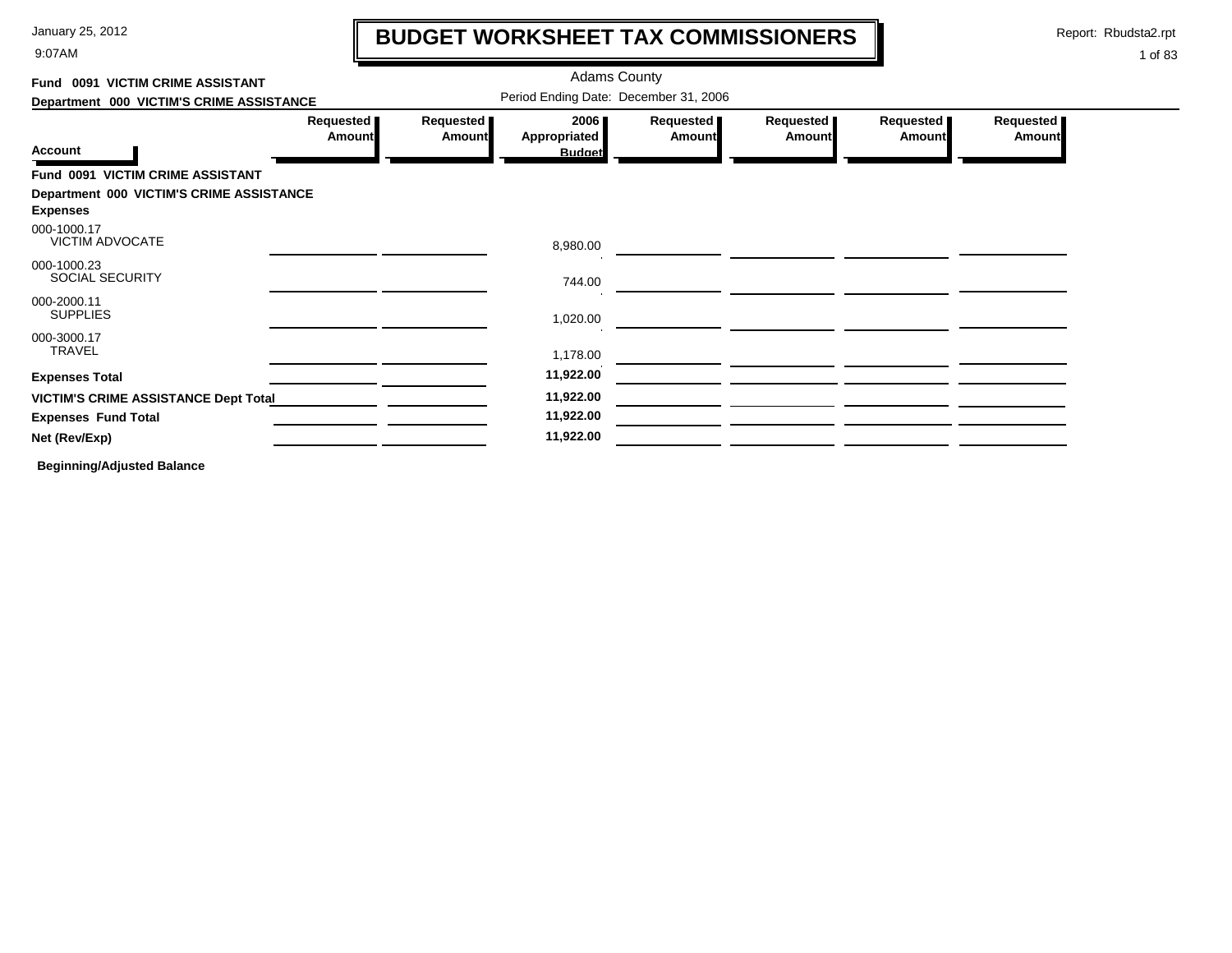9:07AM

### **BUDGET WORKSHEET TAX COMMISSIONERS**

Report: Rbudsta2.rpt

 $\mathbf l$ 

| Fund 0101 COUNTY GENERAL                      | <b>Adams County</b>                   |               |                               |               |                                 |           |               |  |  |
|-----------------------------------------------|---------------------------------------|---------------|-------------------------------|---------------|---------------------------------|-----------|---------------|--|--|
| Department 001 CLERK                          | Period Ending Date: December 31, 2006 |               |                               |               |                                 |           |               |  |  |
|                                               | Requested                             | Requested     | 2006                          | Requested     | Requested                       | Requested | Requested     |  |  |
| <b>Account</b>                                | Amount                                | <b>Amount</b> | Appropriated<br><b>Budget</b> | <b>Amount</b> | <b>Amount</b>                   | Amount    | <b>Amount</b> |  |  |
| Fund 0101 COUNTY GENERAL                      |                                       |               |                               |               |                                 |           |               |  |  |
| Department 001 CLERK                          |                                       |               |                               |               |                                 |           |               |  |  |
| <b>Expenses</b><br>001-1000.11                |                                       |               |                               |               |                                 |           |               |  |  |
| <b>CLERK</b>                                  |                                       |               | 38,760.00                     |               |                                 |           |               |  |  |
| 001-1000.12                                   |                                       |               |                               |               |                                 |           |               |  |  |
| <b>DEPUTIES</b>                               |                                       |               | 175,433.00                    |               |                                 |           |               |  |  |
| 001-1000.13<br>Part-Time Deputy               |                                       |               |                               |               |                                 |           |               |  |  |
| 001-1000.16                                   |                                       |               | 15,414.00                     |               |                                 |           |               |  |  |
| <b>VENUE IN ACCOUNT</b>                       |                                       |               | 100.00                        |               |                                 |           |               |  |  |
| 001-2000.11                                   |                                       |               |                               |               |                                 |           |               |  |  |
| OFFICE SUPPLIES                               |                                       |               | 6,300.00                      |               |                                 |           |               |  |  |
| 001-2000.16<br>LAW BOOKS AND DIRECTORIES      |                                       |               |                               |               |                                 |           |               |  |  |
| 001-2000.17                                   |                                       |               | 150.00                        |               |                                 |           |               |  |  |
| SUPPORT AND TRUST CHECKS                      |                                       |               | 2,100.00                      |               |                                 |           |               |  |  |
| 001-3000.12                                   |                                       |               |                               |               |                                 |           |               |  |  |
| <b>TRAINING</b>                               |                                       |               | 300.00                        |               |                                 |           |               |  |  |
| 001-3000.16<br>POSTAGE/EXPRESS MAIL/P. O. BOX |                                       |               |                               |               |                                 |           |               |  |  |
| 001-3000.17                                   |                                       |               | 1,050.00                      |               |                                 |           |               |  |  |
| <b>TRAVEL</b>                                 |                                       |               | 1,600.00                      |               |                                 |           |               |  |  |
| 001-3000.22                                   |                                       |               |                               |               |                                 |           |               |  |  |
| <b>PRINTING</b>                               |                                       |               | 4,500.00                      |               |                                 |           |               |  |  |
| 001-3000.23<br><b>REBIND BOOKS</b>            |                                       |               |                               |               |                                 |           |               |  |  |
| 001-3000.37                                   |                                       |               | 250.00                        |               | <u> Alexandria (Alexandria)</u> |           |               |  |  |
| <b>EQUIPMENT REPAIR</b>                       |                                       |               | 500.00                        |               |                                 |           |               |  |  |
| 001-3000.51                                   |                                       |               |                               |               |                                 |           |               |  |  |
| DUES AND SUBSCRIPTIONS                        |                                       |               | 500.00                        |               |                                 |           |               |  |  |
| 001-3000.52<br><b>CONFERENCE REGISTRATION</b> |                                       |               | 750.00                        |               | — <u>— — — — — — — — — —</u>    |           |               |  |  |
| 001-4000.26                                   |                                       |               |                               |               |                                 |           |               |  |  |
| OFFICE EQUIPMENT                              |                                       |               | 3,400.00                      |               |                                 |           |               |  |  |
| <b>Expenses Total</b>                         |                                       |               | 251,107.00                    |               |                                 |           |               |  |  |
| <b>CLERK Dept Total</b>                       |                                       |               | 251,107.00                    |               |                                 |           |               |  |  |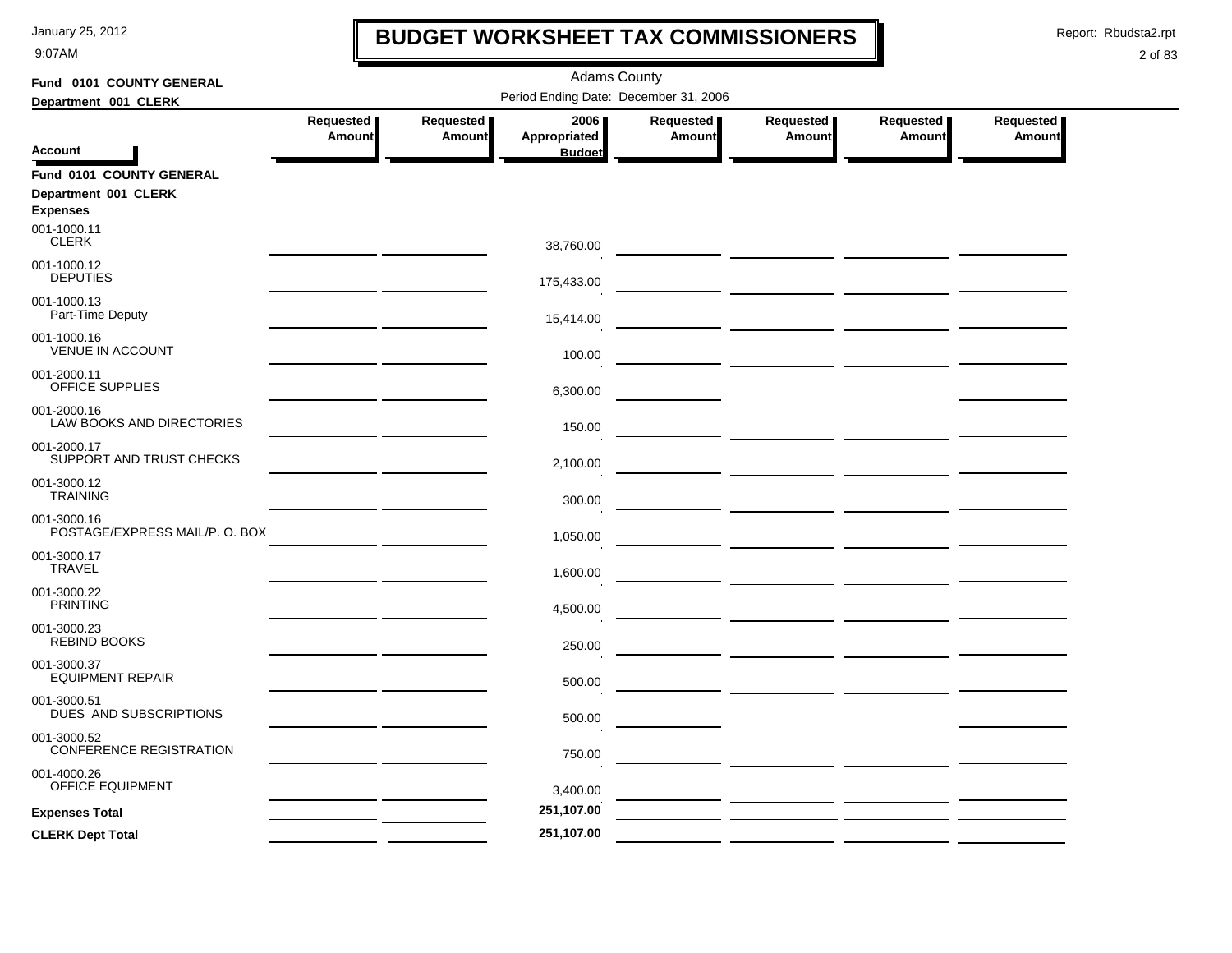9:07AM

### **BUDGET WORKSHEET TAX COMMISSIONERS**

Report: Rbudsta2.rpt

 $\mathbf l$ 

| Fund 0101 COUNTY GENERAL                  |                     |                     | <b>Adams County</b>                   |                     |                                                                                                                       |                       |                            |
|-------------------------------------------|---------------------|---------------------|---------------------------------------|---------------------|-----------------------------------------------------------------------------------------------------------------------|-----------------------|----------------------------|
| Department 002 AUDITOR                    |                     |                     | Period Ending Date: December 31, 2006 |                     |                                                                                                                       |                       |                            |
| <b>Account</b>                            | Requested<br>Amount | Requested<br>Amount | 2006<br>Appropriated<br><b>Budget</b> | Requested<br>Amount | Requested<br><b>Amount</b>                                                                                            | Requested  <br>Amount | Requested<br><b>Amount</b> |
| Department 002 AUDITOR<br><b>Expenses</b> |                     |                     |                                       |                     |                                                                                                                       |                       |                            |
| 002-1000.11<br><b>AUDITOR</b>             |                     |                     | 38,760.00                             |                     |                                                                                                                       |                       |                            |
| 002-1000.12<br><b>DEPUTIES</b>            |                     |                     | 126,696.00                            |                     | <u> The Common Section of the Common Section of the Common Section of the Common Section of the Common Section of</u> |                       |                            |
| 002-1000.15<br><b>OVERTIME</b>            |                     |                     | 4,181.00                              |                     |                                                                                                                       |                       |                            |
| 002-2000.11<br>OFFICE SUPPLIES            |                     |                     | 2,000.00                              |                     |                                                                                                                       |                       |                            |
| 002-3000.12<br><b>TRAINING</b>            |                     |                     | 500.00                                |                     | <u> 1989 - John Harry Harry Harry Harry Harry Harry Harry Harry Harry Harry Harry Harry Harry Harry Harry Harry H</u> |                       |                            |
| 002-3000.17<br><b>TRAVEL</b>              |                     |                     | 1,224.00                              |                     |                                                                                                                       |                       |                            |
| 002-3000.22<br>PRINTING AND ADVERTISING   |                     |                     | 6,120.00                              |                     | <u> La provincia de la contrada de la contrada de la contrada de la contrada de la contrada de la contrada de la</u>  |                       |                            |
| 002-3000.23<br><b>REBINDING RECORDS</b>   |                     |                     | 3,060.00                              |                     | <u> 1999 - John Harry Harry Harry Harry Harry Harry Harry Harry Harry Harry Harry Harry Harry Harry Harry Harry H</u> |                       |                            |
| 002-3000.51<br>DUES AND SUBSCRIPTIONS     |                     |                     | 510.00                                |                     |                                                                                                                       |                       |                            |
| 002-3000.52<br><b>LAW BOOKS</b>           |                     |                     | 100.00                                |                     |                                                                                                                       |                       |                            |
| 002-4000.26<br>OFFICE EQUIPMENT           |                     |                     | 4,641.00                              |                     |                                                                                                                       |                       |                            |
| <b>Expenses Total</b>                     |                     |                     | 187,792.00                            |                     |                                                                                                                       |                       |                            |
| <b>AUDITOR Dept Total</b>                 |                     |                     | 187,792.00                            |                     |                                                                                                                       |                       |                            |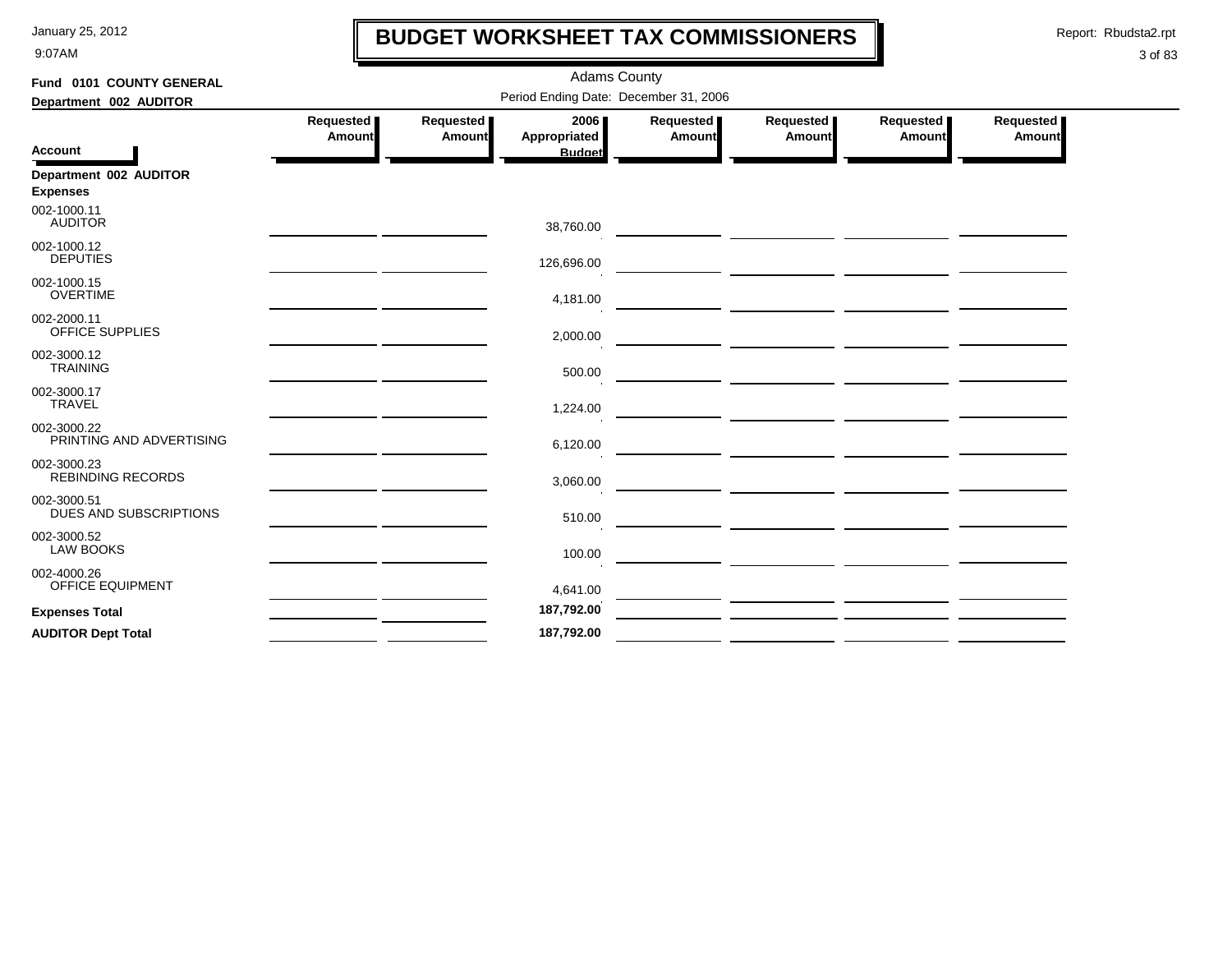9:07AM

### **BUDGET WORKSHEET TAX COMMISSIONERS**

Report: Rbudsta2.rpt

 $\mathbf l$ 

| Fund 0101 COUNTY GENERAL                      |                            |                     | <b>Adams County</b>                   |                     |                                                                                                                       |                            |                     |
|-----------------------------------------------|----------------------------|---------------------|---------------------------------------|---------------------|-----------------------------------------------------------------------------------------------------------------------|----------------------------|---------------------|
| Department 003 TREASURER                      |                            |                     | Period Ending Date: December 31, 2006 |                     |                                                                                                                       |                            |                     |
|                                               | Requested<br><b>Amount</b> | Requested<br>Amount | 2006<br>Appropriated                  | Requested<br>Amount | Requested<br><b>Amount</b>                                                                                            | Requested<br><b>Amount</b> | Requested<br>Amount |
| <b>Account</b>                                |                            |                     | <b>Budget</b>                         |                     |                                                                                                                       |                            |                     |
| Department 003 TREASURER<br><b>Expenses</b>   |                            |                     |                                       |                     |                                                                                                                       |                            |                     |
| 003-1000.11<br>TREASURER                      |                            |                     | 38,760.00                             |                     |                                                                                                                       |                            |                     |
| 003-1000.12<br><b>DEPUTIES</b>                |                            |                     | 75,945.00                             |                     | <u> 1990 - John Harry Harrison, politik eta politik eta politikaria (h. 1905).</u>                                    |                            |                     |
| 003-1000.15<br><b>OVERTIME</b>                |                            |                     | 1,000.00                              |                     |                                                                                                                       |                            |                     |
| 003-2000.11<br>OFFICE SUPPLIES                |                            |                     | 2,000.00                              |                     |                                                                                                                       |                            |                     |
| 003-3000.12<br><b>TRAINING</b>                |                            |                     | 600.00                                |                     |                                                                                                                       |                            |                     |
| 003-3000.16<br><b>POSTAGE</b>                 |                            |                     | 400.00                                |                     |                                                                                                                       |                            |                     |
| 003-3000.17<br><b>TRAVEL</b>                  |                            |                     | 600.00                                |                     |                                                                                                                       |                            |                     |
| 003-3000.22<br><b>PRINTING</b>                |                            |                     | 1,750.00                              |                     |                                                                                                                       |                            |                     |
| 003-3000.37<br><b>EQUIPMENT - REPAIRS</b>     |                            |                     | 300.00                                |                     | <u>  La provincia de la provincia de la provincia de la provincia de la provincia de la provincia de la provincia</u> |                            |                     |
| 003-3000.51<br>DUES AND SUBSCRIPTIONS         |                            |                     | 700.00                                |                     |                                                                                                                       |                            |                     |
| 003-3000.52<br><b>CONFERENCE REGISTRATION</b> |                            |                     | 300.00                                |                     |                                                                                                                       |                            |                     |
| 003-4000.26<br>OFFICE EQUIPMENT               |                            |                     | 600.00                                |                     |                                                                                                                       |                            |                     |
| <b>Expenses Total</b>                         |                            |                     | 122,955.00                            |                     |                                                                                                                       |                            |                     |
| <b>TREASURER Dept Total</b>                   |                            |                     | 122,955.00                            |                     |                                                                                                                       |                            |                     |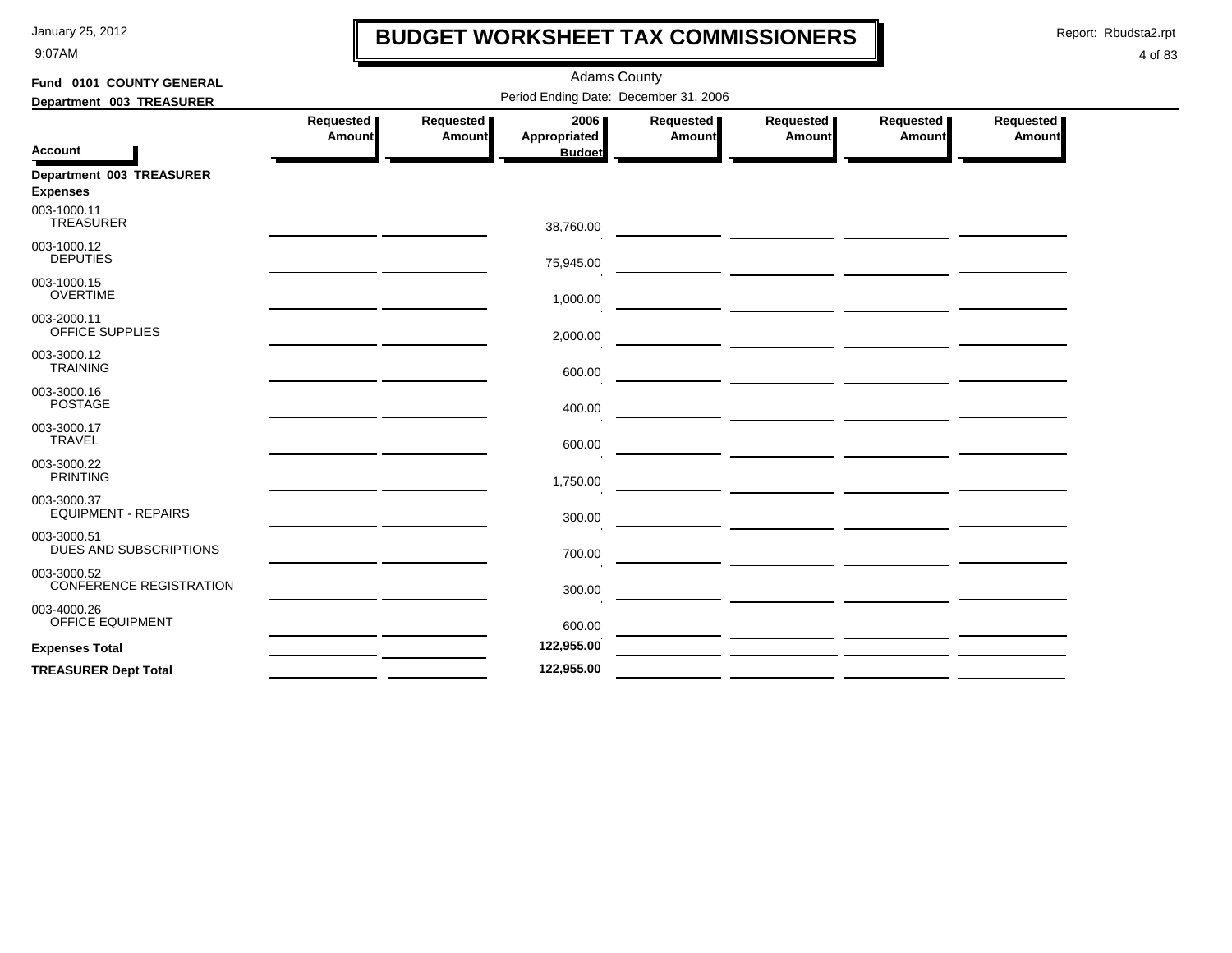9:07AM

# **BUDGET WORKSHEET TAX COMMISSIONERS**

Report: Rbudsta2.rpt

 $\mathbf l$ 

| Fund 0101 COUNTY GENERAL              |                                       |                              | <b>Adams County</b>         |                     |                              |                       |                            |  |  |  |
|---------------------------------------|---------------------------------------|------------------------------|-----------------------------|---------------------|------------------------------|-----------------------|----------------------------|--|--|--|
| Department 004 RECORDER               | Period Ending Date: December 31, 2006 |                              |                             |                     |                              |                       |                            |  |  |  |
|                                       | Requested<br><b>Amount</b>            | <b>Requested</b> ■<br>Amount | 2006<br><b>Appropriated</b> | Requested<br>Amount | Requested  <br><b>Amount</b> | Requested  <br>Amount | Requested<br><b>Amount</b> |  |  |  |
| <b>Account</b>                        |                                       |                              | <b>Budget</b>               |                     |                              |                       |                            |  |  |  |
| Department 004 RECORDER               |                                       |                              |                             |                     |                              |                       |                            |  |  |  |
| <b>Expenses</b>                       |                                       |                              |                             |                     |                              |                       |                            |  |  |  |
| 004-1000.11<br><b>RECORDER</b>        |                                       |                              | 38,760.00                   |                     |                              |                       |                            |  |  |  |
| 004-1000.12<br><b>DEPUTY</b>          |                                       |                              | 29,070.00                   |                     |                              |                       |                            |  |  |  |
| 004-2000.11<br>OFFICE SUPPLIES        |                                       |                              | 2,040.00                    |                     |                              |                       |                            |  |  |  |
| 004-3000.17<br><b>TRAVEL</b>          |                                       |                              | 306.00                      |                     |                              |                       |                            |  |  |  |
| 004-3000.37<br><b>REPAIRS</b>         |                                       |                              | 102.00                      |                     |                              |                       |                            |  |  |  |
| 004-3000.51<br>DUES AND SUBSCRIPTIONS |                                       |                              | 505.00                      |                     |                              |                       |                            |  |  |  |
| <b>Expenses Total</b>                 |                                       |                              | 70,783.00                   |                     |                              |                       |                            |  |  |  |
| <b>RECORDER Dept Total</b>            |                                       |                              | 70,783.00                   |                     |                              |                       |                            |  |  |  |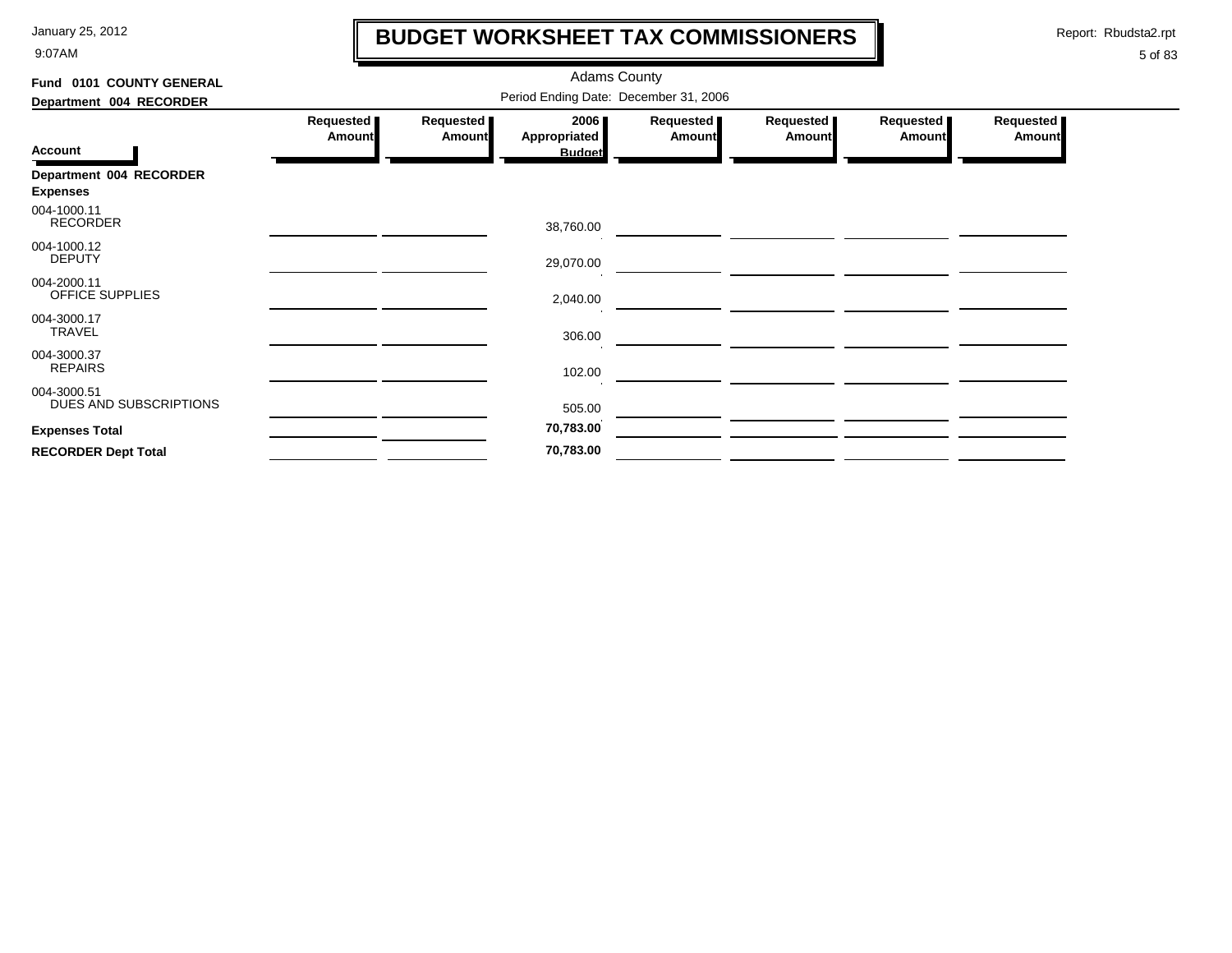9:07AM

### **BUDGET WORKSHEET TAX COMMISSIONERS**

Report: Rbudsta2.rpt

 $\mathbf l$ 

| Fund 0101 COUNTY GENERAL                   | <b>Adams County</b>                                                                                                    |                            |                                       |                            |                                      |                            |                                   |  |  |  |
|--------------------------------------------|------------------------------------------------------------------------------------------------------------------------|----------------------------|---------------------------------------|----------------------------|--------------------------------------|----------------------------|-----------------------------------|--|--|--|
| Department 005 SHERIFF                     |                                                                                                                        |                            | Period Ending Date: December 31, 2006 |                            |                                      |                            |                                   |  |  |  |
|                                            | Requested  <br>Amount                                                                                                  | Requested<br><b>Amount</b> | 2006<br>Appropriated                  | Requested<br><b>Amount</b> | Requested  <br><b>Amount</b>         | Requested<br><b>Amount</b> | <b>Requested</b><br><b>Amount</b> |  |  |  |
| <b>Account</b>                             |                                                                                                                        |                            | <b>Budget</b>                         |                            |                                      |                            |                                   |  |  |  |
| Department 005 SHERIFF<br><b>Expenses</b>  |                                                                                                                        |                            |                                       |                            |                                      |                            |                                   |  |  |  |
| 005-1000.11<br><b>SHERIFF</b>              |                                                                                                                        |                            | 65,000.00                             |                            |                                      |                            |                                   |  |  |  |
| 005-1000.12<br>CHIEF DEPUTY                |                                                                                                                        |                            | 46,909.00                             |                            |                                      |                            |                                   |  |  |  |
| 005-1000.13<br><b>MATRON</b>               |                                                                                                                        |                            | 32,883.00                             |                            |                                      |                            |                                   |  |  |  |
| 005-1000.15<br>OFFICE DEPUTY               |                                                                                                                        |                            | 21,216.00                             |                            |                                      |                            |                                   |  |  |  |
| 005-1000.16<br><b>OVERTIME</b>             |                                                                                                                        |                            | 20,000.00                             |                            |                                      |                            |                                   |  |  |  |
| 005-1000.18<br><b>DEPUTIES / SERGEANTS</b> | <u> 1990 - John Harry Barn, mars and de la partie de la partie de la partie de la partie de la partie de la partie</u> |                            | 503,365.00                            |                            |                                      |                            |                                   |  |  |  |
| 005-1000.19<br><b>SPECIAL DEPUTY</b>       | <u> 1989 - Johann Barn, amerikansk politiker</u>                                                                       |                            | 60,000.00                             |                            |                                      |                            |                                   |  |  |  |
| 005-1000.20<br><b>MERIT BOARD</b>          | <u> 1989 - Johann Harry Harry Harry Harry Harry Harry Harry Harry Harry Harry Harry Harry Harry Harry Harry Harry</u>  |                            | 1,200.00                              |                            |                                      |                            |                                   |  |  |  |
| 005-2000.11<br><b>SUPPLIES</b>             | <u> 1980 - Johann John Stein, mars ar yn y brenin y brenin y brenin y brenin y brenin y brenin y brenin y brenin</u>   |                            | 3,060.00                              |                            |                                      |                            |                                   |  |  |  |
| 005-2000.20<br><b>GAS AND OIL</b>          |                                                                                                                        |                            | 48,210.00                             |                            |                                      |                            |                                   |  |  |  |
| 005-2000.22<br><b>TIRES</b>                |                                                                                                                        |                            | 4,080.00                              |                            |                                      |                            |                                   |  |  |  |
| 005-2000.33<br>GARAGE                      |                                                                                                                        |                            | 12,240.00                             |                            |                                      |                            |                                   |  |  |  |
| 005-2000.44<br><b>UNIFORMS</b>             |                                                                                                                        |                            | 6,659.00                              |                            |                                      |                            |                                   |  |  |  |
| 005-2000.48<br>SCHOOLING AND SUPPLIES      |                                                                                                                        |                            | 1,000.00                              |                            |                                      |                            |                                   |  |  |  |
| 005-3000.16<br><b>POSTAGE</b>              |                                                                                                                        |                            | 100.00                                |                            | ____ ____________ ______________ ___ |                            |                                   |  |  |  |
| 005-3000.17<br><b>IRAVEL</b>               |                                                                                                                        |                            | 1,000.00                              |                            |                                      |                            |                                   |  |  |  |
| 005-3000.24<br><b>PHOTO</b>                |                                                                                                                        |                            | 100.00                                |                            |                                      |                            |                                   |  |  |  |
| 005-3000.28<br><b>COPY MACHINE</b>         |                                                                                                                        |                            | 500.00                                |                            |                                      |                            |                                   |  |  |  |
| 005-3000.37<br><b>EQUIPMENT REPAIRS</b>    |                                                                                                                        |                            | 3,100.00                              |                            |                                      |                            |                                   |  |  |  |
| 005-3000.51<br>DUES AND SUBSCRIPTIONS      |                                                                                                                        |                            | 1,000.00                              |                            |                                      |                            |                                   |  |  |  |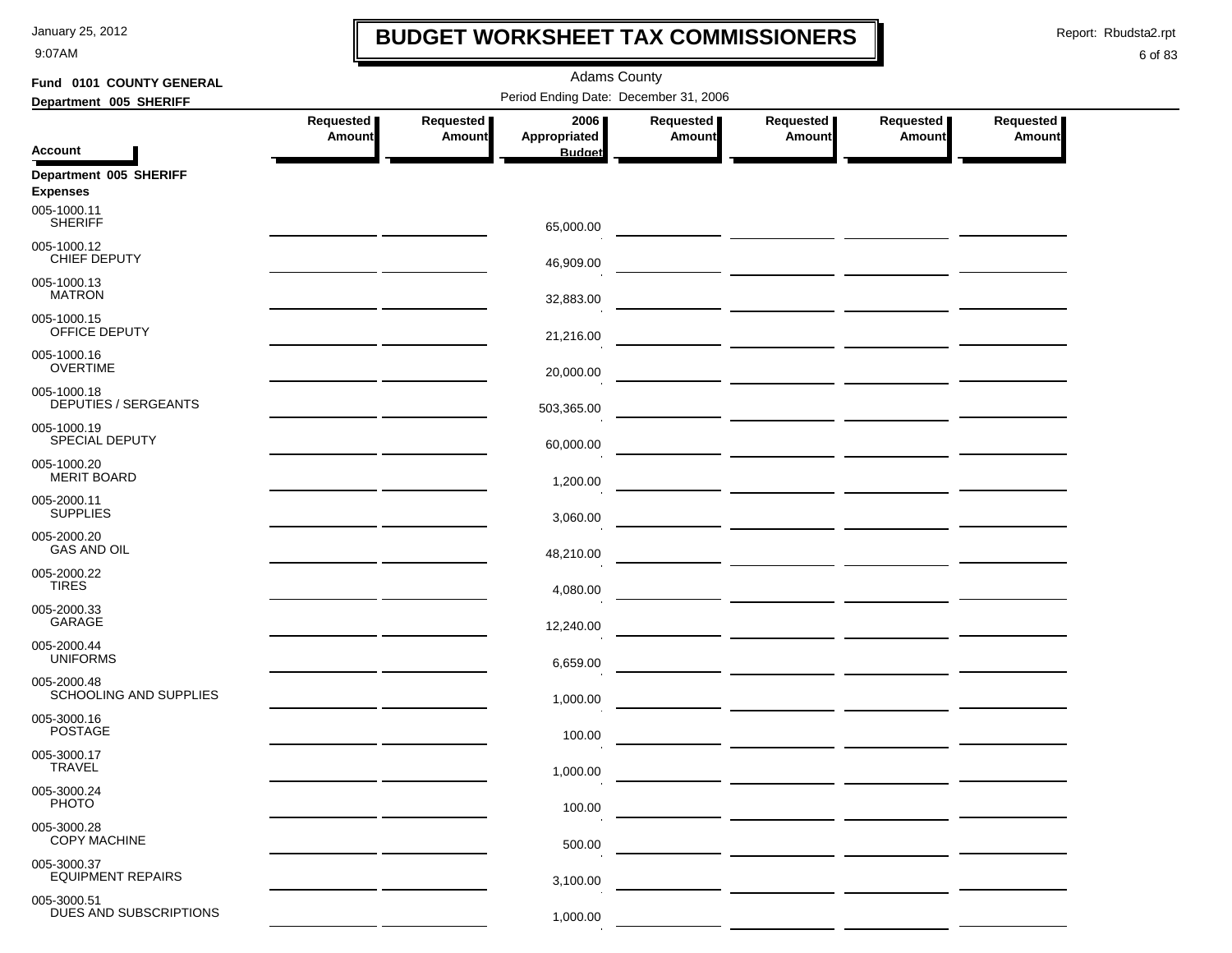9:07AM

### **BUDGET WORKSHEET TAX COMMISSIONERS**

Report: Rbudsta2.rpt

 $\mathbf \mathbf I$ 

| Fund 0101 COUNTY GENERAL                |                            |                     |                      |                     |                       |                     |                            |
|-----------------------------------------|----------------------------|---------------------|----------------------|---------------------|-----------------------|---------------------|----------------------------|
| Department 005 SHERIFF                  |                            |                     |                      |                     |                       |                     |                            |
|                                         | Requested<br><b>Amount</b> | Requested<br>Amount | 2006<br>Appropriated | Requested<br>Amount | Requested  <br>Amount | Requested<br>Amount | Requested<br><b>Amount</b> |
| Account                                 |                            |                     | <b>Budget</b>        |                     |                       |                     |                            |
| 005-3000.55<br><b>RADIO</b>             |                            |                     | 10,200.00            |                     |                       |                     |                            |
| 005-4000.46<br><b>VEHICLE EQUIPMENT</b> |                            |                     | 7,140.00             |                     |                       |                     |                            |
| 005-4000.48<br><b>MOTOR VEHICLES</b>    |                            |                     | 81,600.00            |                     |                       |                     |                            |
| <b>Expenses Total</b>                   |                            |                     | 930,562.00           |                     |                       |                     |                            |
| <b>SHERIFF Dept Total</b>               |                            |                     | 930,562.00           |                     |                       |                     |                            |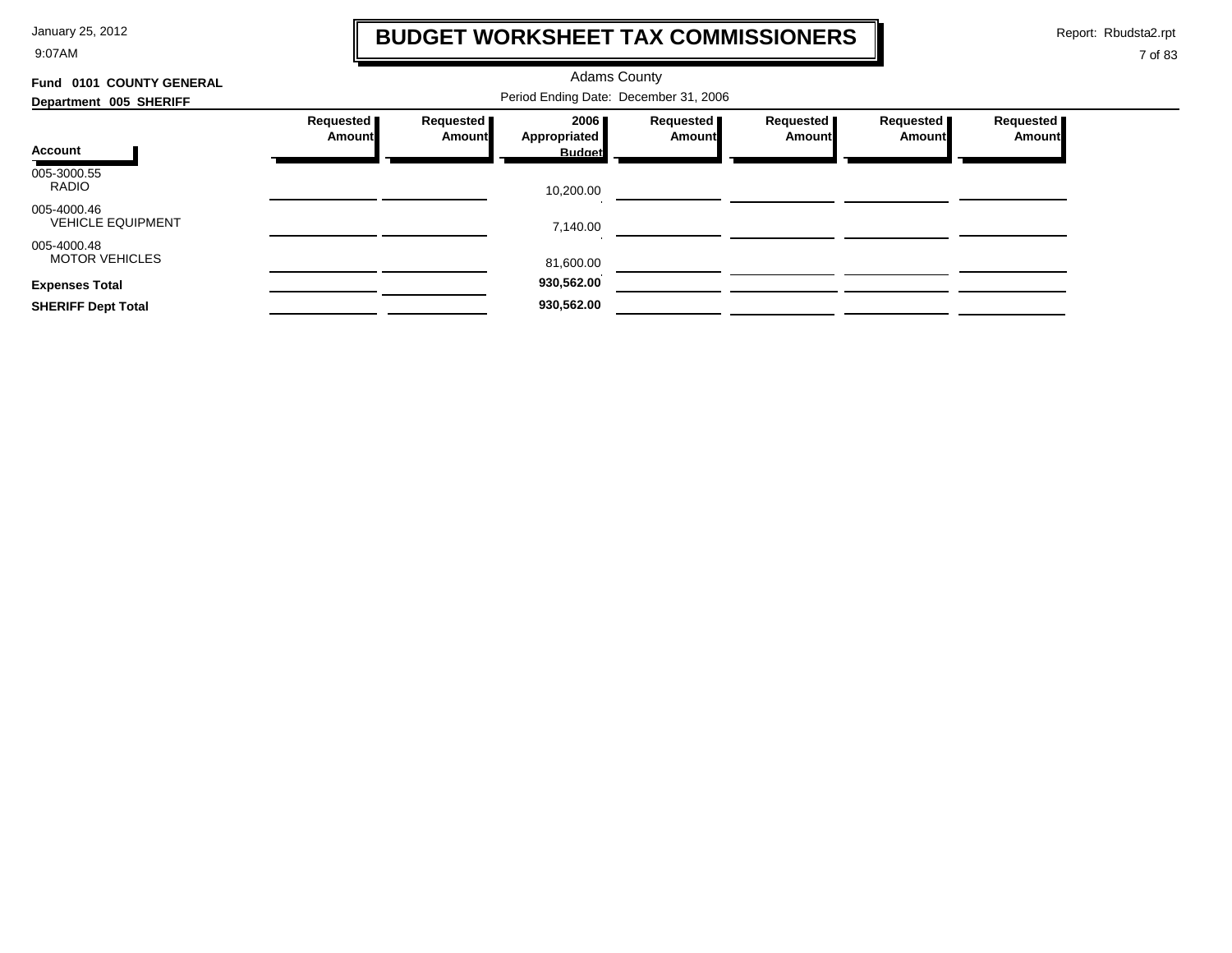9:07AM

### **BUDGET WORKSHEET TAX COMMISSIONERS**

Report: Rbudsta2.rpt

 $\mathbf I$ 

| Fund 0101 COUNTY GENERAL                         | <b>Adams County</b>        |                            |                                       |                                   |                                      |                            |                            |  |
|--------------------------------------------------|----------------------------|----------------------------|---------------------------------------|-----------------------------------|--------------------------------------|----------------------------|----------------------------|--|
| Department 006 SURVEYOR                          |                            |                            | Period Ending Date: December 31, 2006 |                                   |                                      |                            |                            |  |
|                                                  | Requested<br><b>Amount</b> | Requested<br><b>Amount</b> | 2006<br>Appropriated                  | <b>Requested</b><br><b>Amount</b> | Requested<br><b>Amount</b>           | Requested<br><b>Amount</b> | Requested<br><b>Amount</b> |  |
| <b>Account</b>                                   |                            |                            | <b>Budget</b>                         |                                   |                                      |                            |                            |  |
| Department 006 SURVEYOR<br><b>Expenses</b>       |                            |                            |                                       |                                   |                                      |                            |                            |  |
| 006-1000.11<br><b>SURVEYOR</b>                   |                            |                            | 38,760.00                             |                                   |                                      |                            |                            |  |
| 006-1000.12<br><b>DEPUTY</b>                     |                            |                            | 24,107.00                             |                                   |                                      |                            |                            |  |
| 006-1000.15<br><b>OVERTIME</b>                   |                            |                            | 400.00                                |                                   |                                      |                            |                            |  |
| 006-1000.28<br>LABOR ROD AND CHAIN/FULL-PART-TII |                            |                            | 12,444.00                             |                                   |                                      |                            |                            |  |
| 006-2000.11<br>OFFICE SUPPLIES                   |                            |                            | 650.00                                |                                   |                                      |                            |                            |  |
| 006-2000.20<br>GAS, OIL, AND LUBE                |                            |                            | 6,828.00                              |                                   |                                      |                            |                            |  |
| 006-2000.22<br><b>TIRES AND TUBES</b>            |                            |                            | 1,400.00                              |                                   |                                      |                            |                            |  |
| 006-2000.23<br>STAKES, FLAGS AND SMALL TOOLS     |                            |                            | 750.00                                |                                   |                                      |                            |                            |  |
| 006-2000.33<br>LABOR, GARAGE AND MOTOR SUPPLIE   |                            |                            | 2,000.00                              |                                   |                                      |                            |                            |  |
| 006-3000.17<br><b>TRAVEL</b>                     |                            |                            | 1,400.00                              |                                   |                                      |                            |                            |  |
| 006-3000.19<br><b>FREIGHT AND EXPENSES</b>       |                            |                            | 100.00                                |                                   |                                      |                            |                            |  |
| 006-3000.21<br>PUBLICATION OF LEGAL NOTICES      |                            |                            | 200.00                                |                                   |                                      |                            |                            |  |
| 006-3000.22<br><b>PRINTING</b>                   |                            |                            | 300.00                                |                                   |                                      |                            |                            |  |
| 006-3000.23<br>REBINDING RECORDS                 |                            |                            | 100.00                                |                                   | — <u>— — — — — — — — — — — — — —</u> |                            |                            |  |
| 006-3000.24<br>PHOTO AND BLUEPRINTING            |                            |                            | 400.00                                |                                   |                                      |                            |                            |  |
| 006-3000.36<br>SERVICE LAZER/EQUIPMENT           |                            |                            | 550.00                                |                                   |                                      |                            |                            |  |
| 006-3000.51<br>DUES AND SUBSCRIPTIONS            |                            |                            | 250.00                                |                                   |                                      |                            |                            |  |
| 006-3000.53<br>REPAIR, RENT OF RADIO/BRUNING     |                            |                            | 1,400.00                              |                                   |                                      |                            |                            |  |
| 006-3000.54<br>CDL/PHYSICAL                      |                            |                            | 400.00                                |                                   |                                      |                            |                            |  |
| 006-4000.26<br>OFFICE AND SURVEYING              |                            |                            | 130.00                                |                                   |                                      |                            |                            |  |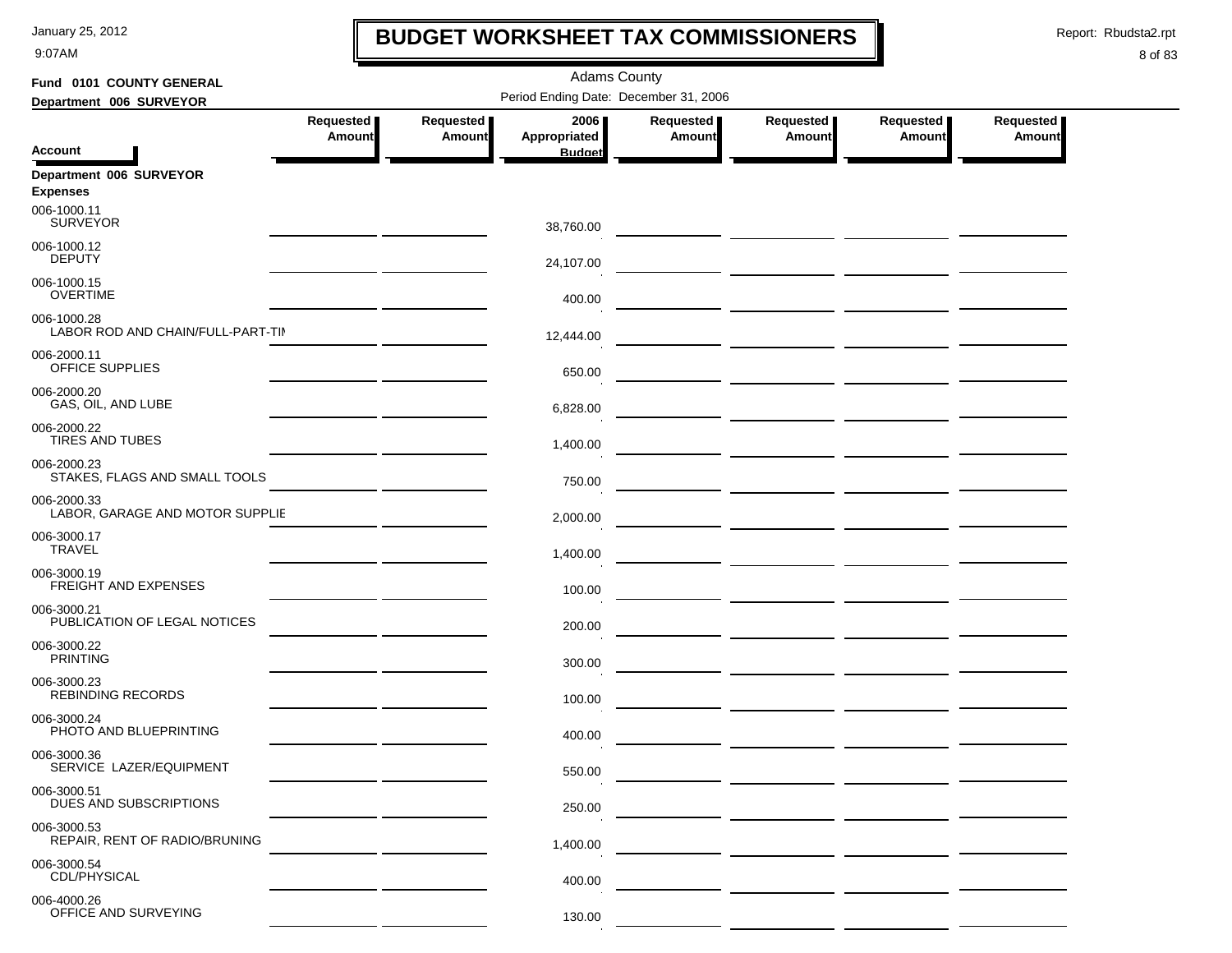| January 25, 2012 |  |  |
|------------------|--|--|
|------------------|--|--|

9:07AM

### **BUDGET WORKSHEET TAX COMMISSIONERS**

Report: Rbudsta2.rpt

9 of 83

#### Adams County Period Ending Date: December 31, 2006 **Account Department 006 SURVEYOR Fund 0101 COUNTY GENERAL Requested Amount Requested Amount 2006 Appropriated Budget Requested Amount Requested Amount Requested Amount Requested Amount Expenses Total 92,569.00 SURVEYOR Dept Total 92,569.00**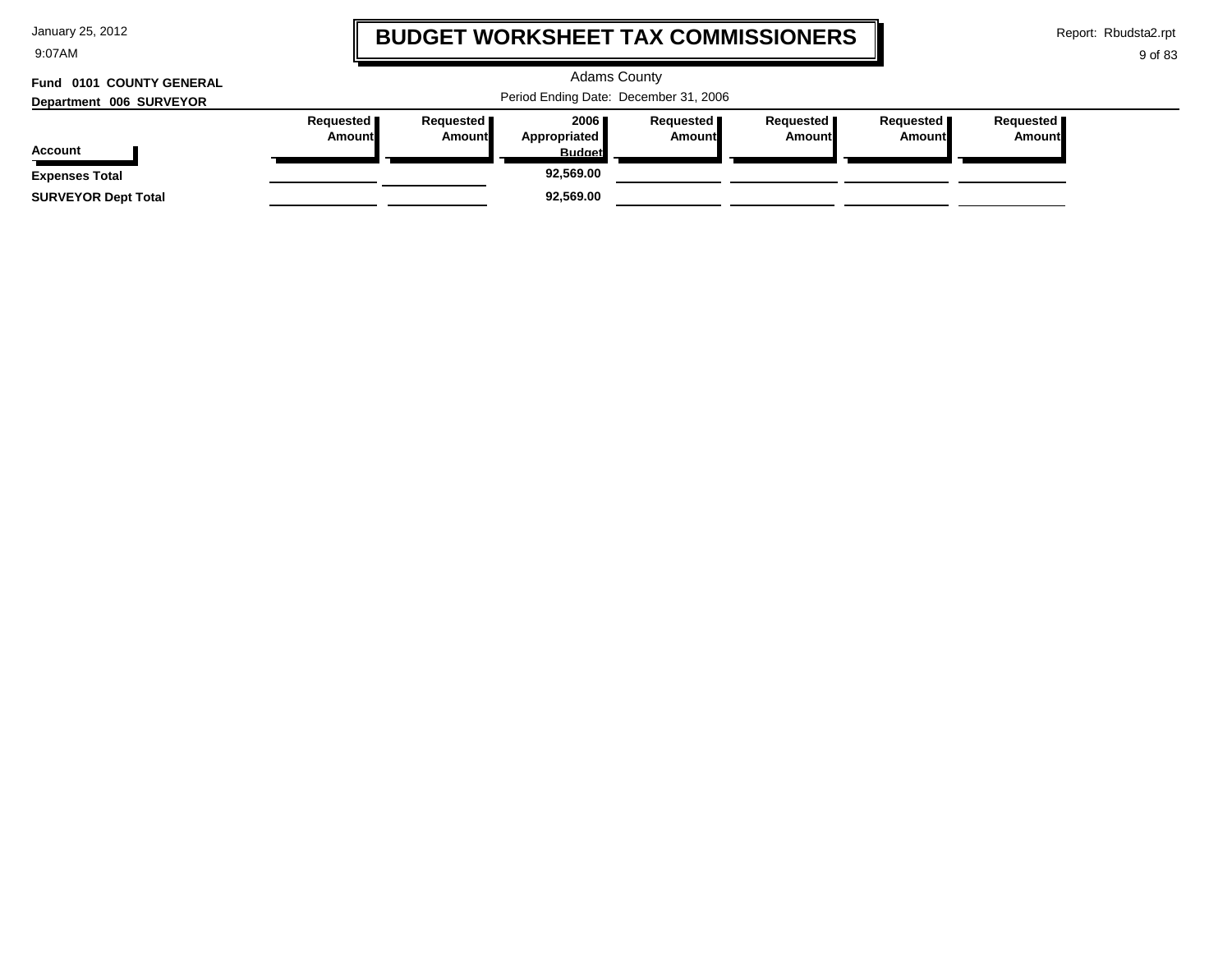9:07AM

### **BUDGET WORKSHEET TAX COMMISSIONERS**

Report: Rbudsta2.rpt

 $\mathbf l$ 

| Fund 0101 COUNTY GENERAL                        |                     |                     | <b>Adams County</b>                   |                     |                                                                                                                       |                     |                     |
|-------------------------------------------------|---------------------|---------------------|---------------------------------------|---------------------|-----------------------------------------------------------------------------------------------------------------------|---------------------|---------------------|
| Department 007 CORONER                          |                     |                     | Period Ending Date: December 31, 2006 |                     |                                                                                                                       |                     |                     |
|                                                 | Requested<br>Amount | Requested<br>Amount | 2006<br>Appropriated                  | Requested<br>Amount | Requested<br>Amount                                                                                                   | Requested<br>Amount | Requested<br>Amount |
| <b>Account</b>                                  |                     |                     | <b>Budget</b>                         |                     |                                                                                                                       |                     |                     |
| Department 007 CORONER<br><b>Expenses</b>       |                     |                     |                                       |                     |                                                                                                                       |                     |                     |
| 007-1000.11<br><b>CORONER</b>                   |                     |                     | 11,704.00                             |                     |                                                                                                                       |                     |                     |
| 007-1000.12<br><b>CHIEF DEPUTY</b>              |                     |                     | 2,749.00                              |                     |                                                                                                                       |                     |                     |
| 007-1000.18<br><b>DEPUTIES</b>                  |                     |                     | 1,482.00                              |                     |                                                                                                                       |                     |                     |
| 007-2000.11<br><b>OFFICE SUPPLIES</b>           |                     |                     | 400.00                                |                     |                                                                                                                       |                     |                     |
| 007-2000.16<br>RADIO BATTERIES & OTHER SUPPLIES |                     |                     | 215.00                                |                     | <u> 1990 - Johann Harry Harry Harry Harry Harry Harry Harry Harry Harry Harry Harry Harry Harry Harry Harry Harry</u> |                     |                     |
| 007-2000.17<br>FILM, SYRINGES, ETC.             |                     |                     | 425.00                                |                     |                                                                                                                       |                     |                     |
| 007-3000.11<br><b>LEGAL FEES</b>                |                     |                     | 50.00                                 |                     |                                                                                                                       |                     |                     |
| 007-3000.12<br><b>AUTOPSY FEES</b>              |                     |                     | 20,000.00                             |                     |                                                                                                                       |                     |                     |
| 007-3000.16<br><b>POSTAGE</b>                   |                     |                     | 60.00                                 |                     |                                                                                                                       |                     |                     |
| 007-3000.17<br><b>TRAVEL</b>                    |                     |                     | 400.00                                |                     |                                                                                                                       |                     |                     |
| 007-3000.19<br>PAGER RENTAL                     |                     |                     | 350.00                                |                     | <u> 1989 - Johann John Stone, mars and de la partie de la partie de la partie de la partie de la partie de la pa</u>  |                     |                     |
| 007-3000.31<br>RADIO MAINTENANCE                |                     |                     | 50.00                                 |                     |                                                                                                                       |                     |                     |
| 007-3000.41<br>OFFICE SPACE AND EQUIPMENT       |                     |                     | 1,500.00                              |                     |                                                                                                                       |                     |                     |
| 007-3000.51<br>DUES AND SUBSCRIPTIONS           |                     |                     | 300.00                                |                     |                                                                                                                       |                     |                     |
| <b>Expenses Total</b>                           |                     |                     | 39,685.00                             |                     | <u> 2000 - 2000 - 2000 - 2000 - 2000 - 2000 - 2000 - 2000 - 2000 - 2000 - 2000 - 2000 - 2000 - 2000 - 2000 - 200</u>  |                     |                     |
| <b>CORONER Dept Total</b>                       |                     |                     | 39,685.00                             |                     |                                                                                                                       |                     |                     |
|                                                 |                     |                     |                                       |                     |                                                                                                                       |                     |                     |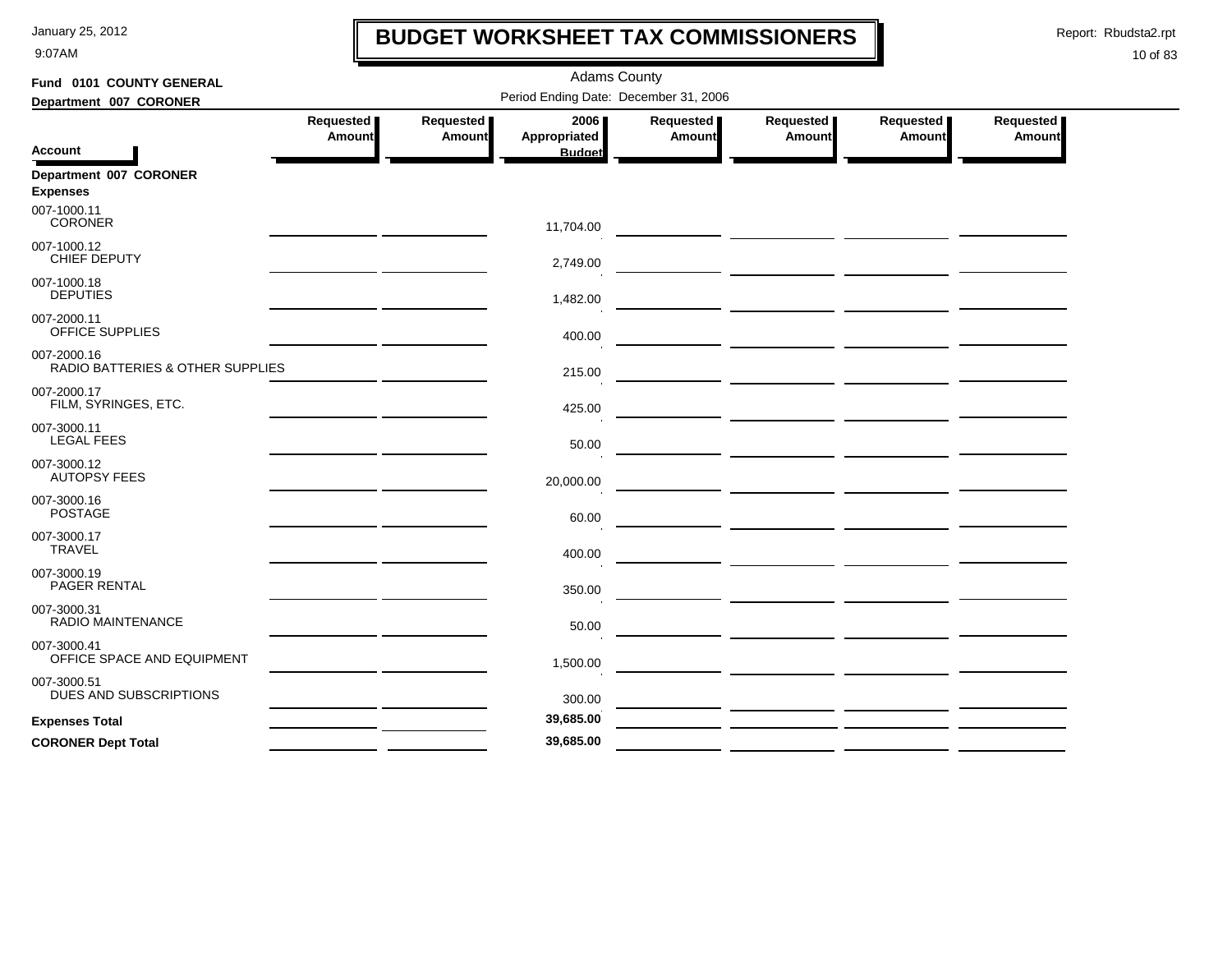9:07AM

### **BUDGET WORKSHEET TAX COMMISSIONERS**

Report: Rbudsta2.rpt

 $\mathbf l$ 

| Fund 0101 COUNTY GENERAL              | <b>Adams County</b>                   |                     |                                       |                       |                       |                     |                            |  |  |  |
|---------------------------------------|---------------------------------------|---------------------|---------------------------------------|-----------------------|-----------------------|---------------------|----------------------------|--|--|--|
| Department 008 ASSESSOR               | Period Ending Date: December 31, 2006 |                     |                                       |                       |                       |                     |                            |  |  |  |
| <b>Account</b>                        | Requested<br>Amount                   | Requested<br>Amount | 2006<br>Appropriated<br><b>Budget</b> | Requested  <br>Amount | Requested  <br>Amount | Requested<br>Amount | Requested<br><b>Amount</b> |  |  |  |
| Department 008 ASSESSOR               |                                       |                     |                                       |                       |                       |                     |                            |  |  |  |
| <b>Expenses</b>                       |                                       |                     |                                       |                       |                       |                     |                            |  |  |  |
| 008-1000.11<br><b>ASSESSOR</b>        |                                       |                     | 39,760.00                             |                       |                       |                     |                            |  |  |  |
| 008-1000.12<br><b>DEPUTIES</b>        |                                       |                     | 70,404.00                             |                       |                       |                     |                            |  |  |  |
| 008-1000.15<br><b>OVERTIME</b>        |                                       |                     | 500.00                                |                       |                       |                     |                            |  |  |  |
| 008-1000.28<br>PER DIEM               |                                       |                     | 300.00                                |                       |                       |                     |                            |  |  |  |
| 008-2000.11<br><b>OFFICE SUPPLIES</b> |                                       |                     | 4,000.00                              |                       |                       |                     |                            |  |  |  |
| 008-3000.17<br><b>TRAVEL</b>          |                                       |                     | 500.00                                |                       |                       |                     |                            |  |  |  |
| 008-3000.51<br>DUES AND SUBSCRIPTIONS |                                       |                     | 700.00                                |                       |                       |                     |                            |  |  |  |
| 008-4000.26<br><b>EQUIPMENT</b>       |                                       |                     | 200.00                                |                       |                       |                     |                            |  |  |  |
| <b>Expenses Total</b>                 |                                       |                     | 116,364.00                            |                       |                       |                     |                            |  |  |  |
| <b>ASSESSOR Dept Total</b>            |                                       |                     | 116,364.00                            |                       |                       |                     |                            |  |  |  |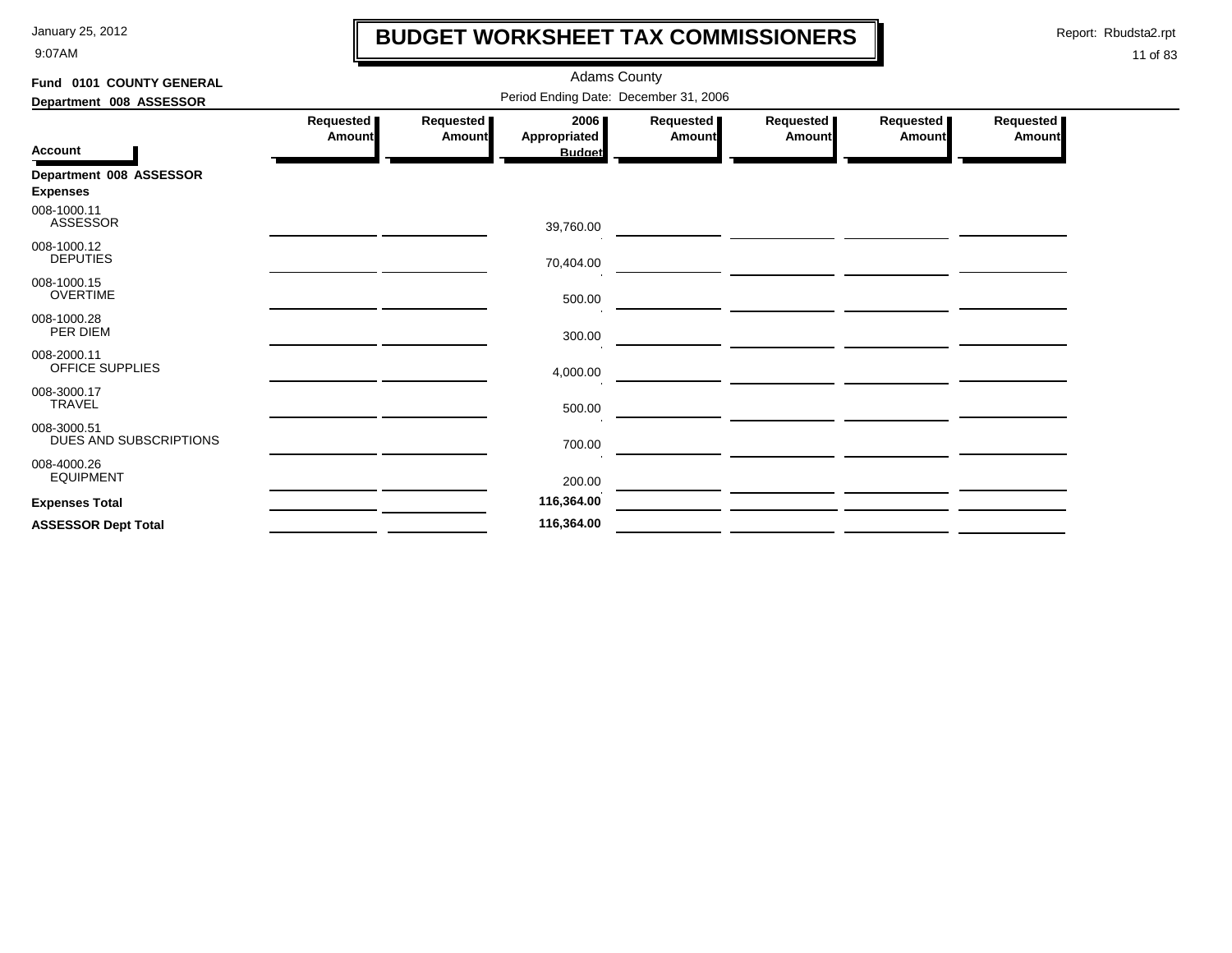9:07AM

### **BUDGET WORKSHEET TAX COMMISSIONERS**

Report: Rbudsta2.rpt

 $\mathbf I$ 

| Fund 0101 COUNTY GENERAL                               |                                                                                                                                                                                                                                      | <b>Adams County</b>        |                                       |                     |                                                 |                     |                            |  |  |  |
|--------------------------------------------------------|--------------------------------------------------------------------------------------------------------------------------------------------------------------------------------------------------------------------------------------|----------------------------|---------------------------------------|---------------------|-------------------------------------------------|---------------------|----------------------------|--|--|--|
| Department 009 PROSECUTING ATTORNEY                    |                                                                                                                                                                                                                                      |                            | Period Ending Date: December 31, 2006 |                     |                                                 |                     |                            |  |  |  |
|                                                        | Requested<br><b>Amount</b>                                                                                                                                                                                                           | Requested<br><b>Amount</b> | 2006<br>Appropriated                  | Requested<br>Amount | Requested<br>Amount                             | Requested<br>Amount | Requested<br><b>Amount</b> |  |  |  |
| Account                                                |                                                                                                                                                                                                                                      |                            | <b>Budget</b>                         |                     |                                                 |                     |                            |  |  |  |
| Department 009 PROSECUTING ATTORNEY<br><b>Expenses</b> |                                                                                                                                                                                                                                      |                            |                                       |                     |                                                 |                     |                            |  |  |  |
| 009-1000.13<br>ADMINISTRATOR/SECRETARY                 |                                                                                                                                                                                                                                      |                            | 31,110.00                             |                     |                                                 |                     |                            |  |  |  |
| 009-1000.14<br><b>SECRETARY</b>                        |                                                                                                                                                                                                                                      |                            | 25,812.00                             |                     |                                                 |                     |                            |  |  |  |
| 009-1000.16<br>SECRETARY/RECEPTIONIST                  |                                                                                                                                                                                                                                      |                            | 24,484.00                             |                     |                                                 |                     |                            |  |  |  |
| 009-1000.17<br>DEPUTY PROSECUTOR                       |                                                                                                                                                                                                                                      |                            | 22,074.00                             |                     | <u> 1989 - Johann John Stone, mars et al. (</u> |                     |                            |  |  |  |
| 009-1000.18<br>Victim Advocate                         |                                                                                                                                                                                                                                      |                            | 19,194.00                             |                     |                                                 |                     |                            |  |  |  |
| 009-1000.21<br>Prosecutor's Investigator               |                                                                                                                                                                                                                                      |                            | 29,858.00                             |                     |                                                 |                     |                            |  |  |  |
| 009-1000.22<br>PART-TIME SECRETARY                     | <u>and the company of the company of the company of the company of the company of the company of the company of the company of the company of the company of the company of the company of the company of the company of the com</u> |                            | 13,520.00                             |                     |                                                 |                     |                            |  |  |  |
| 009-2000.11<br><b>SUPPLIES</b>                         | the contract of the contract of the                                                                                                                                                                                                  |                            | 3,060.00                              |                     |                                                 |                     |                            |  |  |  |
| 009-2000.12<br>Victim Advocate Supplies                |                                                                                                                                                                                                                                      |                            | 510.00                                |                     |                                                 |                     |                            |  |  |  |
| 009-2000.13<br><b>BOOKS</b>                            |                                                                                                                                                                                                                                      |                            | 1,020.00                              |                     |                                                 |                     |                            |  |  |  |
| 009-3000.17<br><b>TRAVEL</b>                           |                                                                                                                                                                                                                                      |                            | 765.00                                |                     |                                                 |                     |                            |  |  |  |
| 009-3000.19<br><b>VICTIM ADVOCATE TRAVEL</b>           |                                                                                                                                                                                                                                      |                            | 1,000.00                              |                     |                                                 |                     |                            |  |  |  |
| 009-3000.37<br><b>EQUIPMENT REPAIRS</b>                |                                                                                                                                                                                                                                      |                            | 102.00                                |                     |                                                 |                     |                            |  |  |  |
| 009-3000.41<br><b>EQUIPMENT RENTAL</b>                 |                                                                                                                                                                                                                                      |                            | 510.00                                |                     |                                                 |                     |                            |  |  |  |
| 009-3000.51<br><b>ASSOCIATION DUES</b>                 |                                                                                                                                                                                                                                      |                            | 612.00                                |                     |                                                 |                     |                            |  |  |  |
| 009-3000.52<br><b>CRIMINAL INVESTIGATION</b>           |                                                                                                                                                                                                                                      |                            | 1,020.00                              |                     |                                                 |                     |                            |  |  |  |
| 009-3000.53<br><b>WITNESS FEES</b>                     |                                                                                                                                                                                                                                      |                            | 2,040.00                              |                     |                                                 |                     |                            |  |  |  |
| 009-4000.26<br><b>EQUIPMENT PURCHASE</b>               |                                                                                                                                                                                                                                      |                            | 612.00                                |                     |                                                 |                     |                            |  |  |  |
| <b>Expenses Total</b>                                  |                                                                                                                                                                                                                                      |                            | 177,303.00                            |                     |                                                 |                     |                            |  |  |  |
| PROSECUTING ATTORNEY Dept Total                        |                                                                                                                                                                                                                                      |                            | 177,303.00                            |                     |                                                 |                     |                            |  |  |  |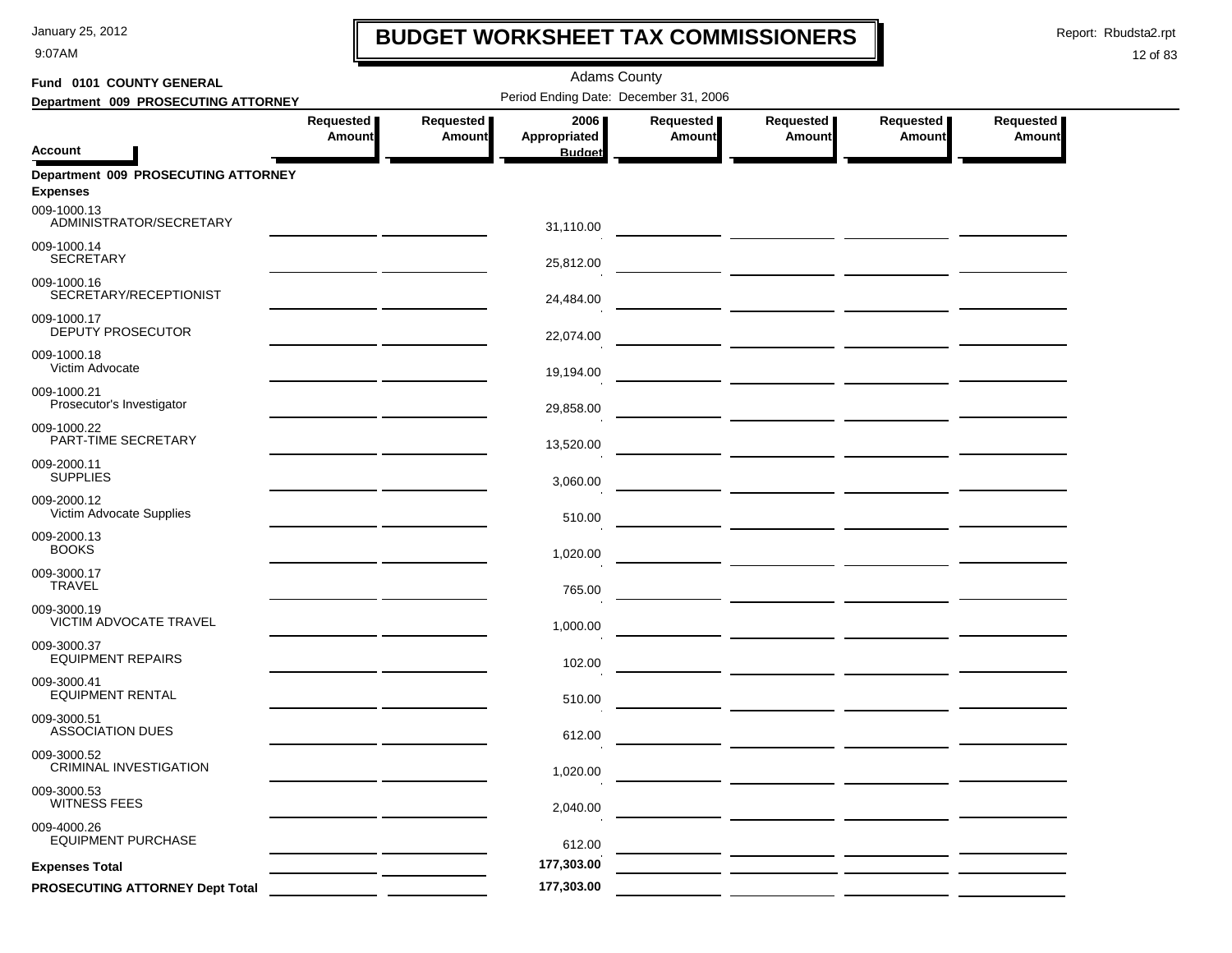9:07AM

# **BUDGET WORKSHEET TAX COMMISSIONERS**

Report: Rbudsta2.rpt

 $\mathbf \mathbf I$ 

| Fund 0101 COUNTY GENERAL                          |                                       |                              |                      |                            |                            |                            |                            |
|---------------------------------------------------|---------------------------------------|------------------------------|----------------------|----------------------------|----------------------------|----------------------------|----------------------------|
| Department 010 REGISTRATION OF VOTERS             | Period Ending Date: December 31, 2006 |                              |                      |                            |                            |                            |                            |
|                                                   | Requested<br>Amountl                  | Requested  <br><b>Amount</b> | 2006<br>Appropriated | Requested<br><b>Amount</b> | Requested<br><b>Amount</b> | Requested<br><b>Amount</b> | Requested<br><b>Amount</b> |
| <b>Account</b>                                    |                                       |                              | <b>Budget</b>        |                            |                            |                            |                            |
| Department 010 REGISTRATION OF VOTERS             |                                       |                              |                      |                            |                            |                            |                            |
| <b>Expenses</b>                                   |                                       |                              |                      |                            |                            |                            |                            |
| 010-1000.22<br><b>VOTER REGISTRATION PER DIEM</b> |                                       |                              | 1,576.00             |                            |                            |                            |                            |
| 010-2000.11<br><b>SUPPLIES</b>                    |                                       |                              | 1,000.00             |                            |                            |                            |                            |
| 010-3000.22<br>PRINTING/FORMS                     |                                       |                              | 1,500.00             |                            |                            |                            |                            |
| <b>Expenses Total</b>                             |                                       |                              | 4,076.00             |                            |                            |                            |                            |
| <b>REGISTRATION OF VOTERS Dept Total</b>          |                                       |                              | 4,076.00             |                            |                            |                            |                            |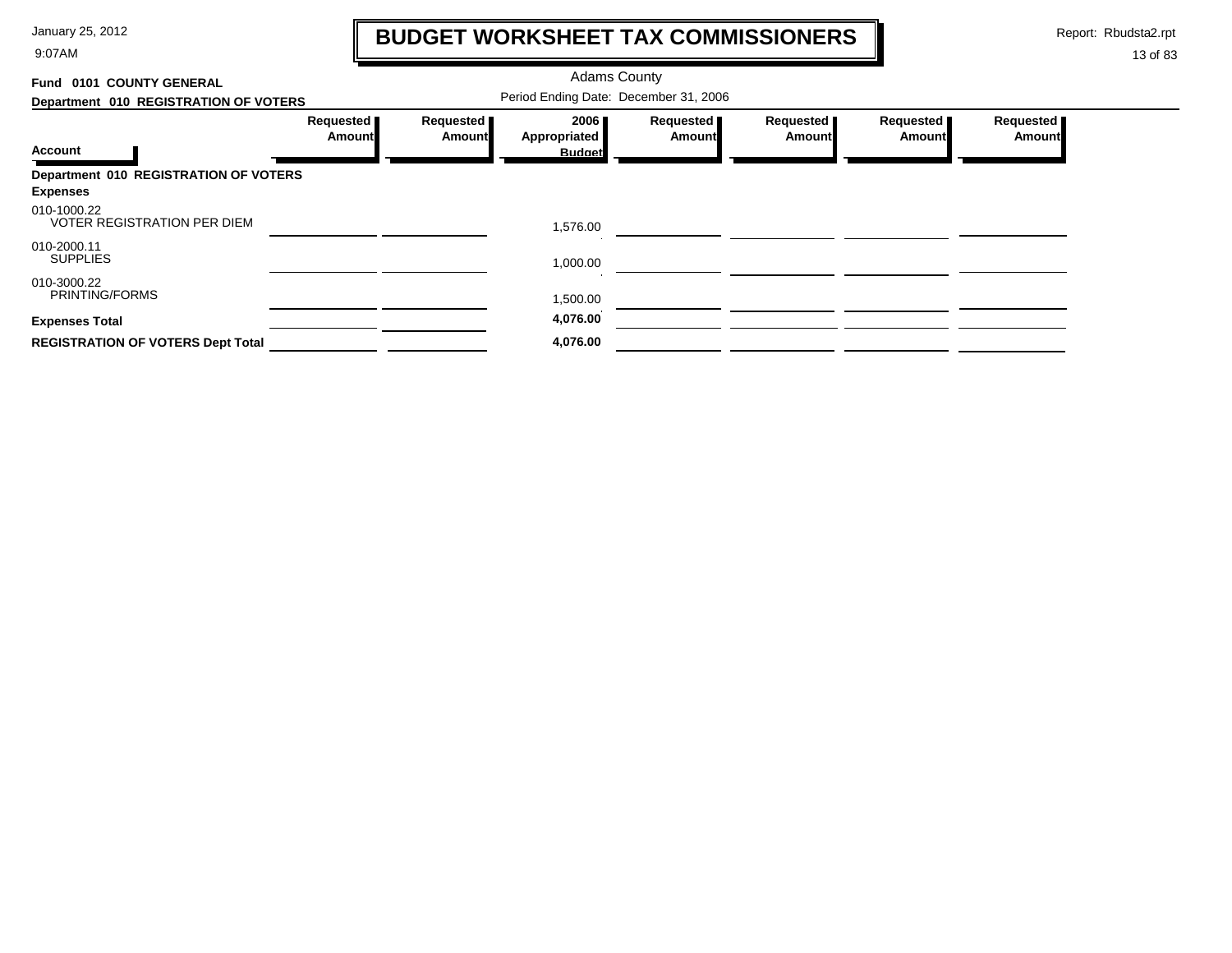9:07AM

### **BUDGET WORKSHEET TAX COMMISSIONERS**

Report: Rbudsta2.rpt

 $\mathbf l$ 

| Fund 0101 COUNTY GENERAL                                        |                            |                     | <b>Adams County</b>                   |                     |                     |                     |                     |
|-----------------------------------------------------------------|----------------------------|---------------------|---------------------------------------|---------------------|---------------------|---------------------|---------------------|
| Department 011 CO-OPERATIVE EXTENSION OFFICE                    |                            |                     | Period Ending Date: December 31, 2006 |                     |                     |                     |                     |
| <b>Account</b>                                                  | Requested<br><b>Amount</b> | Requested<br>Amount | 2006<br>Appropriated<br><b>Budget</b> | Requested<br>Amount | Requested<br>Amount | Requested<br>Amount | Requested<br>Amount |
| Department 011 CO-OPERATIVE EXTENSION OFFICE<br><b>Expenses</b> |                            |                     |                                       |                     |                     |                     |                     |
| 011-1000.12<br><b>OFFICE MANAGER</b>                            |                            |                     | 25,355.00                             |                     |                     |                     |                     |
| 011-1000.13<br>PROGRAM ASSISTANT                                |                            |                     | 8,000.00                              |                     |                     |                     |                     |
| 011-1000.14<br>ADMINISTRATIVE/PROGRAM ASSISTAN                  |                            |                     | 21,216.00                             |                     |                     |                     |                     |
| 011-1000.15<br><b>OVERTIME AT 4-H FAIR</b>                      |                            |                     | 2,000.00                              |                     |                     |                     |                     |
| 011-1000.17<br><b>Administrative Assistant</b>                  |                            |                     | 22,922.00                             |                     |                     |                     |                     |
| 011-2000.11<br>OFFICE SUPPLIES                                  |                            |                     | 7,072.00                              |                     |                     |                     |                     |
| 011-2000.16<br>EDUCATIONAL LESSON SUPPLIES                      |                            |                     | 1,200.00                              |                     |                     |                     |                     |
| 011-3000.01<br>CONTRACTURAL SERVICES PURDUE                     |                            |                     | 97,103.00                             |                     |                     |                     |                     |
| 011-3000.16<br><b>POSTAGE</b>                                   |                            |                     | 6,335.00                              |                     |                     |                     |                     |
| 011-3000.17<br><b>TRAVEL</b>                                    |                            |                     | 8,665.00                              |                     |                     |                     |                     |
| 011-3000.19<br><b>EDUCATOR TRAINING</b>                         |                            |                     | 1,200.00                              |                     |                     |                     |                     |
| 011-3000.22<br><b>PRINTING</b>                                  |                            |                     | 1,200.00                              |                     |                     |                     |                     |
| <b>Expenses Total</b>                                           |                            |                     | 202,268.00                            |                     |                     |                     |                     |
| <b>CO-OPERATIVE EXTENSION OFFICE Dept</b><br><b>Total</b>       |                            |                     | 202,268.00                            |                     |                     |                     |                     |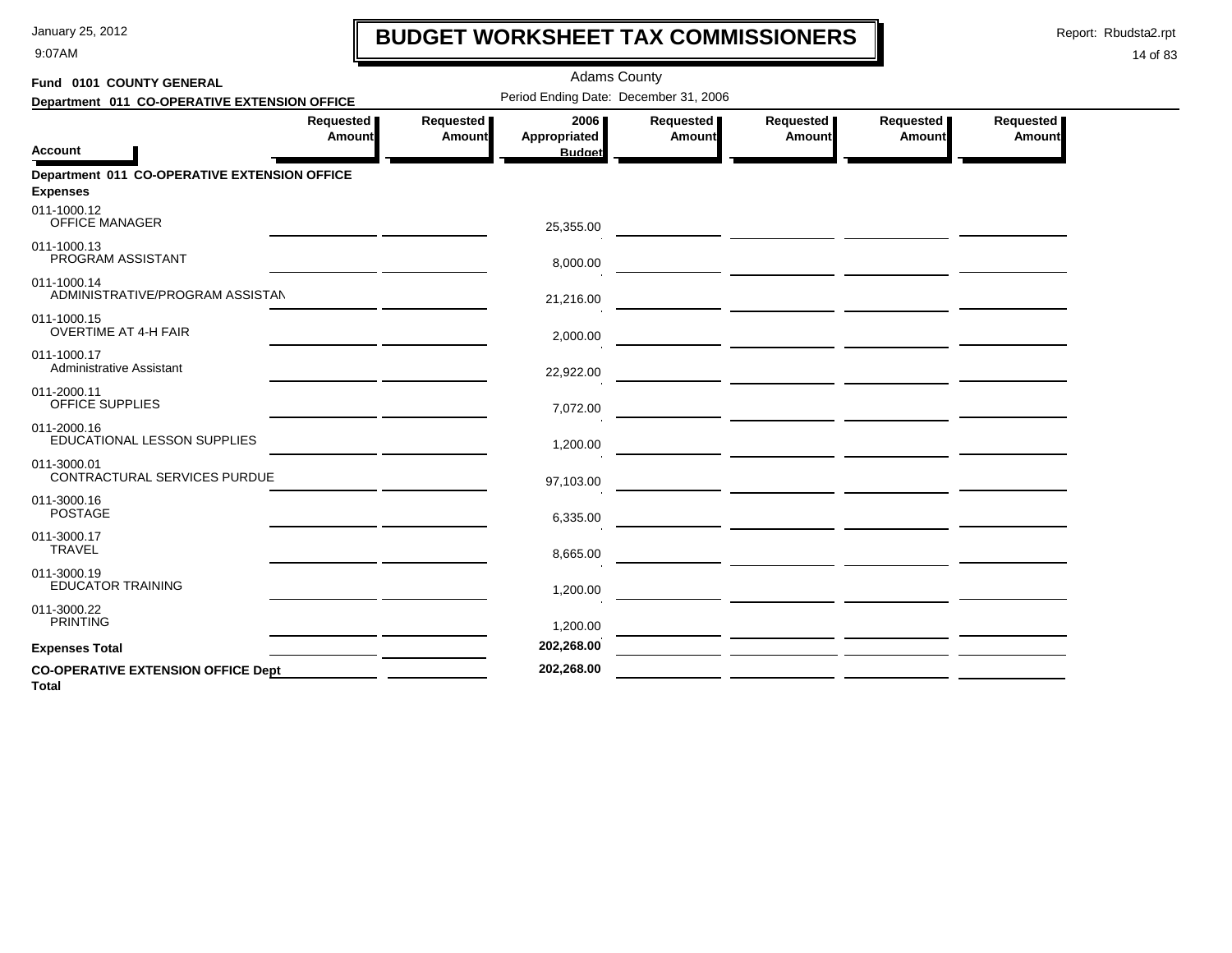9:07AM

# **BUDGET WORKSHEET TAX COMMISSIONERS**

Report: Rbudsta2.rpt

 $\mathbf l$ 

| Fund 0101 COUNTY GENERAL                  |                     |                            | <b>Adams County</b>                   |                            |                            |                     |                            |
|-------------------------------------------|---------------------|----------------------------|---------------------------------------|----------------------------|----------------------------|---------------------|----------------------------|
| Department 012 VETERAN SERVICE OFFICER    |                     |                            | Period Ending Date: December 31, 2006 |                            |                            |                     |                            |
| <b>Account</b>                            | Requested<br>Amount | Requested<br><b>Amount</b> | 2006<br>Appropriated<br><b>Budget</b> | Requested<br><b>Amount</b> | Requested<br><b>Amount</b> | Requested<br>Amount | Requested<br><b>Amount</b> |
| Department 012 VETERAN SERVICE OFFICER    |                     |                            |                                       |                            |                            |                     |                            |
| <b>Expenses</b>                           |                     |                            |                                       |                            |                            |                     |                            |
| 012-1000.11<br>SERVICE OFFICER            |                     |                            | 5,491.00                              |                            |                            |                     |                            |
| 012-2000.11<br><b>OFFICE SUPPLIES</b>     |                     |                            | 152.00                                |                            |                            |                     |                            |
| 012-3000.16<br><b>POSTAGE</b>             |                     |                            | 100.00                                |                            |                            |                     |                            |
| 012-3000.17<br><b>TRAVEL</b>              |                     |                            | 1,100.00                              |                            |                            |                     |                            |
| 012-3000.18<br><b>TELEPHONE</b>           |                     |                            | 50.00                                 |                            |                            |                     |                            |
| 012-3000.51<br>DUES AND SUBSCRIPTIONS     |                     |                            | 70.00                                 |                            |                            |                     |                            |
| <b>Expenses Total</b>                     |                     |                            | 6,963.00                              |                            |                            |                     |                            |
| <b>VETERAN SERVICE OFFICER Dept Total</b> |                     |                            | 6,963.00                              |                            |                            |                     |                            |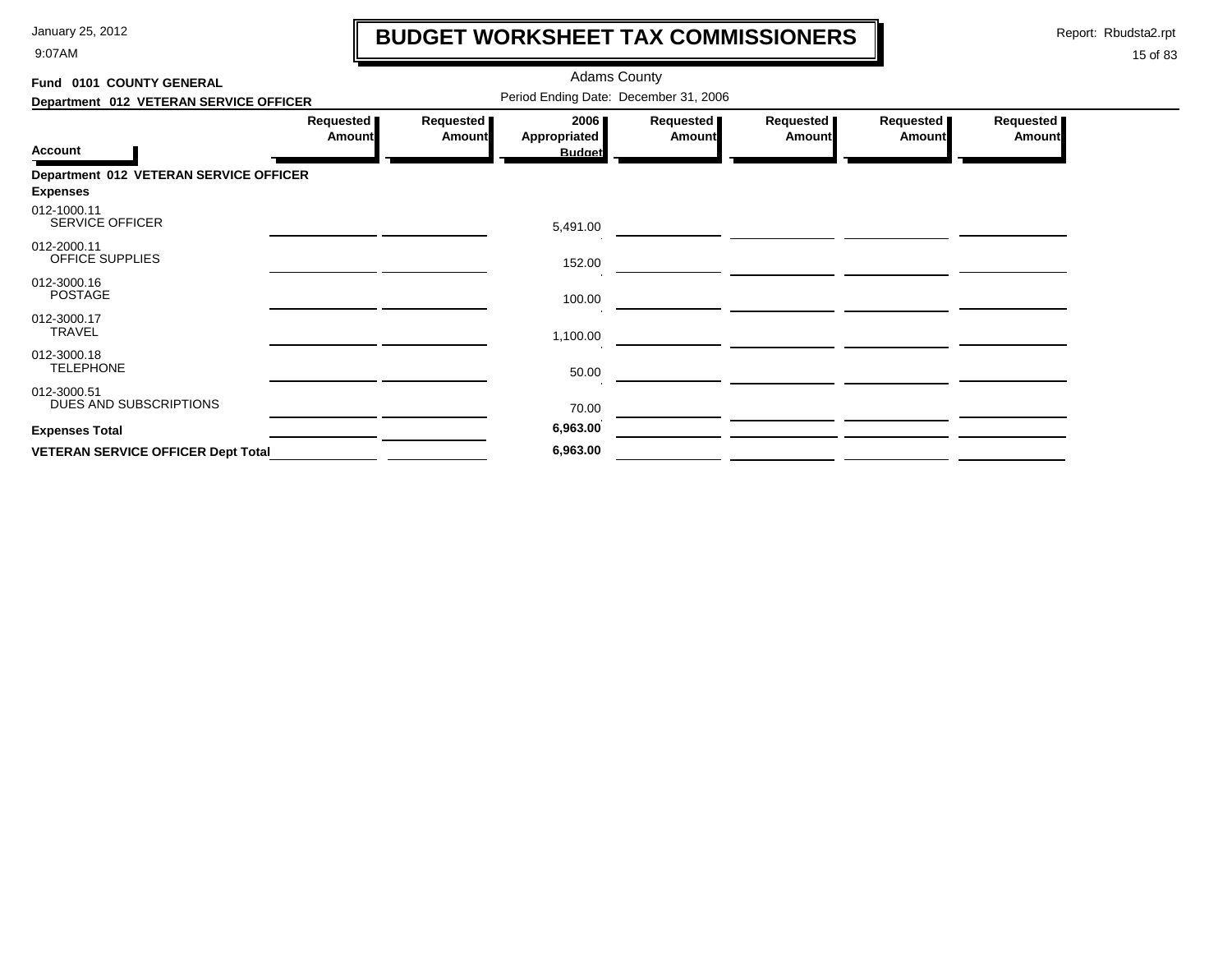9:07AM

### **BUDGET WORKSHEET TAX COMMISSIONERS**

Report: Rbudsta2.rpt

 $\mathbf \mathbf I$ 

| Fund 0101 COUNTY GENERAL               |                              |                              | <b>Adams County</b>                   |                             |                                                   |                     |                              |
|----------------------------------------|------------------------------|------------------------------|---------------------------------------|-----------------------------|---------------------------------------------------|---------------------|------------------------------|
| Department 013 WASHINGTON TOWNSHIP     |                              |                              | Period Ending Date: December 31, 2006 |                             |                                                   |                     |                              |
| <b>Account</b>                         | Requested  <br><b>Amount</b> | Requested  <br><b>Amount</b> | 2006<br>Appropriated<br><b>Budget</b> | Requested<br><b>Amountl</b> | Requested<br><b>Amount</b>                        | Requested<br>Amount | Requested  <br><b>Amount</b> |
| Department 013 WASHINGTON TOWNSHIP     |                              |                              |                                       |                             |                                                   |                     |                              |
| <b>Expenses</b>                        |                              |                              |                                       |                             |                                                   |                     |                              |
| 013-1000.11<br>ASSESSOR                |                              |                              | 17,614.00                             |                             |                                                   |                     |                              |
| 013-1000.12<br>CLERICAL #1             |                              |                              | 21,216.00                             |                             |                                                   |                     |                              |
| 013-2000.11<br><b>SUPPLIES</b>         |                              |                              | 567.00                                |                             |                                                   |                     |                              |
| 013-3000.16<br><b>POSTAGE</b>          |                              |                              | 624.00                                |                             | <u> 1989 - John Stein, amerikansk politiker (</u> |                     |                              |
| 013-3000.17<br><b>TRAVEL</b>           |                              |                              | 255.00                                |                             |                                                   |                     |                              |
| 013-3000.37<br><b>MACHINE REPAIR</b>   |                              |                              | 179.00                                |                             |                                                   |                     |                              |
| 013-3000.51<br>DUES AND SUBSCRIPTIONS  |                              |                              | 300.00                                |                             |                                                   |                     |                              |
| 013-4000.26<br><b>OFFICE EQUIPMENT</b> |                              |                              | 400.00                                |                             |                                                   |                     |                              |
| <b>Expenses Total</b>                  |                              |                              | 41,155.00                             |                             |                                                   |                     |                              |
| <b>WASHINGTON TOWNSHIP Dept Total</b>  |                              |                              | 41,155.00                             |                             |                                                   |                     |                              |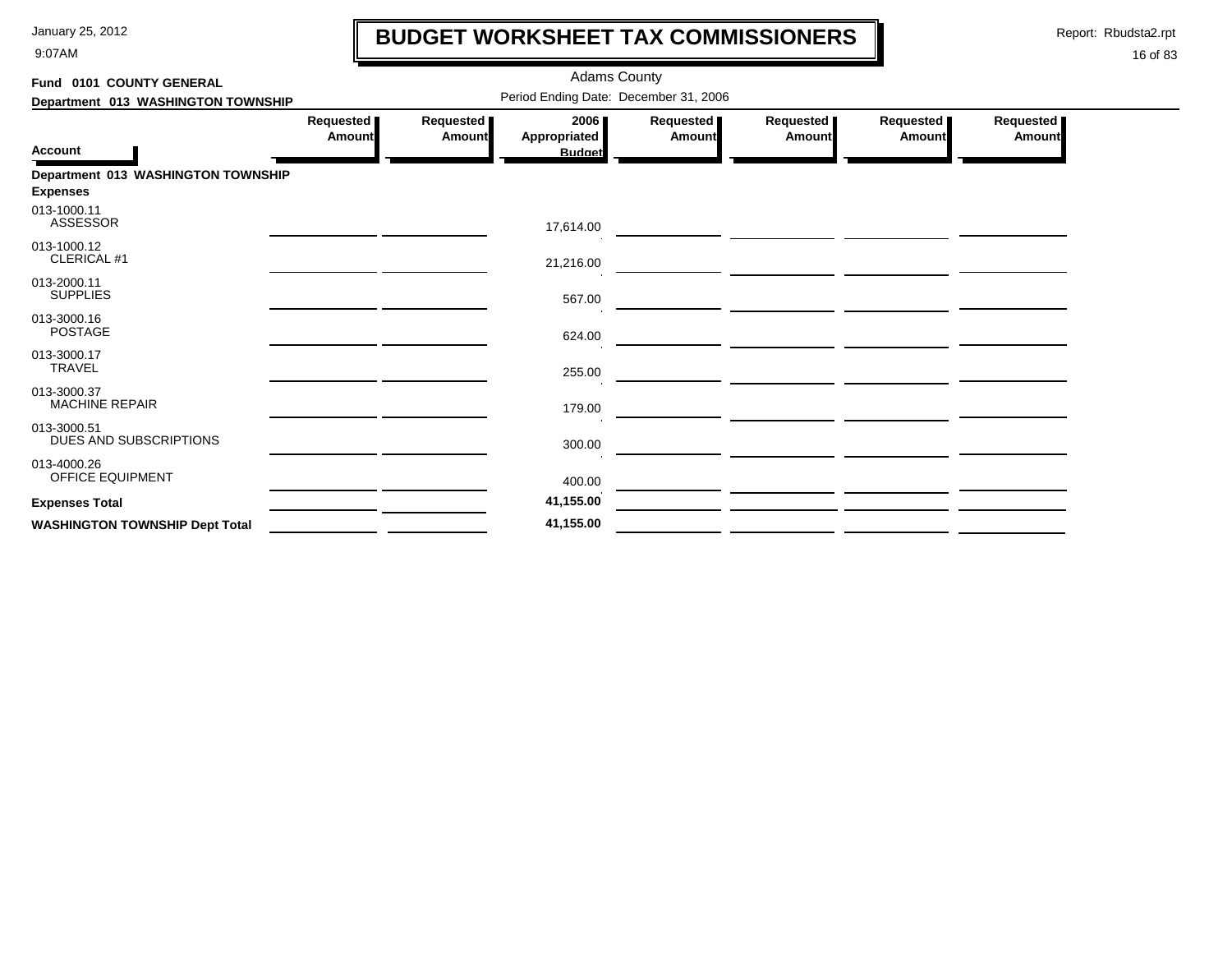9:07AM

# **BUDGET WORKSHEET TAX COMMISSIONERS**

Report: Rbudsta2.rpt

 $\mathbf l$ 

| Fund 0101 COUNTY GENERAL              |                                       |                            | <b>Adams County</b>                   |                            |                            |                            |                            |  |  |  |
|---------------------------------------|---------------------------------------|----------------------------|---------------------------------------|----------------------------|----------------------------|----------------------------|----------------------------|--|--|--|
| Department 014 BLUE CREEK TOWNSHIP    | Period Ending Date: December 31, 2006 |                            |                                       |                            |                            |                            |                            |  |  |  |
| <b>Account</b>                        | Requested<br><b>Amount</b>            | Requested<br><b>Amount</b> | 2006<br>Appropriated<br><b>Budget</b> | Requested<br><b>Amount</b> | Requested<br><b>Amount</b> | Requested<br><b>Amount</b> | Requested<br><b>Amount</b> |  |  |  |
| Department 014 BLUE CREEK TOWNSHIP    |                                       |                            |                                       |                            |                            |                            |                            |  |  |  |
| <b>Expenses</b>                       |                                       |                            |                                       |                            |                            |                            |                            |  |  |  |
| 014-1000.11<br>ASSESSOR               |                                       |                            | 2,037.00                              |                            |                            |                            |                            |  |  |  |
| 014-1000.12<br><b>DEPUTY</b>          |                                       |                            | 1,583.00                              |                            |                            |                            |                            |  |  |  |
| 014-2000.11<br>OFFICE SUPPLIES        |                                       |                            | 50.00                                 |                            |                            |                            |                            |  |  |  |
| 014-3000.16<br><b>POSTAGE</b>         |                                       |                            | 50.00                                 |                            |                            |                            |                            |  |  |  |
| 014-3000.17<br>TRAVEL                 |                                       |                            | 150.00                                |                            |                            |                            |                            |  |  |  |
| 014-3000.61<br>OFFICE RENT            |                                       |                            | 637.00                                |                            |                            |                            |                            |  |  |  |
| <b>Expenses Total</b>                 |                                       |                            | 4,507.00                              |                            |                            |                            |                            |  |  |  |
| <b>BLUE CREEK TOWNSHIP Dept Total</b> |                                       |                            | 4,507.00                              |                            |                            |                            |                            |  |  |  |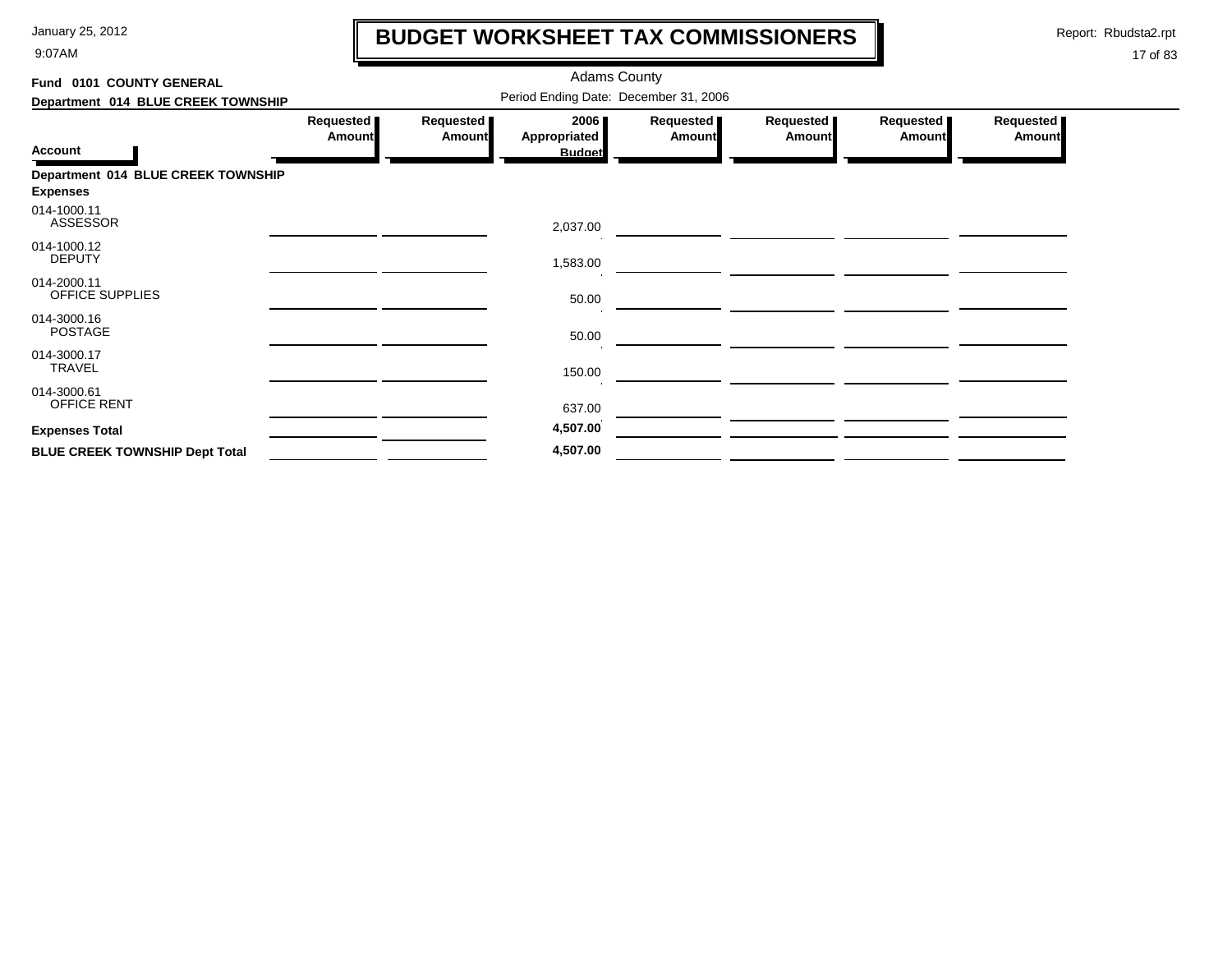9:07AM

# **BUDGET WORKSHEET TAX COMMISSIONERS**

Report: Rbudsta2.rpt

 $\mathbf l$ 

| Fund 0101 COUNTY GENERAL          | <b>Adams County</b><br>Period Ending Date: December 31, 2006 |                            |                      |                            |                            |                            |                            |  |  |  |
|-----------------------------------|--------------------------------------------------------------|----------------------------|----------------------|----------------------------|----------------------------|----------------------------|----------------------------|--|--|--|
| Department 015 FRENCH TOWNSHIP    | Requested<br>Amount                                          | Requested<br><b>Amount</b> | 2006<br>Appropriated | Requested<br><b>Amount</b> | Requested<br><b>Amount</b> | Requested<br><b>Amount</b> | Requested<br><b>Amount</b> |  |  |  |
| <b>Account</b>                    |                                                              |                            | <b>Budget</b>        |                            |                            |                            |                            |  |  |  |
| Department 015 FRENCH TOWNSHIP    |                                                              |                            |                      |                            |                            |                            |                            |  |  |  |
| <b>Expenses</b>                   |                                                              |                            |                      |                            |                            |                            |                            |  |  |  |
| 015-1000.11<br>ASSESSOR           |                                                              |                            | 3,600.00             |                            |                            |                            |                            |  |  |  |
| 015-2000.11<br>OFFICE SUPPLIES    |                                                              |                            | 100.00               |                            |                            |                            |                            |  |  |  |
| 015-3000.16<br><b>POSTAGE</b>     |                                                              |                            | 100.00               |                            |                            |                            |                            |  |  |  |
| 015-3000.61<br><b>OFFICE RENT</b> |                                                              |                            | 640.00               |                            |                            |                            |                            |  |  |  |
| <b>Expenses Total</b>             |                                                              |                            | 4,440.00             |                            |                            |                            |                            |  |  |  |
| <b>FRENCH TOWNSHIP Dept Total</b> |                                                              |                            | 4,440.00             |                            |                            |                            |                            |  |  |  |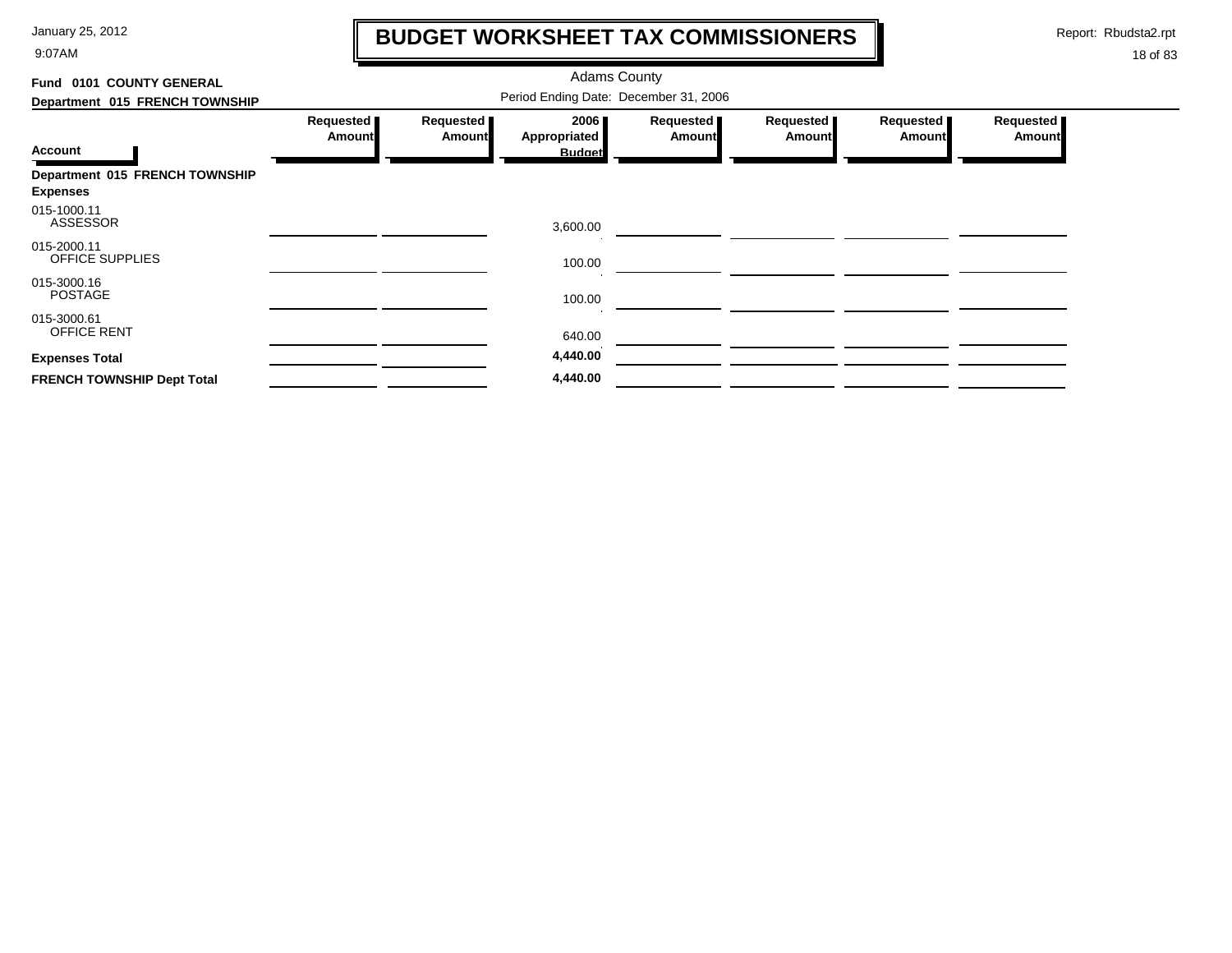9:07AM

# **BUDGET WORKSHEET TAX COMMISSIONERS**

Report: Rbudsta2.rpt

 $\mathbf l$ 

| Fund 0101 COUNTY GENERAL                            |                                       |                            | <b>Adams County</b>                   |                            |                            |                            |                            |  |  |  |  |
|-----------------------------------------------------|---------------------------------------|----------------------------|---------------------------------------|----------------------------|----------------------------|----------------------------|----------------------------|--|--|--|--|
| Department 016 HARTFORD TOWNSHIP                    | Period Ending Date: December 31, 2006 |                            |                                       |                            |                            |                            |                            |  |  |  |  |
| <b>Account</b>                                      | Requested  <br><b>Amount</b>          | Requested<br><b>Amount</b> | 2006<br>Appropriated<br><b>Budget</b> | Requested<br><b>Amount</b> | Requested<br><b>Amount</b> | Requested<br><b>Amount</b> | Requested<br><b>Amount</b> |  |  |  |  |
| Department 016 HARTFORD TOWNSHIP<br><b>Expenses</b> |                                       |                            |                                       |                            |                            |                            |                            |  |  |  |  |
| 016-1000.11<br><b>ASSESSOR</b>                      |                                       |                            | 1,924.00                              |                            |                            |                            |                            |  |  |  |  |
| 016-1000.12<br><b>DEPUTY</b>                        |                                       |                            | 1,581.00                              |                            |                            |                            |                            |  |  |  |  |
| 016-2000.11<br>OFFICE SUPPLIES                      |                                       |                            | 104.00                                |                            |                            |                            |                            |  |  |  |  |
| 016-3000.16<br><b>POSTAGE</b>                       |                                       |                            | 61.00                                 |                            |                            |                            |                            |  |  |  |  |
| 016-3000.17<br><b>TRAVEL</b>                        |                                       |                            | 61.00                                 |                            |                            |                            |                            |  |  |  |  |
| 016-3000.61<br>OFFICE RENT                          |                                       |                            | 638.00                                |                            |                            |                            |                            |  |  |  |  |
| <b>Expenses Total</b>                               |                                       |                            | 4,369.00                              |                            |                            |                            |                            |  |  |  |  |
| <b>HARTFORD TOWNSHIP Dept Total</b>                 |                                       |                            | 4,369.00                              |                            |                            |                            |                            |  |  |  |  |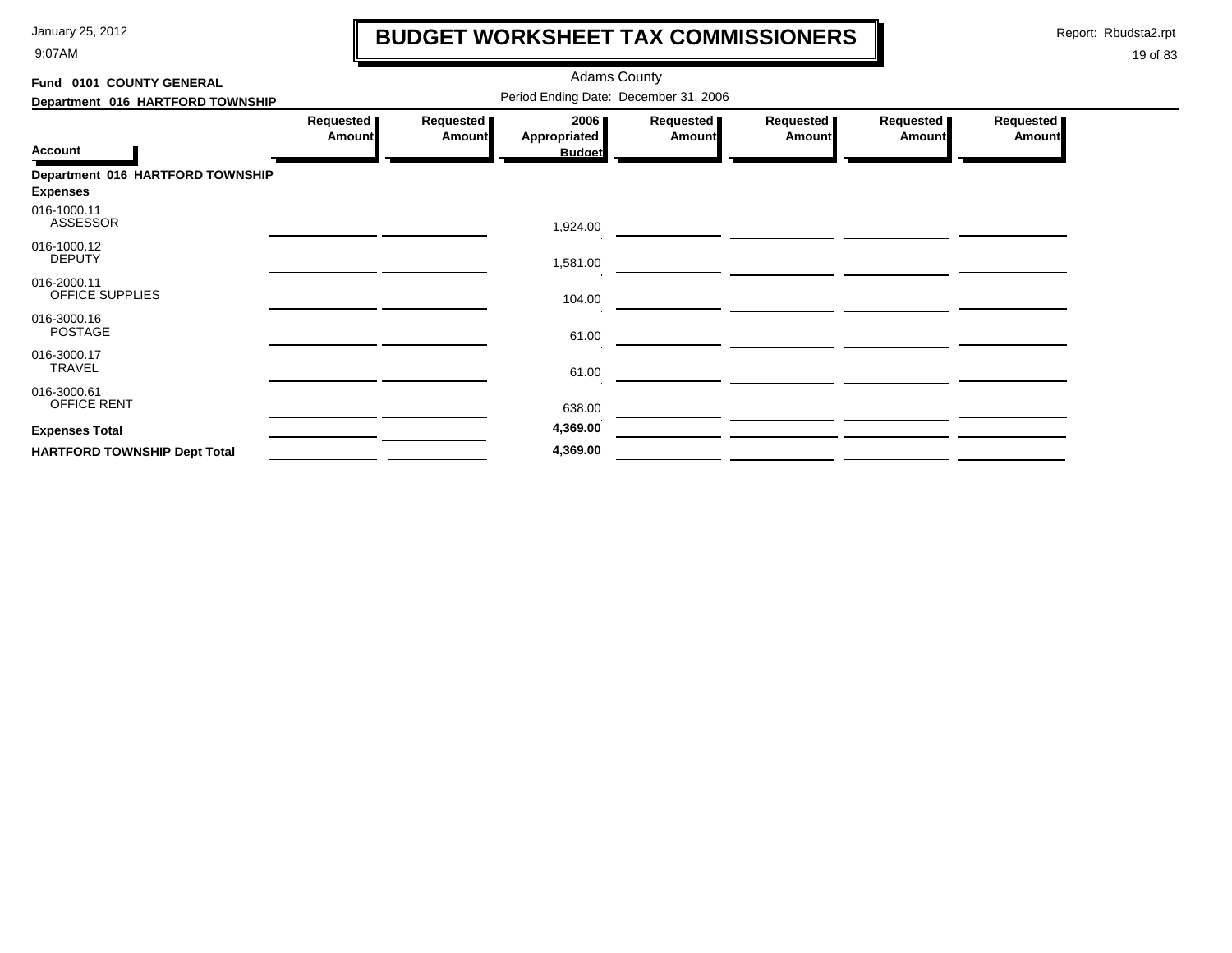9:07AM

### **BUDGET WORKSHEET TAX COMMISSIONERS**

Report: Rbudsta2.rpt

 $\mathbf l$ 

| Fund 0101 COUNTY GENERAL                             |                                       |                            | <b>Adams County</b>                   |                     |                     |                     |                     |  |  |  |
|------------------------------------------------------|---------------------------------------|----------------------------|---------------------------------------|---------------------|---------------------|---------------------|---------------------|--|--|--|
| Department 017 JEFFERSON TOWNSHIP                    | Period Ending Date: December 31, 2006 |                            |                                       |                     |                     |                     |                     |  |  |  |
| <b>Account</b>                                       | Requested<br><b>Amount</b>            | Requested<br><b>Amount</b> | 2006<br>Appropriated<br><b>Budget</b> | Requested<br>Amount | Requested<br>Amount | Requested<br>Amount | Requested<br>Amount |  |  |  |
| Department 017 JEFFERSON TOWNSHIP<br><b>Expenses</b> |                                       |                            |                                       |                     |                     |                     |                     |  |  |  |
| 017-1000.11<br><b>ASSESSOR</b>                       |                                       |                            | 1,944.00                              |                     |                     |                     |                     |  |  |  |
| 017-1000.12<br><b>DEPUTY</b>                         |                                       |                            | 1,618.00                              |                     |                     |                     |                     |  |  |  |
| 017-2000.11<br>OFFICE SUPPLIES                       |                                       |                            | 128.00                                |                     |                     |                     |                     |  |  |  |
| 017-3000.16<br><b>POSTAGE</b>                        |                                       |                            | 56.00                                 |                     |                     |                     |                     |  |  |  |
| 017-3000.17<br><b>TRAVEL</b>                         |                                       |                            | 87.00                                 |                     |                     |                     |                     |  |  |  |
| 017-3000.61<br><b>OFFICE RENT</b>                    |                                       |                            | 653.00                                |                     |                     |                     |                     |  |  |  |
| <b>Expenses Total</b>                                |                                       |                            | 4,486.00                              |                     |                     |                     |                     |  |  |  |
| JEFFERSON TOWNSHIP Dept Total                        |                                       |                            | 4,486.00                              |                     |                     |                     |                     |  |  |  |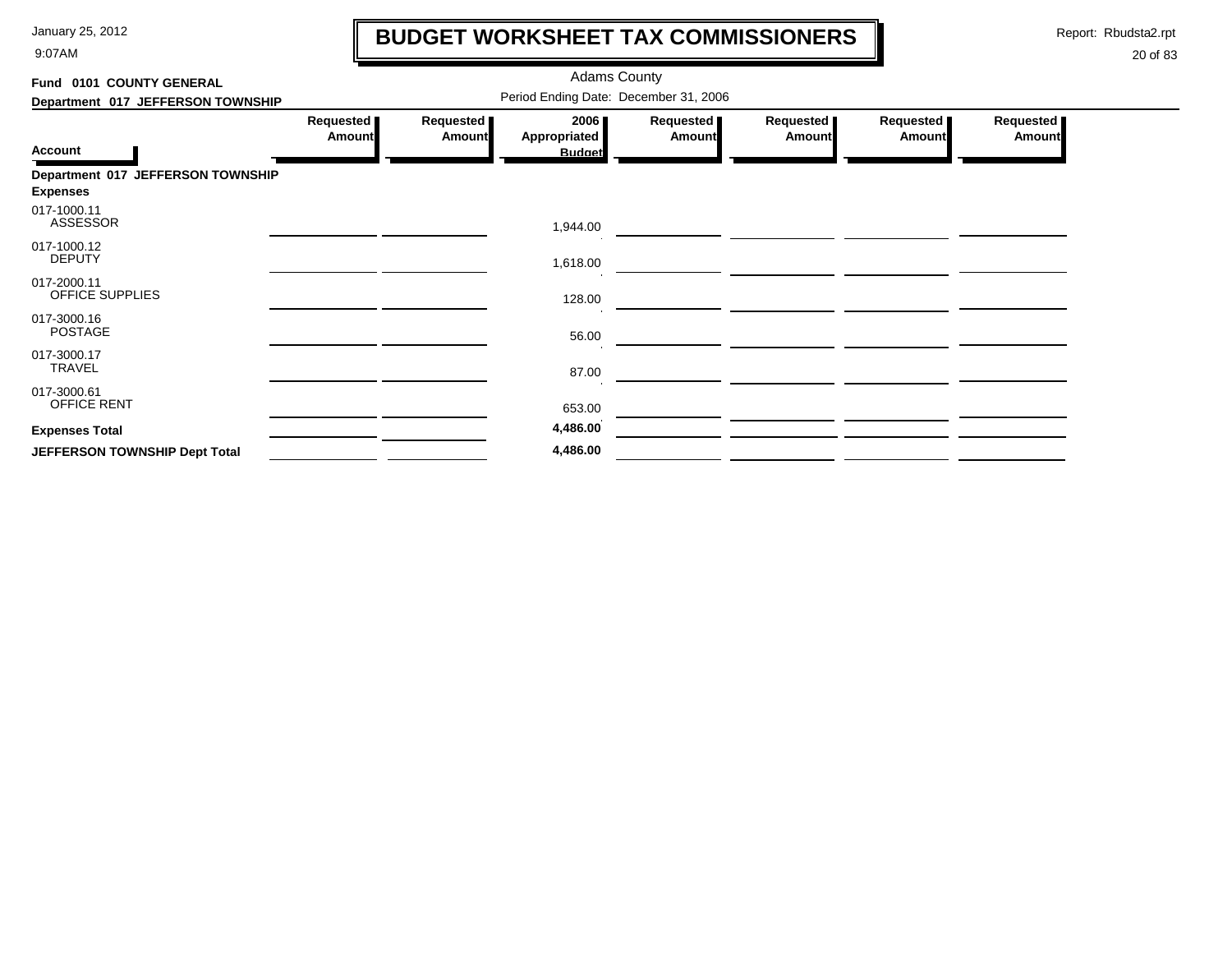9:07AM

# **BUDGET WORKSHEET TAX COMMISSIONERS**

Report: Rbudsta2.rpt

 $\mathbf l$ 

| Fund 0101 COUNTY GENERAL                            |                                       |                            | <b>Adams County</b>                   |                            |                            |                              |                     |  |  |
|-----------------------------------------------------|---------------------------------------|----------------------------|---------------------------------------|----------------------------|----------------------------|------------------------------|---------------------|--|--|
| Department 018 KIRKLAND TOWNSHIP                    | Period Ending Date: December 31, 2006 |                            |                                       |                            |                            |                              |                     |  |  |
| <b>Account</b>                                      | Requested<br><b>Amount</b>            | Requested<br><b>Amount</b> | 2006<br>Appropriated<br><b>Budget</b> | Requested<br><b>Amount</b> | Requested<br><b>Amount</b> | Requested  <br><b>Amount</b> | Requested<br>Amount |  |  |
| Department 018 KIRKLAND TOWNSHIP<br><b>Expenses</b> |                                       |                            |                                       |                            |                            |                              |                     |  |  |
| 018-1000.11<br><b>ASSESSOR</b>                      |                                       |                            | 1,976.00                              |                            |                            |                              |                     |  |  |
| 018-1000.12<br><b>DEPUTY</b>                        |                                       |                            | 1,581.00                              |                            |                            |                              |                     |  |  |
| 018-2000.11<br>OFFICE SUPPLIES                      |                                       |                            | 52.00                                 |                            |                            |                              |                     |  |  |
| 018-3000.16<br><b>POSTAGE</b>                       |                                       |                            | 50.00                                 |                            |                            |                              |                     |  |  |
| 018-3000.17<br><b>TRAVEL</b>                        |                                       |                            | 115.00                                |                            |                            |                              |                     |  |  |
| 018-3000.61<br>OFFICE RENT                          |                                       |                            | 635.00                                |                            |                            |                              |                     |  |  |
| <b>Expenses Total</b>                               |                                       |                            | 4,409.00                              |                            |                            |                              |                     |  |  |
| <b>KIRKLAND TOWNSHIP Dept Total</b>                 |                                       |                            | 4,409.00                              |                            |                            |                              |                     |  |  |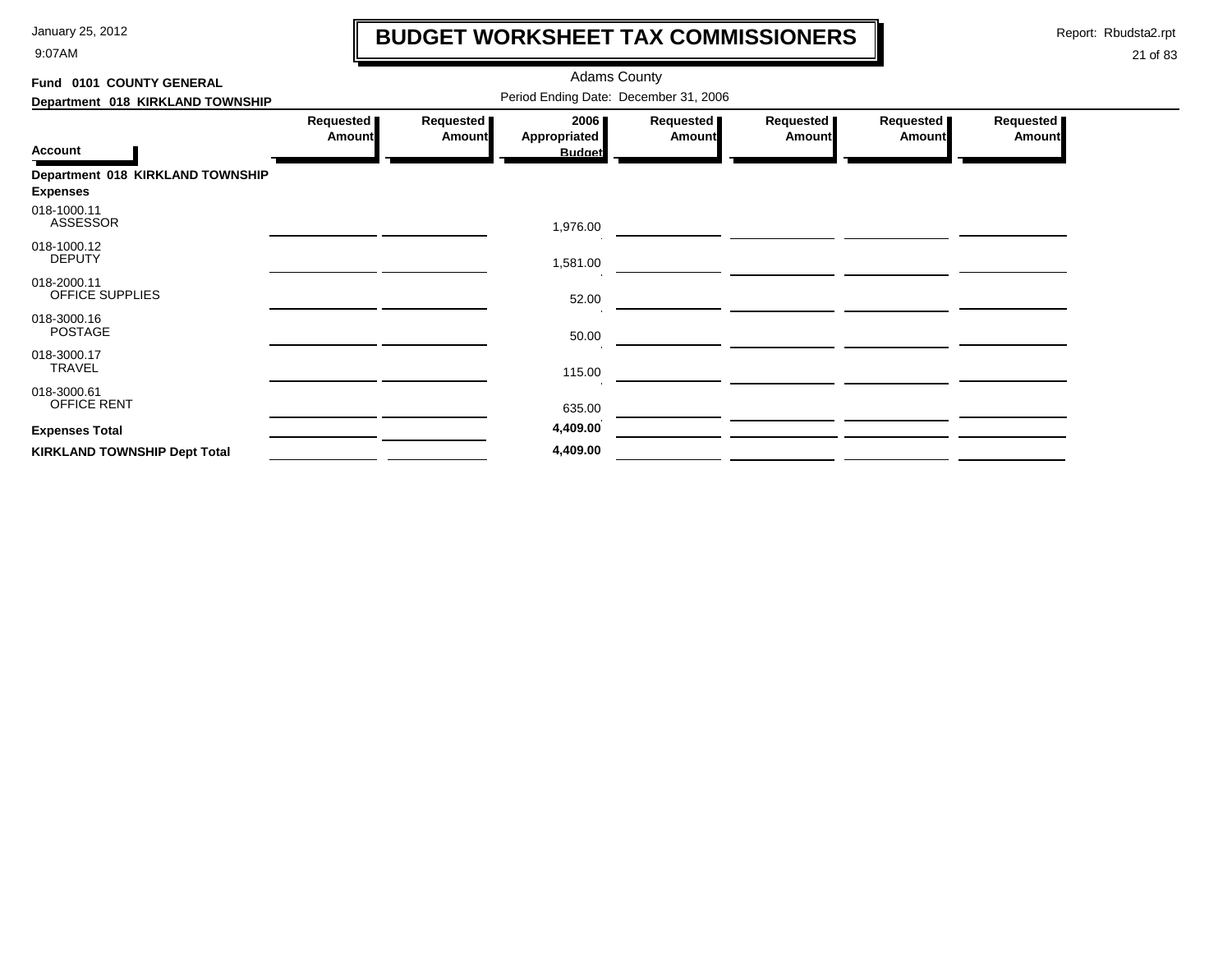9:07AM

# **BUDGET WORKSHEET TAX COMMISSIONERS**

Report: Rbudsta2.rpt

 $\mathbf \mathbf I$ 

| Fund 0101 COUNTY GENERAL                          | <b>Adams County</b>                   |                     |                                       |                            |                            |                            |                            |  |  |  |
|---------------------------------------------------|---------------------------------------|---------------------|---------------------------------------|----------------------------|----------------------------|----------------------------|----------------------------|--|--|--|
| Department 019 MONROE TOWNSHIP                    | Period Ending Date: December 31, 2006 |                     |                                       |                            |                            |                            |                            |  |  |  |
| <b>Account</b>                                    | Requested<br>Amount                   | Requested<br>Amount | 2006<br>Appropriated<br><b>Budget</b> | Requested<br><b>Amount</b> | Requested<br><b>Amount</b> | Requested<br><b>Amount</b> | Requested<br><b>Amount</b> |  |  |  |
| Department 019 MONROE TOWNSHIP<br><b>Expenses</b> |                                       |                     |                                       |                            |                            |                            |                            |  |  |  |
| 019-1000.11<br><b>ASSESSOR</b>                    |                                       |                     | 1,554.00                              |                            |                            |                            |                            |  |  |  |
| 019-1000.12<br><b>DEPUTY</b>                      |                                       |                     | 8,412.00                              |                            |                            |                            |                            |  |  |  |
| 019-2000.11<br>OFFICE SUPPLIES                    |                                       |                     | 714.00                                |                            |                            |                            |                            |  |  |  |
| 019-3000.16<br><b>POSTAGE</b>                     |                                       |                     | 459.00                                |                            |                            |                            |                            |  |  |  |
| 019-3000.17<br>TRAVEL                             |                                       |                     | 204.00                                |                            |                            |                            |                            |  |  |  |
| 019-3000.18<br><b>TELEPHONE</b>                   |                                       |                     | 20.00                                 |                            |                            |                            |                            |  |  |  |
| 019-3000.61<br>OFFICE RENT                        |                                       |                     | 625.00                                |                            |                            |                            |                            |  |  |  |
| <b>Expenses Total</b>                             |                                       |                     | 11,988.00                             |                            |                            |                            |                            |  |  |  |
| <b>MONROE TOWNSHIP Dept Total</b>                 |                                       |                     | 11,988.00                             |                            |                            |                            |                            |  |  |  |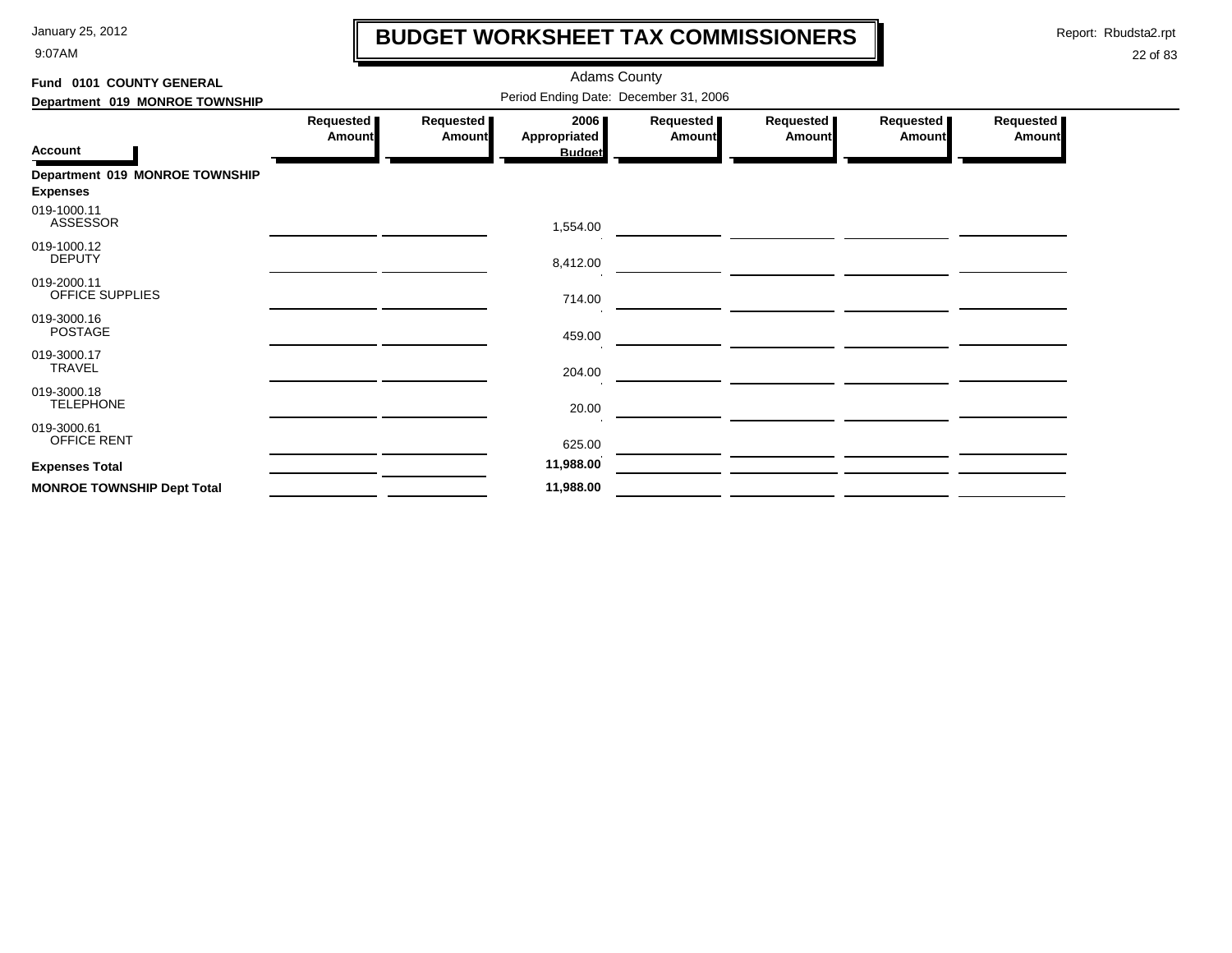9:07AM

# **BUDGET WORKSHEET TAX COMMISSIONERS**

Report: Rbudsta2.rpt

 $\mathbf l$ 

| Fund 0101 COUNTY GENERAL                          |                                       |                            |                      |                            |                            |                            |                            |  |  |  |
|---------------------------------------------------|---------------------------------------|----------------------------|----------------------|----------------------------|----------------------------|----------------------------|----------------------------|--|--|--|
| Department 020 PREBLE TOWNSHIP                    | Period Ending Date: December 31, 2006 |                            |                      |                            |                            |                            |                            |  |  |  |
| <b>Account</b>                                    | Requested<br>Amount                   | Requested<br><b>Amount</b> | 2006<br>Appropriated | Requested<br><b>Amount</b> | Requested<br><b>Amount</b> | Requested<br><b>Amount</b> | Requested<br><b>Amount</b> |  |  |  |
|                                                   |                                       |                            | <b>Budget</b>        |                            |                            |                            |                            |  |  |  |
| Department 020 PREBLE TOWNSHIP<br><b>Expenses</b> |                                       |                            |                      |                            |                            |                            |                            |  |  |  |
| 020-1000.11<br><b>ASSESSOR</b>                    |                                       |                            | 2,032.00             |                            |                            |                            |                            |  |  |  |
| 020-1000.12<br><b>DEPUTY</b>                      |                                       |                            | 1,534.00             |                            |                            |                            |                            |  |  |  |
| 020-3000.16<br><b>POSTAGE</b>                     |                                       |                            | 117.00               |                            |                            |                            |                            |  |  |  |
| 020-3000.61<br>OFFICE RENT                        |                                       |                            | 600.00               |                            |                            |                            |                            |  |  |  |
| <b>Expenses Total</b>                             |                                       |                            | 4,283.00             |                            |                            |                            |                            |  |  |  |
| PREBLE TOWNSHIP Dept Total                        |                                       |                            | 4,283.00             |                            |                            |                            |                            |  |  |  |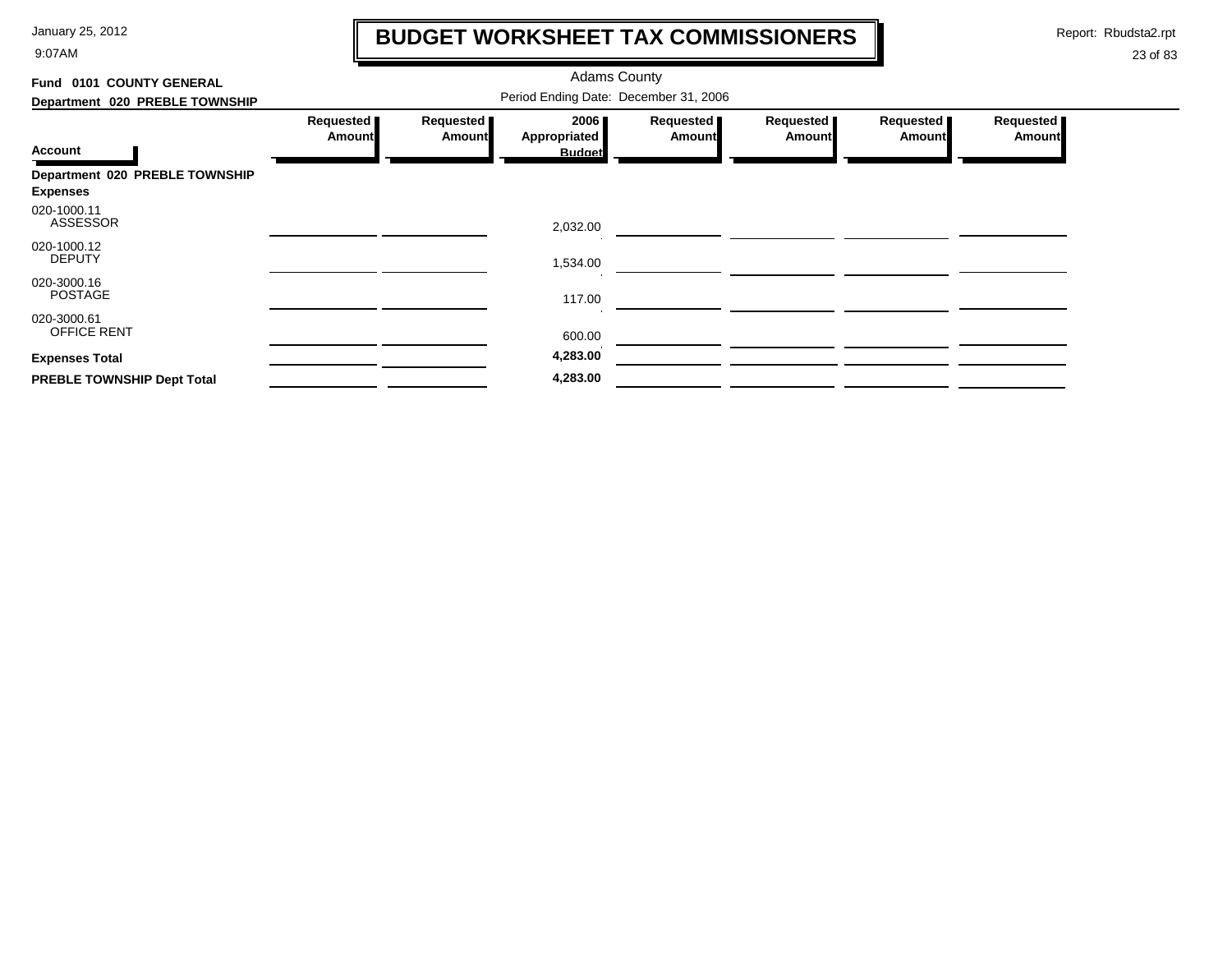9:07AM

### **BUDGET WORKSHEET TAX COMMISSIONERS**

Report: Rbudsta2.rpt

 $\mathbf l$ 

| Fund 0101 COUNTY GENERAL                        |                                       |                     | <b>Adams County</b>                   |                            |                                                                                                                      |                            |                            |  |  |  |
|-------------------------------------------------|---------------------------------------|---------------------|---------------------------------------|----------------------------|----------------------------------------------------------------------------------------------------------------------|----------------------------|----------------------------|--|--|--|
| Department 021 ROOT TOWNSHIP                    | Period Ending Date: December 31, 2006 |                     |                                       |                            |                                                                                                                      |                            |                            |  |  |  |
| <b>Account</b>                                  | Requested<br>Amount                   | Requested<br>Amount | 2006<br>Appropriated<br><b>Budget</b> | Requested<br><b>Amount</b> | Requested<br><b>Amount</b>                                                                                           | Requested<br><b>Amount</b> | Requested<br><b>Amount</b> |  |  |  |
| Department 021 ROOT TOWNSHIP<br><b>Expenses</b> |                                       |                     |                                       |                            |                                                                                                                      |                            |                            |  |  |  |
| 021-1000.11<br><b>ASSESSOR</b>                  |                                       |                     | 5,657.00                              |                            |                                                                                                                      |                            |                            |  |  |  |
| 021-1000.12<br><b>DEPUTY</b>                    |                                       |                     | 5,063.00                              |                            |                                                                                                                      |                            |                            |  |  |  |
| 021-2000.11<br><b>OFFICE SUPLIES</b>            |                                       |                     | 350.00                                |                            |                                                                                                                      |                            |                            |  |  |  |
| 021-3000.16<br><b>POSTAGE</b>                   |                                       |                     | 475.00                                |                            | <u> Andreas Andreas Andreas Andreas Andreas Andreas Andreas Andreas Andreas Andreas Andreas Andreas Andreas Andr</u> |                            |                            |  |  |  |
| 021-3000.17<br><b>TRAVEL</b>                    |                                       |                     | 375.00                                |                            | <u> Andreas Andreas Andreas Andreas Andreas Andreas Andreas Andreas Andreas Andreas Andreas Andreas Andreas Andr</u> |                            |                            |  |  |  |
| 021-3000.26<br><b>BOND</b>                      |                                       |                     | 100.00                                |                            | <u> 1980 - Johann Barbara, markazi bashkar a shekara ta 1980 - An an tsaran a shekara tsara tsara tsara tsara ts</u> |                            |                            |  |  |  |
| 021-3000.51<br><b>ASSOCIATION DUES</b>          |                                       |                     | 59.00                                 |                            | <u> 1980 - Johann Barbara, martin a bhaile an t-</u>                                                                 |                            |                            |  |  |  |
| 021-3000.61<br><b>OFFICE RENT</b>               |                                       |                     | 625.00                                |                            |                                                                                                                      |                            |                            |  |  |  |
| <b>Expenses Total</b>                           |                                       |                     | 12,704.00                             |                            |                                                                                                                      |                            |                            |  |  |  |
| <b>ROOT TOWNSHIP Dept Total</b>                 |                                       |                     | 12,704.00                             |                            |                                                                                                                      |                            |                            |  |  |  |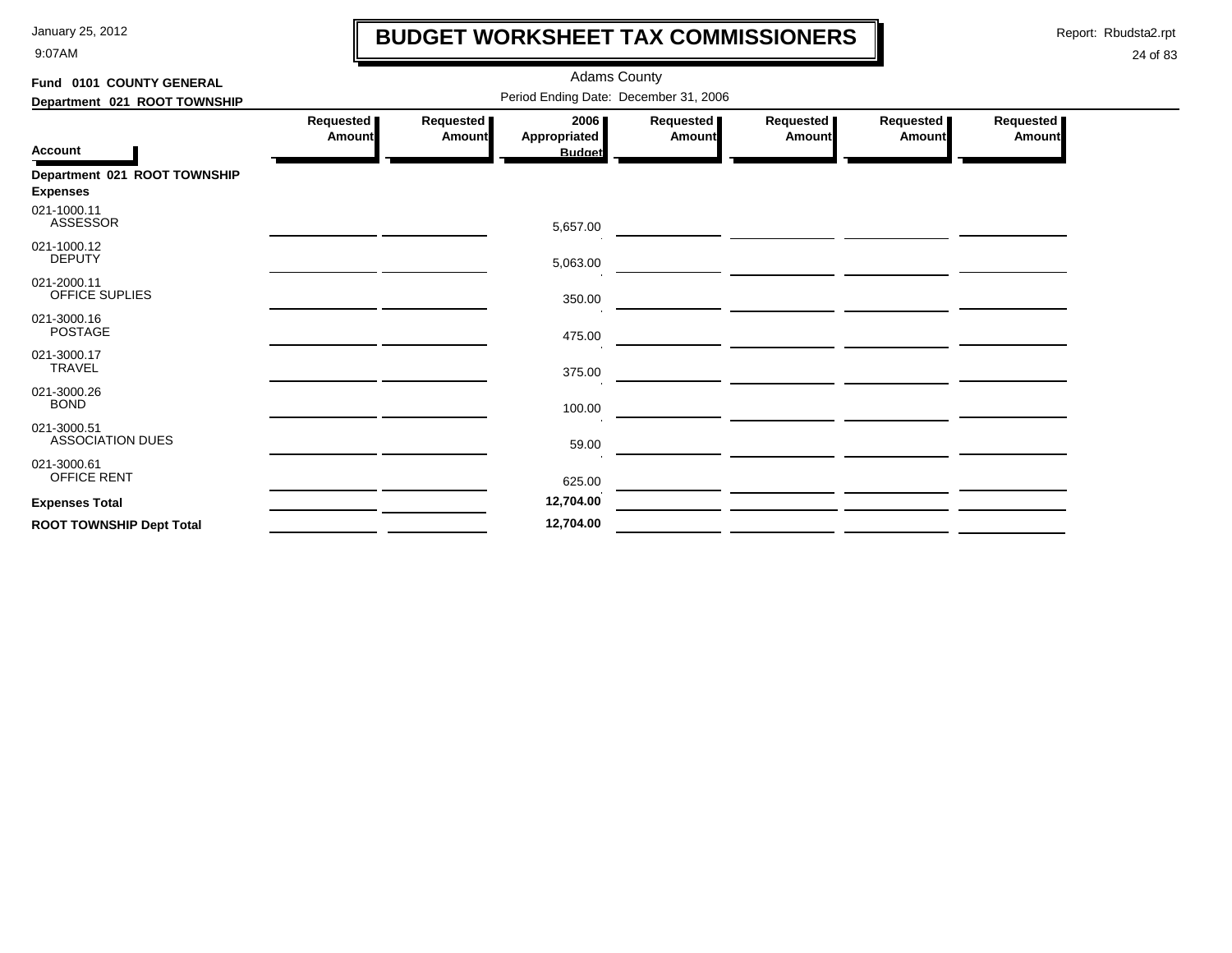9:07AM

# **BUDGET WORKSHEET TAX COMMISSIONERS**

Report: Rbudsta2.rpt

 $\mathbf \mathbf I$ 

| Fund 0101 COUNTY GENERAL                              |                            |                            |                                       |                     |                            |                            |                            |
|-------------------------------------------------------|----------------------------|----------------------------|---------------------------------------|---------------------|----------------------------|----------------------------|----------------------------|
| Department 022 ST. MARY'S TOWNSHIP                    |                            |                            |                                       |                     |                            |                            |                            |
| <b>Account</b>                                        | Requested<br><b>Amount</b> | Requested<br><b>Amount</b> | 2006<br>Appropriated<br><b>Budget</b> | Requested<br>Amount | Requested<br><b>Amount</b> | Requested<br><b>Amount</b> | Requested<br><b>Amount</b> |
| Department 022 ST. MARY'S TOWNSHIP<br><b>Expenses</b> |                            |                            |                                       |                     |                            |                            |                            |
| 022-1000.11<br><b>ASSESSOR</b>                        |                            |                            | 2,005.00                              |                     |                            |                            |                            |
| 022-1000.12<br><b>DEPUTY</b>                          |                            |                            | 1,557.00                              |                     |                            |                            |                            |
| 022-2000.11<br><b>SUPPLIES</b>                        |                            |                            | 120.00                                |                     |                            |                            |                            |
| 022-3000.16<br><b>POSTAGE</b>                         |                            |                            | 100.00                                |                     |                            |                            |                            |
| 022-3000.61<br><b>OFFICE RENT</b>                     |                            |                            | 637.00                                |                     |                            |                            |                            |
| <b>Expenses Total</b>                                 |                            |                            | 4,419.00                              |                     |                            |                            |                            |
| <b>ST. MARY'S TOWNSHIP Dept Total</b>                 |                            |                            | 4,419.00                              |                     |                            |                            |                            |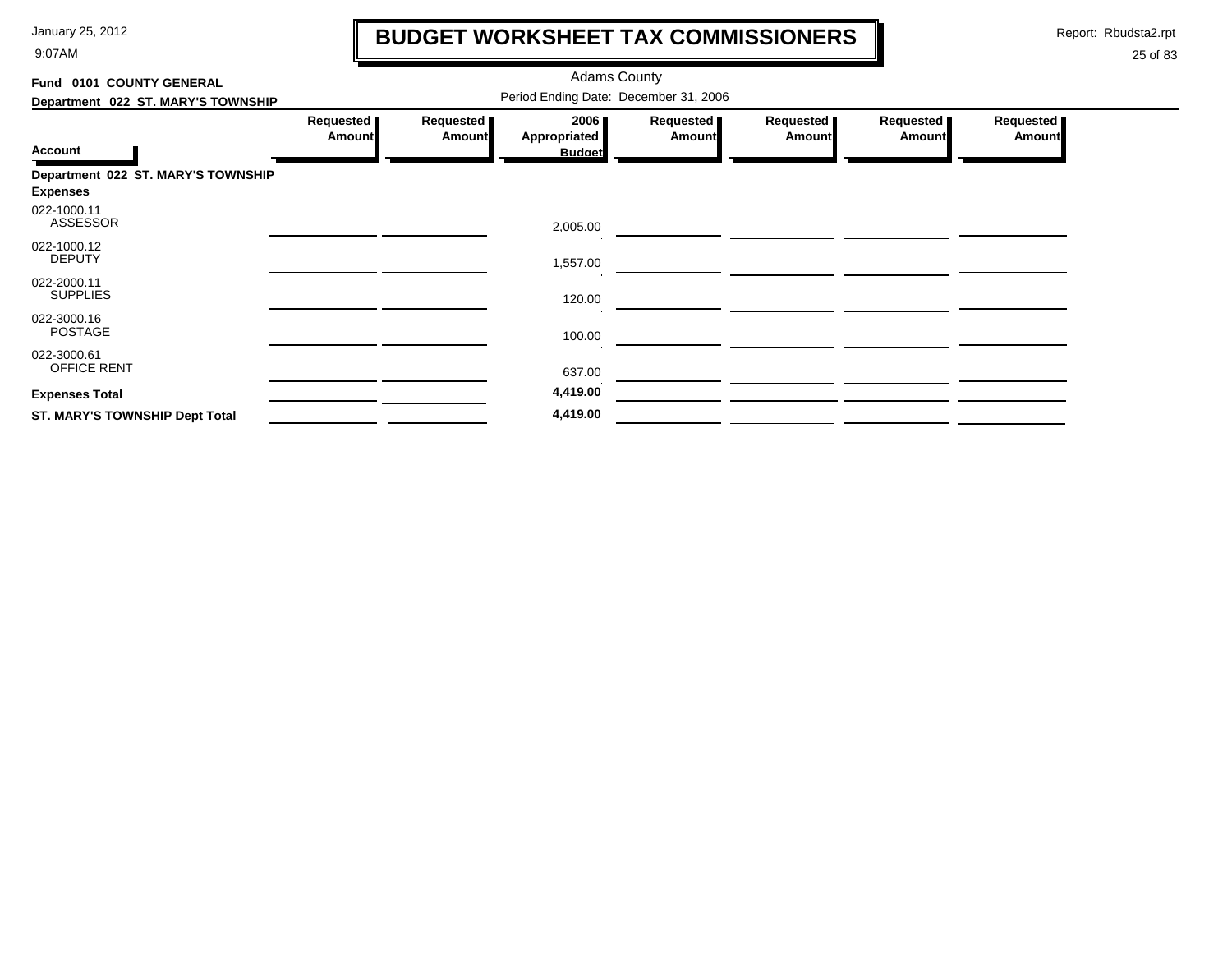9:07AM

### **BUDGET WORKSHEET TAX COMMISSIONERS**

Report: Rbudsta2.rpt

 $\mathbf \mathbf I$ 

| 0101 COUNTY GENERAL<br>Fund       |                                       |                            | <b>Adams County</b>  |                              |                     |                     |                     |  |  |
|-----------------------------------|---------------------------------------|----------------------------|----------------------|------------------------------|---------------------|---------------------|---------------------|--|--|
| Department 023 UNION TOWNSHIP     | Period Ending Date: December 31, 2006 |                            |                      |                              |                     |                     |                     |  |  |
|                                   | Requested<br>Amount                   | Requested<br><b>Amount</b> | 2006<br>Appropriated | Requested  <br><b>Amount</b> | Requested<br>Amount | Requested<br>Amount | Requested<br>Amount |  |  |
| <b>Account</b>                    |                                       |                            | <b>Budget</b>        |                              |                     |                     |                     |  |  |
| Department 023 UNION TOWNSHIP     |                                       |                            |                      |                              |                     |                     |                     |  |  |
| <b>Expenses</b>                   |                                       |                            |                      |                              |                     |                     |                     |  |  |
| 023-1000.11<br><b>ASSESSOR</b>    |                                       |                            | 2,023.00             |                              |                     |                     |                     |  |  |
| 023-1000.12<br><b>DEPUTY</b>      |                                       |                            | 1,718.00             |                              |                     |                     |                     |  |  |
| 023-3000.61<br><b>OFFICE RENT</b> |                                       |                            | 638.00               |                              |                     |                     |                     |  |  |
| <b>Expenses Total</b>             |                                       |                            | 4,379.00             |                              |                     |                     |                     |  |  |
| <b>UNION TOWNSHIP Dept Total</b>  |                                       |                            | 4,379.00             |                              |                     |                     |                     |  |  |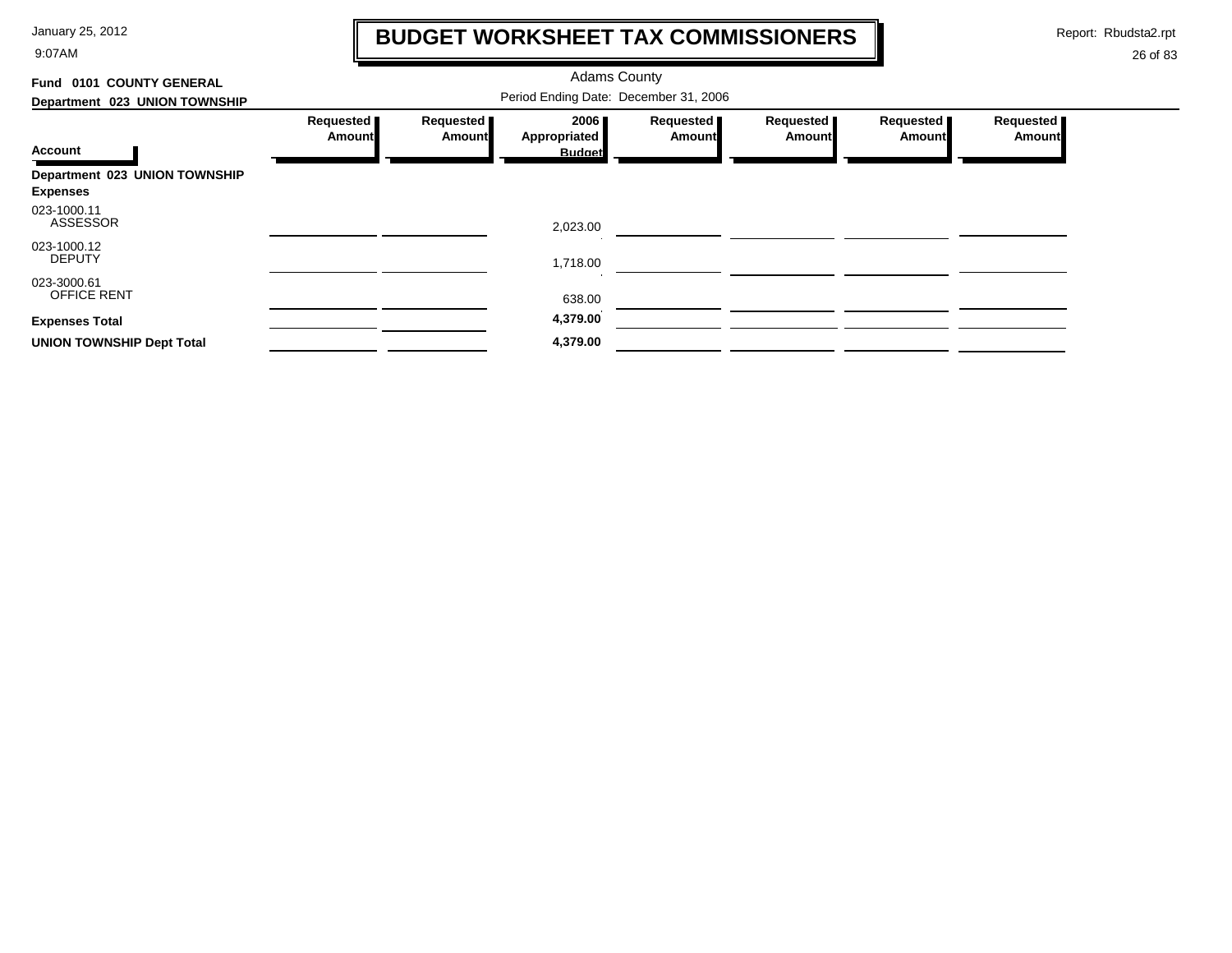9:07AM

## **BUDGET WORKSHEET TAX COMMISSIONERS**

Report: Rbudsta2.rpt

 $\mathbf \mathbf I$ 

| Fund 0101 COUNTY GENERAL<br>Department 024 WABASH TOWNSHIP |                            |                            | <b>Adams County</b><br>Period Ending Date: December 31, 2006 |                     |                            |                            |                            |
|------------------------------------------------------------|----------------------------|----------------------------|--------------------------------------------------------------|---------------------|----------------------------|----------------------------|----------------------------|
| Account                                                    | Requested<br><b>Amount</b> | Requested<br><b>Amount</b> | 2006<br>Appropriated<br><b>Budget</b>                        | Requested<br>Amount | Requested<br><b>Amount</b> | Requested<br><b>Amount</b> | Requested<br><b>Amount</b> |
| Department 024 WABASH TOWNSHIP<br><b>Expenses</b>          |                            |                            |                                                              |                     |                            |                            |                            |
| 024-1000.11<br><b>ASSESSOR</b>                             |                            |                            | 3,215.00                                                     |                     |                            |                            |                            |
| 024-1000.12<br><b>DEPUTY</b>                               |                            |                            | 5,463.00                                                     |                     |                            |                            |                            |
| 024-2000.11<br>OFFICE SUPPLIES                             |                            |                            | 257.00                                                       |                     |                            |                            |                            |
| 024-3000.16<br><b>POSTAGE</b>                              |                            |                            | 300.00                                                       |                     |                            |                            |                            |
| 024-3000.17<br>TRAVEL                                      |                            |                            | 100.00                                                       |                     |                            |                            |                            |
| 024-3000.24<br><b>PRINTING</b>                             |                            |                            | 40.00                                                        |                     |                            |                            |                            |
| 024-3000.61<br>OFFICE RENT                                 |                            |                            | 700.00                                                       |                     |                            |                            |                            |
| <b>Expenses Total</b>                                      |                            |                            | 10,075.00                                                    |                     |                            |                            |                            |
| <b>WABASH TOWNSHIP Dept Total</b>                          |                            |                            | 10,075.00                                                    |                     |                            |                            |                            |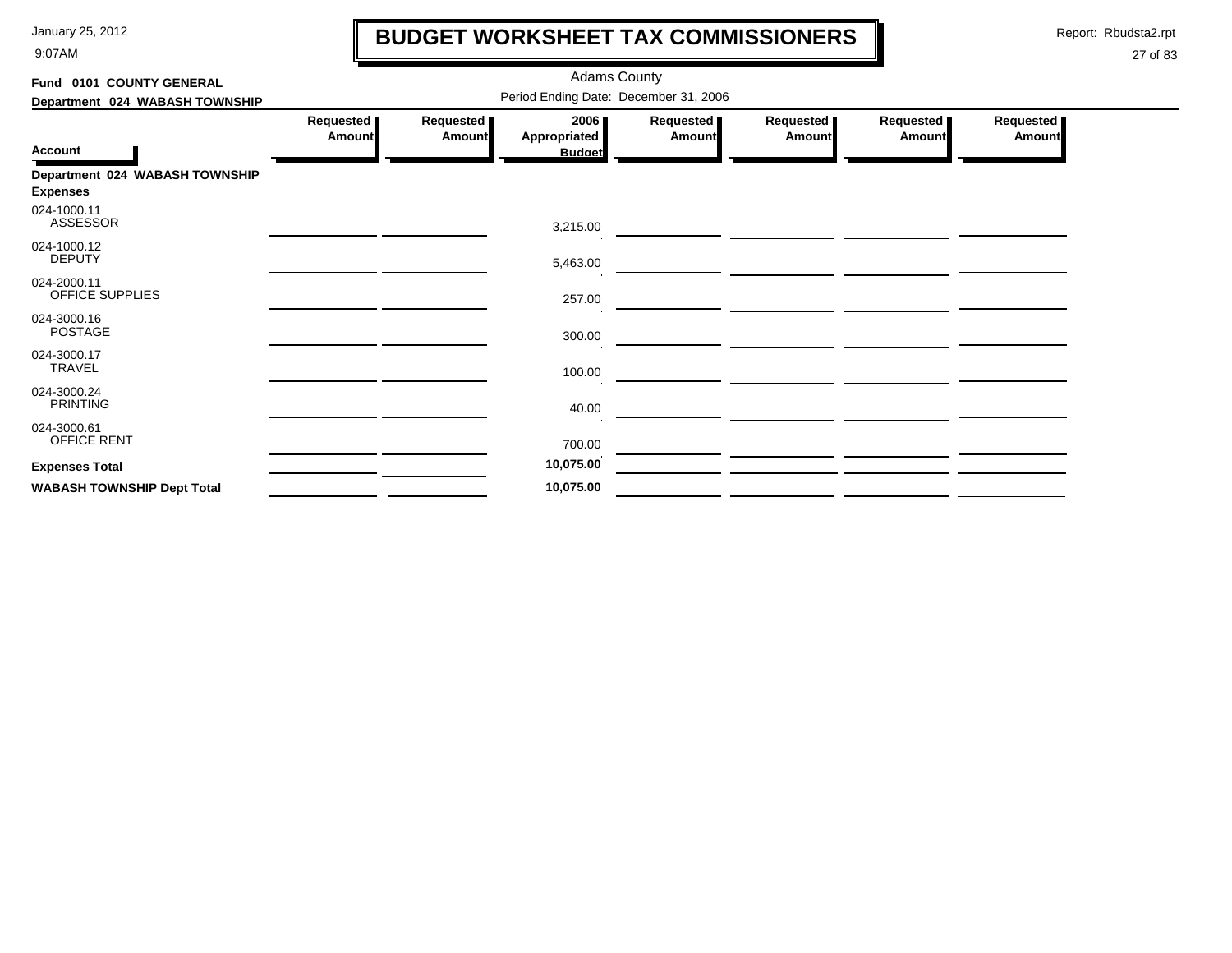9:07AM

# **BUDGET WORKSHEET TAX COMMISSIONERS**

Report: Rbudsta2.rpt

 $\mathbf l$ 

| Fund 0101 COUNTY GENERAL                                     |                     |                     | <b>Adams County</b>                   |                     |                                                                                                                      |                     |                       |
|--------------------------------------------------------------|---------------------|---------------------|---------------------------------------|---------------------|----------------------------------------------------------------------------------------------------------------------|---------------------|-----------------------|
| Department 025 INFORMATION SYSTEMS                           |                     |                     | Period Ending Date: December 31, 2006 |                     |                                                                                                                      |                     |                       |
| <b>Account</b>                                               | Requested<br>Amount | Requested<br>Amount | 2006<br>Appropriated<br><b>Budget</b> | Requested<br>Amount | Requested<br>Amount                                                                                                  | Requested<br>Amount | Requested  <br>Amount |
| <b>Department 025 INFORMATION SYSTEMS</b><br><b>Expenses</b> |                     |                     |                                       |                     |                                                                                                                      |                     |                       |
| 025-1000.11<br>I. S. Manager                                 |                     |                     | 54,000.00                             |                     |                                                                                                                      |                     |                       |
| 025-1000.13<br>Part-time                                     |                     |                     | 5,000.00                              |                     | <u> 1989 - Johann Stein, mars et al. (1989)</u>                                                                      |                     |                       |
| 025-1000.14<br>Network Tech Full-Time                        |                     |                     | 37,440.00                             |                     |                                                                                                                      |                     |                       |
| 025-2000.11<br><b>Office Supplies</b>                        |                     |                     | 200.00                                |                     |                                                                                                                      |                     |                       |
| 025-3000.12<br>Training                                      |                     |                     | 3,000.00                              |                     |                                                                                                                      |                     |                       |
| 025-3000.15<br>PRE-PRINTED FORMS                             |                     |                     | 10,000.00                             |                     | <u> 1989 - Johann Barbara, markazi bashkar a shekara ta 1989 - André a shekara ta 1989 - André a tsare</u>           |                     |                       |
| 025-3000.17<br>Travel                                        |                     |                     | 2,100.00                              |                     |                                                                                                                      |                     |                       |
| 025-3000.51<br>Dues and Subscriptions                        |                     |                     | 200.00                                |                     |                                                                                                                      |                     |                       |
| 025-3000.55<br>SELF-FUNDED COPY MACHINE REPAIR               |                     |                     | 18,000.00                             |                     | — <u>— — — — — — — — — — — — — —</u>                                                                                 |                     |                       |
| 025-3000.57<br>Maintenance                                   |                     |                     | 163,000.00                            |                     |                                                                                                                      |                     |                       |
| 025-4000.25<br><b>Computer Hardware Purchases</b>            |                     |                     | 65,000.00                             |                     | <u> Andreas Andreas Andreas Andreas Andreas Andreas Andreas Andreas Andreas Andreas Andreas Andreas Andreas Andr</u> |                     |                       |
| 025-4000.26<br><b>New Printer Purchases</b>                  |                     |                     | 4,000.00                              |                     |                                                                                                                      |                     |                       |
| 025-4000.33<br>New Copy Machine/Purchases/Leases             |                     |                     | 40,000.00                             |                     |                                                                                                                      |                     |                       |
| <b>Expenses Total</b>                                        |                     |                     | 401,940.00                            |                     | — <u>— — — — — — — — — — — — —</u>                                                                                   |                     |                       |
| <b>INFORMATION SYSTEMS Dept Total</b>                        |                     |                     | 401,940.00                            |                     |                                                                                                                      |                     |                       |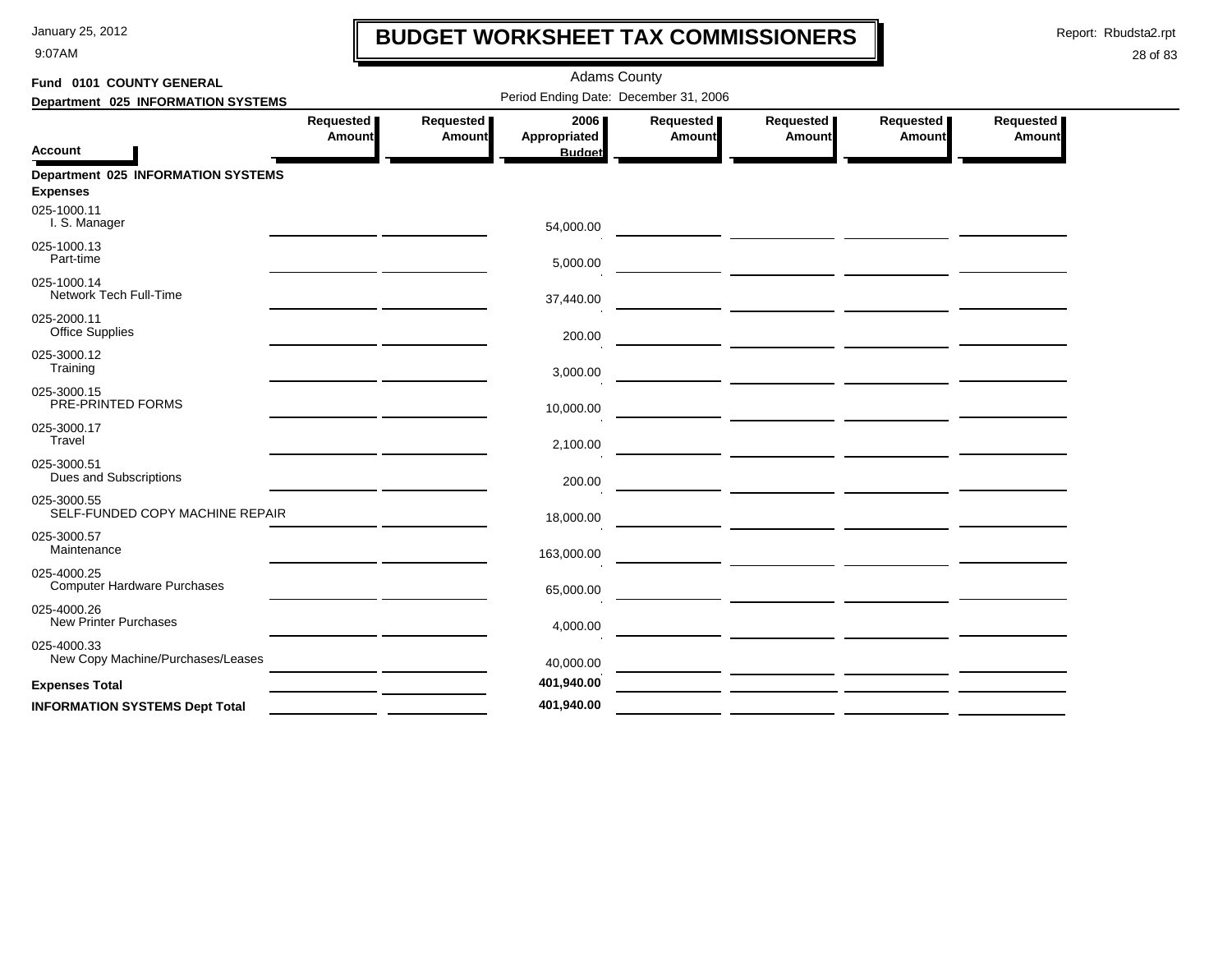9:07AM

# **BUDGET WORKSHEET TAX COMMISSIONERS**

Report: Rbudsta2.rpt

 $\mathbf l$ 

| Fund 0101 COUNTY GENERAL                         |                            |                            | <b>Adams County</b>                   |                     |                            |                     |                     |
|--------------------------------------------------|----------------------------|----------------------------|---------------------------------------|---------------------|----------------------------|---------------------|---------------------|
| Department 061 COUNTY COUNCIL                    |                            |                            | Period Ending Date: December 31, 2006 |                     |                            |                     |                     |
| <b>Account</b>                                   | Requested<br><b>Amount</b> | Requested<br><b>Amount</b> | 2006<br>Appropriated<br><b>Budget</b> | Requested<br>Amount | Requested<br><b>Amount</b> | Requested<br>Amount | Requested<br>Amount |
| Department 061 COUNTY COUNCIL<br><b>Expenses</b> |                            |                            |                                       |                     |                            |                     |                     |
| 061-1000.11<br>ELECTED OFFICIALS                 |                            |                            | 58,736.00                             |                     |                            |                     |                     |
| 061-1000.16<br><b>COUNCIL ATTORNEY</b>           |                            |                            | 4,096.00                              |                     |                            |                     |                     |
| 061-2000.11<br><b>OFFICE SUPPLIES</b>            |                            |                            | 50.00                                 |                     |                            |                     |                     |
| 061-3000.11<br><b>LEGAL SERVICES</b>             |                            |                            | 4,000.00                              |                     |                            |                     |                     |
| 061-3000.17<br><b>TRAVEL</b>                     |                            |                            | 100.00                                |                     |                            |                     |                     |
| 061-3000.51<br>DUES AND SUBSCRIPTIONS            |                            |                            | 160.00                                |                     |                            |                     |                     |
| <b>Expenses Total</b>                            |                            |                            | 67,142.00                             |                     |                            |                     |                     |
| <b>COUNTY COUNCIL Dept Total</b>                 |                            |                            | 67,142.00                             |                     |                            |                     |                     |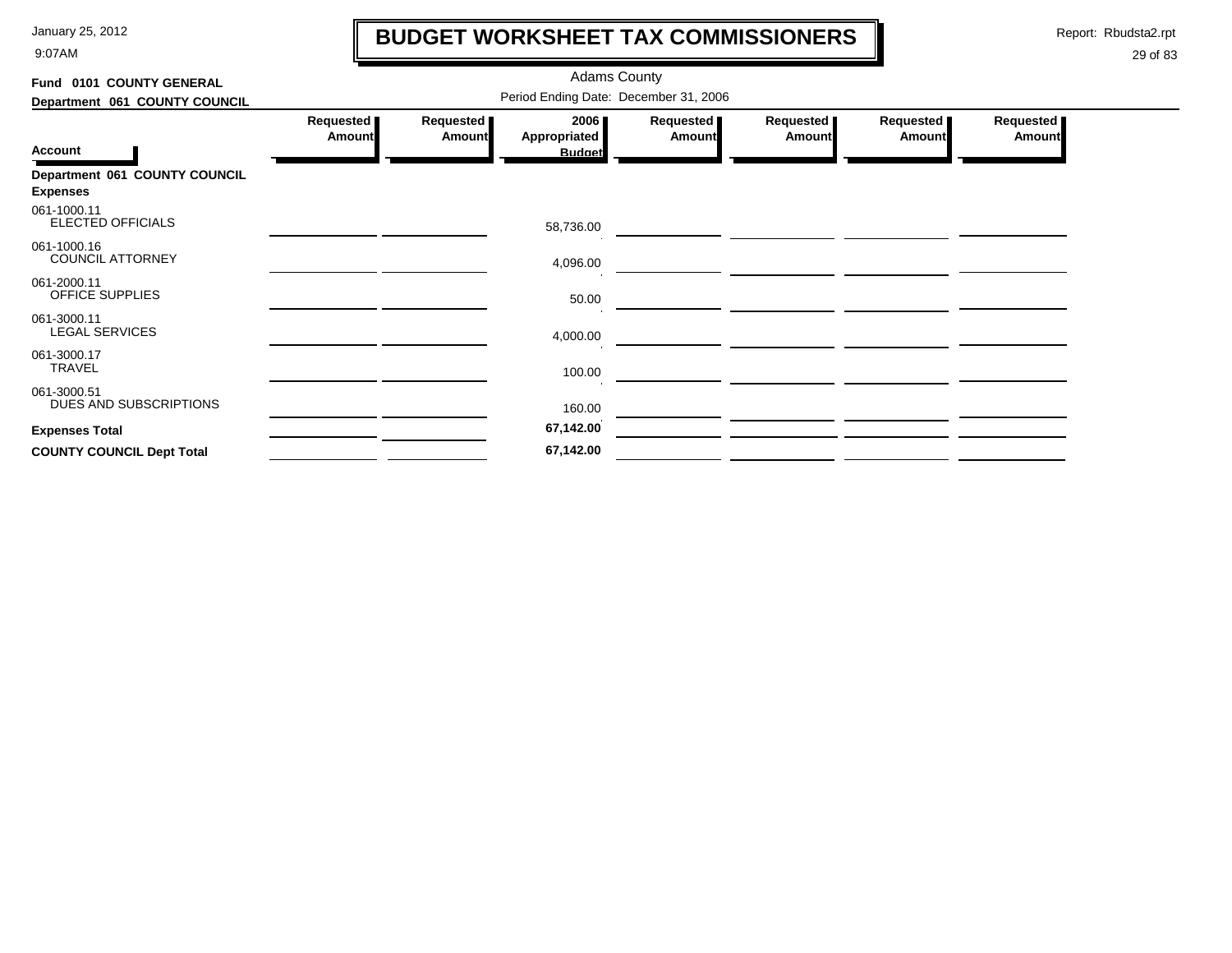9:07AM

### **BUDGET WORKSHEET TAX COMMISSIONERS**

Report: Rbudsta2.rpt

 $\mathbf \mathbf I$ 

| Fund 0101 COUNTY GENERAL                                        | <b>Adams County</b>        |                     |                                       |                            |                                                                                                                         |                                    |                            |  |  |
|-----------------------------------------------------------------|----------------------------|---------------------|---------------------------------------|----------------------------|-------------------------------------------------------------------------------------------------------------------------|------------------------------------|----------------------------|--|--|
| Department 062 ELECTION BOARD                                   |                            |                     | Period Ending Date: December 31, 2006 |                            |                                                                                                                         |                                    |                            |  |  |
|                                                                 | Requested<br><b>Amount</b> | Requested<br>Amount | 2006<br>Appropriated                  | Requested<br><b>Amount</b> | Requested<br>Amount                                                                                                     | Requested<br>Amount                | Requested<br><b>Amount</b> |  |  |
| <b>Account</b>                                                  |                            |                     | <b>Budget</b>                         |                            |                                                                                                                         |                                    |                            |  |  |
| Department 062 ELECTION BOARD<br><b>Expenses</b><br>062-1000.15 |                            |                     |                                       |                            |                                                                                                                         |                                    |                            |  |  |
| MEMBERS (3)                                                     |                            |                     | 7,500.00                              |                            |                                                                                                                         |                                    |                            |  |  |
| 062-1000.16<br>ABSENTEE/TRAVEL BOARD                            |                            |                     | 8,000.00                              |                            | <u> The Common School and Common School and Common School and Common School and Common School and Common School and</u> |                                    |                            |  |  |
| 062-1000.17<br><b>INSPECTORS</b>                                |                            |                     | 7,200.00                              |                            |                                                                                                                         |                                    |                            |  |  |
| 062-1000.18<br><b>JUDGES</b>                                    |                            |                     | 10,800.00                             |                            | <u> 1989 - John Harry Harry Harry Harry Harry Harry Harry Harry Harry Harry Harry Harry Harry Harry Harry Harry H</u>   |                                    |                            |  |  |
| 062-1000.19<br><b>CLERKS</b>                                    |                            |                     | 10,800.00                             |                            | <u> 1990 - Johann Harry Harry Harry Harry Harry Harry Harry Harry Harry Harry Harry Harry Harry Harry Harry Harry</u>   |                                    |                            |  |  |
| 062-1000.22<br><b>INSTRUCTION PER DIEM</b>                      |                            |                     | 2,000.00                              |                            |                                                                                                                         |                                    |                            |  |  |
| 062-1000.23<br><b>MEALS</b>                                     |                            |                     | 3,000.00                              |                            |                                                                                                                         |                                    |                            |  |  |
| 062-1000.24<br><b>ALTERNATES</b>                                |                            |                     | 2,500.00                              |                            |                                                                                                                         |                                    |                            |  |  |
| 062-1000.25<br>COUNTING CENTER/PREP MEMBERS                     |                            |                     | 1,500.00                              |                            |                                                                                                                         | — <u>— — — — — — — — — — — — —</u> |                            |  |  |
| 062-1000.26<br>Counting Center/Prep/Co. Employees               |                            |                     | 3,000.00                              |                            |                                                                                                                         |                                    |                            |  |  |
| 062-2000.11<br><b>SUPPLIES</b>                                  |                            |                     | 5,000.00                              |                            |                                                                                                                         |                                    |                            |  |  |
| 062-3000.15<br>PRECINCT MAP UPDATE                              |                            |                     | 50.00                                 |                            |                                                                                                                         |                                    |                            |  |  |
| 062-3000.16<br>TRAVEL FOR POLES AND ABSENTEE                    |                            |                     | 200.00                                |                            |                                                                                                                         |                                    |                            |  |  |
| 062-3000.17<br>TRAVEL/LODGING                                   |                            |                     | 1,200.00                              |                            |                                                                                                                         |                                    |                            |  |  |
| 062-3000.18<br><b>DELIVERY</b>                                  |                            |                     | 1,500.00                              |                            |                                                                                                                         |                                    |                            |  |  |
| 062-3000.21<br>LEGAL ADVERTISING                                |                            |                     | 150.00                                |                            |                                                                                                                         |                                    |                            |  |  |
| 062-3000.22<br><b>PRINTING</b>                                  |                            |                     | 1,000.00                              |                            |                                                                                                                         |                                    |                            |  |  |
| 062-3000.28<br><b>COMPUTER MAINTENANCE</b>                      |                            |                     | 5,500.00                              |                            |                                                                                                                         |                                    |                            |  |  |
| 062-3000.41<br>POLL RENTAL                                      |                            |                     | 1,600.00                              |                            |                                                                                                                         |                                    |                            |  |  |
| 062-3000.52<br><b>CONFERENCE REGISTRATION</b>                   |                            |                     | 700.00                                |                            |                                                                                                                         |                                    |                            |  |  |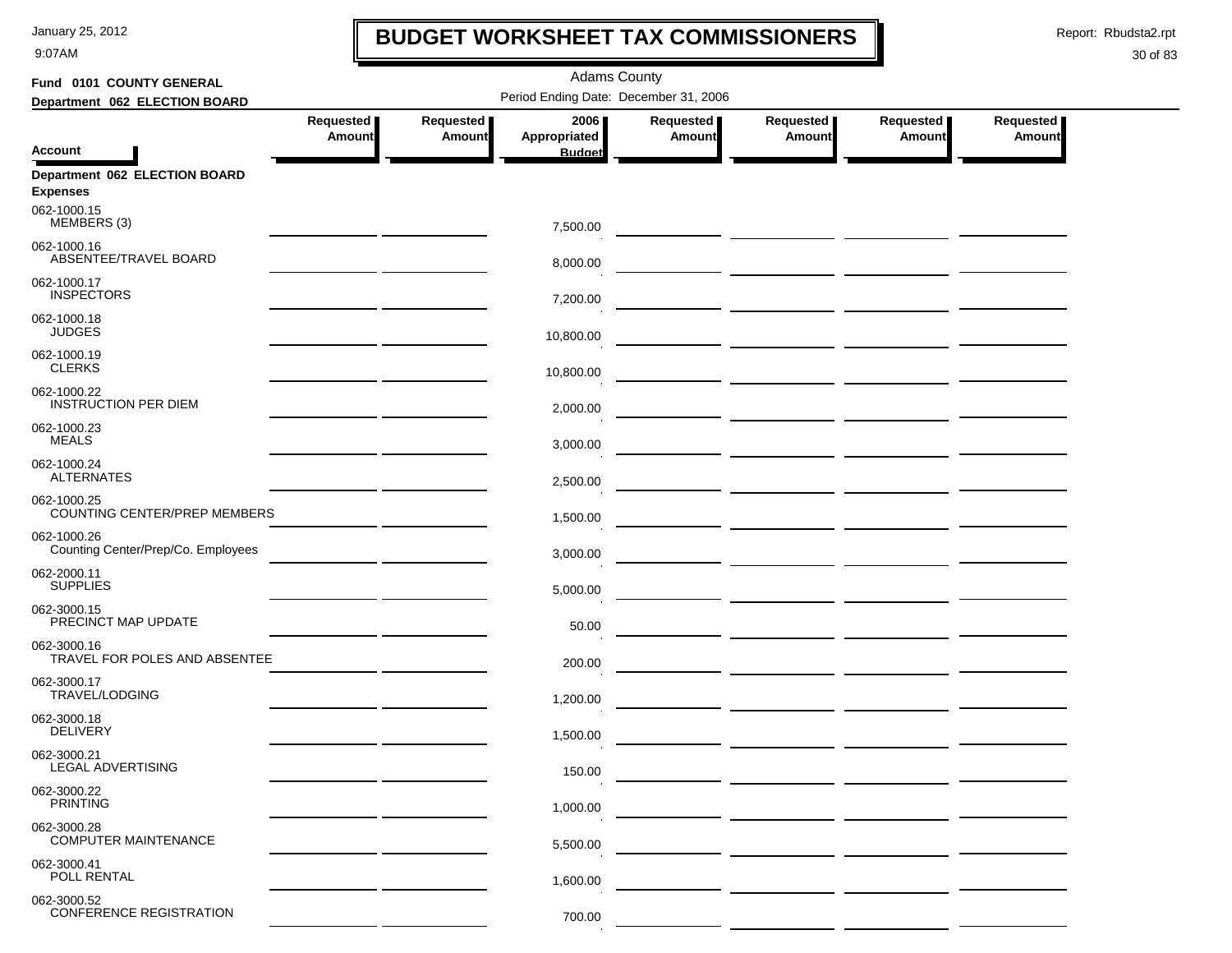9:07AM

### **BUDGET WORKSHEET TAX COMMISSIONERS**

Report: Rbudsta2.rpt

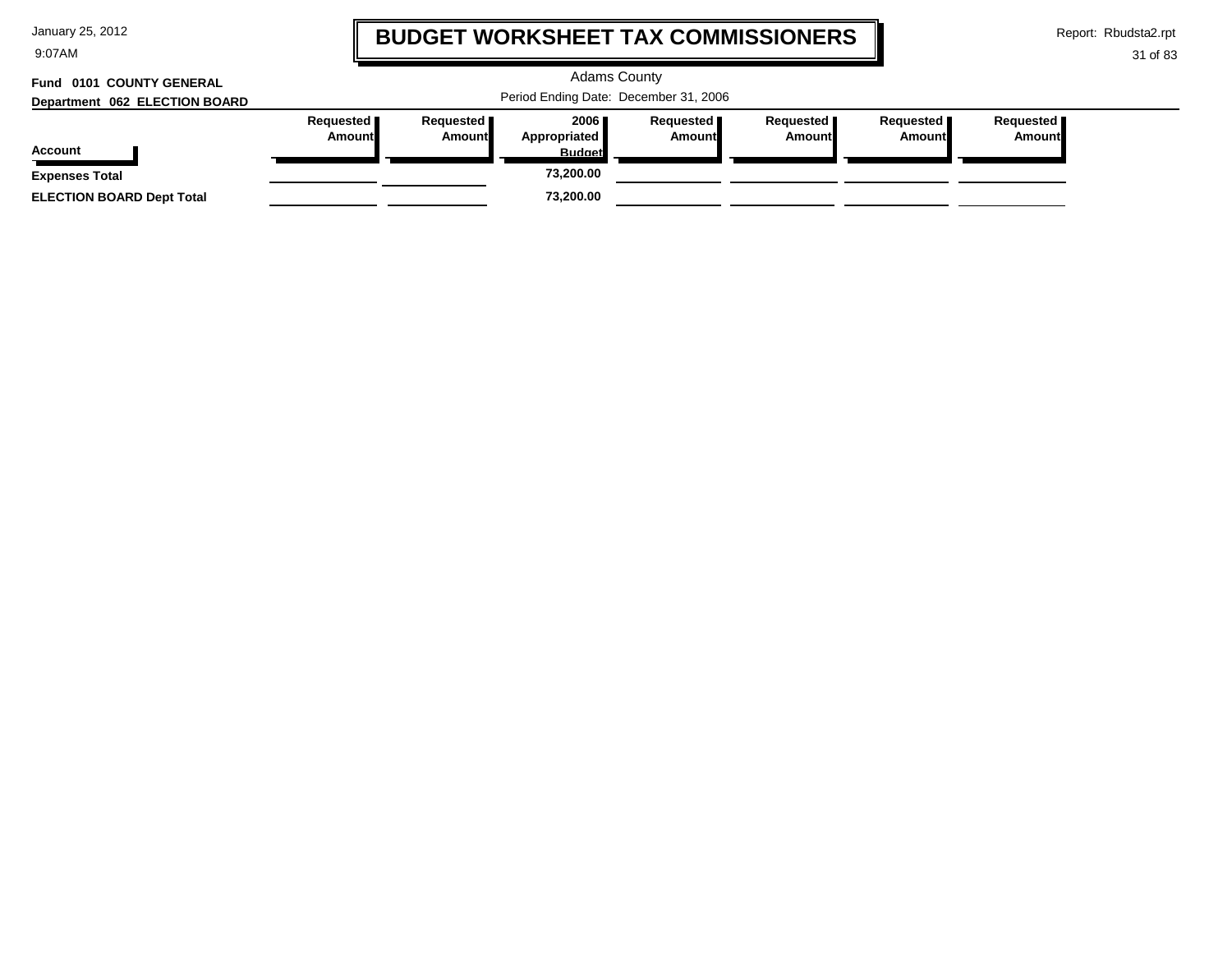9:07AM

## **BUDGET WORKSHEET TAX COMMISSIONERS**

Report: Rbudsta2.rpt

 $\mathbf l$ 

| Fund 0101 COUNTY GENERAL<br>Period Ending Date: December 31, 2006<br>Department 063 DRAINAGE BOARD<br>Requested<br>Requested<br>2006<br>Requested<br>Requested<br>Requested<br>Requested  <br>Amount<br>Appropriated<br>Amount<br><b>Amount</b><br><b>Amount</b><br><b>Amount</b><br>Amount<br><b>Account</b><br><b>Budget</b> |  |
|--------------------------------------------------------------------------------------------------------------------------------------------------------------------------------------------------------------------------------------------------------------------------------------------------------------------------------|--|
|                                                                                                                                                                                                                                                                                                                                |  |
|                                                                                                                                                                                                                                                                                                                                |  |
|                                                                                                                                                                                                                                                                                                                                |  |
| Department 063 DRAINAGE BOARD<br><b>Expenses</b>                                                                                                                                                                                                                                                                               |  |
| 063-1000.11<br>COMPENSATION OF BOARD<br>5,535.00                                                                                                                                                                                                                                                                               |  |
| 063-1000.12<br><b>DEPUTY</b><br>25,792.00                                                                                                                                                                                                                                                                                      |  |
| 063-1000.15<br><b>OVERTIME</b><br>1,000.00                                                                                                                                                                                                                                                                                     |  |
| 063-1000.16<br><b>ATTORNEY</b><br>6,304.00                                                                                                                                                                                                                                                                                     |  |
| 063-1000.28<br>PER DIEM SPECIAL BOARD MEMBERS<br>130.00                                                                                                                                                                                                                                                                        |  |
| 063-1000.31<br>DRAINAGE BD ASST. / FULL-PART TIME<br>9,047.00                                                                                                                                                                                                                                                                  |  |
| 063-1000.32<br>MAUMEE/WAB. RIVER BASIN COMMISS<br>1,575.00                                                                                                                                                                                                                                                                     |  |
| 063-2000.11<br>OFFICE SUPPLIES<br>900.00                                                                                                                                                                                                                                                                                       |  |
| 063-3000.11<br><b>Legal Consulting Fees</b><br>1,850.00                                                                                                                                                                                                                                                                        |  |
| 063-3000.12<br><b>APPLICATION FEES</b><br>250.00                                                                                                                                                                                                                                                                               |  |
| 063-3000.13<br><b>ENGINEERING FEES</b><br>2,550.00                                                                                                                                                                                                                                                                             |  |
| 063-3000.17<br><b>TRAVEL</b><br>265.00                                                                                                                                                                                                                                                                                         |  |
| 063-3000.21<br>PUBLICATION OF LEGAL NOTICES<br>400.00                                                                                                                                                                                                                                                                          |  |
| 063-3000.22<br>PRINTING OTHER THAN OFFICE SUPPL<br>450.00                                                                                                                                                                                                                                                                      |  |
| 063-3000.37<br>EQUIPMENT REPAIR & INCIDENTALS<br>400.00                                                                                                                                                                                                                                                                        |  |
| 063-3000.41<br><b>UNIFORMS</b><br>300.00                                                                                                                                                                                                                                                                                       |  |
| 063-4000.26<br><b>OFFICE EQUIPMENT</b><br>500.00                                                                                                                                                                                                                                                                               |  |
| 57,248.00<br><b>Expenses Total</b>                                                                                                                                                                                                                                                                                             |  |
| 57,248.00<br><b>DRAINAGE BOARD Dept Total</b>                                                                                                                                                                                                                                                                                  |  |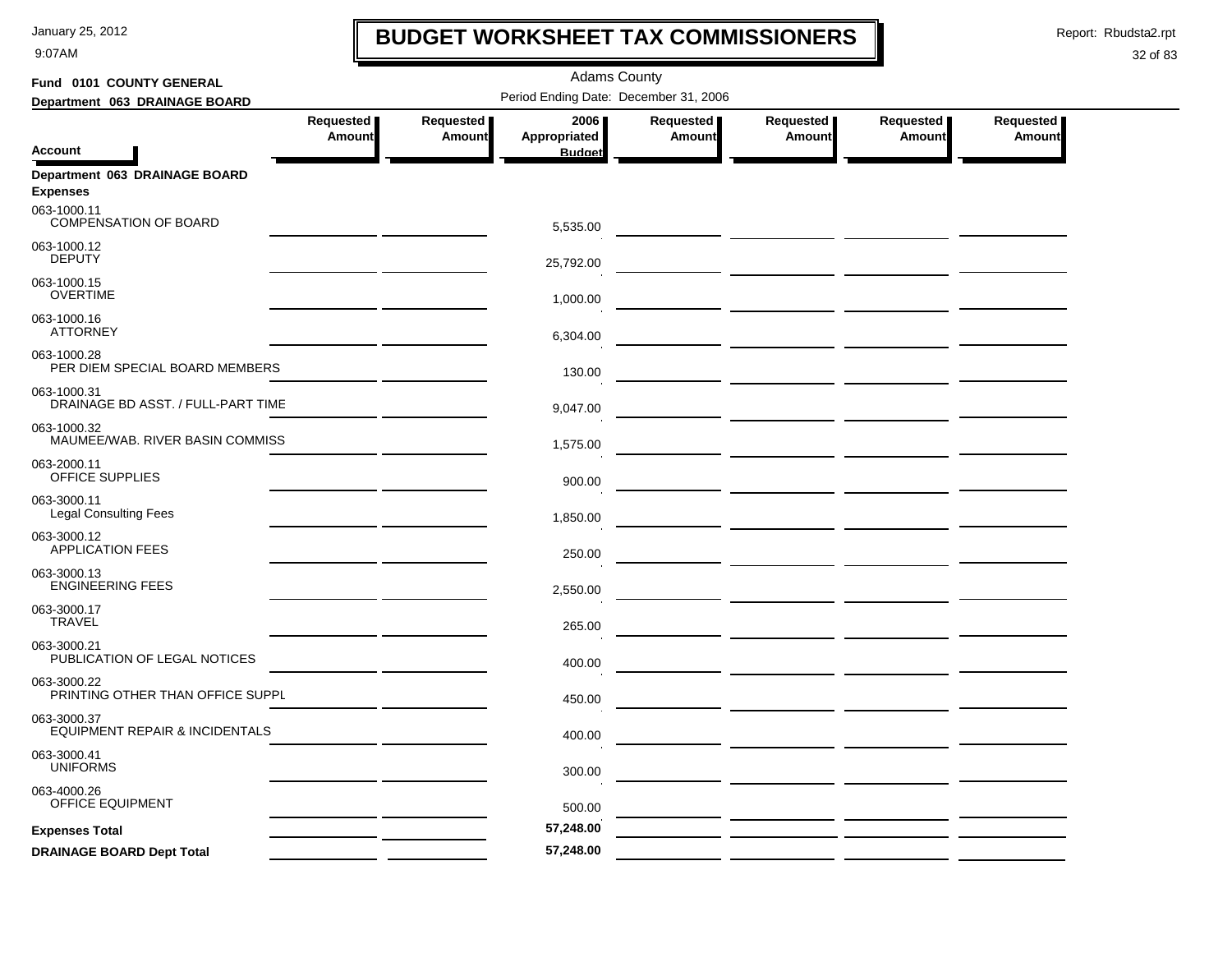9:07AM

# **BUDGET WORKSHEET TAX COMMISSIONERS**

Report: Rbudsta2.rpt

 $\mathbf l$ 

| Fund 0101 COUNTY GENERAL                          |                            |                     | <b>Adams County</b>                   |                     |                                                           |                     |                            |
|---------------------------------------------------|----------------------------|---------------------|---------------------------------------|---------------------|-----------------------------------------------------------|---------------------|----------------------------|
| Department 064 BOARD OF ZONING                    |                            |                     | Period Ending Date: December 31, 2006 |                     |                                                           |                     |                            |
|                                                   | Requested<br><b>Amount</b> | Requested<br>Amount | 2006<br>Appropriated                  | Requested<br>Amount | Requested<br>Amount                                       | Requested<br>Amount | Requested<br><b>Amount</b> |
| <b>Account</b>                                    |                            |                     | <b>Budget</b>                         |                     |                                                           |                     |                            |
| Department 064 BOARD OF ZONING<br><b>Expenses</b> |                            |                     |                                       |                     |                                                           |                     |                            |
| 064-1000.16<br><b>ATTORNEY</b>                    |                            |                     | 1,577.00                              |                     |                                                           |                     |                            |
| 064-1000.28<br>PER DIEM                           |                            |                     | 2,500.00                              |                     | <u> 1980 - Johann Barnett, fransk politiker (d. 1980)</u> |                     |                            |
| 064-2000.11<br><b>OFFICE SUPPLIES</b>             |                            |                     | 210.00                                |                     |                                                           |                     |                            |
| 064-2000.12<br>OFFICIAL RECORDS                   |                            |                     | 102.00                                |                     |                                                           |                     |                            |
| 064-2000.13<br><b>STATIONERY &amp; PRINTING</b>   |                            |                     | 94.00                                 |                     |                                                           |                     |                            |
| 064-3000.11<br><b>LEGAL SERVICES</b>              |                            |                     | 3,017.00                              |                     |                                                           |                     |                            |
| 064-3000.16<br><b>POSTAGE</b>                     |                            |                     | 293.00                                |                     |                                                           |                     |                            |
| 064-3000.17<br><b>TRAVEL</b>                      |                            |                     | 102.00                                |                     |                                                           |                     |                            |
| 064-3000.21<br><b>LEGAL ADVERTISING</b>           |                            |                     | 300.00                                |                     |                                                           |                     |                            |
| <b>Expenses Total</b>                             |                            |                     | 8,195.00                              |                     |                                                           |                     |                            |
| <b>BOARD OF ZONING Dept Total</b>                 |                            |                     | 8,195.00                              |                     |                                                           |                     |                            |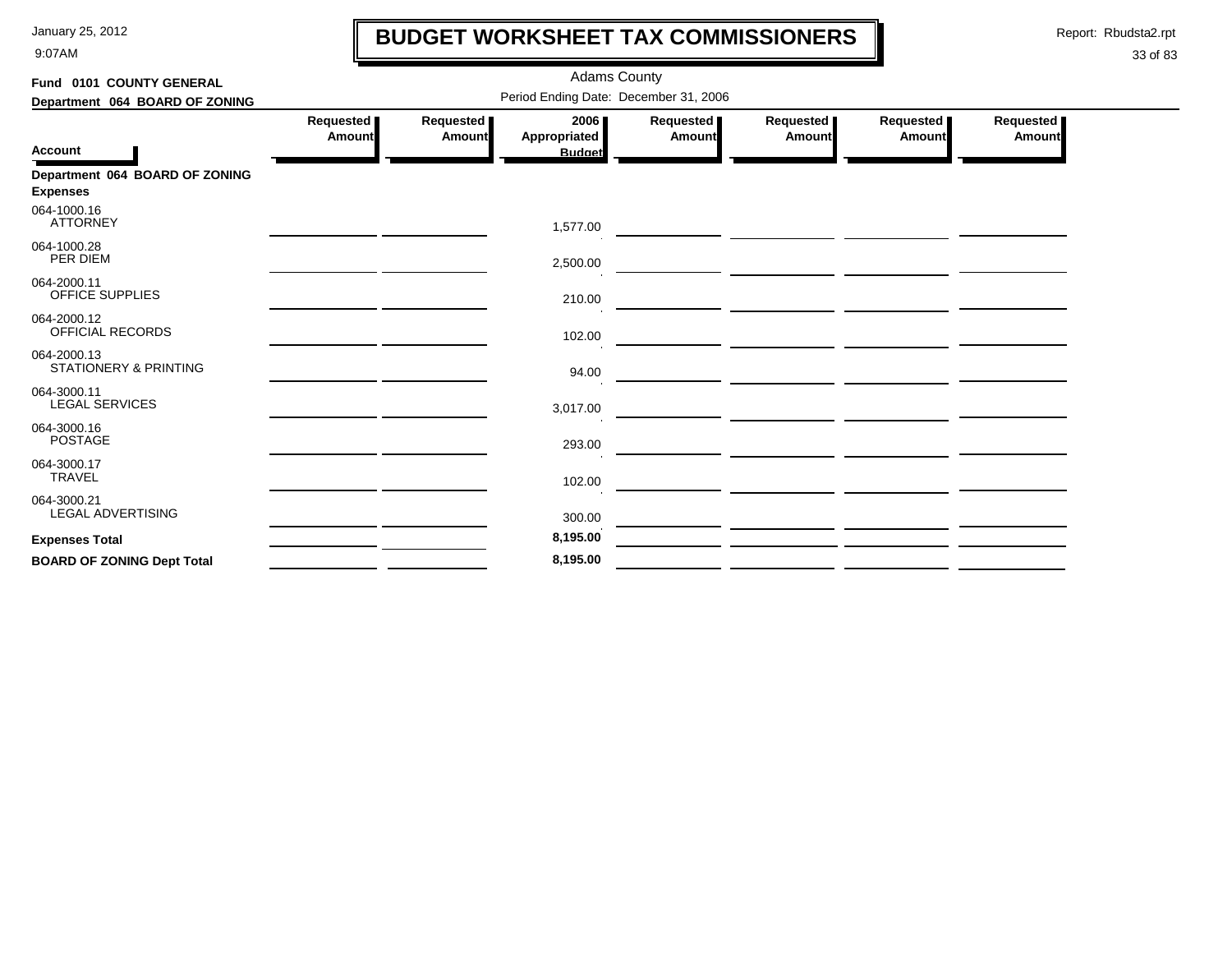9:07AM

# **BUDGET WORKSHEET TAX COMMISSIONERS**

Report: Rbudsta2.rpt

 $\mathbf l$ 

| Fund 0101 COUNTY GENERAL                                |                       |                                       | <b>Adams County</b>  |                                   |                            |                                   |                              |
|---------------------------------------------------------|-----------------------|---------------------------------------|----------------------|-----------------------------------|----------------------------|-----------------------------------|------------------------------|
| Department 066 PROPERTY TAX ASSESSMENT B/A              |                       | Period Ending Date: December 31, 2006 |                      |                                   |                            |                                   |                              |
|                                                         | Requested  <br>Amount | Requested  <br>Amount                 | 2006<br>Appropriated | <b>Requested</b><br><b>Amount</b> | <b>Requested</b><br>Amount | <b>Requested</b><br><b>Amount</b> | Requested  <br><b>Amount</b> |
| <b>Account</b>                                          |                       |                                       | <b>Budget</b>        |                                   |                            |                                   |                              |
| Department 066 PROPERTY TAX ASSESSMENT B/A              |                       |                                       |                      |                                   |                            |                                   |                              |
| <b>Expenses</b>                                         |                       |                                       |                      |                                   |                            |                                   |                              |
| 066-1000.21<br>PROPERTY TAX ASSESSMENT BD OF A          |                       |                                       | 3,000.00             |                                   |                            |                                   |                              |
| 066-3000.17<br><b>TRAVEL</b>                            |                       |                                       | 300.00               |                                   |                            |                                   |                              |
| 066-3000.22<br>Advertising                              |                       |                                       | 100.00               |                                   |                            |                                   |                              |
| <b>Expenses Total</b>                                   |                       |                                       | 3,400.00             |                                   |                            |                                   |                              |
| <b>PROPERTY TAX ASSESSMENT B/A Dept</b><br><b>Total</b> |                       |                                       | 3,400.00             |                                   |                            |                                   |                              |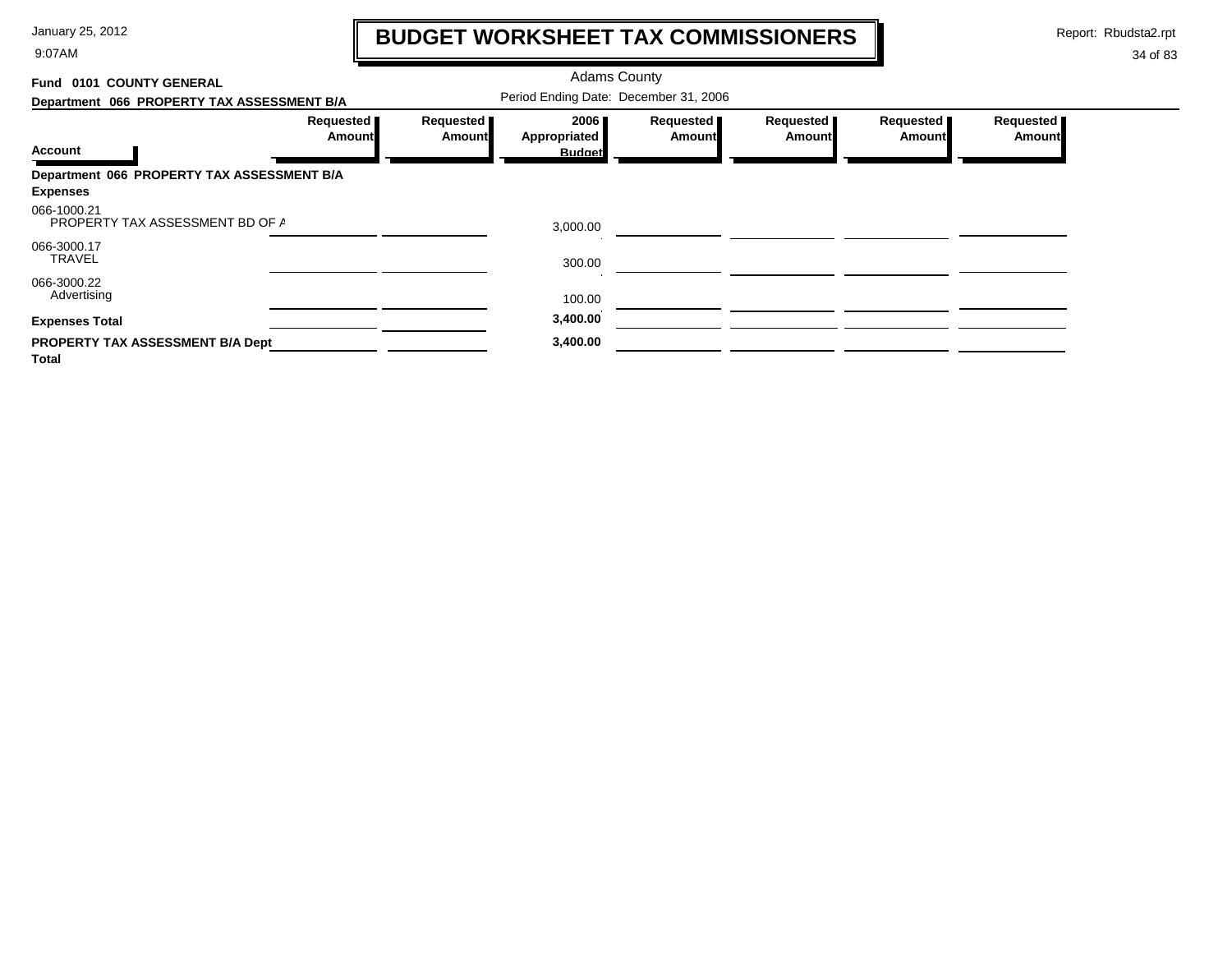9:07AM

### **BUDGET WORKSHEET TAX COMMISSIONERS**

Report: Rbudsta2.rpt

 $\mathbf I$ 

| Fund 0101 COUNTY GENERAL                                 |                                       |                            | <b>Adams County</b>  |                     |                                                 |                     |                            |  |  |  |
|----------------------------------------------------------|---------------------------------------|----------------------------|----------------------|---------------------|-------------------------------------------------|---------------------|----------------------------|--|--|--|
| Department 068 COMMISSIONERS                             | Period Ending Date: December 31, 2006 |                            |                      |                     |                                                 |                     |                            |  |  |  |
|                                                          | Requested<br>Amount                   | Requested<br><b>Amount</b> | 2006<br>Appropriated | Requested<br>Amount | Requested<br>Amount                             | Requested<br>Amount | Requested<br><b>Amount</b> |  |  |  |
| <b>Account</b>                                           |                                       |                            | <b>Budget</b>        |                     |                                                 |                     |                            |  |  |  |
| Department 068 COMMISSIONERS<br><b>Expenses</b>          |                                       |                            |                      |                     |                                                 |                     |                            |  |  |  |
| 068-1000.11<br><b>COMMISSIONERS</b>                      |                                       |                            | 61,186.00            |                     |                                                 |                     |                            |  |  |  |
| 068-1000.12<br><b>GROUNDS &amp; MAINTENANCE DIRECTOR</b> |                                       |                            | 7,060.00             |                     |                                                 |                     |                            |  |  |  |
| 068-1000.16<br><b>COUNTY ATTORNEY</b>                    |                                       |                            | 23,295.00            |                     |                                                 |                     |                            |  |  |  |
| 068-1000.17<br><b>BUILDING MAINTENANCE</b>               |                                       |                            | 26,950.00            |                     |                                                 |                     |                            |  |  |  |
| 068-1000.18<br><b>HIGHWAY ENGINEER</b>                   |                                       |                            | 55,354.00            |                     |                                                 |                     |                            |  |  |  |
| 068-1000.23<br><b>SOCIAL SECURITY</b>                    |                                       |                            | 311,749.00           |                     |                                                 |                     |                            |  |  |  |
| 068-1000.24<br><b>RETIREMENT</b>                         |                                       |                            | 220,909.00           |                     | <u> 1980 - John Harry Harrison, mars et al.</u> |                     |                            |  |  |  |
| 068-1000.25<br><b>SHERIFF RETIREMENT</b>                 |                                       |                            | 133,600.00           |                     | — <u>— — — — — — — — — — — — — —</u>            |                     |                            |  |  |  |
| 068-1000.26<br><b>HEALTH INSURANCE</b>                   |                                       |                            | 1,000,000.00         |                     |                                                 |                     |                            |  |  |  |
| 068-1000.27<br><b>WORKMAN'S COMP</b>                     |                                       |                            | 52,000.00            |                     | — <u>— — — — — — — — — — — — —</u>              |                     |                            |  |  |  |
| 068-1000.30<br>OFFICE AND MISCELLANEOUS                  |                                       |                            | 10,000.00            |                     | — <u>— ——————</u> <u>———————</u>                |                     |                            |  |  |  |
| 068-2000.11<br>OFFICE SUPPLIES                           |                                       |                            | 200.00               |                     |                                                 |                     |                            |  |  |  |
| 068-3000.11<br><b>LEGAL SERVICES</b>                     |                                       |                            | 27,000.00            |                     | ____ ____________ ___________                   |                     |                            |  |  |  |
| 068-3000.13<br><b>Temporary Services</b>                 |                                       |                            | 60,000.00            |                     | — <u>— — — — — — — — — — — — —</u>              |                     |                            |  |  |  |
| 068-3000.14<br>PRESERVATION OF COUNTY RECORDS            |                                       |                            | 3,000.00             |                     | — <u>— — — — — — — — — — — — — — —</u>          |                     |                            |  |  |  |
| 068-3000.15<br>PLAT BOOK ENGINEER                        |                                       |                            | 7,000.00             |                     |                                                 |                     |                            |  |  |  |
| 068-3000.16<br><b>POSTAGE</b>                            |                                       |                            | 75,000.00            |                     |                                                 |                     |                            |  |  |  |
| 068-3000.17<br><b>TRAVEL</b>                             |                                       |                            | 1,500.00             |                     |                                                 |                     |                            |  |  |  |
| 068-3000.18<br><b>TELEPHONE</b>                          |                                       |                            | 65,000.00            |                     |                                                 |                     |                            |  |  |  |
| 068-3000.19<br>POST. METER RENT/REPAIR/COPY PAF          |                                       |                            | 6,500.00             |                     |                                                 |                     |                            |  |  |  |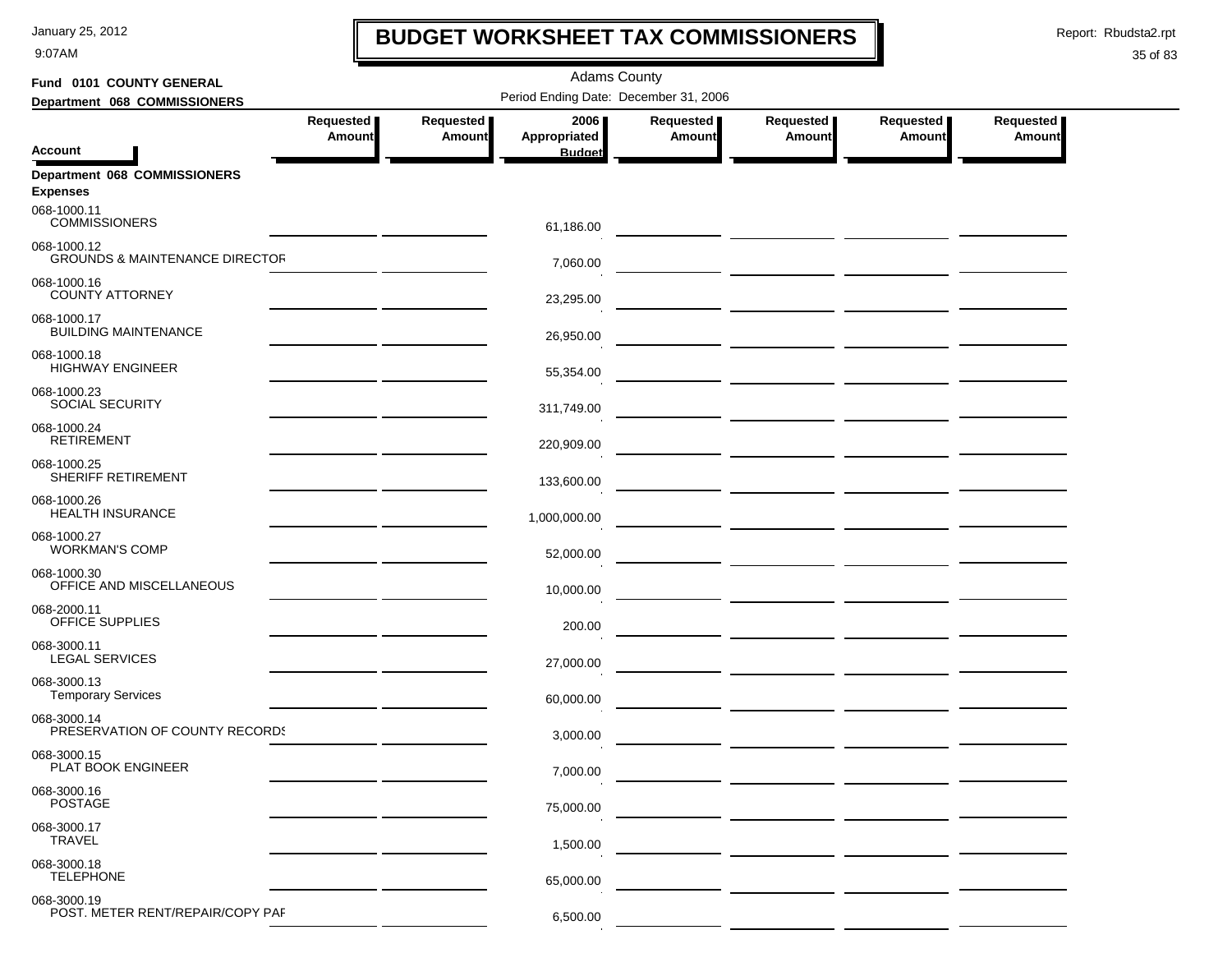9:07AM

### **BUDGET WORKSHEET TAX COMMISSIONERS**

Report: Rbudsta2.rpt

 $\mathbf I$ 

#### 36 of 83

| Fund 0101 COUNTY GENERAL                                 |                                                                                                                        |                     | <b>Adams County</b>  |                            |                              |                            |                            |  |
|----------------------------------------------------------|------------------------------------------------------------------------------------------------------------------------|---------------------|----------------------|----------------------------|------------------------------|----------------------------|----------------------------|--|
| Department 068 COMMISSIONERS                             | Period Ending Date: December 31, 2006                                                                                  |                     |                      |                            |                              |                            |                            |  |
|                                                          | Requested<br>Amount                                                                                                    | Requested<br>Amount | 2006<br>Appropriated | Requested<br><b>Amount</b> | Requested  <br><b>Amount</b> | Requested<br><b>Amount</b> | Requested<br><b>Amount</b> |  |
| <b>Account</b>                                           |                                                                                                                        |                     | <b>Budget</b>        |                            |                              |                            |                            |  |
| 068-3000.21<br>PUBLICATION OF LEGAL NOTICES              |                                                                                                                        |                     | 7,500.00             |                            |                              |                            |                            |  |
| 068-3000.26<br><b>UNEMPLOYMENT</b>                       |                                                                                                                        |                     | 7,500.00             |                            |                              |                            |                            |  |
| 068-3000.27<br><b>OFFICIAL BONDS</b>                     |                                                                                                                        |                     | 3,000.00             |                            |                              |                            |                            |  |
| 068-3000.28<br><b>INSURANCE BUILDING &amp; STRUCTURE</b> |                                                                                                                        |                     | 178,000.00           |                            |                              |                            |                            |  |
| 068-3000.29<br><b>INSURANCE SHERIFFS RESERVES</b>        |                                                                                                                        |                     | 500.00               |                            |                              |                            |                            |  |
| 068-3000.51<br>DUES AND SUBSCRIPTIONS                    |                                                                                                                        |                     | 3,600.00             |                            |                              |                            |                            |  |
| 068-3000.52<br><b>MENTAL HEALTH</b>                      | <u> 1989 - Johann Harry Harry Harry Harry Harry Harry Harry Harry Harry Harry Harry Harry Harry Harry Harry Harry</u>  |                     | 145,000.00           |                            |                              |                            |                            |  |
| 068-3000.53<br><b>EMS</b>                                |                                                                                                                        |                     | 361,300.00           |                            |                              |                            |                            |  |
| 068-3000.54<br><b>BI-COUNTY SERVICES</b>                 |                                                                                                                        |                     | 39,312.00            |                            |                              |                            |                            |  |
| 068-3000.55<br><b>STATE INSTITUTIONS</b>                 |                                                                                                                        |                     | 205,000.00           |                            |                              |                            |                            |  |
| 068-3000.56<br>Private Institutions/Secure Detent.       | <u> 1989 - Johann John Stone, mars et al. 1989 - John Stone, mars et al. 1989 - John Stone, mars et al. 1989 - Joh</u> |                     | 85,000.00            |                            |                              |                            |                            |  |
| 068-3000.58<br>4-H BUILDING MAINTENANCE                  |                                                                                                                        |                     | 15,000.00            |                            |                              |                            |                            |  |
| 068-3000.59<br>4-H COUNCIL BUDGET                        |                                                                                                                        |                     | 15,000.00            |                            |                              |                            |                            |  |
| 068-3000.60<br>SOIL AND WATER DISTRICT                   |                                                                                                                        |                     | 6,000.00             |                            |                              |                            |                            |  |
| 068-3000.61<br><b>SOLDIER BURIAL</b>                     |                                                                                                                        |                     | 6,000.00             |                            |                              |                            |                            |  |
| 068-3000.62<br><b>MEMORIAL DAY EXPENSES</b>              |                                                                                                                        |                     | 1,600.00             |                            |                              |                            |                            |  |
| 068-3000.63<br>ST. MARY'S WABASH RIVER CLEANUP           |                                                                                                                        |                     | 20,000.00            |                            |                              |                            |                            |  |
| 068-3000.64<br><b>TAX REFUNDS</b>                        |                                                                                                                        |                     | 20,000.00            |                            |                              |                            |                            |  |
| 068-3000.65<br>CHANGE OF VENUE                           |                                                                                                                        |                     | 500.00               |                            |                              |                            |                            |  |
| 068-3000.66<br><b>EXAMINATION OF RECORDS</b>             |                                                                                                                        |                     | 16,000.00            |                            |                              |                            |                            |  |
| 068-3000.67<br>ANIMAL HEALTH TESTING/CONTROL             |                                                                                                                        |                     | 1,000.00             |                            |                              |                            |                            |  |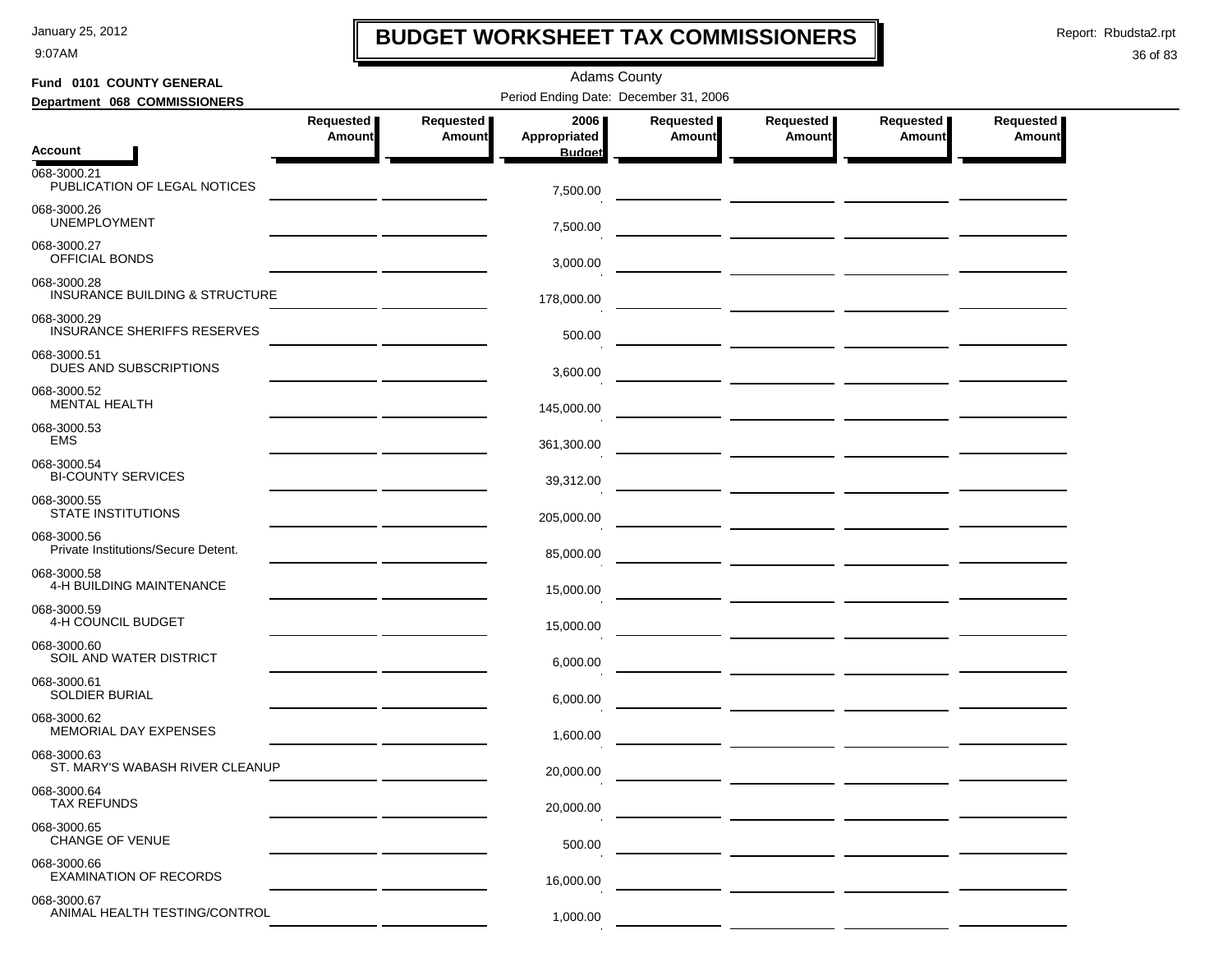9:07AM

# **BUDGET WORKSHEET TAX COMMISSIONERS**

Report: Rbudsta2.rpt

 $\mathbf l$ 

| Fund 0101 COUNTY GENERAL                        |                                                                                                                                                                                                                                                                                                                                                                                                                                                       |                                   | <b>Adams County</b>                   |                            |                                                                                                                       |                     |                     |
|-------------------------------------------------|-------------------------------------------------------------------------------------------------------------------------------------------------------------------------------------------------------------------------------------------------------------------------------------------------------------------------------------------------------------------------------------------------------------------------------------------------------|-----------------------------------|---------------------------------------|----------------------------|-----------------------------------------------------------------------------------------------------------------------|---------------------|---------------------|
| Department 068 COMMISSIONERS                    |                                                                                                                                                                                                                                                                                                                                                                                                                                                       |                                   | Period Ending Date: December 31, 2006 |                            |                                                                                                                       |                     |                     |
|                                                 | <b>Requested</b><br>Amount                                                                                                                                                                                                                                                                                                                                                                                                                            | <b>Requested</b><br><b>Amount</b> | 2006<br>Appropriated                  | Requested<br><b>Amount</b> | Requested<br><b>Amount</b>                                                                                            | Requested<br>Amount | Requested<br>Amount |
| <b>Account</b>                                  |                                                                                                                                                                                                                                                                                                                                                                                                                                                       |                                   | <b>Budget</b>                         |                            |                                                                                                                       |                     |                     |
| 068-3000.68<br>UPPER WABASH R.B.COMM.-OFFICE EX |                                                                                                                                                                                                                                                                                                                                                                                                                                                       |                                   | 1,000.00                              |                            |                                                                                                                       |                     |                     |
| 068-3000.69<br>ST. MARY'S RIVER GAGE            |                                                                                                                                                                                                                                                                                                                                                                                                                                                       |                                   | 6,000.00                              |                            |                                                                                                                       |                     |                     |
| 068-3000.70<br>ADAMS COUNTY COUNCIL ON AGING    |                                                                                                                                                                                                                                                                                                                                                                                                                                                       |                                   | 23,000.00                             |                            |                                                                                                                       |                     |                     |
| 068-3000.71<br><b>COUNTY PROMOTIONS</b>         |                                                                                                                                                                                                                                                                                                                                                                                                                                                       |                                   | 500.00                                |                            |                                                                                                                       |                     |                     |
| 068-3000.72<br>FEES AND PENALTIES               |                                                                                                                                                                                                                                                                                                                                                                                                                                                       |                                   | 500.00                                |                            |                                                                                                                       |                     |                     |
| 068-3000.73<br>COUNTY COST ALLOCATION PLAN      |                                                                                                                                                                                                                                                                                                                                                                                                                                                       |                                   | 8,000.00                              |                            |                                                                                                                       |                     |                     |
| 068-3000.79<br>DOG POUND                        |                                                                                                                                                                                                                                                                                                                                                                                                                                                       |                                   | 36,000.00                             |                            |                                                                                                                       |                     |                     |
| 068-3000.80<br>JUVENILE ALTERNATIVE PROJECT     |                                                                                                                                                                                                                                                                                                                                                                                                                                                       |                                   | 5,000.00                              |                            |                                                                                                                       |                     |                     |
| 068-3000.81<br>MAUMEE RIVER BASIN               |                                                                                                                                                                                                                                                                                                                                                                                                                                                       |                                   | 20,500.00                             |                            | <u> 1980 - John Harry Harry Harry Harry Harry Harry Harry Harry Harry Harry Harry Harry Harry Harry Harry Harry H</u> |                     |                     |
| 068-3000.82<br><b>HISTORICAL SOCIETY</b>        |                                                                                                                                                                                                                                                                                                                                                                                                                                                       |                                   | 2,000.00                              |                            |                                                                                                                       |                     |                     |
| 068-3000.83<br><b>CONSULTING FEES</b>           |                                                                                                                                                                                                                                                                                                                                                                                                                                                       |                                   | 4,000.00                              |                            |                                                                                                                       |                     |                     |
| 068-3000.87<br><b>Transporting Prisoners</b>    |                                                                                                                                                                                                                                                                                                                                                                                                                                                       |                                   | 2,000.00                              |                            |                                                                                                                       |                     |                     |
| 068-3000.89<br><b>EMERGENCIES</b>               |                                                                                                                                                                                                                                                                                                                                                                                                                                                       |                                   | 10,000.00                             |                            | <u> 1990 - Jan Alexandro II, politik eta politik eta politik eta politik eta politik eta politik eta politik eta</u>  |                     |                     |
| 068-4000.21<br>UNINCORPORATED COMM. INFRASTRU   |                                                                                                                                                                                                                                                                                                                                                                                                                                                       |                                   | 10,000.00                             |                            |                                                                                                                       |                     |                     |
| 068-4000.26<br><b>EQUIPMENT</b>                 |                                                                                                                                                                                                                                                                                                                                                                                                                                                       |                                   | 44,000.00                             |                            |                                                                                                                       |                     |                     |
| 068-4000.27<br>HOSPITAL AMBULANCE               |                                                                                                                                                                                                                                                                                                                                                                                                                                                       |                                   | 55,000.00                             |                            |                                                                                                                       |                     |                     |
| <b>Expenses Total</b>                           | $\begin{tabular}{ccccc} \multicolumn{2}{c }{\textbf{1} & \multicolumn{2}{c }{\textbf{2} & \multicolumn{2}{c }{\textbf{3} & \multicolumn{2}{c }{\textbf{4} & \multicolumn{2}{c }{\textbf{5} & \multicolumn{2}{c }{\textbf{6} & \multicolumn{2}{c }{\textbf{6} & \multicolumn{2}{c }{\textbf{6} & \multicolumn{2}{c }{\textbf{6} & \multicolumn{2}{c }{\textbf{6} & \multicolumn{2}{c }{\textbf{6} & \multicolumn{2}{c }{\textbf{6} & \multicolumn{2}{$ |                                   | 3,511,615.00                          |                            | <u> 1980 - Jan Samuel Barbara, poeta estado en la contrador de la contrador de la contrador de la contrador de l</u>  |                     |                     |
| <b>COMMISSIONERS Dept Total</b>                 |                                                                                                                                                                                                                                                                                                                                                                                                                                                       |                                   | 3,511,615.00                          |                            |                                                                                                                       |                     |                     |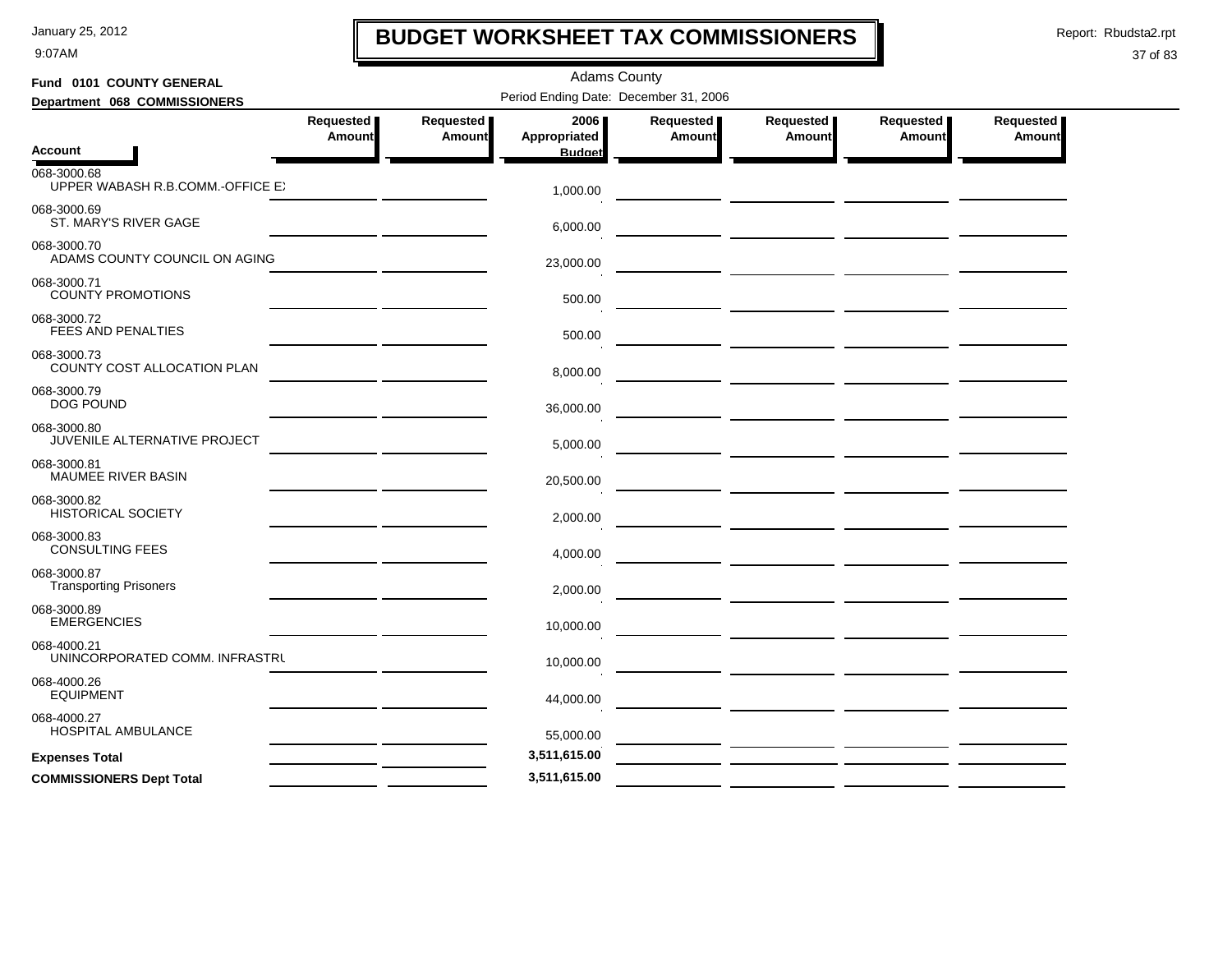9:07AM

# **BUDGET WORKSHEET TAX COMMISSIONERS**

Report: Rbudsta2.rpt

 $\mathbf l$ 

| Fund 0101 COUNTY GENERAL                          |                            |                     | <b>Adams County</b>                   |                            |                     |                            |                            |
|---------------------------------------------------|----------------------------|---------------------|---------------------------------------|----------------------------|---------------------|----------------------------|----------------------------|
| Department 079 PLAN COMMISSION                    |                            |                     | Period Ending Date: December 31, 2006 |                            |                     |                            |                            |
| <b>Account</b>                                    | Requested<br><b>Amount</b> | Requested<br>Amount | 2006<br>Appropriated<br><b>Budget</b> | Requested<br><b>Amount</b> | Requested<br>Amount | Requested<br><b>Amount</b> | Requested<br><b>Amount</b> |
| Department 079 PLAN COMMISSION<br><b>Expenses</b> |                            |                     |                                       |                            |                     |                            |                            |
| 079-1000.12<br>FIRST DEPUTY & ASSISTANT DIRECTOI  |                            |                     | 25,719.00                             |                            |                     |                            |                            |
| 079-1000.15<br><b>OVERTIME</b>                    |                            |                     | 50.00                                 |                            |                     |                            |                            |
| 079-1000.16<br><b>ATTORNEY</b>                    |                            |                     | 4,043.00                              |                            |                     |                            |                            |
| 079-1000.17<br>PER DIEM                           |                            |                     | 3,500.00                              |                            |                     |                            |                            |
| 079-2000.11<br>OFFICE SUPPLIES                    |                            |                     | 935.00                                |                            |                     |                            |                            |
| 079-2000.12<br>OFFICIAL RECORDS                   |                            |                     | 153.00                                |                            |                     |                            |                            |
| 079-2000.13<br>STATIONERY & PRINTING              |                            |                     | 210.00                                |                            |                     |                            |                            |
| 079-2000.21<br><b>EQUIPMENT REPAIR</b>            |                            |                     | 544.00                                |                            |                     |                            |                            |
| 079-3000.11<br><b>LEGAL SERVICES</b>              |                            |                     | 3,358.00                              |                            |                     |                            |                            |
| 079-3000.16<br><b>POSTAGE</b>                     |                            |                     | 340.00                                |                            |                     |                            |                            |
| 079-3000.17<br><b>TRAVEL</b>                      |                            |                     | 100.00                                |                            |                     |                            |                            |
| 079-3000.21<br><b>LEGAL ADVERTISING</b>           |                            |                     | 500.00                                |                            |                     |                            |                            |
| 079-3000.22<br>PRINTING OTHER THAN OFFICE SUPPL   |                            |                     | 210.00                                |                            |                     |                            |                            |
| 079-3000.24<br>PHOTOGRAPHY & BLUE PRINTING        |                            |                     | 170.00                                |                            |                     |                            |                            |
| 079-3000.51<br>DUES AND SUBSCRIPTIONS             |                            |                     | 1,754.00                              |                            |                     |                            |                            |
| 079-3000.52<br><b>SEMINAR FEES</b>                |                            |                     | 510.00                                |                            |                     |                            |                            |
| 079-4000.31<br><b>FURNITURE &amp; FIXTURES</b>    |                            |                     | 565.00                                |                            |                     |                            |                            |
| <b>Expenses Total</b>                             |                            |                     | 42,661.00                             |                            |                     |                            |                            |
| PLAN COMMISSION Dept Total                        |                            |                     | 42,661.00                             |                            |                     |                            |                            |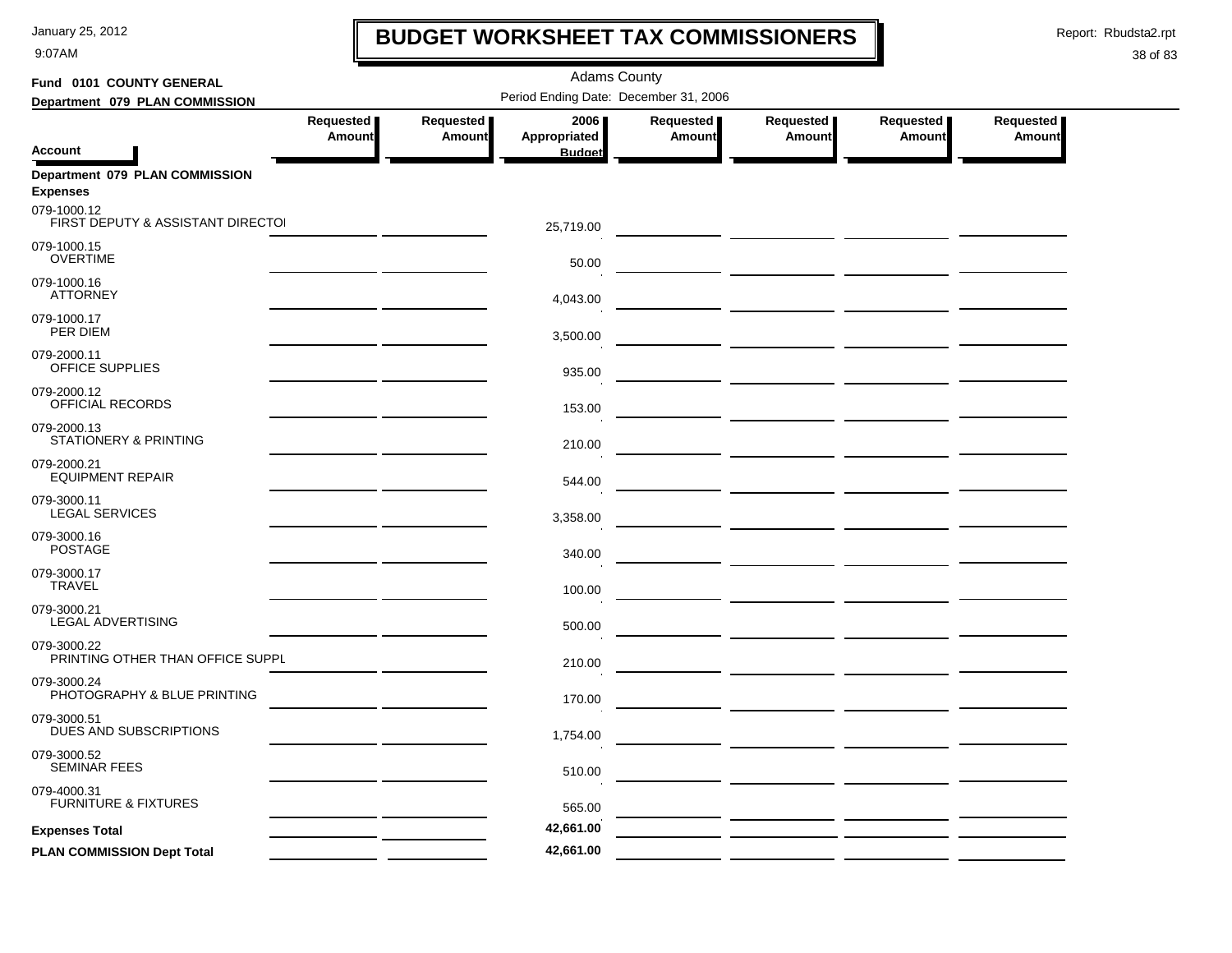9:07AM

# **BUDGET WORKSHEET TAX COMMISSIONERS**

Report: Rbudsta2.rpt

 $\mathbf l$ 

| Period Ending Date: December 31, 2006<br>Department 161 COURTHOUSE<br>Requested<br>Requested<br>2006<br>Requested<br>Requested  <br>Requested  <br>Requested<br>Appropriated<br>Amount<br>Amount<br>Amount<br>Amount<br>Amount<br>Amount<br><b>Account</b><br><b>Budget</b><br>Department 161 COURTHOUSE<br><b>Expenses</b><br>161-1000.14<br><b>CUSTODIAL COURTHOUSE</b><br>22,440.00<br>161-1000.15<br><b>OVERTIME</b><br>200.00<br>161-1000.17<br><b>CUSTODIAL SERVICE COMPLEX</b><br>26,520.00<br>161-1000.20<br><b>CUSTODIAL EXTRA HELP</b><br>5,500.00<br>161-1000.21<br><b>CUSTODIAL ANNEX III</b><br>5,500.00<br>the contract of the contract of the contract of the contract of the contract of<br>161-2000.17<br><b>GAS, OIL &amp; REPAIRS</b><br>2,550.00<br>the contract of the contract of the contract of the<br>161-2000.21<br><b>CUSTODIAL SUPPLIES</b><br>11,730.00<br>the contract of the contract of the contract of<br>161-3000.12<br>CONTRACTUAL<br>13,260.00<br>the control of the control of the control of<br>161-3000.31<br><b>UTILITIES</b><br>120,000.00<br>161-3000.39<br>GENERAL BUILDING MAIN. & SUPPLIES<br>8,160.00<br>161-3000.40<br>GENERAL MAINTENANCE / CONTRACT<br>5,100.00<br>161-3000.41<br>LANDSCAPE SUPPLIES & MATERIALS<br>1,000.00<br>161-3000.42<br><b>UNIFORMS</b><br>400.00<br>161-4000.26<br><b>EQUIPMENT</b><br>1,000.00<br>— <u>— —————</u> <u>——————</u> —————<br>223,360.00<br><b>Expenses Total</b> | Fund 0101 COUNTY GENERAL     |  | <b>Adams County</b> |  |  |
|---------------------------------------------------------------------------------------------------------------------------------------------------------------------------------------------------------------------------------------------------------------------------------------------------------------------------------------------------------------------------------------------------------------------------------------------------------------------------------------------------------------------------------------------------------------------------------------------------------------------------------------------------------------------------------------------------------------------------------------------------------------------------------------------------------------------------------------------------------------------------------------------------------------------------------------------------------------------------------------------------------------------------------------------------------------------------------------------------------------------------------------------------------------------------------------------------------------------------------------------------------------------------------------------------------------------------------------------------------------------------------------------------------------------------------------------------------|------------------------------|--|---------------------|--|--|
|                                                                                                                                                                                                                                                                                                                                                                                                                                                                                                                                                                                                                                                                                                                                                                                                                                                                                                                                                                                                                                                                                                                                                                                                                                                                                                                                                                                                                                                         |                              |  |                     |  |  |
|                                                                                                                                                                                                                                                                                                                                                                                                                                                                                                                                                                                                                                                                                                                                                                                                                                                                                                                                                                                                                                                                                                                                                                                                                                                                                                                                                                                                                                                         |                              |  |                     |  |  |
|                                                                                                                                                                                                                                                                                                                                                                                                                                                                                                                                                                                                                                                                                                                                                                                                                                                                                                                                                                                                                                                                                                                                                                                                                                                                                                                                                                                                                                                         |                              |  |                     |  |  |
|                                                                                                                                                                                                                                                                                                                                                                                                                                                                                                                                                                                                                                                                                                                                                                                                                                                                                                                                                                                                                                                                                                                                                                                                                                                                                                                                                                                                                                                         |                              |  |                     |  |  |
|                                                                                                                                                                                                                                                                                                                                                                                                                                                                                                                                                                                                                                                                                                                                                                                                                                                                                                                                                                                                                                                                                                                                                                                                                                                                                                                                                                                                                                                         |                              |  |                     |  |  |
|                                                                                                                                                                                                                                                                                                                                                                                                                                                                                                                                                                                                                                                                                                                                                                                                                                                                                                                                                                                                                                                                                                                                                                                                                                                                                                                                                                                                                                                         |                              |  |                     |  |  |
|                                                                                                                                                                                                                                                                                                                                                                                                                                                                                                                                                                                                                                                                                                                                                                                                                                                                                                                                                                                                                                                                                                                                                                                                                                                                                                                                                                                                                                                         |                              |  |                     |  |  |
|                                                                                                                                                                                                                                                                                                                                                                                                                                                                                                                                                                                                                                                                                                                                                                                                                                                                                                                                                                                                                                                                                                                                                                                                                                                                                                                                                                                                                                                         |                              |  |                     |  |  |
|                                                                                                                                                                                                                                                                                                                                                                                                                                                                                                                                                                                                                                                                                                                                                                                                                                                                                                                                                                                                                                                                                                                                                                                                                                                                                                                                                                                                                                                         |                              |  |                     |  |  |
|                                                                                                                                                                                                                                                                                                                                                                                                                                                                                                                                                                                                                                                                                                                                                                                                                                                                                                                                                                                                                                                                                                                                                                                                                                                                                                                                                                                                                                                         |                              |  |                     |  |  |
|                                                                                                                                                                                                                                                                                                                                                                                                                                                                                                                                                                                                                                                                                                                                                                                                                                                                                                                                                                                                                                                                                                                                                                                                                                                                                                                                                                                                                                                         |                              |  |                     |  |  |
|                                                                                                                                                                                                                                                                                                                                                                                                                                                                                                                                                                                                                                                                                                                                                                                                                                                                                                                                                                                                                                                                                                                                                                                                                                                                                                                                                                                                                                                         |                              |  |                     |  |  |
|                                                                                                                                                                                                                                                                                                                                                                                                                                                                                                                                                                                                                                                                                                                                                                                                                                                                                                                                                                                                                                                                                                                                                                                                                                                                                                                                                                                                                                                         |                              |  |                     |  |  |
|                                                                                                                                                                                                                                                                                                                                                                                                                                                                                                                                                                                                                                                                                                                                                                                                                                                                                                                                                                                                                                                                                                                                                                                                                                                                                                                                                                                                                                                         |                              |  |                     |  |  |
|                                                                                                                                                                                                                                                                                                                                                                                                                                                                                                                                                                                                                                                                                                                                                                                                                                                                                                                                                                                                                                                                                                                                                                                                                                                                                                                                                                                                                                                         |                              |  |                     |  |  |
|                                                                                                                                                                                                                                                                                                                                                                                                                                                                                                                                                                                                                                                                                                                                                                                                                                                                                                                                                                                                                                                                                                                                                                                                                                                                                                                                                                                                                                                         |                              |  |                     |  |  |
|                                                                                                                                                                                                                                                                                                                                                                                                                                                                                                                                                                                                                                                                                                                                                                                                                                                                                                                                                                                                                                                                                                                                                                                                                                                                                                                                                                                                                                                         |                              |  |                     |  |  |
|                                                                                                                                                                                                                                                                                                                                                                                                                                                                                                                                                                                                                                                                                                                                                                                                                                                                                                                                                                                                                                                                                                                                                                                                                                                                                                                                                                                                                                                         |                              |  |                     |  |  |
|                                                                                                                                                                                                                                                                                                                                                                                                                                                                                                                                                                                                                                                                                                                                                                                                                                                                                                                                                                                                                                                                                                                                                                                                                                                                                                                                                                                                                                                         |                              |  |                     |  |  |
| — <i>—</i>                                                                                                                                                                                                                                                                                                                                                                                                                                                                                                                                                                                                                                                                                                                                                                                                                                                                                                                                                                                                                                                                                                                                                                                                                                                                                                                                                                                                                                              | <b>COURTHOUSE Dept Total</b> |  | 223,360.00          |  |  |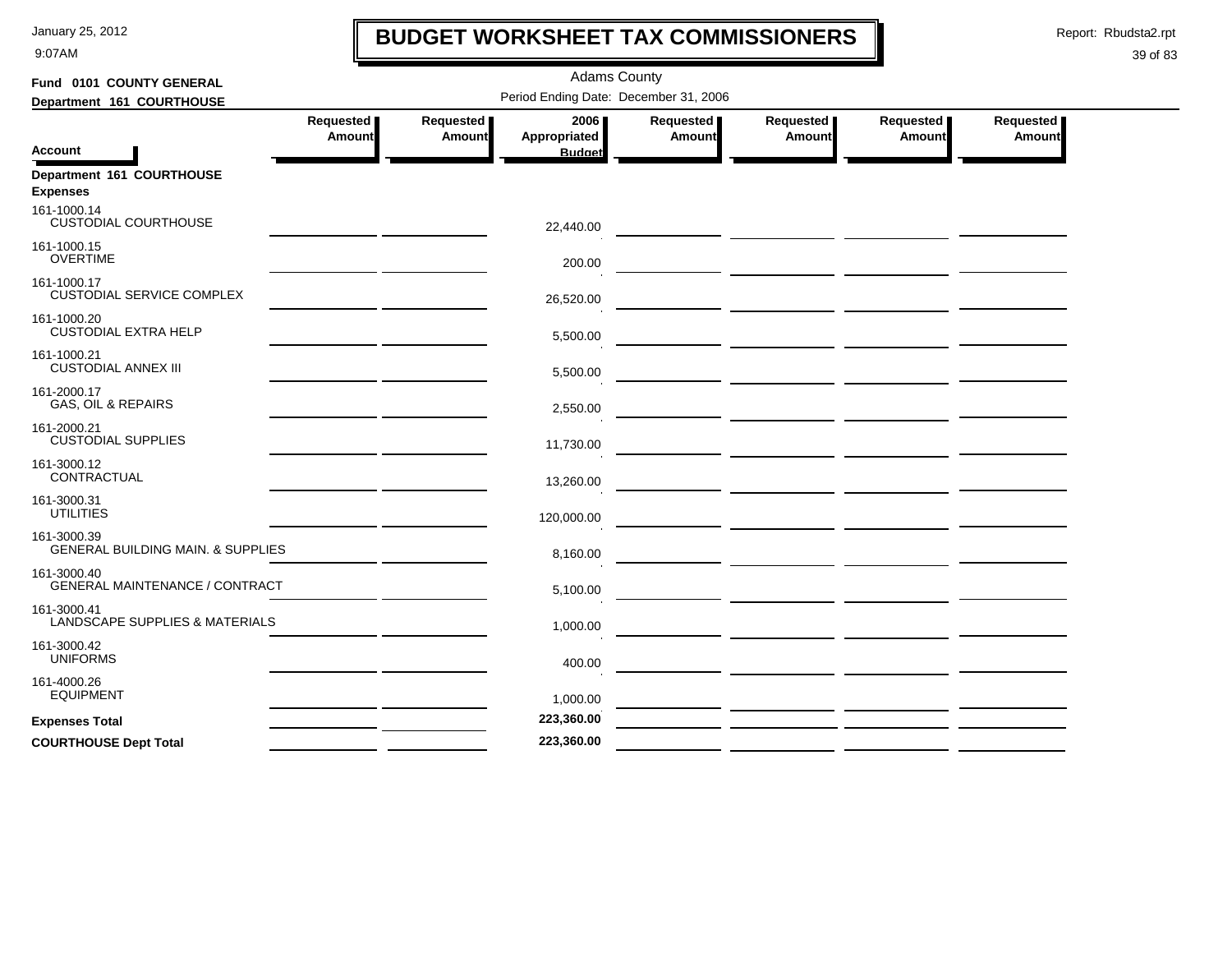9:07AM

# **BUDGET WORKSHEET TAX COMMISSIONERS**

Report: Rbudsta2.rpt

 $\mathbf I$ 

| Fund 0101 COUNTY GENERAL                          |                                                                                                                      |                                                                                                                                                                                                                                      | <b>Adams County</b> |           |           |                                 |                                                                                                                       |  |  |
|---------------------------------------------------|----------------------------------------------------------------------------------------------------------------------|--------------------------------------------------------------------------------------------------------------------------------------------------------------------------------------------------------------------------------------|---------------------|-----------|-----------|---------------------------------|-----------------------------------------------------------------------------------------------------------------------|--|--|
| Department 201 SUPERIOR COURT                     | Period Ending Date: December 31, 2006                                                                                |                                                                                                                                                                                                                                      |                     |           |           |                                 |                                                                                                                       |  |  |
|                                                   | Requested                                                                                                            | Requested                                                                                                                                                                                                                            | 2006                | Requested | Requested | Requested                       | Requested                                                                                                             |  |  |
| <b>Account</b>                                    | <b>Amount</b>                                                                                                        | <b>Amount</b>                                                                                                                                                                                                                        | Appropriated        | Amount    | Amount    | Amount                          | <b>Amount</b>                                                                                                         |  |  |
|                                                   |                                                                                                                      |                                                                                                                                                                                                                                      | <b>Budget</b>       |           |           |                                 |                                                                                                                       |  |  |
| Department 201 SUPERIOR COURT<br><b>Expenses</b>  |                                                                                                                      |                                                                                                                                                                                                                                      |                     |           |           |                                 |                                                                                                                       |  |  |
| 201-1000.12<br>COURT ADMIN/COURT REPORTER         |                                                                                                                      | <u>and the community of the community of the community of the community of the community of the community of the community of the community of the community of the community of the community of the community of the community</u> | 31,110.00           |           |           |                                 | <u>and</u> a strong of the strong strong strong strong strong strong strong strong strong strong strong strong strong |  |  |
| 201-1000.13<br>COURT REPORTER/RESEARCH ASS'T      |                                                                                                                      |                                                                                                                                                                                                                                      | 24,258.00           |           |           |                                 |                                                                                                                       |  |  |
| 201-1000.14<br>COURT REPORTER/COMPUTER ADMIN      |                                                                                                                      |                                                                                                                                                                                                                                      | 22,610.00           |           |           |                                 |                                                                                                                       |  |  |
| 201-1000.15<br><b>OVERTIME</b>                    |                                                                                                                      |                                                                                                                                                                                                                                      | 100.00              |           |           |                                 |                                                                                                                       |  |  |
| 201-1000.17<br><b>CLERK TYPIST</b>                |                                                                                                                      |                                                                                                                                                                                                                                      | 100.00              |           |           |                                 |                                                                                                                       |  |  |
| 201-1000.18<br><b>TRANSLATOR</b>                  |                                                                                                                      |                                                                                                                                                                                                                                      | 100.00              |           |           |                                 |                                                                                                                       |  |  |
| 201-1000.19<br><b>BAILIFF/CLERK</b>               |                                                                                                                      |                                                                                                                                                                                                                                      | 25,389.00           |           |           |                                 |                                                                                                                       |  |  |
| 201-1000.28<br><b>COMPENSATION-PAUPER COUNSEL</b> |                                                                                                                      |                                                                                                                                                                                                                                      | 7,575.00            |           |           |                                 |                                                                                                                       |  |  |
| 201-1000.29<br>PER DIEM-PETIT JURORS              | <u> 1989 - Johann John Harry Harry Harry Harry Harry Harry Harry Harry Harry Harry Harry Harry Harry Harry Harry</u> |                                                                                                                                                                                                                                      | 2,000.00            |           |           |                                 |                                                                                                                       |  |  |
| 201-1000.30<br>PER DIEM-JUDGE VENUE               |                                                                                                                      |                                                                                                                                                                                                                                      | 100.00              |           |           |                                 |                                                                                                                       |  |  |
| 201-1000.31<br>PER DIEM-COURT REPORTER-VENUE      |                                                                                                                      |                                                                                                                                                                                                                                      | 50.00               |           |           | — <u>— —————</u> —————————————— |                                                                                                                       |  |  |
| 201-1000.32<br>PER DIEM-BAILIFF-VENUE             |                                                                                                                      |                                                                                                                                                                                                                                      | 50.00               |           |           |                                 |                                                                                                                       |  |  |
| 201-1000.34<br>MISCELLANEOUS INDIGENT             |                                                                                                                      |                                                                                                                                                                                                                                      | 2,500.00            |           |           |                                 |                                                                                                                       |  |  |
| 201-2000.11<br>OFFICE SUPPLIES                    |                                                                                                                      |                                                                                                                                                                                                                                      | 3,129.00            |           |           |                                 |                                                                                                                       |  |  |
| 201-3000.16<br><b>POSTAGE</b>                     |                                                                                                                      |                                                                                                                                                                                                                                      | 153.00              |           |           |                                 |                                                                                                                       |  |  |
| 201-3000.17<br><b>IRAVEL</b>                      |                                                                                                                      |                                                                                                                                                                                                                                      | 408.00              |           |           |                                 |                                                                                                                       |  |  |
| 201-3000.25<br><b>PRINTING</b>                    |                                                                                                                      |                                                                                                                                                                                                                                      | 306.00              |           |           |                                 |                                                                                                                       |  |  |
| 201-3000.36<br>MAINTENANCE & REPAIR CONTRACTS     |                                                                                                                      |                                                                                                                                                                                                                                      | 408.00              |           |           |                                 |                                                                                                                       |  |  |
| 201-3000.37<br><b>EQUIPMENT REPAIR</b>            |                                                                                                                      |                                                                                                                                                                                                                                      | 306.00              |           |           |                                 |                                                                                                                       |  |  |
| 201-3000.51<br>DUES AND SUBSCRIPTIONS             |                                                                                                                      |                                                                                                                                                                                                                                      | 408.00              |           |           |                                 |                                                                                                                       |  |  |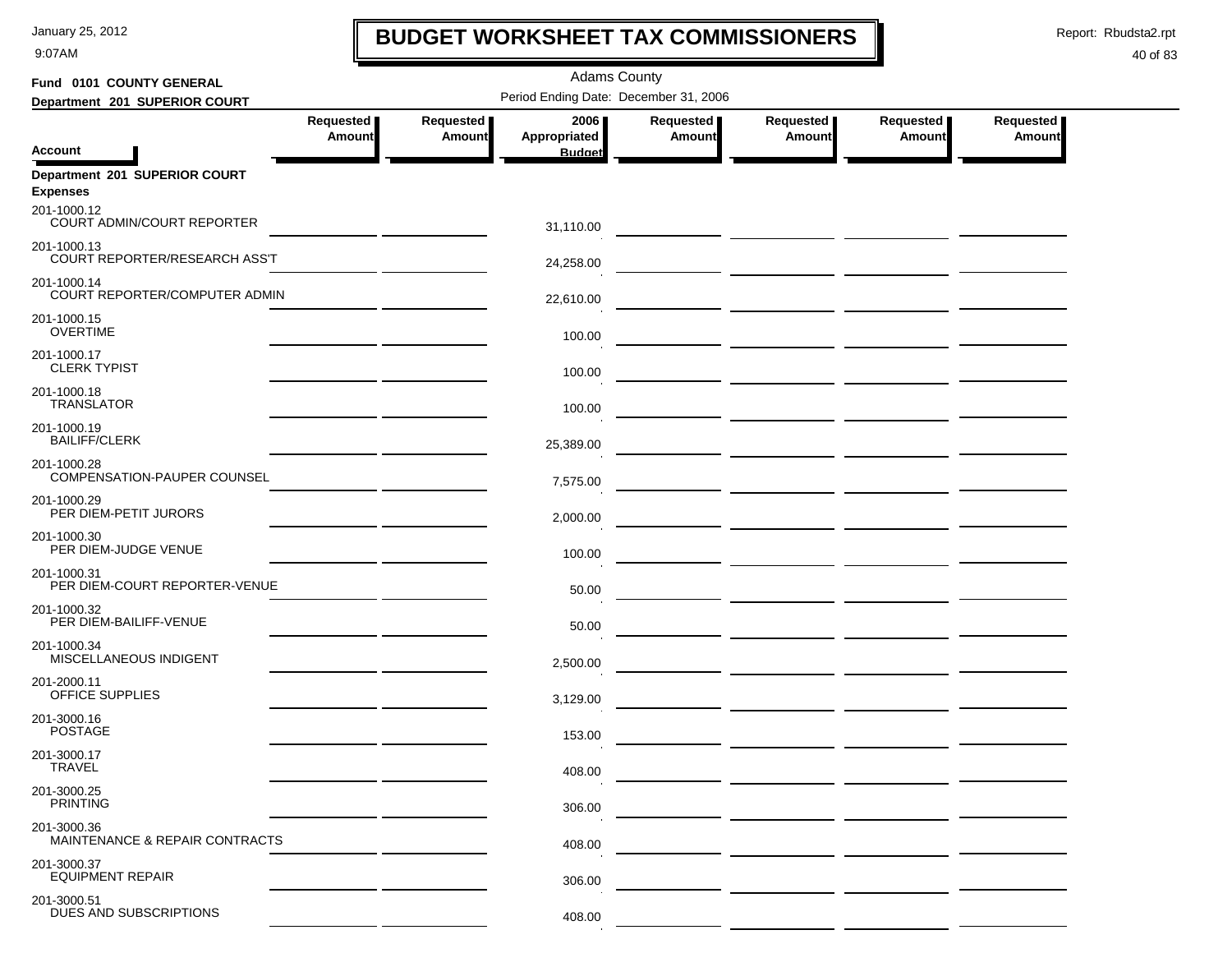9:07AM

# **BUDGET WORKSHEET TAX COMMISSIONERS**

Report: Rbudsta2.rpt

 $\mathbf l$ 

| Fund 0101 COUNTY GENERAL                      |                            |                                   | <b>Adams County</b>  |                            |                            |                       |                              |
|-----------------------------------------------|----------------------------|-----------------------------------|----------------------|----------------------------|----------------------------|-----------------------|------------------------------|
| Department 201 SUPERIOR COURT                 |                            |                                   |                      |                            |                            |                       |                              |
|                                               | Requested<br><b>Amount</b> | <b>Requested</b><br><b>Amount</b> | 2006<br>Appropriated | Requested<br><b>Amount</b> | Requested<br><b>Amount</b> | Requested  <br>Amount | Requested  <br><b>Amount</b> |
| Account                                       |                            |                                   | <b>Budget</b>        |                            |                            |                       |                              |
| 201-3000.52<br><b>CONFERENCE AND SEMINARS</b> |                            |                                   | 306.00               |                            |                            |                       |                              |
| 201-3000.53<br>MEALS AND LODGING              |                            |                                   | 306.00               |                            |                            |                       |                              |
| 201-4000.21<br><b>FURNITURE AND FIXTURES</b>  |                            |                                   | 510.00               |                            |                            |                       |                              |
| 201-4000.26<br><b>OFFICE MACHINE</b>          |                            |                                   | 510.00               |                            |                            |                       |                              |
| 201-4000.31<br>LAW BOOKS AND WESTLAW          |                            |                                   | 3,415.00             |                            |                            |                       |                              |
| <b>Expenses Total</b>                         |                            |                                   | 126,107.00           |                            |                            |                       |                              |
| <b>SUPERIOR COURT Dept Total</b>              |                            |                                   | 126,107.00           |                            |                            |                       |                              |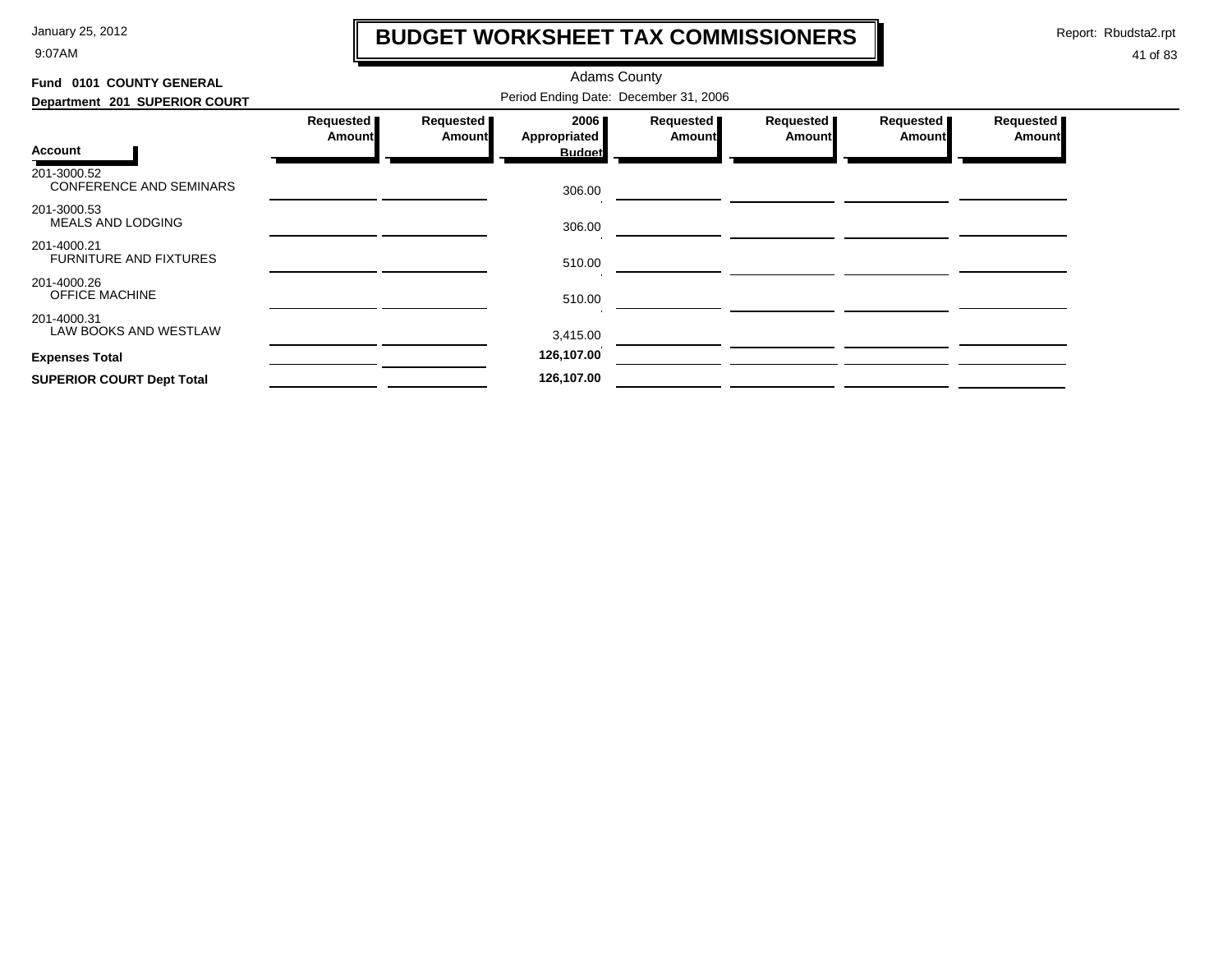9:07AM

# **BUDGET WORKSHEET TAX COMMISSIONERS**

Report: Rbudsta2.rpt

 $\mathbf l$ 

| Fund 0101 COUNTY GENERAL                          |                                       |                            | <b>Adams County</b>                   |                     |                                                                                                                      |                     |                     |  |  |  |  |
|---------------------------------------------------|---------------------------------------|----------------------------|---------------------------------------|---------------------|----------------------------------------------------------------------------------------------------------------------|---------------------|---------------------|--|--|--|--|
| Department 231 PUBLIC DEFENDER                    | Period Ending Date: December 31, 2006 |                            |                                       |                     |                                                                                                                      |                     |                     |  |  |  |  |
| <b>Account</b>                                    | Requested<br>Amount                   | Requested<br><b>Amount</b> | 2006<br>Appropriated<br><b>Budget</b> | Requested<br>Amount | Requested<br>Amount                                                                                                  | Requested<br>Amount | Requested<br>Amount |  |  |  |  |
| Department 231 PUBLIC DEFENDER<br><b>Expenses</b> |                                       |                            |                                       |                     |                                                                                                                      |                     |                     |  |  |  |  |
| 231-1000.11<br>PUBLIC DEFENDER                    |                                       |                            | 60,428.00                             |                     |                                                                                                                      |                     |                     |  |  |  |  |
| 231-1000.12<br>DEPUTY PUBLIC DEFENDERS            |                                       |                            | 76,000.00                             |                     |                                                                                                                      |                     |                     |  |  |  |  |
| 231-1000.13<br><b>FULL-TIME SECRETARY</b>         |                                       |                            | 22,950.00                             |                     |                                                                                                                      |                     |                     |  |  |  |  |
| 231-1000.37<br>Miscellaneous Indigent Expenses    |                                       |                            | 4,500.00                              |                     | <u> 1989 - Johann Barbara, markazi bashkar mashrida a shekara ta 1989 - An tsara tsara tsara tsara tsara tsara t</u> |                     |                     |  |  |  |  |
| 231-2000.11<br>OFFICE SUPPLIES                    |                                       |                            | 1,500.00                              |                     |                                                                                                                      |                     |                     |  |  |  |  |
| 231-2000.12<br>Office Allowance                   |                                       |                            | 2,400.00                              |                     |                                                                                                                      |                     |                     |  |  |  |  |
| 231-3000.16<br>Postage                            |                                       |                            | 1,666.00                              |                     |                                                                                                                      |                     |                     |  |  |  |  |
| 231-3000.17<br><b>TRAVEL/TRAINING</b>             |                                       |                            | 1,000.00                              |                     |                                                                                                                      |                     |                     |  |  |  |  |
| 231-3000.18<br><b>TELEPHONE</b>                   |                                       |                            | 2,300.00                              |                     | <u> 1989 - Jan Barnett, fransk politik (d. 1989)</u>                                                                 |                     |                     |  |  |  |  |
| 231-3000.41<br><b>RENT</b>                        |                                       |                            | 3,600.00                              |                     |                                                                                                                      |                     |                     |  |  |  |  |
| 231-4000.26<br><b>EQUIPMENT</b>                   |                                       |                            | 1,300.00                              |                     |                                                                                                                      |                     |                     |  |  |  |  |
| <b>Expenses Total</b>                             |                                       |                            | 177,644.00                            |                     |                                                                                                                      |                     |                     |  |  |  |  |
| <b>PUBLIC DEFENDER Dept Total</b>                 |                                       |                            | 177,644.00                            |                     |                                                                                                                      |                     |                     |  |  |  |  |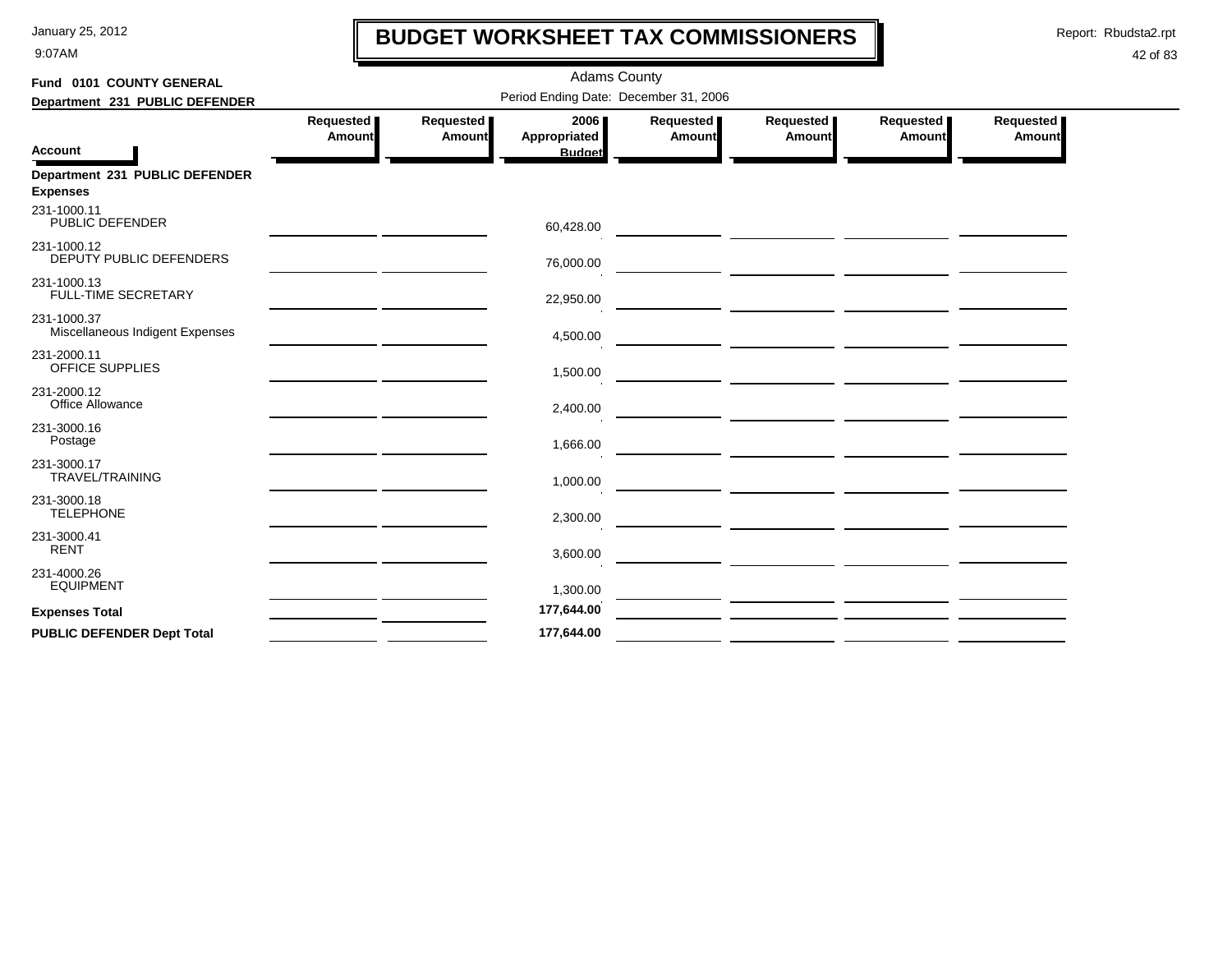9:07AM

# **BUDGET WORKSHEET TAX COMMISSIONERS**

Report: Rbudsta2.rpt

 $\mathbf I$ 

| Fund 0101 COUNTY GENERAL                                 |               |               | <b>Adams County</b>                   |           |                                   |           |               |
|----------------------------------------------------------|---------------|---------------|---------------------------------------|-----------|-----------------------------------|-----------|---------------|
| Department 232 CIRCUIT COURT                             |               |               | Period Ending Date: December 31, 2006 |           |                                   |           |               |
|                                                          | Requested     | Requested     | 2006                                  | Requested | Requested                         | Requested | Requested     |
| <b>Account</b>                                           | <b>Amount</b> | <b>Amount</b> | Appropriated<br><b>Budget</b>         | Amount    | <b>Amount</b>                     | Amount    | <b>Amount</b> |
| Department 232 CIRCUIT COURT<br><b>Expenses</b>          |               |               |                                       |           |                                   |           |               |
| 232-1000.12<br>COURT ADMIN/SEC/ASS'T. REPORTER           |               |               | 31,110.00                             |           |                                   |           |               |
| 232-1000.13<br><b>CHIEF REPORTER</b>                     |               |               | 27,319.00                             |           |                                   |           |               |
| 232-1000.14<br><b>ASSISTANT REPORTER</b>                 |               |               | 24,587.00                             |           |                                   |           |               |
| 232-1000.17<br><b>TRANSLATOR</b>                         |               |               | 300.00                                |           |                                   |           |               |
| 232-1000.18<br><b>BAILIFF/ASS'T ADMIN/ASS'T REPORTEF</b> |               |               | 22,491.00                             |           |                                   |           |               |
| 232-1000.19<br>TEMPORARY ASS'T COURT REPORTER            |               |               | 850.00                                |           |                                   |           |               |
| 232-1000.30<br>PER DIEM-CT. REPORTER-VENUE               |               |               | 300.00                                |           |                                   |           |               |
| 232-1000.31<br>PER DIEM-BAILIFF-VENUE                    |               |               | 200.00                                |           | ____ ______________ _____________ |           |               |
| 232-1000.33<br>PER DIEM-GRAND JURY                       |               |               | 500.00                                |           |                                   |           |               |
| 232-1000.34<br>PER DIEM-PETIT JURY                       |               |               | 6,500.00                              |           |                                   |           |               |
| 232-1000.35<br>PAUPER ATTORNEY                           |               |               | 25,000.00                             |           |                                   |           |               |
| 232-1000.36<br><b>WITNESS FEES</b>                       |               |               | 200.00                                |           |                                   |           |               |
| 232-1000.37<br>MISCELLANEOUS INDIGENT EXPENSES           |               |               | 1,500.00                              |           |                                   |           |               |
| 232-1000.38<br><b>GUARDIAN AD LITEM</b>                  |               |               | 10,000.00                             |           |                                   |           |               |
| 232-2000.11<br>STATIONERY AND PRINTING                   |               |               | 400.00                                |           |                                   |           |               |
| 232-2000.12<br>OTHER OFFICE SUPPLIES & PETTY CA!         |               |               | 2,533.00                              |           |                                   |           |               |
| 232-3000.12<br>PSYCHIATRIC AND MEDICAL SERVICE           |               |               | 1,000.00                              |           |                                   |           |               |
| 232-3000.16<br><b>POSTAGE</b>                            |               |               | 300.00                                |           |                                   |           |               |
| 232-3000.37<br><b>REPAIRS</b>                            |               |               | 500.00                                |           |                                   |           |               |
| 232-3000.40<br>DRY CLEANING                              |               |               | 50.00                                 |           |                                   |           |               |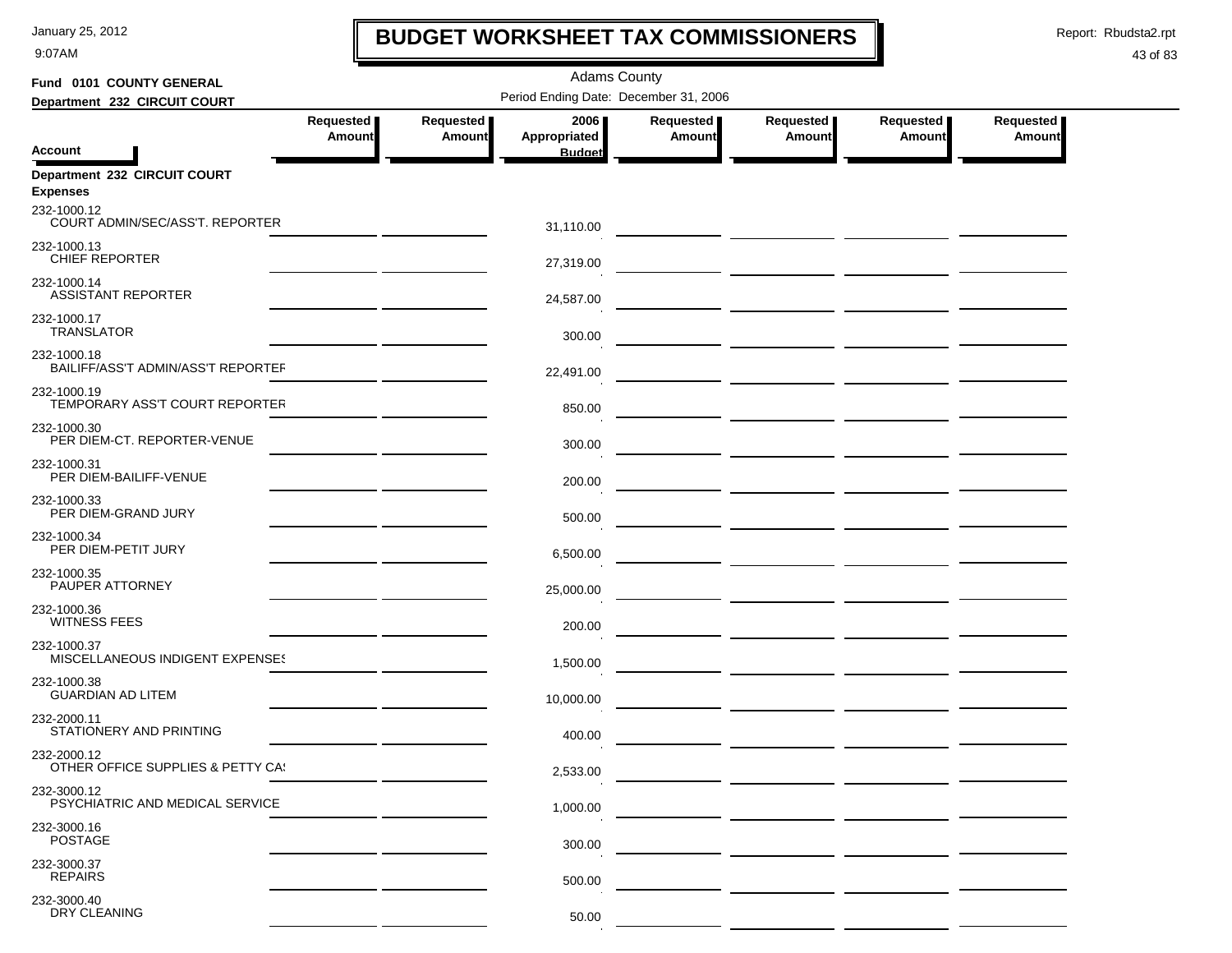9:07AM

# **BUDGET WORKSHEET TAX COMMISSIONERS**

Report: Rbudsta2.rpt

 $\mathbf l$ 

| Fund 0101 COUNTY GENERAL                       |                                       |                            | <b>Adams County</b>         |                     |                     |                              |                              |  |  |  |
|------------------------------------------------|---------------------------------------|----------------------------|-----------------------------|---------------------|---------------------|------------------------------|------------------------------|--|--|--|
| Department 232 CIRCUIT COURT                   | Period Ending Date: December 31, 2006 |                            |                             |                     |                     |                              |                              |  |  |  |
|                                                | Requested<br><b>Amount</b>            | Requested<br><b>Amount</b> | 2006<br><b>Appropriated</b> | Requested<br>Amount | Requested<br>Amount | Requested  <br><b>Amount</b> | Requested  <br><b>Amount</b> |  |  |  |
| <b>Account</b>                                 |                                       |                            | <b>Budget</b>               |                     |                     |                              |                              |  |  |  |
| 232-3000.41<br>MAINTENANCE & REPAIR AGREEMENT  |                                       |                            | 1,000.00                    |                     |                     |                              |                              |  |  |  |
| 232-3000.51<br>DUES AND SUBSCRIPTIONS          |                                       |                            | 700.00                      |                     |                     |                              |                              |  |  |  |
| 232-3000.52<br><b>CONFERENCES AND SEMINARS</b> |                                       |                            | 1,000.00                    |                     |                     |                              |                              |  |  |  |
| 232-3000.92<br>LODGING AND MEALS OF JURORS     |                                       |                            | 500.00                      |                     |                     |                              |                              |  |  |  |
| 232-4000.21<br><b>FURNITURE AND FIXTURES</b>   |                                       |                            | 1,200.00                    |                     |                     |                              |                              |  |  |  |
| 232-4000.26<br><b>OFFICE MACHINES</b>          |                                       |                            | 1,000.00                    |                     |                     |                              |                              |  |  |  |
| 232-4000.31<br><b>LAW BOOKS</b>                |                                       |                            | 17,000.00                   |                     |                     |                              |                              |  |  |  |
| <b>Expenses Total</b>                          |                                       |                            | 178,040.00                  |                     |                     |                              |                              |  |  |  |
| <b>CIRCUIT COURT Dept Total</b>                |                                       |                            | 178,040.00                  |                     |                     |                              |                              |  |  |  |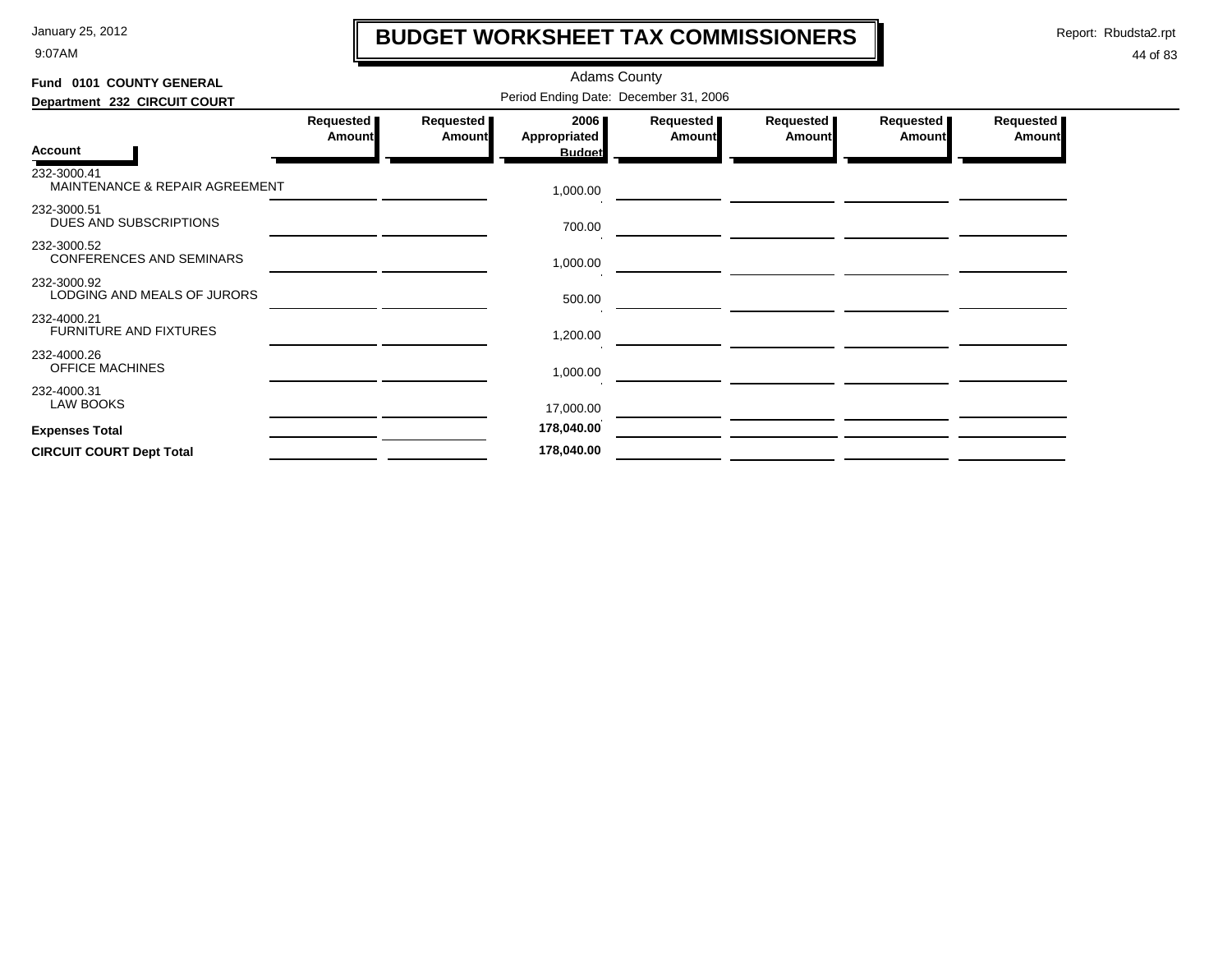9:07AM

# **BUDGET WORKSHEET TAX COMMISSIONERS**

Report: Rbudsta2.rpt

 $\mathbf l$ 

| Fund 0101 COUNTY GENERAL                                        |                            |                     | <b>Adams County</b>                   |                     |                                                 |                     |                     |
|-----------------------------------------------------------------|----------------------------|---------------------|---------------------------------------|---------------------|-------------------------------------------------|---------------------|---------------------|
| Department 234 JUVENILE ALTERNATIVES-CIR.CT.                    |                            |                     | Period Ending Date: December 31, 2006 |                     |                                                 |                     |                     |
| <b>Account</b>                                                  | Requested<br><b>Amount</b> | Requested<br>Amount | 2006<br>Appropriated<br><b>Budget</b> | Requested<br>Amount | Requested<br>Amount                             | Requested<br>Amount | Requested<br>Amount |
| Department 234 JUVENILE ALTERNATIVES-CIR.CT.<br><b>Expenses</b> |                            |                     |                                       |                     |                                                 |                     |                     |
| 234-1000.12<br>JUVENILE ALTERNATIVES MANAGER                    |                            |                     | 19,770.00                             |                     |                                                 |                     |                     |
| 234-1000.17<br>ALTERNATIVES ASSISTANT                           |                            |                     | 13,179.00                             |                     |                                                 |                     |                     |
| 234-1000.20<br><b>FIELD SUPERVISOR</b>                          |                            |                     | 100.00                                |                     | <u> 1989 - Johann John Stone, mars et al. (</u> |                     |                     |
| 234-2000.11<br><b>OFFICE SUPPLIES</b>                           |                            |                     | 400.00                                |                     |                                                 |                     |                     |
| 234-2000.26<br><b>COMMUNITY SERVICE SUPPLIES</b>                |                            |                     | 100.00                                |                     |                                                 |                     |                     |
| 234-3000.17<br><b>TRAVEL</b>                                    |                            |                     | 100.00                                |                     |                                                 |                     |                     |
| 234-3000.19<br>POST OFFICE BOX                                  |                            |                     | 60.00                                 |                     |                                                 |                     |                     |
| 234-3000.37<br><b>REPAIRS</b>                                   |                            |                     | 100.00                                |                     |                                                 |                     |                     |
| 234-3000.51<br><b>DUES</b>                                      |                            |                     | 100.00                                |                     |                                                 |                     |                     |
| 234-4000.26<br>OFFICE EQUIPMENT                                 |                            |                     | 370.00                                |                     |                                                 |                     |                     |
| <b>Expenses Total</b>                                           |                            |                     | 34,279.00                             |                     |                                                 |                     |                     |
| JUVENILE ALTERNATIVES-CIR.CT. Dept<br><b>Total</b>              |                            |                     | 34,279.00                             |                     |                                                 |                     |                     |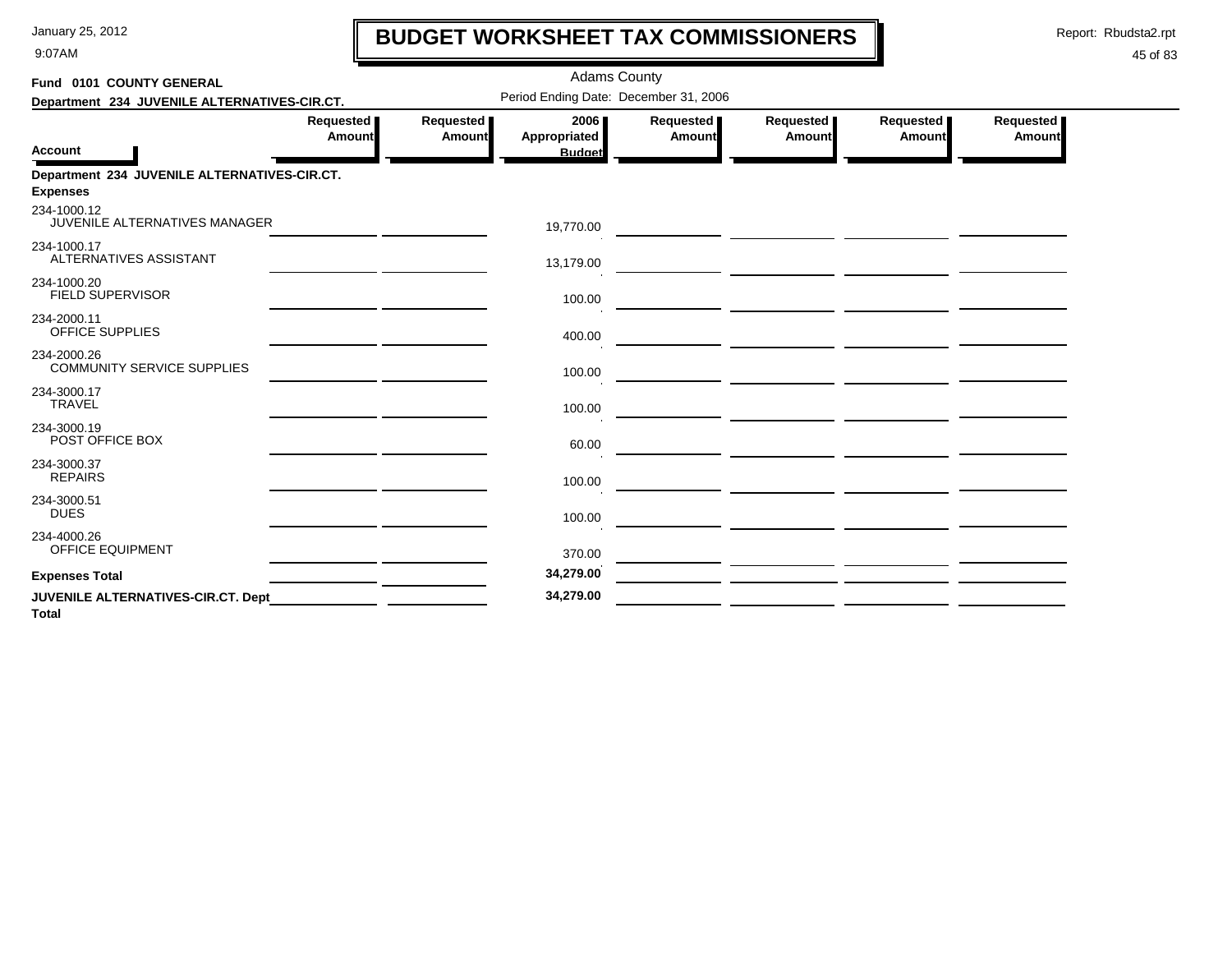9:07AM

# **BUDGET WORKSHEET TAX COMMISSIONERS**

Report: Rbudsta2.rpt

 $\mathbf l$ 

| Fund 0101 COUNTY GENERAL                        | <b>Adams County</b> |                            |                                       |                     |                                                                                                                                                                                                                                      |                                                                                                                                                                                                                                      |                            |  |  |  |
|-------------------------------------------------|---------------------|----------------------------|---------------------------------------|---------------------|--------------------------------------------------------------------------------------------------------------------------------------------------------------------------------------------------------------------------------------|--------------------------------------------------------------------------------------------------------------------------------------------------------------------------------------------------------------------------------------|----------------------------|--|--|--|
| Department 273 PROBATION                        |                     |                            | Period Ending Date: December 31, 2006 |                     |                                                                                                                                                                                                                                      |                                                                                                                                                                                                                                      |                            |  |  |  |
| <b>Account</b>                                  | Requested<br>Amount | Requested<br><b>Amount</b> | 2006<br>Appropriated                  | Requested<br>Amount | Requested<br>Amount                                                                                                                                                                                                                  | Requested<br>Amount                                                                                                                                                                                                                  | Requested<br><b>Amount</b> |  |  |  |
|                                                 |                     |                            | <b>Budget</b>                         |                     |                                                                                                                                                                                                                                      |                                                                                                                                                                                                                                      |                            |  |  |  |
| Department 273 PROBATION<br><b>Expenses</b>     |                     |                            |                                       |                     |                                                                                                                                                                                                                                      |                                                                                                                                                                                                                                      |                            |  |  |  |
| 273-1000.11<br>CHIEF PROBATION OFFICER          |                     |                            | 56,739.00                             |                     |                                                                                                                                                                                                                                      |                                                                                                                                                                                                                                      |                            |  |  |  |
| 273-1000.12<br>ASSISTANT CHIEF PROBATION OFFICE |                     |                            | 49,748.00                             |                     |                                                                                                                                                                                                                                      |                                                                                                                                                                                                                                      |                            |  |  |  |
| 273-1000.13<br><b>SECRETARY</b>                 |                     |                            | 22,130.00                             |                     |                                                                                                                                                                                                                                      |                                                                                                                                                                                                                                      |                            |  |  |  |
| 273-1000.14<br>PART-TIME SECRETARIES            |                     |                            |                                       |                     |                                                                                                                                                                                                                                      |                                                                                                                                                                                                                                      |                            |  |  |  |
|                                                 |                     |                            | 19,943.00                             |                     |                                                                                                                                                                                                                                      |                                                                                                                                                                                                                                      |                            |  |  |  |
| 273-1000.17<br>PROBATION OFFICER                |                     |                            | 49,748.00                             |                     | <u>and the community of the community of the community of the community of the community of the community of the community of the community of the community of the community of the community of the community of the community</u> |                                                                                                                                                                                                                                      |                            |  |  |  |
| 273-1000.18<br>PROBATION OFFICER                |                     |                            | 45,226.00                             |                     |                                                                                                                                                                                                                                      |                                                                                                                                                                                                                                      |                            |  |  |  |
| 273-1000.19<br>PROBATION OFFICER                |                     |                            | 37,377.00                             |                     |                                                                                                                                                                                                                                      |                                                                                                                                                                                                                                      |                            |  |  |  |
| 273-2000.11<br><b>GENERAL OFFICE SUPPLIES</b>   |                     |                            | 2,650.00                              |                     |                                                                                                                                                                                                                                      |                                                                                                                                                                                                                                      |                            |  |  |  |
| 273-3000.17<br><b>TRAVEL</b>                    |                     |                            | 2,440.00                              |                     |                                                                                                                                                                                                                                      |                                                                                                                                                                                                                                      |                            |  |  |  |
| 273-3000.22                                     |                     |                            |                                       |                     |                                                                                                                                                                                                                                      |                                                                                                                                                                                                                                      |                            |  |  |  |
| PRINTING OTHER THAN OFFICE SUPPL                |                     |                            | 200.00                                |                     |                                                                                                                                                                                                                                      |                                                                                                                                                                                                                                      |                            |  |  |  |
| 273-3000.51<br>DUES AND SUBSCRIPTIONS           |                     |                            | 655.00                                |                     |                                                                                                                                                                                                                                      |                                                                                                                                                                                                                                      |                            |  |  |  |
| 273-3000.52<br>CONFERENCES AND TRAINING         |                     |                            | 1,590.00                              |                     |                                                                                                                                                                                                                                      |                                                                                                                                                                                                                                      |                            |  |  |  |
| 273-4000.31<br><b>FURNITURE AND FIXTURES</b>    |                     |                            | 100.00                                |                     |                                                                                                                                                                                                                                      |                                                                                                                                                                                                                                      |                            |  |  |  |
| <b>Expenses Total</b>                           |                     |                            | 288,546.00                            |                     |                                                                                                                                                                                                                                      | <u>and the community of the community of the community of the community of the community of the community of the community of the community of the community of the community of the community of the community of the community</u> |                            |  |  |  |
| <b>PROBATION Dept Total</b>                     |                     |                            | 288,546.00                            |                     |                                                                                                                                                                                                                                      |                                                                                                                                                                                                                                      |                            |  |  |  |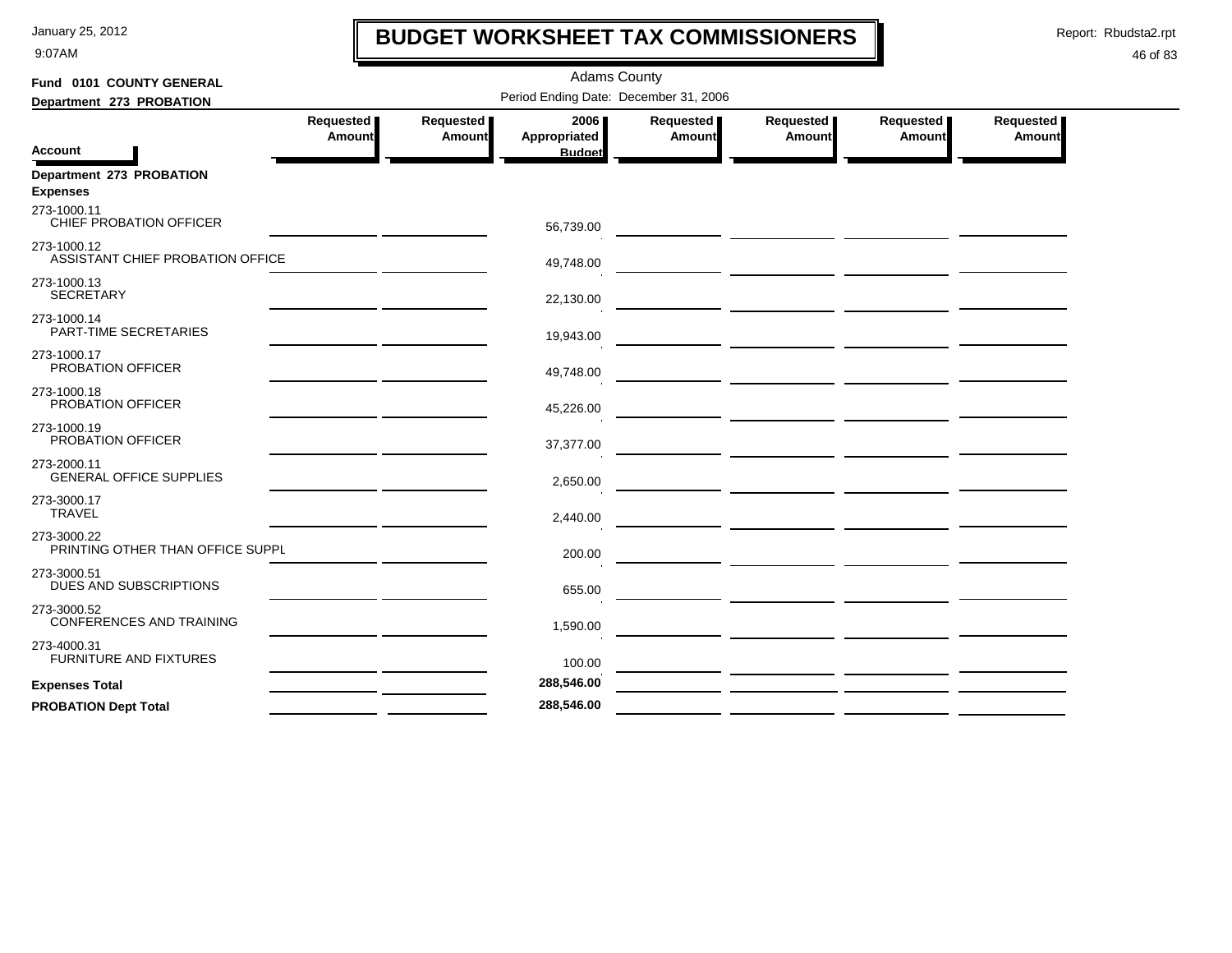9:07AM

# **BUDGET WORKSHEET TAX COMMISSIONERS**

Report: Rbudsta2.rpt

 $\mathbf \mathbf I$ 

| Fund 0101 COUNTY GENERAL                            | <b>Adams County</b>        |                            |                                       |                            |                     |                     |                            |
|-----------------------------------------------------|----------------------------|----------------------------|---------------------------------------|----------------------------|---------------------|---------------------|----------------------------|
| Department 308 WEIGHT & MEASURES                    |                            |                            |                                       |                            |                     |                     |                            |
| <b>Account</b>                                      | Requested<br><b>Amount</b> | Requested<br><b>Amount</b> | 2006<br>Appropriated<br><b>Budget</b> | Requested<br><b>Amount</b> | Requested<br>Amount | Requested<br>Amount | Requested<br><b>Amount</b> |
| Department 308 WEIGHT & MEASURES<br><b>Expenses</b> |                            |                            |                                       |                            |                     |                     |                            |
| 308-1000.11<br><b>INSPECTOR</b>                     |                            |                            | 6,120.00                              |                            |                     |                     |                            |
| 308-2000.11<br><b>SUPPLIES</b>                      |                            |                            | 408.00                                |                            |                     |                     |                            |
| 308-3000.17<br><b>TRAVEL</b>                        |                            |                            | 1,020.00                              |                            |                     |                     |                            |
| 308-3000.18<br><b>TELEPHONE</b>                     |                            |                            | 400.00                                |                            |                     |                     |                            |
| 308-4000.26<br><b>EQUIPMENT</b>                     |                            |                            | 1,020.00                              |                            |                     |                     |                            |
| <b>Expenses Total</b>                               |                            |                            | 8,968.00                              |                            |                     |                     |                            |
| <b>WEIGHT &amp; MEASURES Dept Total</b>             |                            |                            | 8,968.00                              |                            |                     |                     |                            |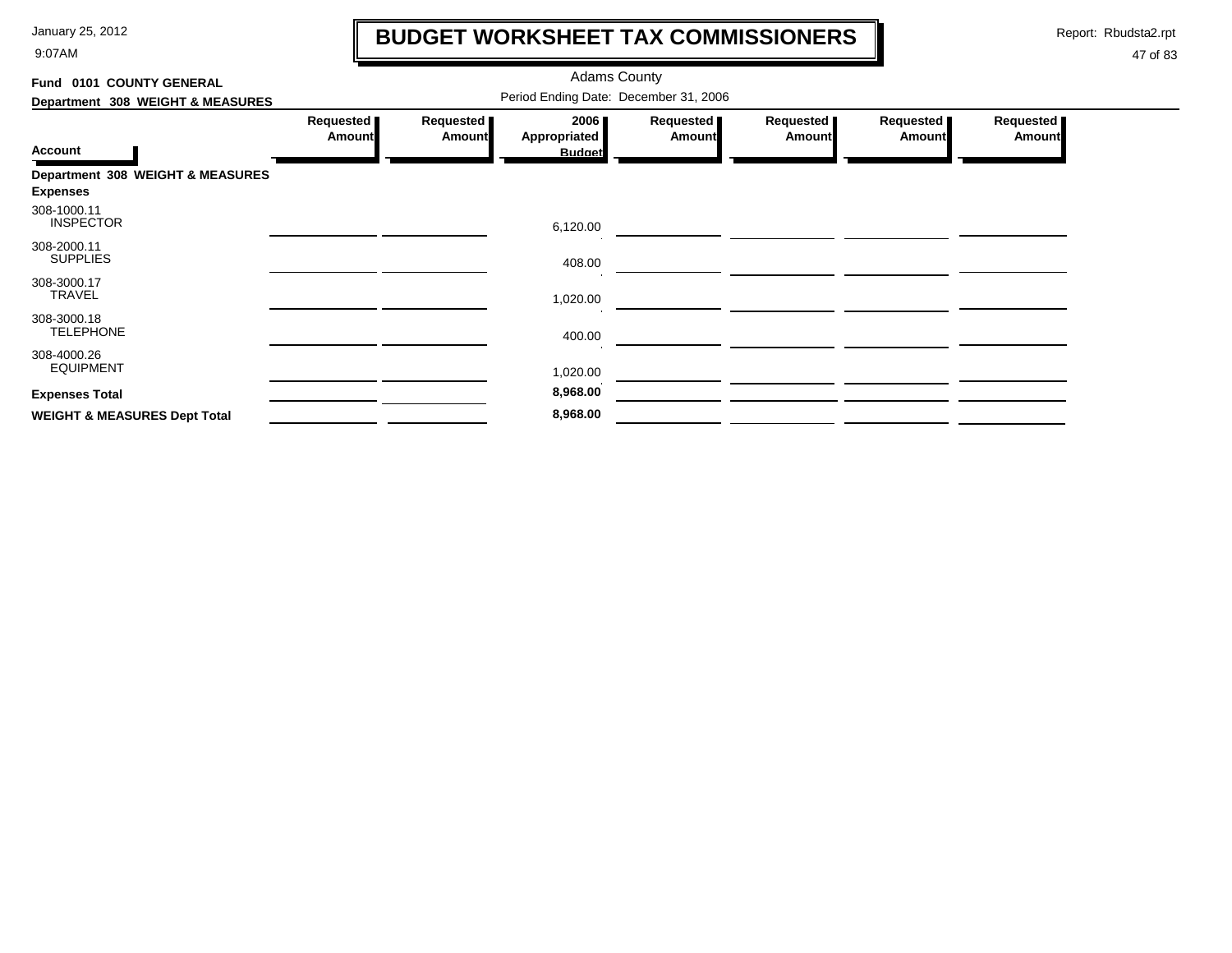9:07AM

# **BUDGET WORKSHEET TAX COMMISSIONERS**

Report: Rbudsta2.rpt

 $\mathbf l$ 

| Fund 0101 COUNTY GENERAL                              |                     |                     | <b>Adams County</b>                   |                     |                     |                     |                     |  |
|-------------------------------------------------------|---------------------|---------------------|---------------------------------------|---------------------|---------------------|---------------------|---------------------|--|
| Department 312 BUILDING DEPARTMENT                    |                     |                     | Period Ending Date: December 31, 2006 |                     |                     |                     |                     |  |
| <b>Account</b>                                        | Requested<br>Amount | Requested<br>Amount | 2006<br>Appropriated<br><b>Budget</b> | Requested<br>Amount | Requested<br>Amount | Requested<br>Amount | Requested<br>Amount |  |
| Department 312 BUILDING DEPARTMENT<br><b>Expenses</b> |                     |                     |                                       |                     |                     |                     |                     |  |
| 312-1000.11<br>BUILDING COMM. & PLAN DIRECTOR         |                     |                     | 38,760.00                             |                     |                     |                     |                     |  |
| 312-1000.12<br><b>FIRST DEPUTY</b>                    |                     |                     | 24,332.00                             |                     |                     |                     |                     |  |
| 312-1000.15<br><b>OVERTIME</b>                        |                     |                     | 200.00                                |                     |                     |                     |                     |  |
| 312-1000.17<br>PART-TIME INSPECTOR                    |                     |                     | 2,154.00                              |                     |                     |                     |                     |  |
| 312-2000.11<br>OFFICE SUPPLIES                        |                     |                     | 435.00                                |                     |                     |                     |                     |  |
| 312-2000.20<br>Gas & Oil                              |                     |                     | 2,100.00                              |                     |                     |                     |                     |  |
| 312-2000.22<br><b>TIRES</b>                           |                     |                     | 330.00                                |                     |                     |                     |                     |  |
| 312-2000.26<br>OTHER SUPPLIES                         |                     |                     | 324.00                                |                     |                     |                     |                     |  |
| 312-3000.11<br><b>LEGAL SERVICES</b>                  |                     |                     | 200.00                                |                     |                     |                     |                     |  |
| 312-3000.16<br><b>POSTAGE</b>                         |                     |                     | 245.00                                |                     |                     |                     |                     |  |
| 312-3000.17<br><b>TRAVEL</b>                          |                     |                     | 500.00                                |                     |                     |                     |                     |  |
| 312-3000.37<br><b>EQUIPMENT REPAIR</b>                |                     |                     | 266.00                                |                     |                     |                     |                     |  |
| 312-3000.51<br>DUES AND SUBSCRIPTIONS                 |                     |                     | 408.00                                |                     |                     |                     |                     |  |
| 312-3000.52<br><b>SEMINAR FEES</b>                    |                     |                     | 530.00                                |                     |                     |                     |                     |  |
| 312-3000.53<br>INSPEC. REPAIR/REMOVAL/UNSAFE BL       |                     |                     | 1,000.00                              |                     |                     |                     |                     |  |
| 312-3000.54<br><b>INSPECTION FEE REFUND</b>           |                     |                     | 260.00                                |                     |                     |                     |                     |  |
| 312-4000.31<br><b>FURNITURE &amp; FIXTURES</b>        |                     |                     | 525.00                                |                     |                     |                     |                     |  |
| <b>Expenses Total</b>                                 |                     |                     | 72,569.00                             |                     |                     |                     |                     |  |
| <b>BUILDING DEPARTMENT Dept Total</b>                 |                     |                     | 72,569.00                             |                     |                     |                     |                     |  |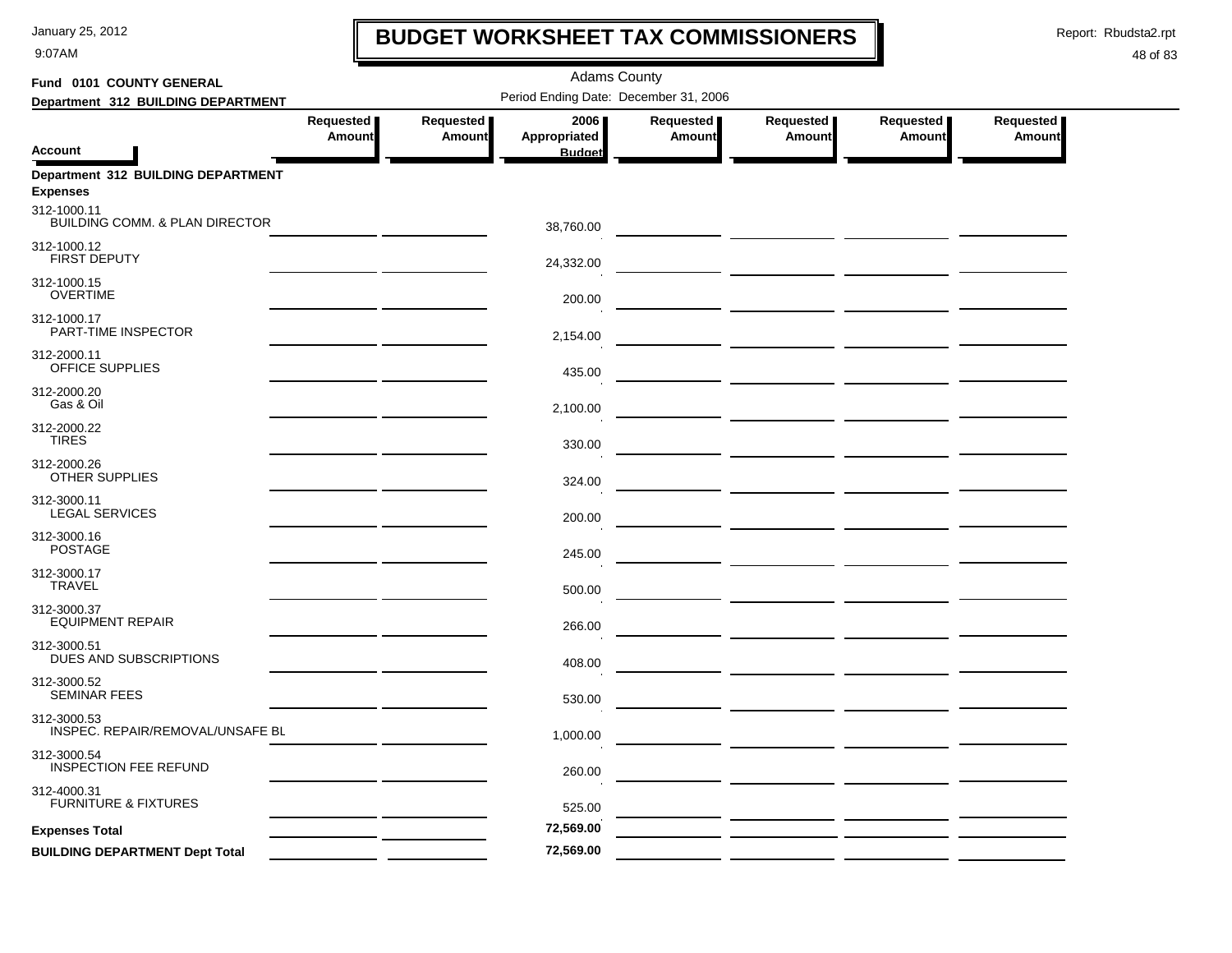9:07AM

# **BUDGET WORKSHEET TAX COMMISSIONERS**

Report: Rbudsta2.rpt

 $\mathbf l$ 

| Fund 0101 COUNTY GENERAL                         |                     |                     | <b>Adams County</b>                   |                            |                                                                                                                      |                       |                     |
|--------------------------------------------------|---------------------|---------------------|---------------------------------------|----------------------------|----------------------------------------------------------------------------------------------------------------------|-----------------------|---------------------|
| Department 361 EMERGENCY MANAGEMENT              |                     |                     | Period Ending Date: December 31, 2006 |                            |                                                                                                                      |                       |                     |
| Account                                          | Requested<br>Amount | Requested<br>Amount | 2006<br>Appropriated<br><b>Budget</b> | Requested<br><b>Amount</b> | Requested<br>Amount                                                                                                  | Requested  <br>Amount | Requested<br>Amount |
| Department 361 EMERGENCY MANAGEMENT              |                     |                     |                                       |                            |                                                                                                                      |                       |                     |
| <b>Expenses</b>                                  |                     |                     |                                       |                            |                                                                                                                      |                       |                     |
| 361-1000.11<br><b>DIRECTOR</b>                   |                     |                     | 32,640.00                             |                            |                                                                                                                      |                       |                     |
| 361-1000.13<br>PART-TIME CLERICAL                |                     |                     | 12,376.00                             |                            |                                                                                                                      |                       |                     |
| 361-1000.14<br>ADMINISTRATIVE ASSISTANT          |                     |                     | 23,118.00                             |                            |                                                                                                                      |                       |                     |
| 361-2000.11<br>OFFICE SUPPLIES                   |                     |                     | 816.00                                |                            | <u> Andreas Andreas Andreas Andreas Andreas Andreas Andreas Andreas Andreas Andreas Andreas Andreas Andreas Andr</u> |                       |                     |
| 361-2000.16<br><b>FREIGHT</b>                    |                     |                     | 102.00                                |                            |                                                                                                                      |                       |                     |
| 361-3000.16<br><b>POSTAGE</b>                    |                     |                     | 153.00                                |                            |                                                                                                                      |                       |                     |
| 361-3000.17<br><b>TRAVEL - FUEL</b>              |                     |                     | 1,530.00                              |                            |                                                                                                                      |                       |                     |
| 361-3000.36<br>MAINTENANCE CONTRACTS             |                     |                     | 1,836.00                              |                            |                                                                                                                      |                       |                     |
| 361-3000.37<br><b>EQUIPMENT REPAIR</b>           |                     |                     | 2,040.00                              |                            |                                                                                                                      |                       |                     |
| 361-3000.51<br>SUBSCRIPTIONS, DUES & REGISTRATIV |                     |                     | 2,040.00                              |                            |                                                                                                                      |                       |                     |
| 361-3000.52<br><b>TRAINING</b>                   |                     |                     | 510.00                                |                            |                                                                                                                      |                       |                     |
| 361-3000.53<br><b>EMERGENCY CONTINGENCY</b>      |                     |                     | 1,020.00                              |                            |                                                                                                                      |                       |                     |
| 361-3000.54<br>HAZARDOUS CHEMICAL                |                     |                     | 510.00                                |                            |                                                                                                                      |                       |                     |
| 361-4000.26<br><b>EQUIPMENT</b>                  |                     |                     | 1,020.00                              |                            |                                                                                                                      |                       |                     |
| <b>Expenses Total</b>                            |                     |                     | 79,711.00                             |                            |                                                                                                                      |                       |                     |
| <b>EMERGENCY MANAGEMENT Dept Total</b>           |                     |                     | 79,711.00                             |                            |                                                                                                                      |                       |                     |
|                                                  |                     |                     |                                       |                            |                                                                                                                      |                       |                     |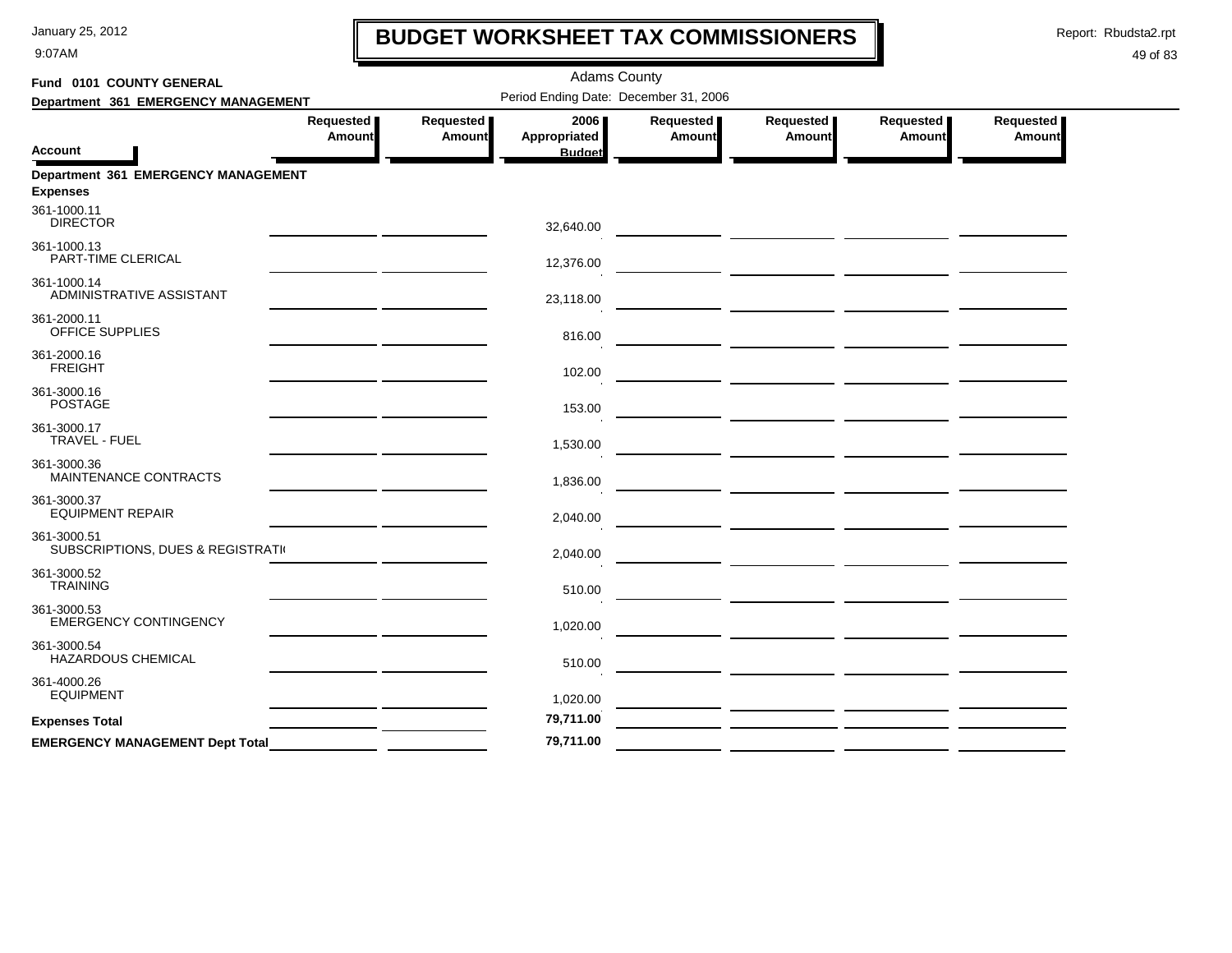9:07AM

## **BUDGET WORKSHEET TAX COMMISSIONERS**

Report: Rbudsta2.rpt

 $\mathbf l$ 

| Fund 0101 COUNTY GENERAL               |                                                   | <b>Adams County</b> |                                       |                  |                                                                                                                                                                                                                                      |           |               |  |  |  |
|----------------------------------------|---------------------------------------------------|---------------------|---------------------------------------|------------------|--------------------------------------------------------------------------------------------------------------------------------------------------------------------------------------------------------------------------------------|-----------|---------------|--|--|--|
| Department 380 JAIL                    |                                                   |                     | Period Ending Date: December 31, 2006 |                  |                                                                                                                                                                                                                                      |           |               |  |  |  |
|                                        | Requested                                         | Requested           | 2006                                  | <b>Requested</b> | Requested                                                                                                                                                                                                                            | Requested | Requested     |  |  |  |
| <b>Account</b>                         | Amount                                            | Amount              | Appropriated<br><b>Budget</b>         | <b>Amount</b>    | <b>Amount</b>                                                                                                                                                                                                                        | Amount    | <b>Amount</b> |  |  |  |
| Department 380 JAIL<br><b>Expenses</b> |                                                   |                     |                                       |                  |                                                                                                                                                                                                                                      |           |               |  |  |  |
| 380-1000.11<br>CHIEF JAILER            |                                                   |                     | 32,640.00                             |                  |                                                                                                                                                                                                                                      |           |               |  |  |  |
| 380-1000.16<br><b>JAILERS</b>          | <u> 1986 - John Stein, amerikansk politiker (</u> |                     | 322,885.00                            |                  | ___ ________ ________ _______                                                                                                                                                                                                        |           |               |  |  |  |
| 380-1000.17<br><b>JAILERS NEW</b>      |                                                   |                     | 50,048.00                             |                  |                                                                                                                                                                                                                                      |           |               |  |  |  |
| 380-1000.18<br><b>DISPATCHERS</b>      |                                                   |                     | 54,860.00                             |                  | <u> 1989 - Johann Barnett, fransk kongresu</u>                                                                                                                                                                                       |           |               |  |  |  |
| 380-1000.19<br><b>CHIEF DISPATCHER</b> |                                                   |                     | 32,640.00                             |                  |                                                                                                                                                                                                                                      |           |               |  |  |  |
| 380-1000.20<br>Overtime                |                                                   |                     | 22,000.00                             |                  | <u> The Communication of the Communication of the Communication of the Communication of the Communication of the Communication of the Communication of the Communication of the Communication of the Communication of the Commun</u> |           |               |  |  |  |
| 380-1000.22<br>ASSISTANT COOKS         |                                                   |                     | 22,440.00                             |                  |                                                                                                                                                                                                                                      |           |               |  |  |  |
| 380-1000.29<br>ASSISTANT JAILERS       |                                                   |                     | 12,000.00                             |                  |                                                                                                                                                                                                                                      |           |               |  |  |  |
| 380-2000.16<br><b>SUPPLIES</b>         |                                                   |                     | 10,200.00                             |                  |                                                                                                                                                                                                                                      |           |               |  |  |  |
| 380-3000.12<br><b>MEDICAL</b>          |                                                   |                     | 18,360.00                             |                  | <u> 1989 - John Harry John Harry Harry Harry Harry Harry Harry Harry Harry Harry Harry Harry Harry Harry Harry H</u>                                                                                                                 |           |               |  |  |  |
| 380-3000.18<br><b>TELEPHONE</b>        |                                                   |                     | 50.00                                 |                  |                                                                                                                                                                                                                                      |           |               |  |  |  |
| 380-3000.31<br><b>UTILITIES</b>        |                                                   |                     | 65,200.00                             |                  | <u> 1989 - John Harry Barn, mars and de la partie de la partie de la partie de la partie de la partie de la partie</u>                                                                                                               |           |               |  |  |  |
| 380-3000.37<br>REPAIRS AND MAINTENANCE |                                                   |                     | 20,903.00                             |                  |                                                                                                                                                                                                                                      |           |               |  |  |  |
| 380-3000.99<br><b>MEALS</b>            |                                                   |                     | 70,000.00                             |                  |                                                                                                                                                                                                                                      |           |               |  |  |  |
| 380-4000.26<br><b>EQUIPMENT</b>        |                                                   |                     | 6,379.00                              |                  |                                                                                                                                                                                                                                      |           |               |  |  |  |
| <b>Expenses Total</b>                  |                                                   |                     | 740,605.00                            |                  |                                                                                                                                                                                                                                      |           |               |  |  |  |
| <b>JAIL Dept Total</b>                 |                                                   |                     | 740,605.00                            |                  |                                                                                                                                                                                                                                      |           |               |  |  |  |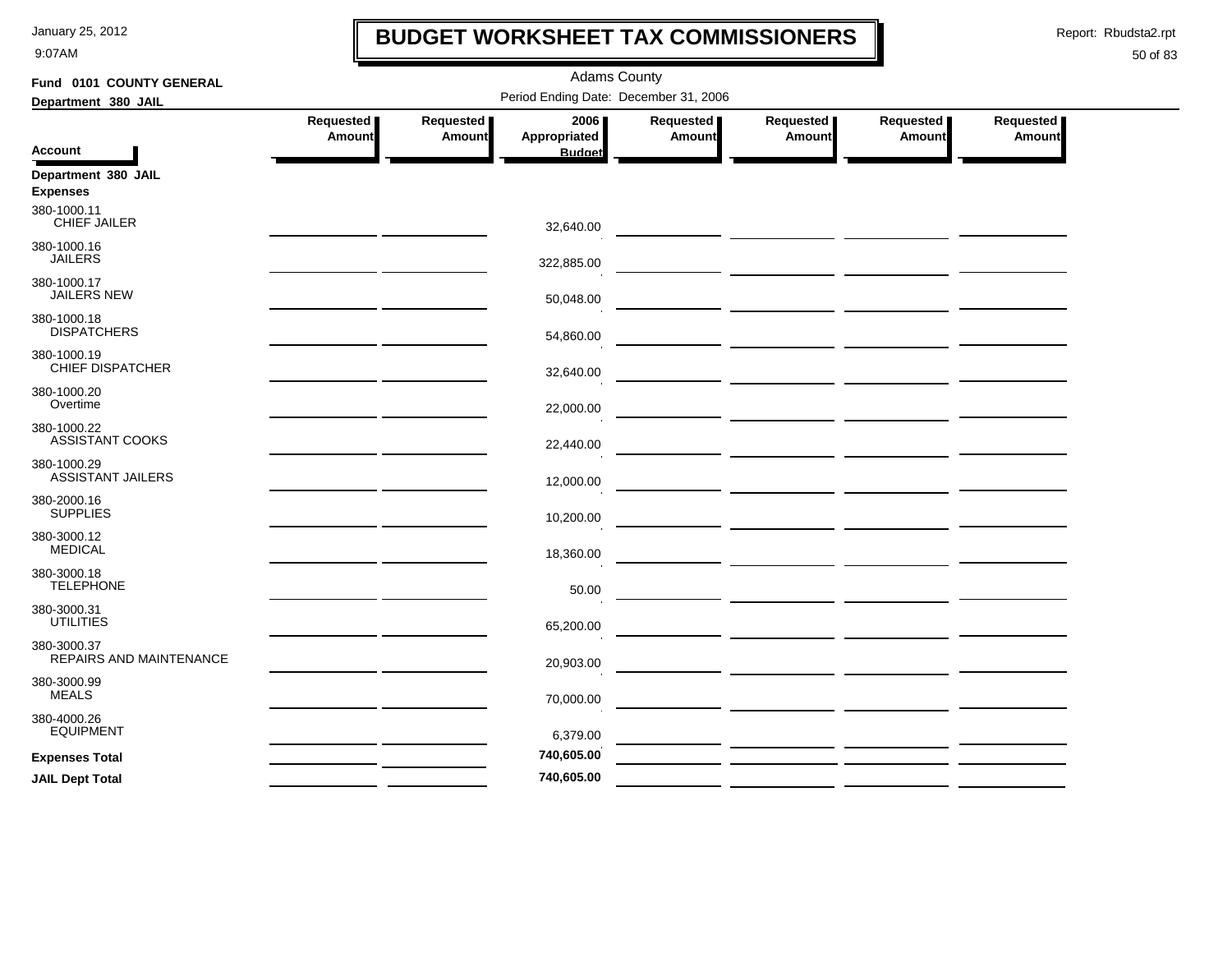9:07AM

# **BUDGET WORKSHEET TAX COMMISSIONERS**

Report: Rbudsta2.rpt

 $\mathbf I$ 

| Fund 0101 COUNTY GENERAL                         |                                       | <b>Adams County</b>        |                      |                            |                                                                                                                                                                                                                                      |                            |                            |  |  |  |  |
|--------------------------------------------------|---------------------------------------|----------------------------|----------------------|----------------------------|--------------------------------------------------------------------------------------------------------------------------------------------------------------------------------------------------------------------------------------|----------------------------|----------------------------|--|--|--|--|
| Department 622 GOLDEN MEADOWS                    | Period Ending Date: December 31, 2006 |                            |                      |                            |                                                                                                                                                                                                                                      |                            |                            |  |  |  |  |
|                                                  | Requested<br><b>Amount</b>            | Requested<br><b>Amount</b> | 2006<br>Appropriated | Requested<br><b>Amount</b> | Requested<br><b>Amount</b>                                                                                                                                                                                                           | Requested<br><b>Amount</b> | Requested<br><b>Amount</b> |  |  |  |  |
| <b>Account</b>                                   |                                       |                            | <b>Budget</b>        |                            |                                                                                                                                                                                                                                      |                            |                            |  |  |  |  |
| Department 622 GOLDEN MEADOWS<br><b>Expenses</b> |                                       |                            |                      |                            |                                                                                                                                                                                                                                      |                            |                            |  |  |  |  |
| 622-1000.11<br><b>ADMINISTRATOR</b>              |                                       |                            | 38,760.00            |                            | <u> 1989 - John Stein, mars and de Branch and de Branch and de Branch and de Branch and de Branch and de Branch a</u>                                                                                                                |                            |                            |  |  |  |  |
| 622-1000.12<br><b>DIRECTOR OF NURSING</b>        |                                       |                            | 34,413.00            |                            |                                                                                                                                                                                                                                      |                            |                            |  |  |  |  |
| 622-1000.13<br><b>EXTRA HELP</b>                 |                                       |                            | 140,099.00           |                            |                                                                                                                                                                                                                                      |                            |                            |  |  |  |  |
| 622-1000.14<br><b>ATTENDANTS</b>                 |                                       |                            | 114,036.00           |                            |                                                                                                                                                                                                                                      |                            |                            |  |  |  |  |
| 622-1000.15<br><b>OVERTIME</b>                   |                                       |                            | 13,068.00            |                            | <u> The Common Service Common Service Common Service Common Service Common Service Common Service Common Service Common Service Common Service Common Service Common Service Common Service Common Service Common Service Common</u> |                            |                            |  |  |  |  |
| 622-1000.16<br>ADMINISTRATIVE ASSISTANT          |                                       |                            | 25,805.00            |                            | — <u>— —————————————————</u>                                                                                                                                                                                                         |                            |                            |  |  |  |  |
| 622-1000.18<br>FOOD SERVICE SUPERVISOR           |                                       |                            | 25,897.00            |                            |                                                                                                                                                                                                                                      |                            |                            |  |  |  |  |
| 622-1000.19<br><b>FULL-TIME COOK</b>             |                                       |                            | 20,825.00            |                            |                                                                                                                                                                                                                                      |                            |                            |  |  |  |  |
| 622-1000.20<br>ASSISTANT DIRECTOR OF NURSING     |                                       |                            | 28,507.00            |                            |                                                                                                                                                                                                                                      |                            |                            |  |  |  |  |
| 622-1000.22<br><b>HOUSEKEEPER</b>                |                                       |                            | 20,813.00            |                            |                                                                                                                                                                                                                                      |                            |                            |  |  |  |  |
| 622-2000.11<br>OFFICE SUPPLIES                   |                                       |                            | 3,379.00             |                            |                                                                                                                                                                                                                                      |                            |                            |  |  |  |  |
| 622-2000.16<br><b>FOOD</b>                       |                                       |                            | 56,100.00            |                            | <u> The Common State Common State Common</u>                                                                                                                                                                                         |                            |                            |  |  |  |  |
| 622-2000.17<br>SOFTENER SALT                     |                                       |                            | 1,800.00             |                            | <u> 1999 - Johann Barbara, martin a</u>                                                                                                                                                                                              |                            |                            |  |  |  |  |
| 622-2000.18<br>HOUSEHOLD/LAUNDRY                 |                                       |                            | 7,864.00             |                            | <u> The Common Section of the Common Section of the Common Section of the Common Section of the Common Section of</u>                                                                                                                |                            |                            |  |  |  |  |
| 622-2000.19<br>MEDICAL SUPPLIES                  |                                       |                            | 4,000.00             |                            |                                                                                                                                                                                                                                      |                            |                            |  |  |  |  |
| 622-2000.20<br>GAS, OIL, LUBE, ETC.              |                                       |                            | 2,550.00             |                            |                                                                                                                                                                                                                                      |                            |                            |  |  |  |  |
| 622-2000.23<br>TOOLS, PAINT AND HARDWARE         |                                       |                            | 2,000.00             |                            |                                                                                                                                                                                                                                      |                            |                            |  |  |  |  |
| 622-2000.24<br>HOUSEKEEPING SUPPLIES             |                                       |                            | 6,761.00             |                            |                                                                                                                                                                                                                                      |                            |                            |  |  |  |  |
| 622-2000.33<br><b>VEHICLE MAINTENANCE</b>        |                                       |                            | 1,250.00             |                            |                                                                                                                                                                                                                                      |                            |                            |  |  |  |  |
| 622-3000.12<br>MEDICAL, VETERINARIAN, TEST, ETC> |                                       |                            | 200.00               |                            |                                                                                                                                                                                                                                      |                            |                            |  |  |  |  |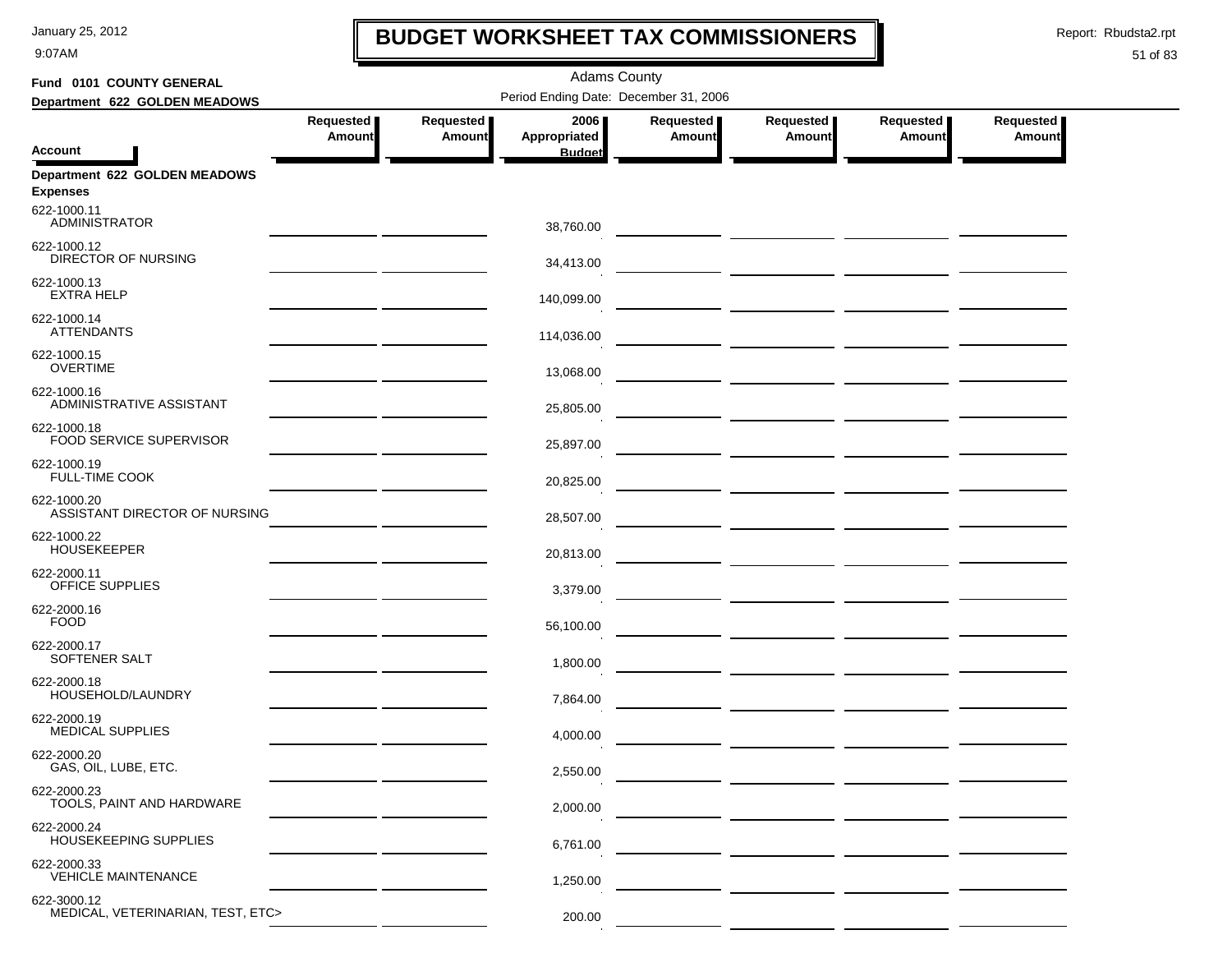9:07AM

# **BUDGET WORKSHEET TAX COMMISSIONERS**

Report: Rbudsta2.rpt

 $\mathbf I$ 

| Fund 0101 COUNTY GENERAL                         |                                                                                                                     |                            | <b>Adams County</b>  |                            |                     |                              |                            |  |  |
|--------------------------------------------------|---------------------------------------------------------------------------------------------------------------------|----------------------------|----------------------|----------------------------|---------------------|------------------------------|----------------------------|--|--|
| Department 622 GOLDEN MEADOWS                    | Period Ending Date: December 31, 2006                                                                               |                            |                      |                            |                     |                              |                            |  |  |
|                                                  | Requested<br>Amount                                                                                                 | Requested<br><b>Amount</b> | 2006<br>Appropriated | Requested<br><b>Amount</b> | Requested<br>Amount | Requested  <br><b>Amount</b> | Requested<br><b>Amount</b> |  |  |
| <b>Account</b>                                   |                                                                                                                     |                            | <b>Budget</b>        |                            |                     |                              |                            |  |  |
| 622-3000.13<br><b>MEDICAL DIRECTOR</b>           |                                                                                                                     |                            | 4,799.00             |                            |                     |                              |                            |  |  |
| 622-3000.16<br><b>POSTAGE</b>                    |                                                                                                                     |                            | 500.00               |                            |                     |                              |                            |  |  |
| 622-3000.17<br>TRAVEL & EDUCATIONAL SEMINARS     |                                                                                                                     |                            | 3,000.00             |                            |                     |                              |                            |  |  |
| 622-3000.18<br><b>TELEPHONE</b>                  |                                                                                                                     |                            | 3,709.00             |                            |                     |                              |                            |  |  |
| 622-3000.21<br><b>ADVERTISING</b>                |                                                                                                                     |                            | 800.00               |                            |                     |                              |                            |  |  |
| 622-3000.26<br>ADMINISTRATOR'S BOND              |                                                                                                                     |                            | 300.00               |                            |                     |                              |                            |  |  |
| 622-3000.31<br><b>UTILITIES</b>                  | the contract of the contract of the contract of                                                                     |                            | 39,341.00            |                            |                     |                              |                            |  |  |
| 622-3000.36<br><b>MAINTENANCE CONTRACTS</b>      | <u> 1989 - John Harry Harry Harry Harry Harry Harry Harry Harry Harry Harry Harry Harry Harry Harry Harry Harry</u> |                            | 4,400.00             |                            |                     |                              |                            |  |  |
| 622-3000.37<br><b>EQUIPMENT REPAIR</b>           | the contract of the contract of the contract of                                                                     |                            | 6,444.00             |                            |                     |                              |                            |  |  |
| 622-3000.39<br><b>BUILDING STRUCTURE</b>         |                                                                                                                     |                            | 13,000.00            |                            |                     |                              |                            |  |  |
| 622-3000.40<br><b>FARM AND YARD</b>              |                                                                                                                     |                            | 1,045.00             |                            |                     |                              |                            |  |  |
| 622-3000.51<br>DUES AND SUBSCRIPTIONS            |                                                                                                                     |                            | 2,400.00             |                            |                     |                              |                            |  |  |
| 622-3000.52<br>SPECIAL ASSESSMENT TAXES          |                                                                                                                     |                            | 300.00               |                            |                     |                              |                            |  |  |
| 622-3000.54<br>SOCIAL AND ACTIVITIES             |                                                                                                                     |                            | 3,500.00             |                            |                     |                              |                            |  |  |
| 622-3000.55<br><b>CONSULTATION</b>               |                                                                                                                     |                            | 11,837.00            |                            |                     |                              |                            |  |  |
| 622-3000.57<br><b>MOUND MAINTENANCE</b>          |                                                                                                                     |                            | 3,000.00             |                            |                     |                              |                            |  |  |
| 622-4000.31<br><b>FURNISHINGS</b>                |                                                                                                                     |                            | 6,000.00             |                            |                     |                              |                            |  |  |
| 622-4000.32<br>PURCHASE NEW EQUIPMENT            |                                                                                                                     |                            | 8,250.00             |                            |                     |                              |                            |  |  |
| 622-4000.41<br>Air Conditioning                  |                                                                                                                     |                            | 1,500.00             |                            |                     |                              |                            |  |  |
| 622-4000.42<br><b>Boilers &amp; Water Heater</b> |                                                                                                                     |                            | 4,000.00             |                            |                     |                              |                            |  |  |
| <b>Expenses Total</b>                            |                                                                                                                     |                            | 666,252.00           |                            |                     |                              |                            |  |  |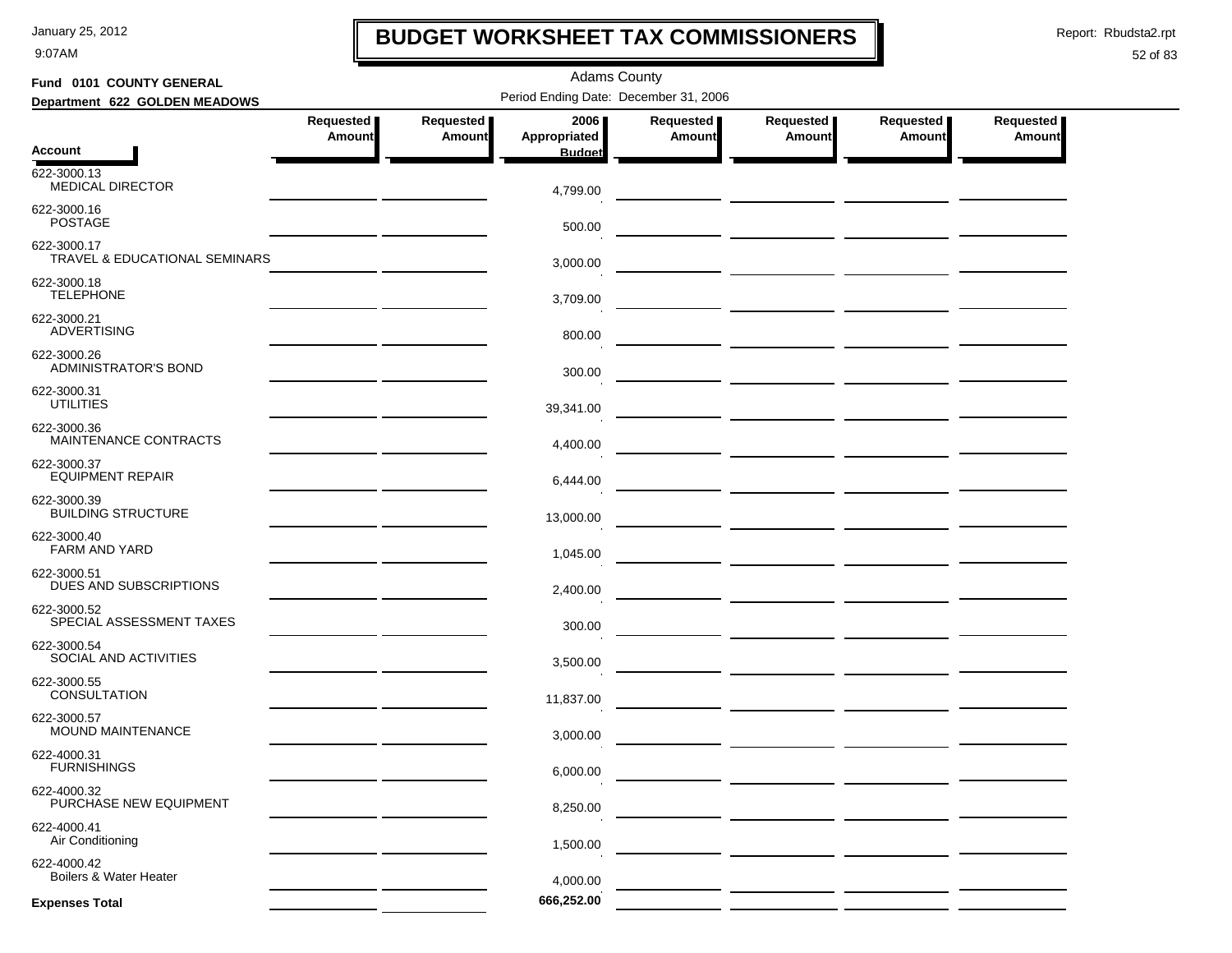9:07AM

# **BUDGET WORKSHEET TAX COMMISSIONERS**

Report: Rbudsta2.rpt

### 53 of 83

#### Adams County Period Ending Date: December 31, 2006 **Account Department 622 GOLDEN MEADOWS Fund 0101 COUNTY GENERAL Requested Amount Requested Amount 2006 Appropriated Budget Requested Amount Requested Amount Requested Amount Requested Amount GOLDEN MEADOWS Dept Total 666,252.00**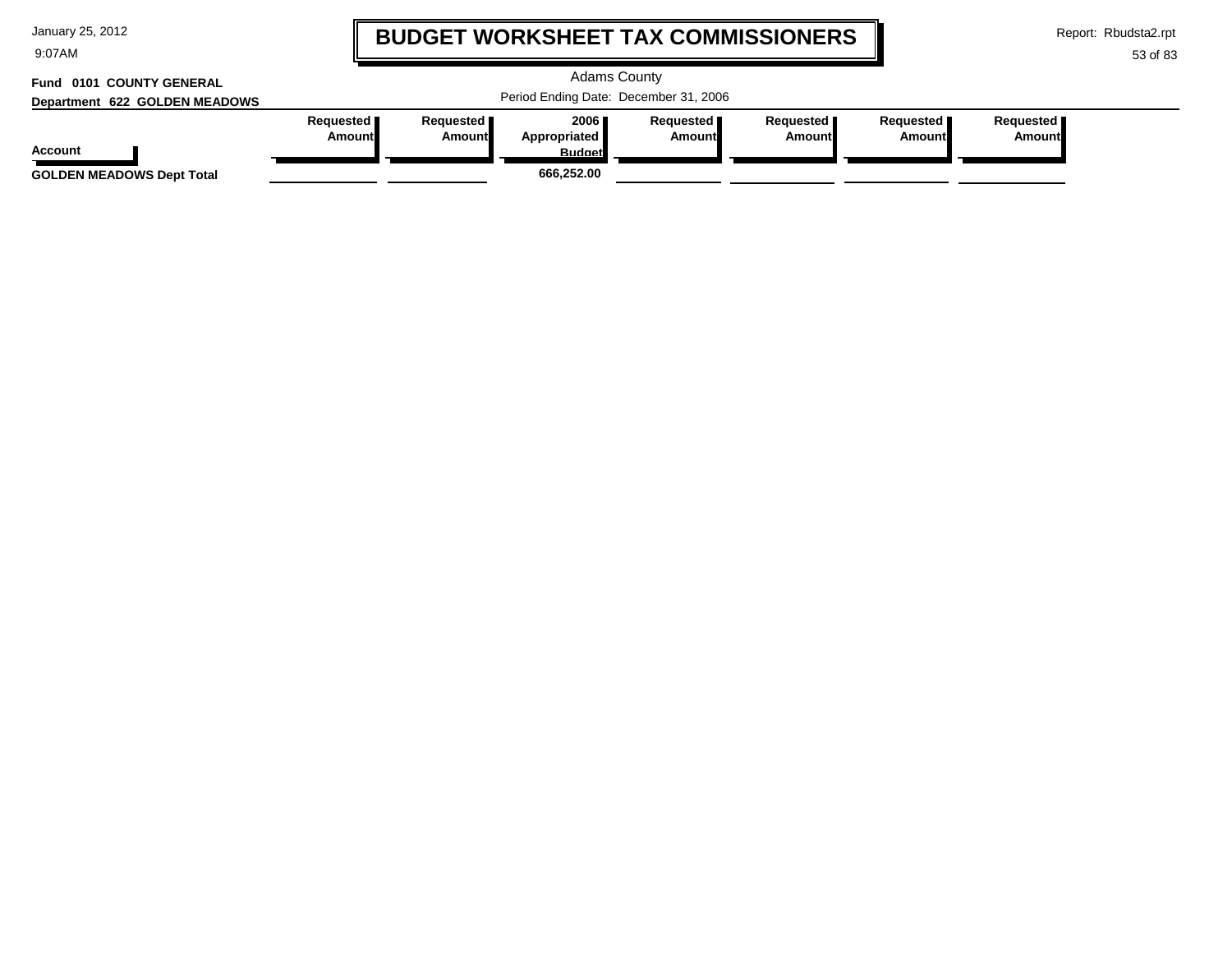9:07AM

# **BUDGET WORKSHEET TAX COMMISSIONERS**

Report: Rbudsta2.rpt

 $\mathbf \mathbf I$ 

| Fund 0101 COUNTY GENERAL                           |                                       | <b>Adams County</b> |                                       |                            |                            |                            |                            |  |  |  |
|----------------------------------------------------|---------------------------------------|---------------------|---------------------------------------|----------------------------|----------------------------|----------------------------|----------------------------|--|--|--|
| Department 660 PROS. ATTY. IV-D                    | Period Ending Date: December 31, 2006 |                     |                                       |                            |                            |                            |                            |  |  |  |
| <b>Account</b>                                     | Requested<br>Amount                   | Requested<br>Amount | 2006<br>Appropriated<br><b>Budget</b> | Requested<br><b>Amount</b> | Requested<br><b>Amount</b> | Requested<br><b>Amount</b> | Requested<br><b>Amount</b> |  |  |  |
| Department 660 PROS. ATTY. IV-D<br><b>Expenses</b> |                                       |                     |                                       |                            |                            |                            |                            |  |  |  |
| 660-1000.12<br>IV-D DEPUTY PROSECUTOR              |                                       |                     | 21,967.00                             |                            |                            |                            |                            |  |  |  |
| 660-1000.13<br><b>IV-D CASEWORKER</b>              |                                       |                     | 24,758.00                             |                            |                            |                            |                            |  |  |  |
| 660-1000.14<br><b>IV-D CASEWORKER</b>              |                                       |                     | 24,758.00                             |                            |                            |                            |                            |  |  |  |
| 660-1000.18<br><b>IV-D Caseworker</b>              |                                       |                     | 24,758.00                             |                            |                            |                            |                            |  |  |  |
| 660-2000.11<br>OFFICE SUPPLIES                     |                                       |                     | 1,530.00                              |                            |                            |                            |                            |  |  |  |
| 660-3000.17<br>TRAVEL                              |                                       |                     | 856.00                                |                            |                            |                            |                            |  |  |  |
| 660-4000.26<br><b>EQUIPMENT</b>                    |                                       |                     | 510.00                                |                            |                            |                            |                            |  |  |  |
| <b>Expenses Total</b>                              |                                       |                     | 99,137.00                             |                            |                            |                            |                            |  |  |  |
| PROS. ATTY. IV-D Dept Total                        |                                       |                     | 99,137.00                             |                            |                            |                            |                            |  |  |  |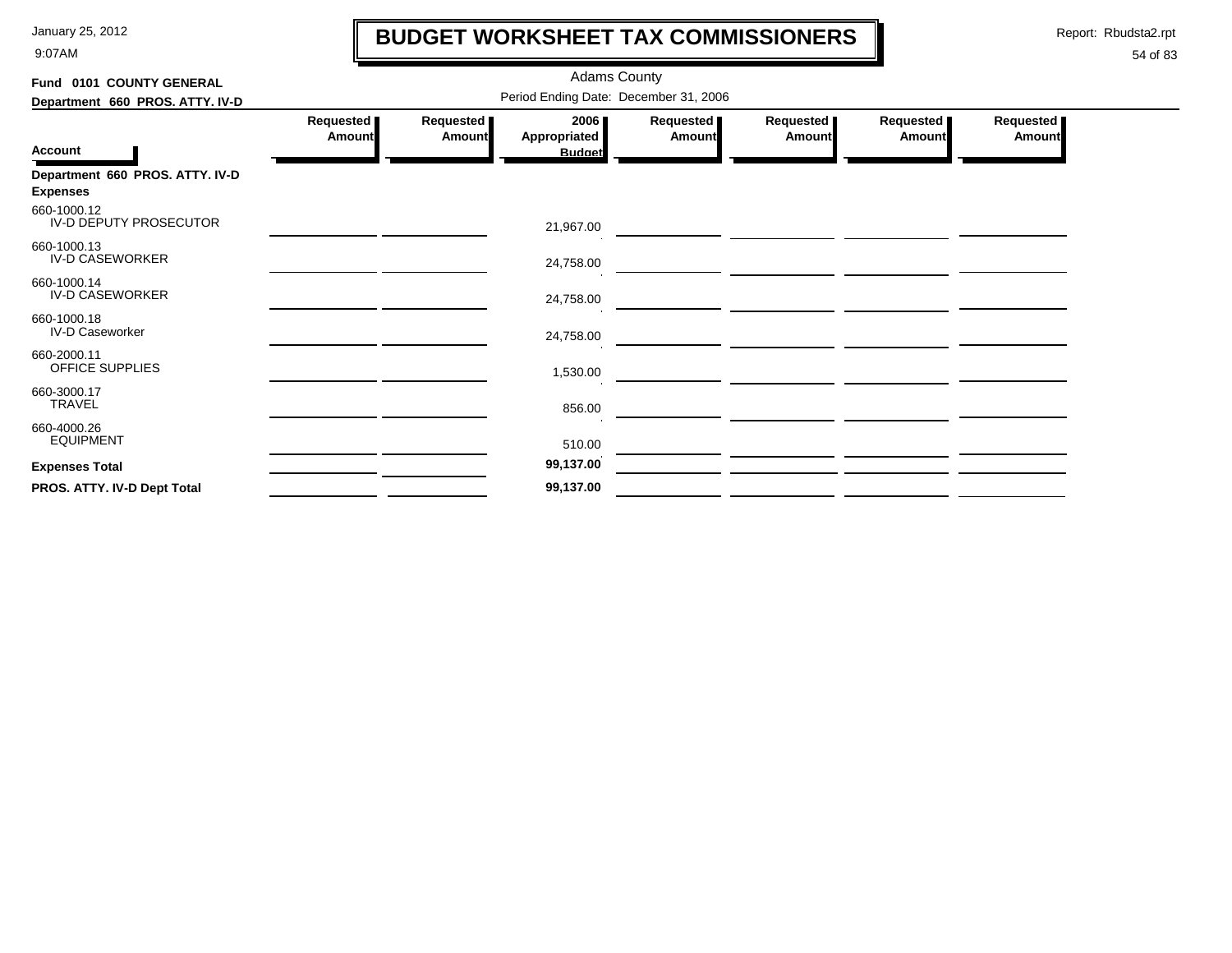9:07AM

# **BUDGET WORKSHEET TAX COMMISSIONERS**

Report: Rbudsta2.rpt

 $\mathbf l$ 

### 55 of 83

| Fund 0101 COUNTY GENERAL                                    |                                       |                            | <b>Adams County</b>  |                     |                            |                       |                            |  |
|-------------------------------------------------------------|---------------------------------------|----------------------------|----------------------|---------------------|----------------------------|-----------------------|----------------------------|--|
| Department 750 SOIL & WATER CONSERVATION                    | Period Ending Date: December 31, 2006 |                            |                      |                     |                            |                       |                            |  |
|                                                             | Requested<br><b>Amount</b>            | Requested<br><b>Amount</b> | 2006<br>Appropriated | Requested<br>Amount | Requested<br><b>Amount</b> | Requested  <br>Amount | Requested<br><b>Amount</b> |  |
| <b>Account</b>                                              |                                       |                            | <b>Budget</b>        |                     |                            |                       |                            |  |
| Department 750 SOIL & WATER CONSERVATION<br><b>Expenses</b> |                                       |                            |                      |                     |                            |                       |                            |  |
| 750-1000.11<br><b>COUNTY CONSERVATIONIST</b>                |                                       |                            | 29,602.00            |                     |                            |                       |                            |  |
| 750-1000.12<br>ADMINISTRATIVE ASSISTANT                     |                                       |                            | 21,260.00            |                     |                            |                       |                            |  |
| 750-1000.15<br><b>OVERTIME</b>                              |                                       |                            | 1,383.00             |                     |                            |                       |                            |  |
| <b>Expenses Total</b>                                       |                                       |                            | 52,245.00            |                     |                            |                       |                            |  |
| <b>SOIL &amp; WATER CONSERVATION Dept Total</b>             |                                       |                            | 52,245.00            |                     |                            |                       |                            |  |
| <b>Expenses Fund Total</b>                                  |                                       |                            | 9,226,505.00         |                     |                            |                       |                            |  |
| Net (Rev/Exp)                                               |                                       |                            | 9,226,505.00         |                     |                            |                       |                            |  |
|                                                             |                                       |                            |                      |                     |                            |                       |                            |  |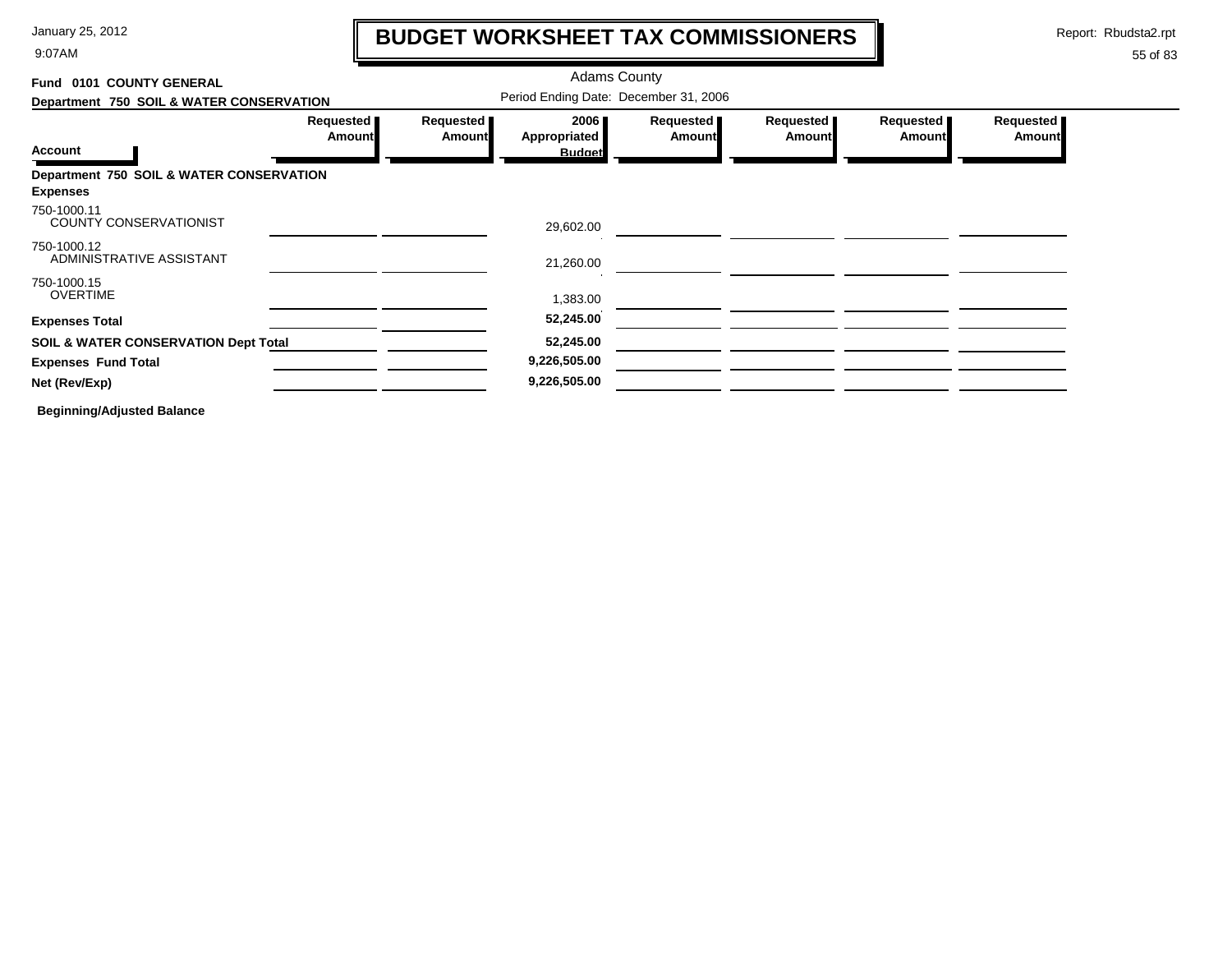9:07AM

# **BUDGET WORKSHEET TAX COMMISSIONERS**

Report: Rbudsta2.rpt

 $\mathbf I$ 

| Fund 0103 SALES DISCLOSURE VERIFICATION            |                              |                     | <b>Adams County</b>                   |                            |                            |                            |                       |  |
|----------------------------------------------------|------------------------------|---------------------|---------------------------------------|----------------------------|----------------------------|----------------------------|-----------------------|--|
| Department 000 SALES DISCLOSURE VERIFICATION       |                              |                     | Period Ending Date: December 31, 2006 |                            |                            |                            |                       |  |
| <b>Account</b>                                     | Requested  <br><b>Amount</b> | Requested<br>Amount | 2006<br>Appropriated                  | Requested<br><b>Amount</b> | Requested<br><b>Amount</b> | Requested<br><b>Amount</b> | Requested  <br>Amount |  |
|                                                    |                              |                     | <b>Budget</b>                         |                            |                            |                            |                       |  |
| Fund 0103 SALES DISCLOSURE VERIFICATION            |                              |                     |                                       |                            |                            |                            |                       |  |
| Department 000 SALES DISCLOSURE VERIFICATION       |                              |                     |                                       |                            |                            |                            |                       |  |
| <b>Expenses</b>                                    |                              |                     |                                       |                            |                            |                            |                       |  |
| 000-1000.13<br>Part time Clerical                  |                              |                     | 2,000.00                              |                            |                            |                            |                       |  |
| 000-3000.56<br><b>Technical Service</b>            |                              |                     | 12,000.00                             |                            |                            |                            |                       |  |
| <b>Expenses Total</b>                              |                              |                     | 14,000.00                             |                            |                            |                            |                       |  |
| <b>SALES DISCLOSURE VERIFICATION Dept</b><br>Total |                              |                     | 14,000.00                             |                            |                            |                            |                       |  |
| <b>Expenses Fund Total</b>                         |                              |                     | 14,000.00                             |                            |                            |                            |                       |  |
| Net (Rev/Exp)                                      |                              |                     | 14,000.00                             |                            |                            |                            |                       |  |
| <b>Beginning/Adjusted Balance</b>                  |                              |                     |                                       |                            |                            |                            |                       |  |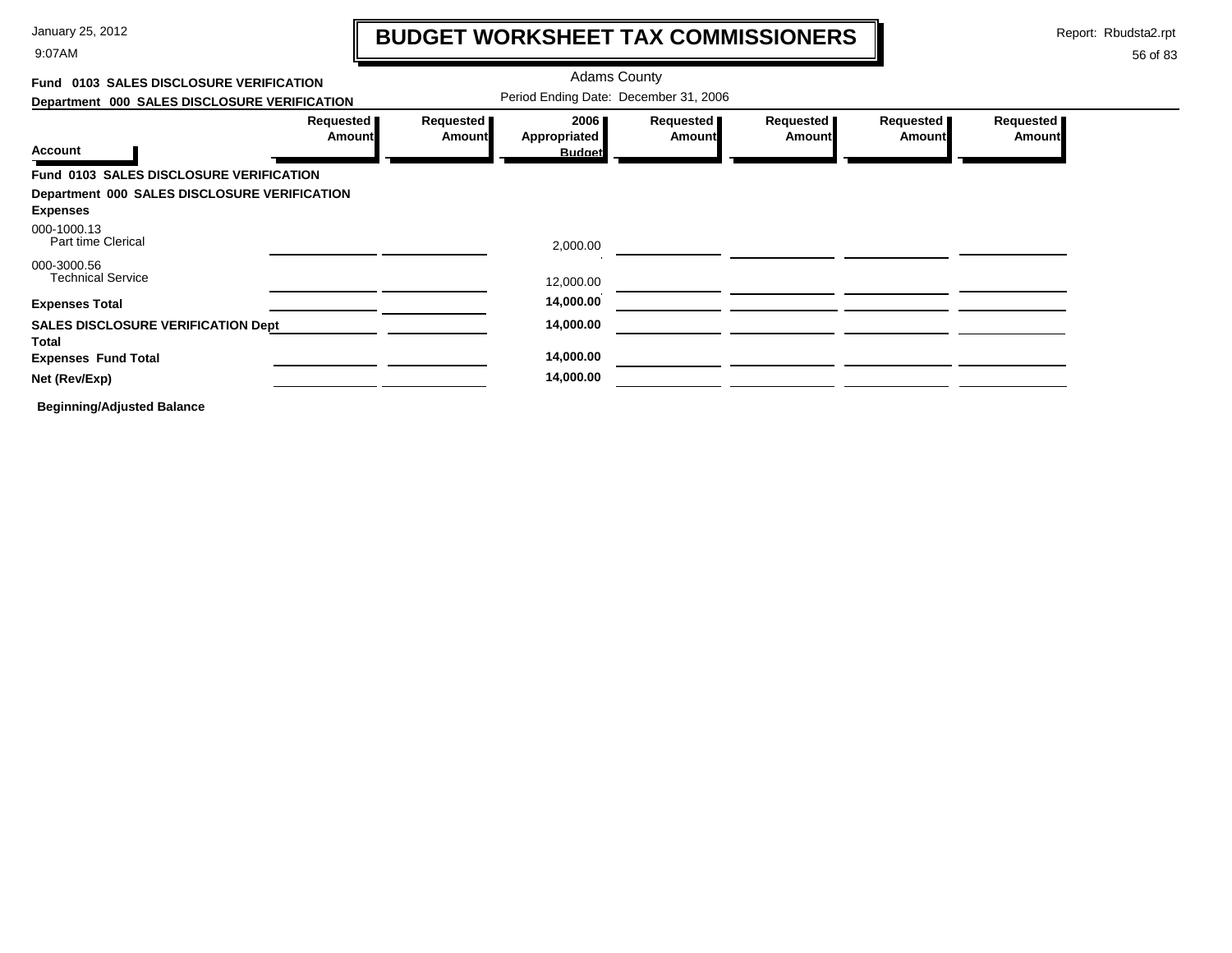9:07AM

# **BUDGET WORKSHEET TAX COMMISSIONERS**

Report: Rbudsta2.rpt

57 of 83

#### Adams County **Fund 0116 COUNTY SURVEYOR CORNER PERP.**Period Ending Date: December 31, 2006 **Department 000 COUNTY SURVEYOR CORNER PERP. Requested Requested Requested Requested Requested Requested 2006 AmountAmountAmountAppropriated Amount Amount Amount Account Budget Fund 0116 COUNTY SURVEYOR CORNER PERP. Department 000 COUNTY SURVEYOR CORNER PERP. Expenses** Social Security 000-1000.23 720.00<u> 2000 - 2000 - 2000 - 2000 - 2000 - 2000 - 2000 - 2000 - 2000 - 2000 - 2000 - 2000 - 2000 - 2000 - 2000 - 200</u> 000-1000.24Retirement 565.00 000-1000.25Ditch Tech-Full/Part Time 9,408.00 **Expenses Total 10,693.00 COUNTY SURVEYOR CORNER PERP. Dept 10,693.00 TotalExpenses Fund Total 10,693.00 Net (Rev/Exp) 10,693.00**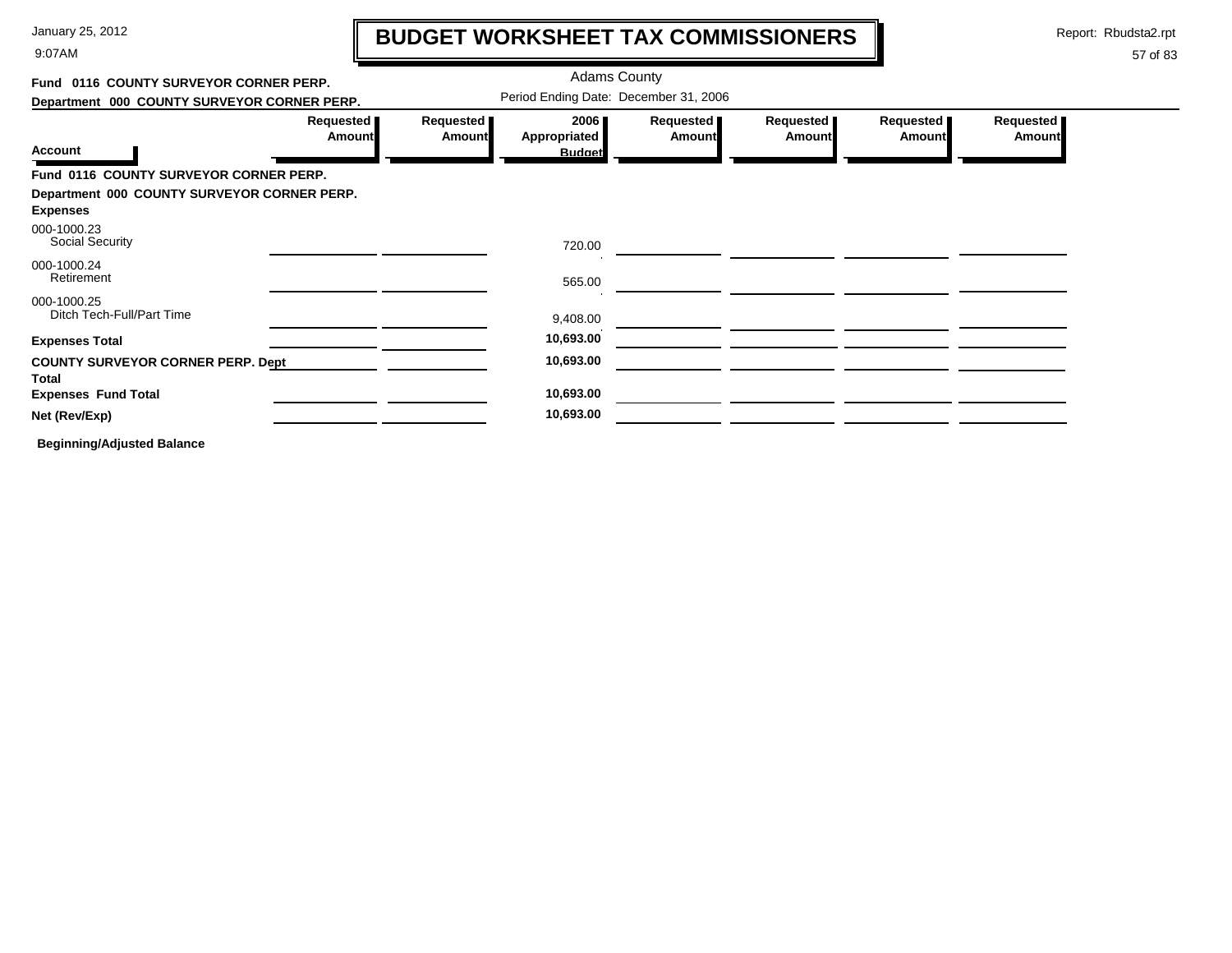9:07AM

# **BUDGET WORKSHEET TAX COMMISSIONERS**

Report: Rbudsta2.rpt

 $\mathbf l$ 

### 58 of 83

| Fund 0123 FUTURE REASSESSMENT                  |                                       |               | <b>Adams County</b> |           |                                                                                    |           |                  |  |  |  |  |  |  |
|------------------------------------------------|---------------------------------------|---------------|---------------------|-----------|------------------------------------------------------------------------------------|-----------|------------------|--|--|--|--|--|--|
| Department 000 REASSESSMENT                    | Period Ending Date: December 31, 2006 |               |                     |           |                                                                                    |           |                  |  |  |  |  |  |  |
|                                                | Requested                             | Requested     | 2006                | Requested | <b>Requested</b>                                                                   | Requested | <b>Requested</b> |  |  |  |  |  |  |
| <b>Account</b>                                 | Amount                                | <b>Amount</b> | Appropriated        | Amount    | Amount                                                                             | Amount    | Amount           |  |  |  |  |  |  |
|                                                |                                       |               | <b>Budget</b>       |           |                                                                                    |           |                  |  |  |  |  |  |  |
| Fund 0123 FUTURE REASSESSMENT                  |                                       |               |                     |           |                                                                                    |           |                  |  |  |  |  |  |  |
| Department 000 REASSESSMENT<br><b>Expenses</b> |                                       |               |                     |           |                                                                                    |           |                  |  |  |  |  |  |  |
| 000-1000.13<br>PART-TIME CLERICAL/DATA ENTRY   |                                       |               | 2,500.00            |           |                                                                                    |           |                  |  |  |  |  |  |  |
| 000-1000.15<br><b>OVERTIME</b>                 |                                       |               | 4,000.00            |           |                                                                                    |           |                  |  |  |  |  |  |  |
| 000-1000.16<br>TOWNSHIP ASSESSOR TRAINING      |                                       |               | 2,500.00            |           |                                                                                    |           |                  |  |  |  |  |  |  |
| 000-1000.23<br><b>SOCIAL SECURITY</b>          |                                       |               | 500.00              |           |                                                                                    |           |                  |  |  |  |  |  |  |
| 000-1000.24<br>Perf                            |                                       |               | 100.00              |           |                                                                                    |           |                  |  |  |  |  |  |  |
| 000-2000.11<br>OFFICE SUPPLIES                 |                                       |               | 1,500.00            |           | $\overline{\phantom{a}}$ and $\overline{\phantom{a}}$ and $\overline{\phantom{a}}$ |           |                  |  |  |  |  |  |  |
| 000-3000.17<br><b>TRAVEL</b>                   |                                       |               | 5,000.00            |           |                                                                                    |           |                  |  |  |  |  |  |  |
| 000-3000.21<br><b>PRINTING</b>                 |                                       |               | 100.00              |           |                                                                                    |           |                  |  |  |  |  |  |  |
| 000-3000.22<br><b>ADVERTISING</b>              |                                       |               | 50.00               |           |                                                                                    |           |                  |  |  |  |  |  |  |
| 000-3000.52<br>REASSESSMENT CONTRACT           |                                       |               | 50,000.00           |           |                                                                                    |           |                  |  |  |  |  |  |  |
| 000-3000.53<br><b>CONTRACT MAINTENANCE</b>     |                                       |               | 60,000.00           |           |                                                                                    |           |                  |  |  |  |  |  |  |
| 000-3000.55<br><b>SOFTWARE</b>                 |                                       |               | 20,000.00           |           |                                                                                    |           |                  |  |  |  |  |  |  |
| 000-3000.56<br><b>TECHNICAL SERVICE</b>        |                                       |               | 20,000.00           |           |                                                                                    |           |                  |  |  |  |  |  |  |
| 000-4000.26<br><b>EQUIPMENT</b>                |                                       |               | 5,000.00            |           |                                                                                    |           |                  |  |  |  |  |  |  |
| <b>Expenses Total</b>                          |                                       |               | 171,250.00          |           |                                                                                    |           |                  |  |  |  |  |  |  |
| <b>REASSESSMENT Dept Total</b>                 |                                       |               | 171,250.00          |           |                                                                                    |           |                  |  |  |  |  |  |  |
| <b>Expenses Fund Total</b>                     |                                       |               | 171,250.00          |           |                                                                                    |           |                  |  |  |  |  |  |  |
| Net (Rev/Exp)                                  |                                       |               | 171,250.00          |           |                                                                                    |           |                  |  |  |  |  |  |  |
|                                                |                                       |               |                     |           |                                                                                    |           |                  |  |  |  |  |  |  |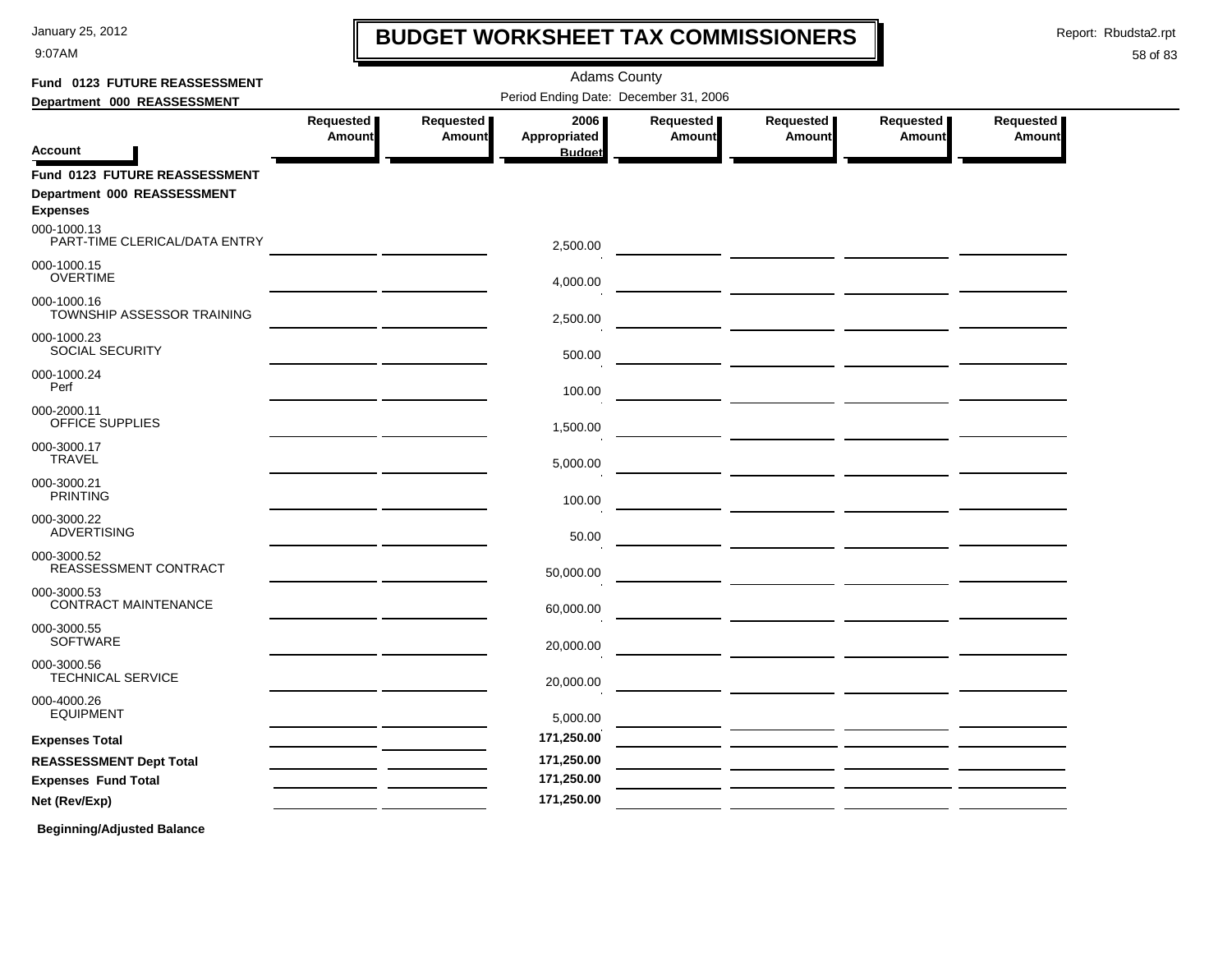9:07AM

# **BUDGET WORKSHEET TAX COMMISSIONERS**

Report: Rbudsta2.rpt

 $\mathbf l$ 

| 0329 Clerk's Perp. Fund<br>Fund   |                            |                       | <b>Adams County</b>                          |                     |                     |                            |                     |
|-----------------------------------|----------------------------|-----------------------|----------------------------------------------|---------------------|---------------------|----------------------------|---------------------|
| <b>Department</b>                 |                            |                       |                                              |                     |                     |                            |                     |
| <b>Account</b>                    | Requested<br><b>Amount</b> | Requested  <br>Amount | 2006<br><b>Appropriated</b><br><b>Budget</b> | Requested<br>Amount | Requested<br>Amount | Requested<br><b>Amount</b> | Requested<br>Amount |
| Fund 0329 Clerk's Perp. Fund      |                            |                       |                                              |                     |                     |                            |                     |
| Department 000<br><b>Expenses</b> |                            |                       |                                              |                     |                     |                            |                     |
| 000-4000.26<br><b>EQUIPMENT</b>   |                            |                       | 50,000.00                                    |                     |                     |                            |                     |
| <b>Expenses Total</b>             |                            |                       | 50,000.00                                    |                     |                     |                            |                     |
| <b>Dept Total</b>                 |                            |                       | 50,000.00                                    |                     |                     |                            |                     |
| <b>Expenses Fund Total</b>        |                            |                       | 50,000.00                                    |                     |                     |                            |                     |
| Net (Rev/Exp)                     |                            |                       | 50,000.00                                    |                     |                     |                            |                     |
| <b>Beginning/Adjusted Balance</b> |                            |                       |                                              |                     |                     |                            |                     |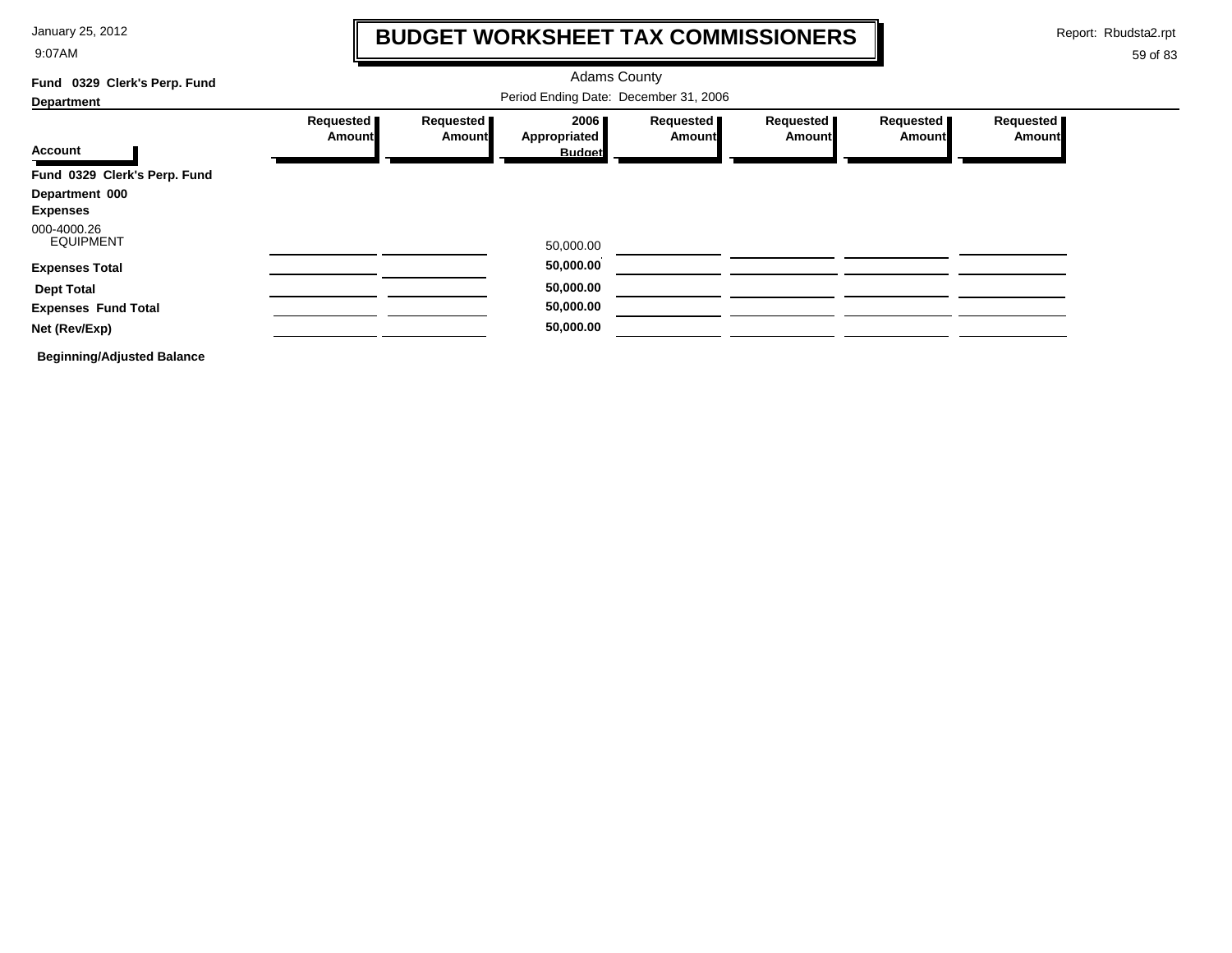9:07AM

# **BUDGET WORKSHEET TAX COMMISSIONERS**

Report: Rbudsta2.rpt

 $\mathbf l$ 

| Fund 0702 HIGHWAY                                       |                                                          | <b>Adams County</b>        |                                       |                            |                     |                                     |                              |  |  |
|---------------------------------------------------------|----------------------------------------------------------|----------------------------|---------------------------------------|----------------------------|---------------------|-------------------------------------|------------------------------|--|--|
| Department 530 HIGHWAY ADMINSTRATION                    |                                                          |                            | Period Ending Date: December 31, 2006 |                            |                     |                                     |                              |  |  |
|                                                         | Requested<br>Amount                                      | Requested<br><b>Amount</b> | 2006<br>Appropriated                  | Requested<br><b>Amount</b> | Requested<br>Amount | Requested<br><b>Amount</b>          | Requested  <br><b>Amount</b> |  |  |
| Account                                                 |                                                          |                            | <b>Budget</b>                         |                            |                     |                                     |                              |  |  |
| Fund 0702 HIGHWAY                                       |                                                          |                            |                                       |                            |                     |                                     |                              |  |  |
| Department 530 HIGHWAY ADMINSTRATION<br><b>Expenses</b> |                                                          |                            |                                       |                            |                     |                                     |                              |  |  |
| 530-1000.11<br><b>SUPERVISOR</b>                        |                                                          |                            | 38,760.00                             |                            |                     |                                     |                              |  |  |
| 530-1000.13<br><b>AST'S SUPERVISOR</b>                  |                                                          |                            | 34,240.00                             |                            |                     |                                     |                              |  |  |
| 530-1000.14<br><b>BOOKKEEPER</b>                        |                                                          |                            | 25,472.00                             |                            |                     |                                     |                              |  |  |
| 530-1000.15<br><b>OVERTIME</b>                          |                                                          |                            | 1,950.00                              |                            |                     |                                     |                              |  |  |
| 530-1000.16<br><b>BOOKKEEPER</b>                        |                                                          |                            | 23,761.00                             |                            |                     |                                     |                              |  |  |
| 530-2000.11<br><b>OFFICE SUPPLIES</b>                   |                                                          |                            | 1,500.00                              |                            |                     | — <u>— —————</u> <u>——————</u> ———— |                              |  |  |
| 530-2000.12<br><b>PRINTING</b>                          |                                                          |                            | 400.00                                |                            |                     |                                     |                              |  |  |
| 530-2000.16<br>OTHER SUPPLIES                           |                                                          |                            | 450.00                                |                            |                     |                                     |                              |  |  |
| 530-3000.16<br><b>POSTAGE</b>                           |                                                          |                            | 300.00                                |                            |                     |                                     |                              |  |  |
| 530-3000.17<br><b>TRAVEL EXPENSE</b>                    |                                                          |                            | 500.00                                |                            |                     |                                     |                              |  |  |
| 530-3000.18<br><b>TELEPHONE</b>                         |                                                          |                            | 3,300.00                              |                            |                     |                                     |                              |  |  |
| 530-3000.37<br>REPAIRS-EQUIPMENT                        |                                                          |                            | 500.00                                |                            |                     |                                     |                              |  |  |
| 530-3000.38<br>COMPUTER-MAINTENANCE                     |                                                          |                            | 2,000.00                              |                            |                     |                                     |                              |  |  |
| 530-3000.40<br>RADIO-MAINTENANCE                        |                                                          |                            | 2,300.00                              |                            |                     |                                     |                              |  |  |
| 530-3000.52<br>OTHER SERVICES AND CHARGES               |                                                          |                            | 3,100.00                              |                            |                     |                                     |                              |  |  |
| <b>Expenses Total</b>                                   |                                                          |                            | 138,533.00                            |                            |                     |                                     |                              |  |  |
| <b>HIGHWAY ADMINSTRATION Dept Total</b>                 | <u> 1989 - Jan Jawa Barat, pangangan pada salah sahi</u> |                            | 138,533.00                            |                            |                     |                                     |                              |  |  |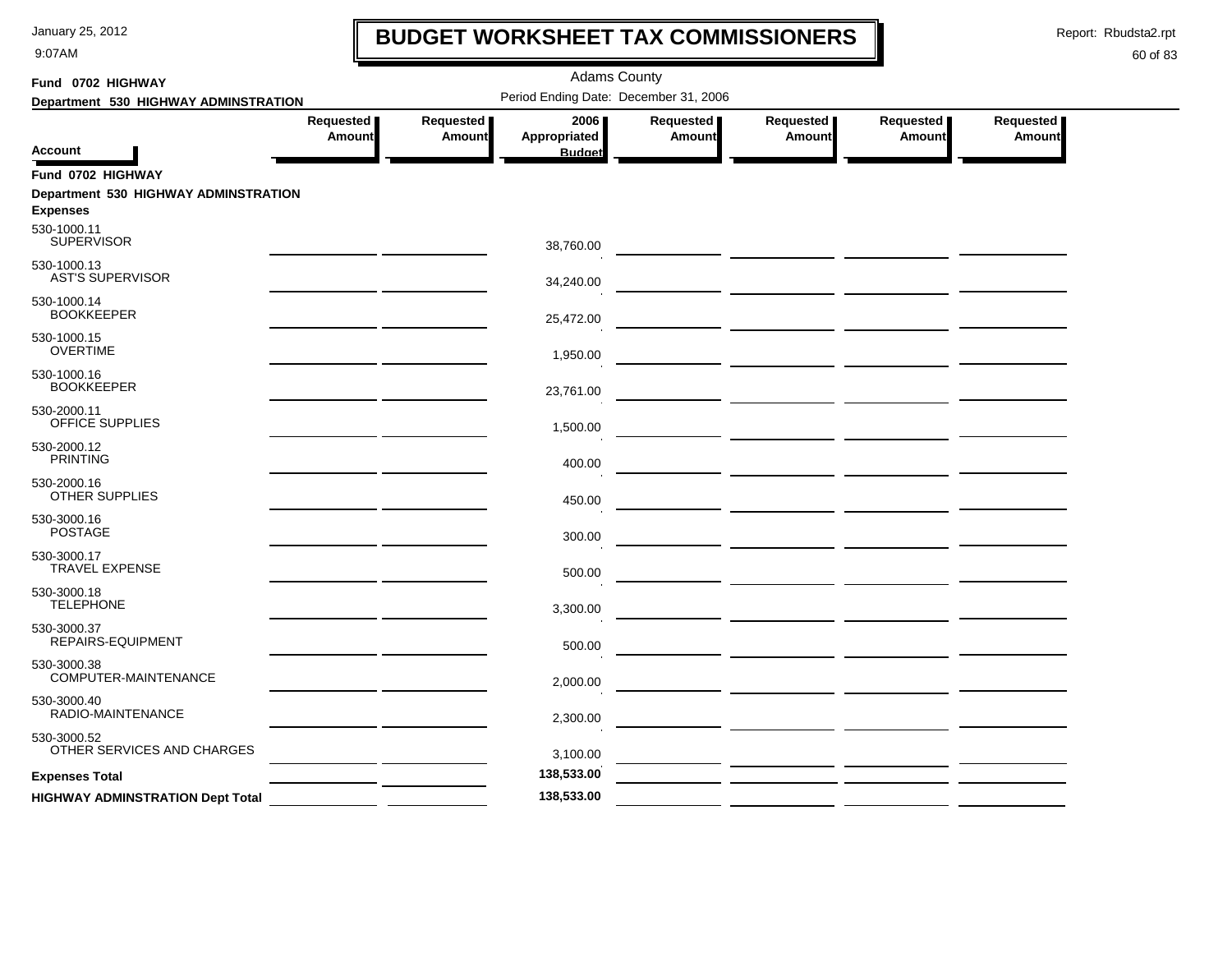9:07AM

# **BUDGET WORKSHEET TAX COMMISSIONERS**

Report: Rbudsta2.rpt

 $\mathbf I$ 

| Fund 0702 HIGHWAY                                      |                              |                     | <b>Adams County</b>                          |                            |                                                                                                                                                                                                                                      |                            |                     |
|--------------------------------------------------------|------------------------------|---------------------|----------------------------------------------|----------------------------|--------------------------------------------------------------------------------------------------------------------------------------------------------------------------------------------------------------------------------------|----------------------------|---------------------|
| Department 531 MAINTENANCE & REPAIR                    |                              |                     | Period Ending Date: December 31, 2006        |                            |                                                                                                                                                                                                                                      |                            |                     |
| <b>Account</b>                                         | Requested  <br><b>Amount</b> | Requested<br>Amount | 2006<br><b>Appropriated</b><br><b>Budget</b> | Requested<br><b>Amount</b> | Requested<br><b>Amount</b>                                                                                                                                                                                                           | Requested<br><b>Amount</b> | Requested<br>Amount |
| Department 531 MAINTENANCE & REPAIR<br><b>Expenses</b> |                              |                     |                                              |                            |                                                                                                                                                                                                                                      |                            |                     |
| 531-1000.15<br><b>OVERTIME</b>                         |                              |                     | 22,263.00                                    |                            |                                                                                                                                                                                                                                      |                            |                     |
| 531-1000.16<br>MAINTENANCE OPERATOR                    |                              |                     | 60,986.00                                    |                            | ____ _________ __________ ________                                                                                                                                                                                                   |                            |                     |
| 531-1000.17<br>MAINTENANCE WORKER                      |                              |                     | 556,442.00                                   |                            |                                                                                                                                                                                                                                      |                            |                     |
| 531-1000.19<br><b>SUMMER HELP</b>                      |                              |                     | 5,000.00                                     |                            |                                                                                                                                                                                                                                      |                            |                     |
| 531-2000.22<br><b>WEED SPRAY</b>                       |                              |                     | 1,000.00                                     |                            |                                                                                                                                                                                                                                      |                            |                     |
| 531-2000.24<br><b>STONE</b>                            |                              |                     | 125,000.00                                   |                            | <u> The Common State of the Common State of the Common State of the Common State of the Common State of the Common State of the Common State of the Common State of the Common State of the Common State of the Common State of </u> |                            |                     |
| 531-2000.25<br><b>BITUMINOUS</b>                       |                              |                     | 225,000.00                                   |                            |                                                                                                                                                                                                                                      |                            |                     |
| 531-2000.26<br><b>HARDWARE &amp; TOOLS</b>             |                              |                     | 3,500.00                                     |                            |                                                                                                                                                                                                                                      |                            |                     |
| 531-2000.28<br><b>CULVERTS &amp; PIPE</b>              |                              |                     | 17,000.00                                    |                            |                                                                                                                                                                                                                                      |                            |                     |
| 531-2000.29<br><b>LUMBER</b>                           |                              |                     | 500.00                                       |                            |                                                                                                                                                                                                                                      |                            |                     |
| 531-2000.30<br><b>SIGNS</b>                            |                              |                     | 12,696.00                                    |                            |                                                                                                                                                                                                                                      |                            |                     |
| 531-2000.31<br><b>BRICKS</b>                           |                              |                     | 500.00                                       |                            |                                                                                                                                                                                                                                      |                            |                     |
| 531-2000.32<br><b>CEMENT &amp; READY MIX</b>           |                              |                     | 1,000.00                                     |                            |                                                                                                                                                                                                                                      |                            |                     |
| 531-2000.33<br>DUSTAY DUST CONTROL                     |                              |                     | 20,000.00                                    |                            |                                                                                                                                                                                                                                      |                            |                     |
| 531-2000.35<br><b>BUGGY PLATES</b>                     |                              |                     | 4,640.00                                     |                            |                                                                                                                                                                                                                                      |                            |                     |
| 531-3000.41<br>RENTAL OF EQUIPMENT                     |                              |                     | 500.00                                       |                            |                                                                                                                                                                                                                                      |                            |                     |
| 531-3000.42<br>OTHER CONTRACTUAL SERVICES              |                              |                     | 10,000.00                                    |                            |                                                                                                                                                                                                                                      |                            |                     |
| 531-3000.52<br>DRAINAGE & OTHER ASSESSMENTS            |                              |                     | 10,350.00                                    |                            |                                                                                                                                                                                                                                      |                            |                     |
| <b>Expenses Total</b>                                  |                              |                     | 1,076,377.00                                 |                            |                                                                                                                                                                                                                                      |                            |                     |
| <b>MAINTENANCE &amp; REPAIR Dept Total</b>             |                              |                     | 1,076,377.00                                 |                            |                                                                                                                                                                                                                                      |                            |                     |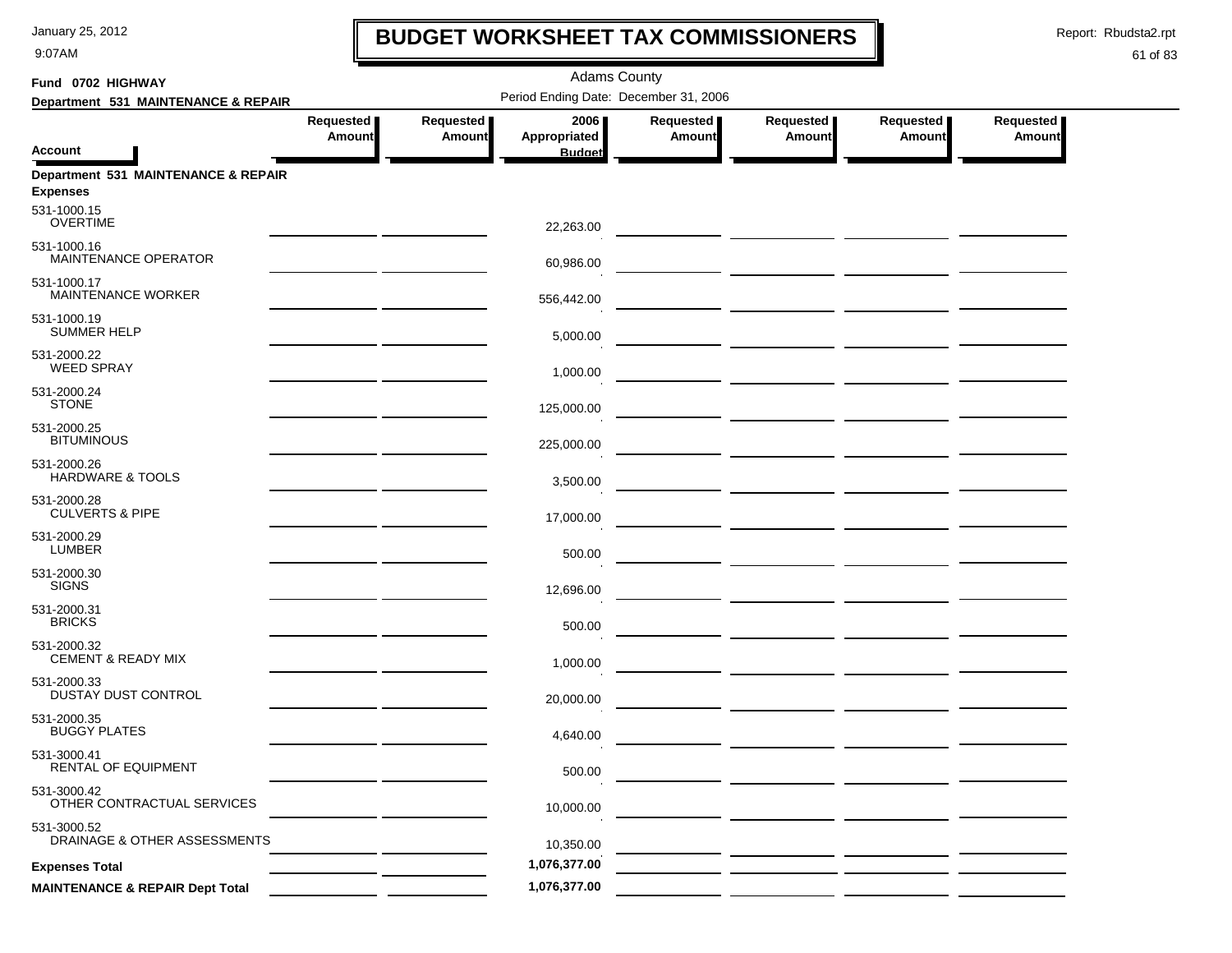9:07AM

# **BUDGET WORKSHEET TAX COMMISSIONERS**

Report: Rbudsta2.rpt

 $\mathbf l$ 

| Fund 0702 HIGHWAY               |                                               |                     |                            | <b>Adams County</b>                   |                     |                                                                                                                      |                                                                                                                        |                     |
|---------------------------------|-----------------------------------------------|---------------------|----------------------------|---------------------------------------|---------------------|----------------------------------------------------------------------------------------------------------------------|------------------------------------------------------------------------------------------------------------------------|---------------------|
|                                 | Department 533 GENERAL - UNDISTRIBUTED EXPENS |                     |                            | Period Ending Date: December 31, 2006 |                     |                                                                                                                      |                                                                                                                        |                     |
|                                 |                                               | Requested<br>Amount | Requested<br><b>Amount</b> | 2006<br>Appropriated                  | Requested<br>Amount | Requested<br><b>Amount</b>                                                                                           | Requested<br><b>Amount</b>                                                                                             | Requested<br>Amount |
| <b>Account</b>                  |                                               |                     |                            | <b>Budget</b>                         |                     |                                                                                                                      |                                                                                                                        |                     |
| <b>Expenses</b><br>533-1000.14  | Department 533 GENERAL - UNDISTRIBUTED EXPENS |                     |                            |                                       |                     |                                                                                                                      |                                                                                                                        |                     |
|                                 | <b>GARAGE MECHANIC (SALARY)</b>               |                     |                            | 31,666.00                             |                     |                                                                                                                      |                                                                                                                        |                     |
| 533-1000.15<br><b>OVERTIME</b>  |                                               |                     |                            | 2,241.00                              |                     |                                                                                                                      |                                                                                                                        |                     |
| 533-1000.16                     | ASSISTANT GARAGE MECHANIC                     |                     |                            | 30,493.00                             |                     | <u> 1989 - Johann Harry Barn, mars and de la partie de la partie de la partie de la partie de la partie de la pa</u> |                                                                                                                        |                     |
| 533-1000.21                     | <b>HEPATITIS SHOTS</b>                        |                     |                            | 300.00                                |                     |                                                                                                                      |                                                                                                                        |                     |
| 533-1000.22                     | <b>GROUP INSURANCE</b>                        |                     |                            | 244,200.00                            |                     |                                                                                                                      |                                                                                                                        |                     |
| 533-1000.23                     | SOCIAL SECURITY                               |                     |                            | 64,130.00                             |                     | — <u>————————————————</u>                                                                                            |                                                                                                                        |                     |
| 533-1000.24                     | <b>UNEMPLOYMENT</b>                           |                     |                            | 500.00                                |                     |                                                                                                                      |                                                                                                                        |                     |
| 533-1000.25                     | RANDOM DRUG & ALCOHOL TESTING                 |                     |                            | 1,200.00                              |                     |                                                                                                                      | <u> 2001 - Johann John Stone, amerikan personal (h. 1878).</u>                                                         |                     |
| 533-1000.26                     | <b>WORKMAN'S COMPENSATION</b>                 |                     |                            | 50,000.00                             |                     |                                                                                                                      |                                                                                                                        |                     |
| 533-1000.27                     | <b>EMPLOYEE UNIFORMS</b>                      |                     |                            | 15,000.00                             |                     |                                                                                                                      |                                                                                                                        |                     |
| 533-1000.28<br><b>PERF</b>      |                                               |                     |                            | 62,871.00                             |                     |                                                                                                                      | <u> 2002 - Jan Barristo, amerikan personal personal personal personal personal personal personal personal personal</u> |                     |
| 533-2000.21                     | GAS DIESEL, & OIL                             |                     |                            | 175,000.00                            |                     |                                                                                                                      |                                                                                                                        |                     |
| 533-2000.22<br><b>TIRES</b>     |                                               |                     |                            | 30,000.00                             |                     |                                                                                                                      |                                                                                                                        |                     |
| 533-2000.23                     | OTHER GARAGE & MOTOR SUPPLIES                 |                     |                            | 12,000.00                             |                     |                                                                                                                      |                                                                                                                        |                     |
| 533-2000.24                     | OTHER SUPPLIES                                |                     |                            | 70,000.00                             |                     | <u>and</u> the control of the control of the control of the control of the control of the control of the control of  |                                                                                                                        |                     |
| 533-2000.25<br><b>BATTERIES</b> |                                               |                     |                            | 2,000.00                              |                     |                                                                                                                      |                                                                                                                        |                     |
| 533-2000.26                     | <b>GRADER BLADES</b>                          |                     |                            | 5,000.00                              |                     |                                                                                                                      |                                                                                                                        |                     |
| 533-2000.27<br><b>FASTENERS</b> |                                               |                     |                            | 2,000.00                              |                     |                                                                                                                      |                                                                                                                        |                     |
| 533-3000.26<br><b>INSURANCE</b> |                                               |                     |                            | 47,380.00                             |                     |                                                                                                                      |                                                                                                                        |                     |
| 533-3000.31<br><b>UTILITIES</b> |                                               |                     |                            | 17,000.00                             |                     |                                                                                                                      |                                                                                                                        |                     |
|                                 |                                               |                     |                            |                                       |                     |                                                                                                                      |                                                                                                                        |                     |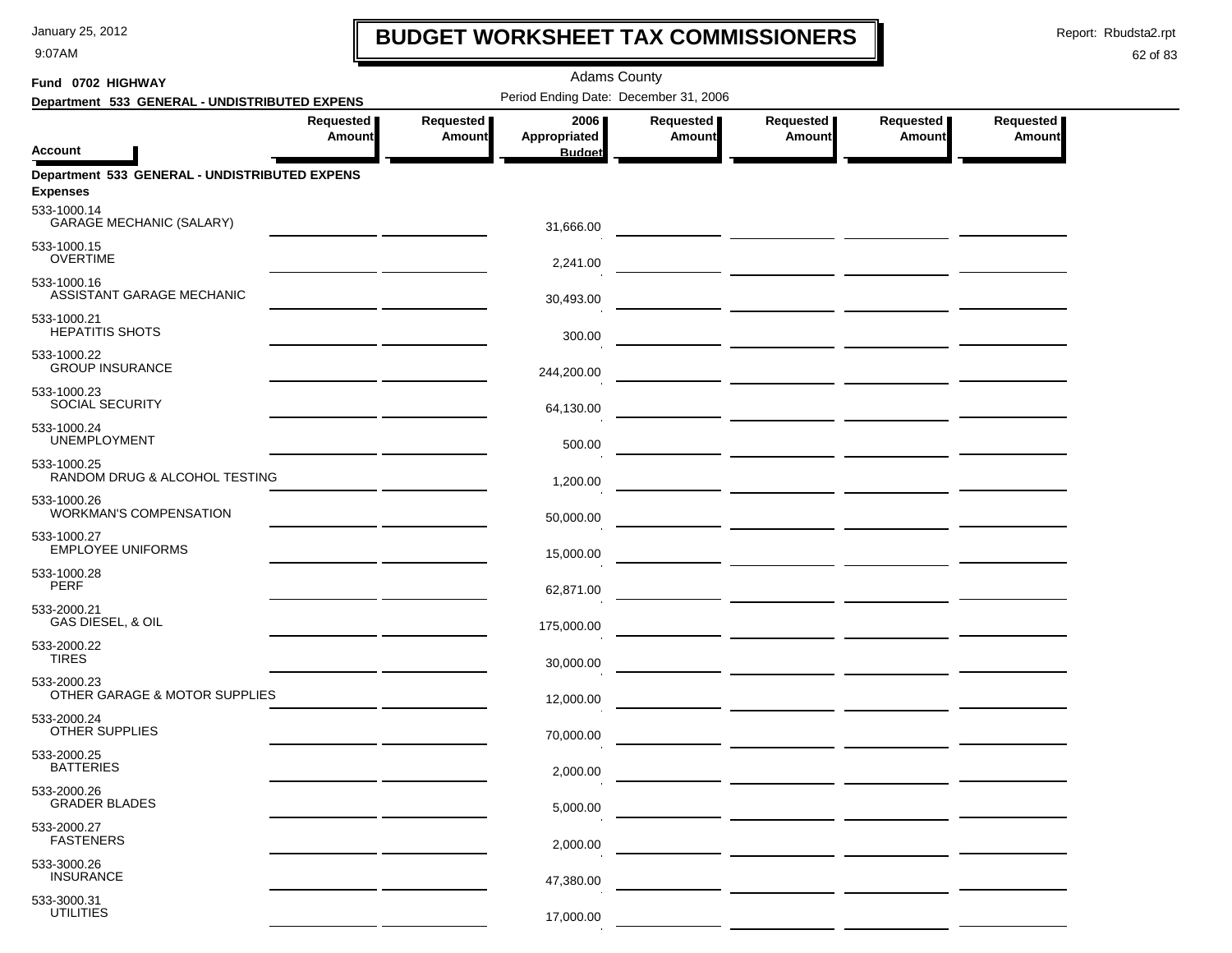9:07AM

# **BUDGET WORKSHEET TAX COMMISSIONERS**

Report: Rbudsta2.rpt

### 63 of 83

| Fund 0702 HIGHWAY                                          |                              |                     | <b>Adams County</b>                   |                     |                                                                                                                     |                            |                            |
|------------------------------------------------------------|------------------------------|---------------------|---------------------------------------|---------------------|---------------------------------------------------------------------------------------------------------------------|----------------------------|----------------------------|
| Department 533 GENERAL - UNDISTRIBUTED EXPENS              |                              |                     | Period Ending Date: December 31, 2006 |                     |                                                                                                                     |                            |                            |
|                                                            | Requested  <br><b>Amount</b> | Requested<br>Amount | 2006<br>Appropriated                  | Requested<br>Amount | Requested<br><b>Amount</b>                                                                                          | Requested<br><b>Amount</b> | Requested<br><b>Amount</b> |
| <b>Account</b>                                             |                              |                     | <b>Budget</b>                         |                     |                                                                                                                     |                            |                            |
| 533-3000.36<br><b>MACHINE WORK</b>                         |                              |                     | 500.00                                |                     |                                                                                                                     |                            |                            |
| 533-3000.37<br><b>TRUCK &amp; TRACTOR REPAIRS</b>          |                              |                     | 25,000.00                             |                     |                                                                                                                     |                            |                            |
| 533-3000.39<br>ROAD EQUIPMENT REPAIRS                      |                              |                     | 10,000.00                             |                     |                                                                                                                     |                            |                            |
| 533-3000.40<br><b>OTHER REPAIRS</b>                        |                              |                     | 1,000.00                              |                     | <u> Alban a shekara ta 1999 a shekara ta 1999 a shekara ta 1999 a shekara ta 1999 a shekara ta 1999 a shekara t</u> |                            |                            |
| 533-3000.41<br><b>GARAGE REPAIRS</b>                       |                              |                     | 4,000.00                              |                     |                                                                                                                     |                            |                            |
| 533-3000.43<br><b>WRECKER</b>                              |                              |                     | 2,500.00                              |                     |                                                                                                                     |                            |                            |
| 533-4000.26<br><b>GARAGE &amp; OFFICE EQUIPMENT</b>        |                              |                     | 3,500.00                              |                     |                                                                                                                     |                            |                            |
| 533-4000.28<br><b>TRUCKS &amp; EQUIPMENT</b>               |                              |                     | 150,000.00                            |                     |                                                                                                                     |                            |                            |
| <b>Expenses Total</b>                                      |                              |                     | 1,059,481.00                          |                     |                                                                                                                     |                            |                            |
| <b>GENERAL - UNDISTRIBUTED EXPENS Dept</b><br><b>Total</b> |                              |                     | 1,059,481.00                          |                     |                                                                                                                     |                            |                            |
| <b>Expenses Fund Total</b>                                 |                              |                     | 2,274,391.00                          |                     |                                                                                                                     |                            |                            |
| Net (Rev/Exp)                                              |                              |                     | 2,274,391.00                          |                     |                                                                                                                     |                            |                            |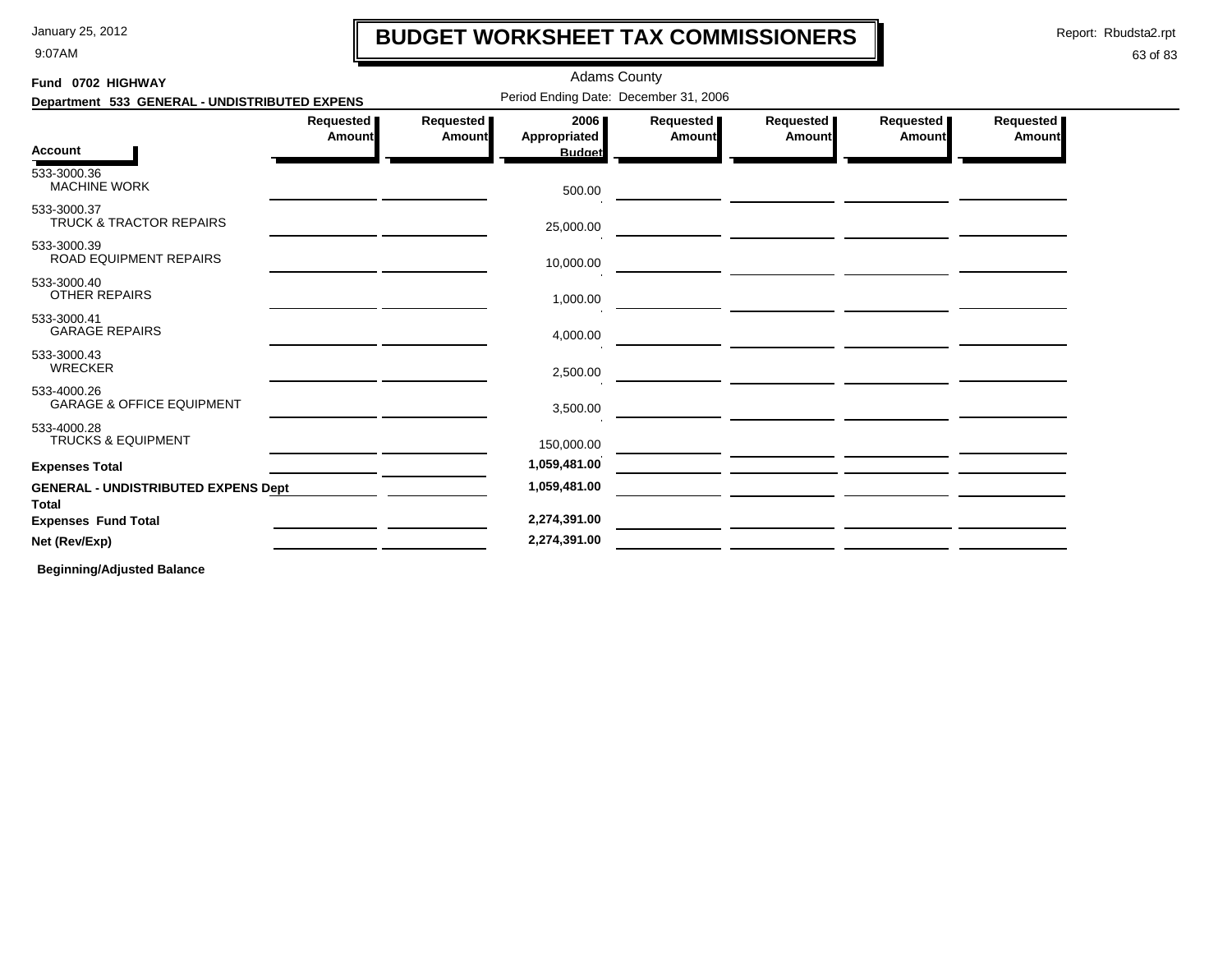9:07AM

# **BUDGET WORKSHEET TAX COMMISSIONERS**

Report: Rbudsta2.rpt

 $\mathbf l$ 

| Fund 0706 LOCAL ROADS AND STREET         |                               |                                       |                      |                                     |                     |                       |                     |
|------------------------------------------|-------------------------------|---------------------------------------|----------------------|-------------------------------------|---------------------|-----------------------|---------------------|
| Department 000 LOCAL ROADS AND STREET    |                               | Period Ending Date: December 31, 2006 |                      |                                     |                     |                       |                     |
| Account                                  | Requested <b>I</b><br>Amount∎ | Requested<br>Amount                   | 2006<br>Appropriated | Requested <b>I</b><br><b>Amount</b> | Requested<br>Amount | Requested  <br>Amount | Requested<br>Amount |
|                                          |                               |                                       | <b>Budget</b>        |                                     |                     |                       |                     |
| Fund 0706 LOCAL ROADS AND STREET         |                               |                                       |                      |                                     |                     |                       |                     |
| Department 000 LOCAL ROADS AND STREET    |                               |                                       |                      |                                     |                     |                       |                     |
| <b>Expenses</b>                          |                               |                                       |                      |                                     |                     |                       |                     |
| 000-3000.23<br><b>MATERIALS</b>          |                               |                                       | 300,000.00           |                                     |                     |                       |                     |
| <b>Expenses Total</b>                    |                               |                                       | 300,000.00           |                                     |                     |                       |                     |
| <b>LOCAL ROADS AND STREET Dept Total</b> |                               |                                       | 300,000.00           |                                     |                     |                       |                     |
| <b>Expenses Fund Total</b>               |                               |                                       | 300,000.00           |                                     |                     |                       |                     |
| Net (Rev/Exp)                            |                               |                                       | 300,000.00           |                                     |                     |                       |                     |
| <b>Beginning/Adjusted Balance</b>        |                               |                                       |                      |                                     |                     |                       |                     |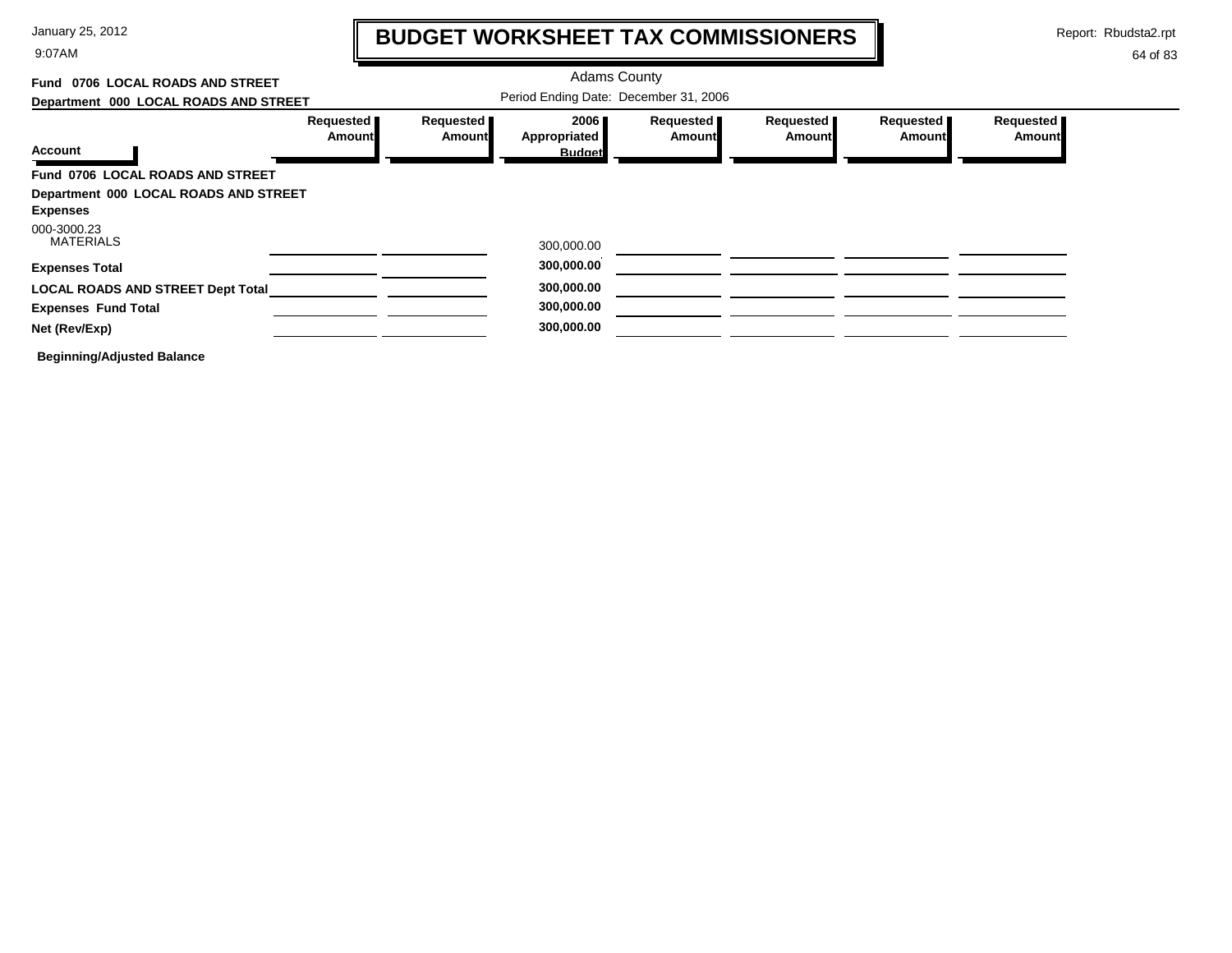9:07AM

# **BUDGET WORKSHEET TAX COMMISSIONERS**

Report: Rbudsta2.rpt

 $\mathbf l$ 

### 65 of 83

| Fund 0790 CUMULATIVE BRIDGE<br>Department 000 CUMULATIVE BRIDGE                           | <b>Adams County</b><br>Period Ending Date: December 31, 2006 |                     |                                       |                            |                                                                                                                       |                            |                            |  |
|-------------------------------------------------------------------------------------------|--------------------------------------------------------------|---------------------|---------------------------------------|----------------------------|-----------------------------------------------------------------------------------------------------------------------|----------------------------|----------------------------|--|
| <b>Account</b>                                                                            | Requested<br><b>Amount</b>                                   | Requested<br>Amount | 2006<br>Appropriated<br><b>Budget</b> | Requested<br><b>Amount</b> | Requested<br><b>Amount</b>                                                                                            | Requested<br><b>Amount</b> | Requested<br><b>Amount</b> |  |
| <b>Fund 0790 CUMULATIVE BRIDGE</b><br>Department 000 CUMULATIVE BRIDGE<br><b>Expenses</b> |                                                              |                     |                                       |                            |                                                                                                                       |                            |                            |  |
| 000-2000.16<br><b>MATERIALS</b>                                                           |                                                              |                     | 20,000.00                             |                            |                                                                                                                       |                            |                            |  |
| 000-3000.11<br><b>LEGAL SERVICES</b>                                                      |                                                              |                     | 400.00                                |                            |                                                                                                                       |                            |                            |  |
| 000-3000.12<br><b>TECHNICAL SERVICES</b>                                                  |                                                              |                     | 80,000.00                             |                            |                                                                                                                       |                            |                            |  |
| 000-3000.17<br><b>TRAVEL EXPENSE</b>                                                      |                                                              |                     | 700.00                                |                            |                                                                                                                       |                            |                            |  |
| 000-3000.18<br><b>TELEPHONE</b>                                                           |                                                              |                     | 1,000.00                              |                            |                                                                                                                       |                            |                            |  |
| 000-3000.26<br><b>INSURANCE</b>                                                           |                                                              |                     | 600.00                                |                            | <u> 1980 - Johann Barbara, markazi ya kutoka mwaka wa 1980 - Andrea Markazi ya Kisara mwaka wa 1980 - Andrea Mark</u> |                            |                            |  |
| 000-3000.36<br>REPAIR AND MAINTENANCE                                                     |                                                              |                     | 30,000.00                             |                            |                                                                                                                       |                            |                            |  |
| 000-3000.60<br><b>BRIDGE REPLACEMENT</b>                                                  |                                                              |                     | 420,000.00                            |                            |                                                                                                                       |                            |                            |  |
| 000-4000.26<br>OTHER EQUIPMENT                                                            |                                                              |                     | 1,000.00                              |                            |                                                                                                                       |                            |                            |  |
| <b>Expenses Total</b>                                                                     |                                                              |                     | 553,700.00                            |                            |                                                                                                                       |                            |                            |  |
| <b>CUMULATIVE BRIDGE Dept Total</b>                                                       |                                                              |                     | 553,700.00                            |                            |                                                                                                                       |                            |                            |  |
| <b>Expenses Fund Total</b>                                                                |                                                              |                     | 553,700.00                            |                            |                                                                                                                       |                            |                            |  |
| Net (Rev/Exp)                                                                             |                                                              |                     | 553,700.00                            |                            |                                                                                                                       |                            |                            |  |
|                                                                                           |                                                              |                     |                                       |                            |                                                                                                                       |                            |                            |  |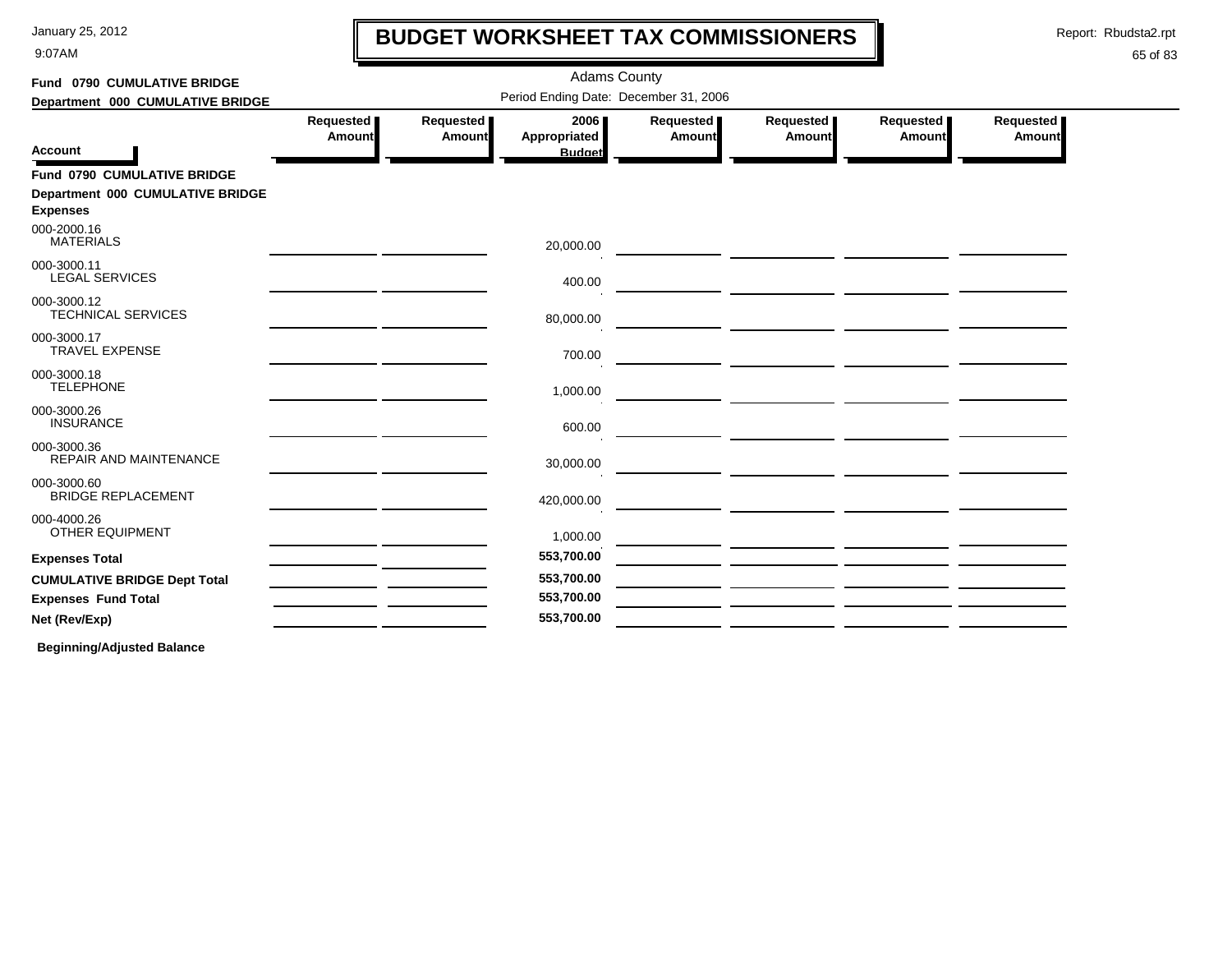9:07AM

# **BUDGET WORKSHEET TAX COMMISSIONERS**

Report: Rbudsta2.rpt

 $\mathbf l$ 

| Fund 0801 HEALTH                             |                                       |                            | <b>Adams County</b>  |                            |                                                   |                              |                            |  |
|----------------------------------------------|---------------------------------------|----------------------------|----------------------|----------------------------|---------------------------------------------------|------------------------------|----------------------------|--|
| Department 000 HEALTH                        | Period Ending Date: December 31, 2006 |                            |                      |                            |                                                   |                              |                            |  |
|                                              | Requested<br><b>Amount</b>            | Requested<br><b>Amount</b> | 2006<br>Appropriated | Requested<br><b>Amount</b> | Requested<br><b>Amount</b>                        | Requested  <br><b>Amount</b> | Requested<br><b>Amount</b> |  |
| <b>Account</b>                               |                                       |                            | <b>Budget</b>        |                            |                                                   |                              |                            |  |
| Fund 0801 HEALTH                             |                                       |                            |                      |                            |                                                   |                              |                            |  |
| Department 000 HEALTH<br><b>Expenses</b>     |                                       |                            |                      |                            |                                                   |                              |                            |  |
| 000-1000.11<br><b>REGISTRAR</b>              |                                       |                            | 22,228.00            |                            |                                                   |                              |                            |  |
| 000-1000.12<br><b>CLINIC SECRETARY</b>       |                                       |                            | 22,557.00            |                            |                                                   |                              |                            |  |
| 000-1000.13<br>SECRETARY/BOOKKEEPER          |                                       |                            | 22,885.00            |                            |                                                   |                              |                            |  |
| 000-1000.14<br>PUBLIC HEALTH NURSE           |                                       |                            | 40,024.00            |                            |                                                   |                              |                            |  |
| 000-1000.15<br>PUBLIC HEALTH NURSE-PART TIME |                                       |                            | 5,583.00             |                            |                                                   |                              |                            |  |
| 000-1000.16<br><b>SANITARIAN</b>             |                                       |                            | 38,760.00            |                            |                                                   |                              |                            |  |
| 000-1000.18<br><b>HEALTH OFFICER</b>         |                                       |                            | 19,511.00            |                            |                                                   |                              |                            |  |
| 000-1000.20<br><b>ATTORNEY</b>               |                                       |                            | 6,893.00             |                            | — <u>— — — — — — — — — — —</u>                    |                              |                            |  |
| 000-1000.23<br>SOCIAL SECURITY               |                                       |                            | 13,660.00            |                            |                                                   |                              |                            |  |
| 000-1000.24<br><b>PERF</b>                   |                                       |                            | 10,371.00            |                            |                                                   |                              |                            |  |
| 000-2000.11<br>OFFICE SUPPLIES               |                                       |                            | 2,000.00             |                            |                                                   |                              |                            |  |
| 000-2000.13<br>PERSONAL HEALTH               |                                       |                            | 9,875.00             |                            |                                                   |                              |                            |  |
| 000-2000.14<br>ENVIRONMENTAL HEALTH          |                                       |                            | 2,639.00             |                            |                                                   |                              |                            |  |
| 000-2000.26<br><b>PHOTO</b>                  |                                       |                            | 500.00               |                            |                                                   |                              |                            |  |
| 000-2000.28<br>Gas, Oil, Maintenance         |                                       |                            | 2,000.00             |                            | <u> 1999 - Johann Barbara, martin amerikan ba</u> |                              |                            |  |
| 000-3000.11<br>PERSONAL HEALTH (CLINIC)      |                                       |                            | 2,500.00             |                            |                                                   |                              |                            |  |
| 000-3000.12<br><b>ENVIRONMENTAL SERVICES</b> |                                       |                            |                      |                            |                                                   |                              |                            |  |
| 000-3000.13<br>PERSONAL HEALTH SERVICES      |                                       |                            | 500.00               |                            |                                                   |                              |                            |  |
| 000-3000.14<br><b>BOARD OF HEALTH</b>        |                                       |                            | 200.00<br>2,520.00   |                            |                                                   |                              |                            |  |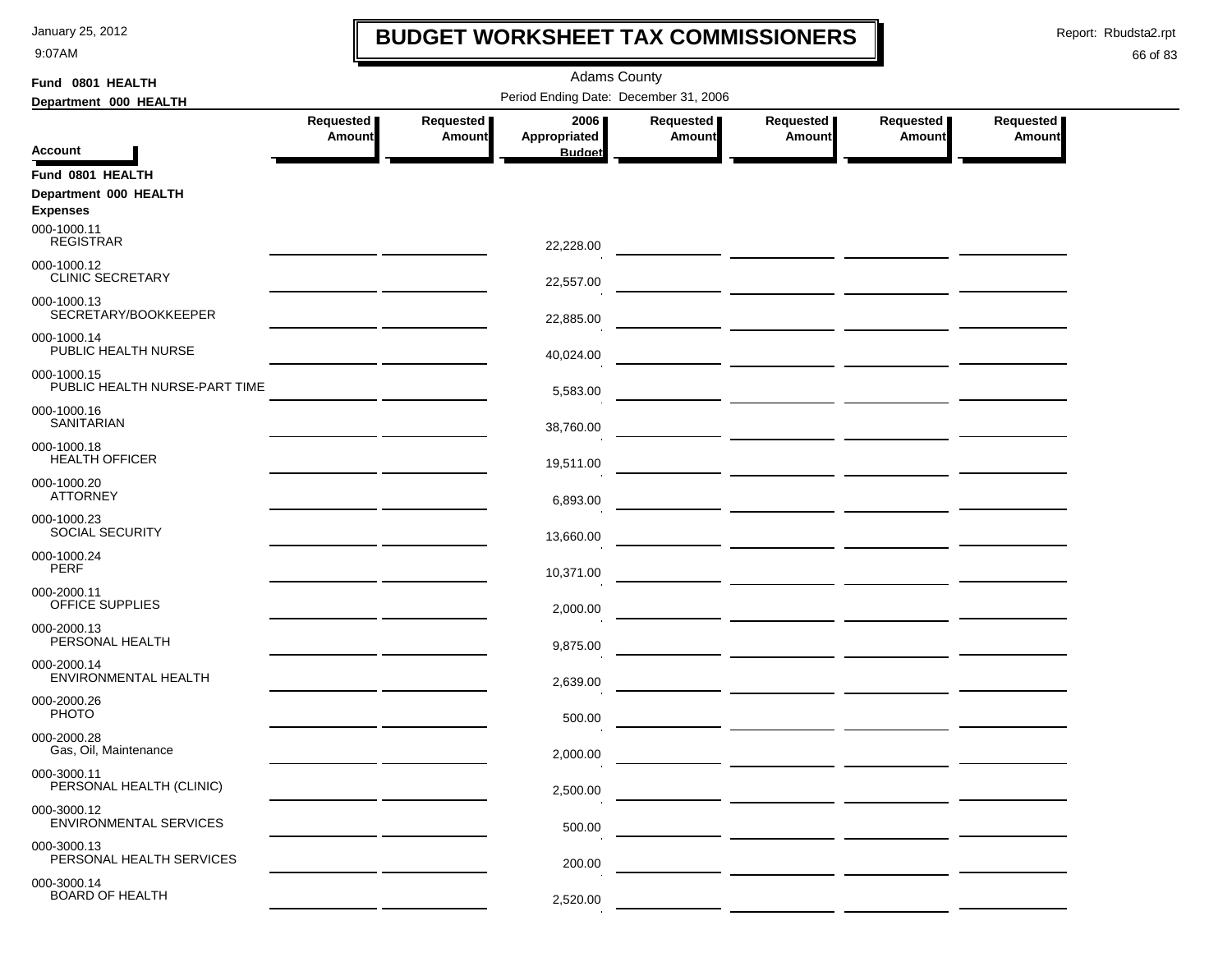9:07AM

## **BUDGET WORKSHEET TAX COMMISSIONERS**

Adams County

Report: Rbudsta2.rpt

I

### 67 of 83

| Fund 0801 HEALTH                               | <b>Adams County</b> |                            |                                       |                     |                     |                     |                     |
|------------------------------------------------|---------------------|----------------------------|---------------------------------------|---------------------|---------------------|---------------------|---------------------|
| Department 000 HEALTH                          |                     |                            | Period Ending Date: December 31, 2006 |                     |                     |                     |                     |
|                                                | Requested<br>Amount | Requested<br><b>Amount</b> | 2006<br>Appropriated                  | Requested<br>Amount | Requested<br>Amount | Requested<br>Amount | Requested<br>Amount |
| <b>Account</b>                                 |                     |                            | <b>Budget</b>                         |                     |                     |                     |                     |
| 000-3000.15<br>PROFESSIONAL SERVICES           |                     |                            | 3,300.00                              |                     |                     |                     |                     |
| 000-3000.16<br><b>POSTAGE</b>                  |                     |                            | 1,320.00                              |                     |                     |                     |                     |
| 000-3000.17<br><b>TRAVEL</b>                   |                     |                            | 3,000.00                              |                     |                     |                     |                     |
| 000-3000.19<br><b>LEGAL SERVICES</b>           |                     |                            | 3,875.00                              |                     |                     |                     |                     |
| 000-3000.22<br><b>PRINTING</b>                 |                     |                            | 1,000.00                              |                     |                     |                     |                     |
| 000-3000.23<br><b>REBINDING</b>                |                     |                            | 1,000.00                              |                     |                     |                     |                     |
| 000-3000.26<br><b>LIABILITY INSURANCE</b>      |                     |                            | 200.00                                |                     |                     |                     |                     |
| 000-3000.28<br>MALPRACTICE INSURANCE           |                     |                            | 2,235.00                              |                     |                     |                     |                     |
| 000-3000.36<br>MAINTENANCE CONTRACTS           |                     |                            | 200.00                                |                     |                     |                     |                     |
| 000-3000.37<br><b>EQUIPMENT REPAIR</b>         |                     |                            | 500.00                                |                     |                     |                     |                     |
| 000-3000.41<br><b>LEASES</b>                   |                     |                            | 100.00                                |                     |                     |                     |                     |
| 000-3000.51<br><b>DUES &amp; SUBSCRIPTIONS</b> |                     |                            | 500.00                                |                     |                     |                     |                     |
| 000-3000.52<br><b>TRAINING</b>                 |                     |                            | 500.00                                |                     |                     |                     |                     |
| 000-4000.26<br><b>EQUIPMENT</b>                |                     |                            | 500.00                                |                     |                     |                     |                     |
| <b>Expenses Total</b>                          |                     |                            | 243,436.00                            |                     |                     |                     |                     |
| <b>HEALTH Dept Total</b>                       |                     |                            | 243,436.00                            |                     |                     |                     |                     |
| <b>Expenses Fund Total</b>                     |                     |                            | 243,436.00                            |                     |                     |                     |                     |
| Net (Rev/Exp)                                  |                     |                            | 243,436.00                            |                     |                     |                     |                     |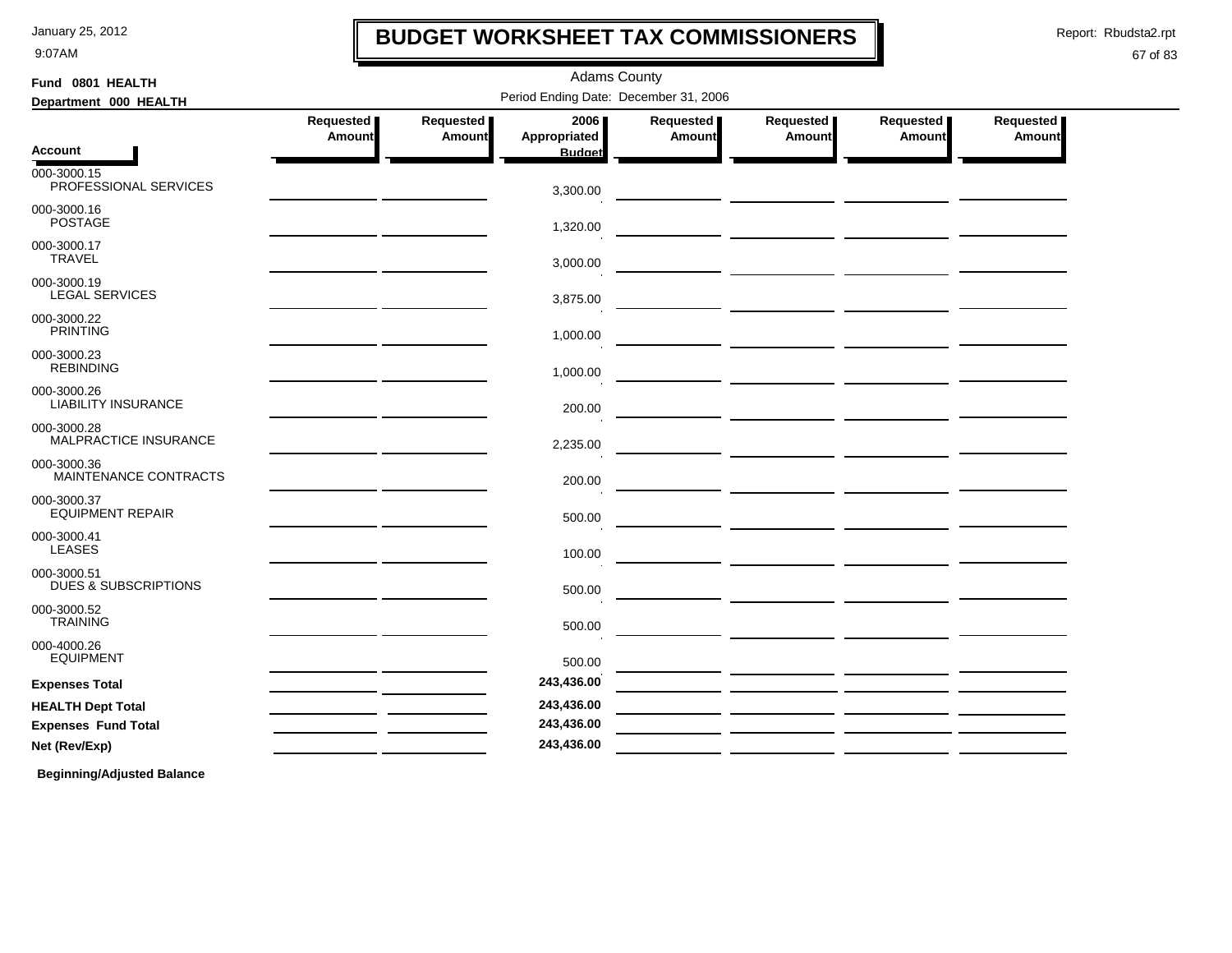9:07AM

# **BUDGET WORKSHEET TAX COMMISSIONERS**

Report: Rbudsta2.rpt

 $\mathbf l$ 

### 68 of 83

| Fund 0807 HEALTH MAINTANENCE                               |                            |                                       | <b>Adams County</b>                   |                     |                            |                            |                     |  |
|------------------------------------------------------------|----------------------------|---------------------------------------|---------------------------------------|---------------------|----------------------------|----------------------------|---------------------|--|
| Department 000 LOCAL HEALTH MAINTENANCE                    |                            | Period Ending Date: December 31, 2006 |                                       |                     |                            |                            |                     |  |
| <b>Account</b>                                             | Requested<br><b>Amount</b> | Requested<br>Amount                   | 2006<br>Appropriated<br><b>Budget</b> | Requested<br>Amount | Requested<br><b>Amount</b> | Requested<br><b>Amount</b> | Requested<br>Amount |  |
| <b>Fund 0807 HEALTH MAINTANENCE</b>                        |                            |                                       |                                       |                     |                            |                            |                     |  |
| Department 000 LOCAL HEALTH MAINTENANCE<br><b>Expenses</b> |                            |                                       |                                       |                     |                            |                            |                     |  |
| 000-1000.14<br><b>FOOD INSPECTOR</b>                       |                            |                                       | 7,840.00                              |                     |                            |                            |                     |  |
| 000-1000.20<br><b>NURSE</b>                                |                            |                                       | 9,090.00                              |                     |                            |                            |                     |  |
| 000-1000.23<br><b>SOCIAL SECURITY</b>                      |                            |                                       | 1,775.00                              |                     |                            |                            |                     |  |
| 000-1000.24<br>PERF                                        |                            |                                       | 1,295.00                              |                     |                            |                            |                     |  |
| 000-2000.11<br><b>SUPPLIES</b>                             |                            |                                       | 6,995.00                              |                     |                            |                            |                     |  |
| 000-2000.13<br>PERSONAL HEALTH SUPPLIES                    |                            |                                       | 700.00                                |                     |                            |                            |                     |  |
| 000-3000.13<br><b>Professional Services</b>                |                            |                                       | 5,094.00                              |                     |                            |                            |                     |  |
| 000-3000.17<br><b>TRAVEL</b>                               |                            |                                       | 100.00                                |                     |                            |                            |                     |  |
| 000-4000.26<br><b>MACHINERY</b>                            |                            |                                       | 250.00                                |                     |                            |                            |                     |  |
| <b>Expenses Total</b>                                      |                            |                                       | 33,139.00                             |                     |                            |                            |                     |  |
| <b>LOCAL HEALTH MAINTENANCE Dept Total</b>                 |                            |                                       | 33,139.00                             |                     |                            |                            |                     |  |
| <b>Expenses Fund Total</b>                                 |                            |                                       | 33,139.00                             |                     |                            |                            |                     |  |
| Net (Rev/Exp)                                              |                            |                                       | 33,139.00                             |                     |                            |                            |                     |  |
|                                                            |                            |                                       |                                       |                     |                            |                            |                     |  |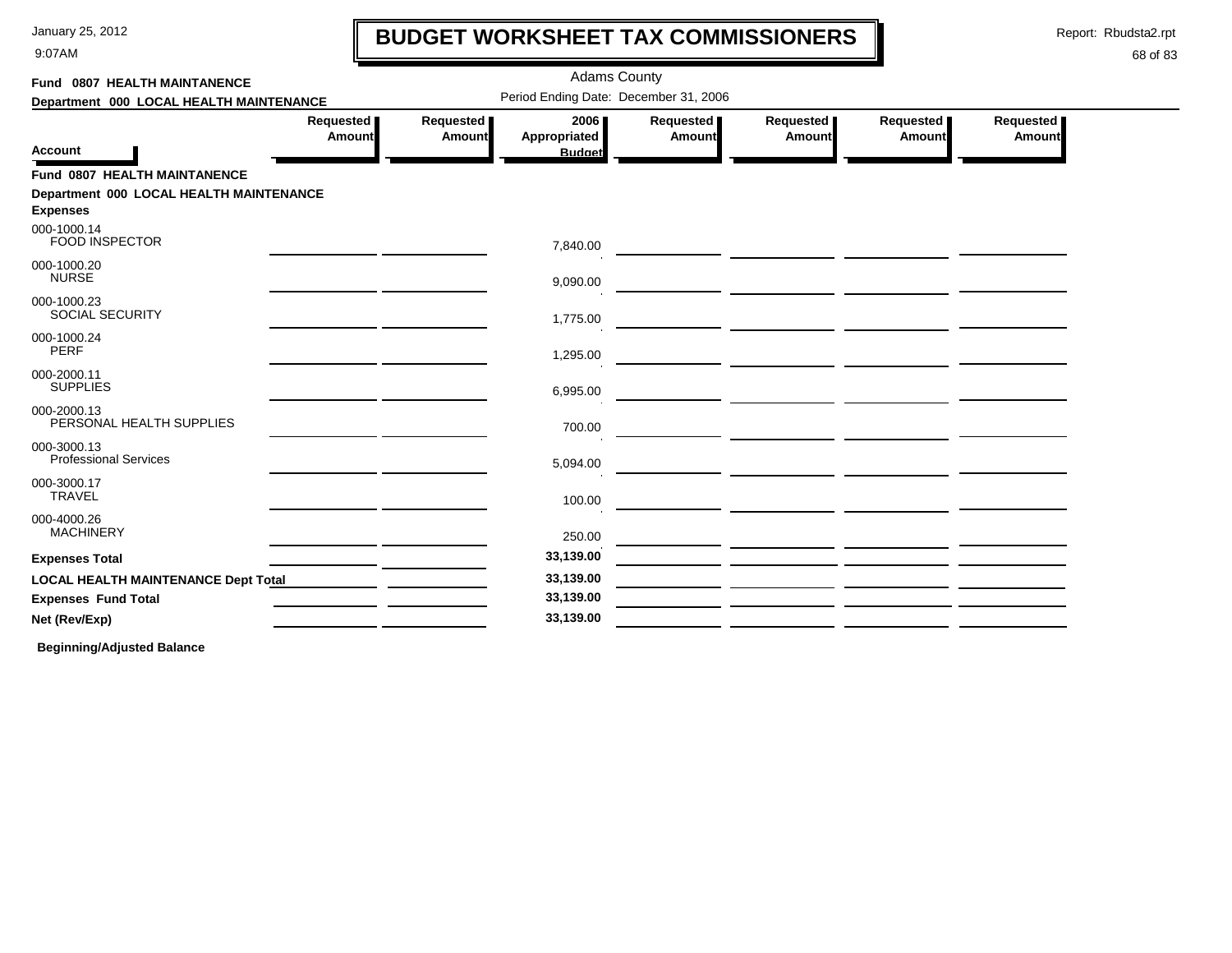9:07AM

# **BUDGET WORKSHEET TAX COMMISSIONERS**

Report: Rbudsta2.rpt

### 69 of 83

#### Adams County Period Ending Date: December 31, 2006 **Account Department Fund 0839 CHILDREN'S PSYCHIATRIC FUNDRequested Amount Requested Amount 2006 Appropriated Budget Requested Amount Requested Amount Requested Amount Requested Amount Fund 0839 CHILDREN'S PSYCHIATRIC FUNDDepartment 000 Expenses** Interest On Temporary Loans 000-3000.29 100.00 **Expenses Total 100.00 Dept Total 100.00 100.00**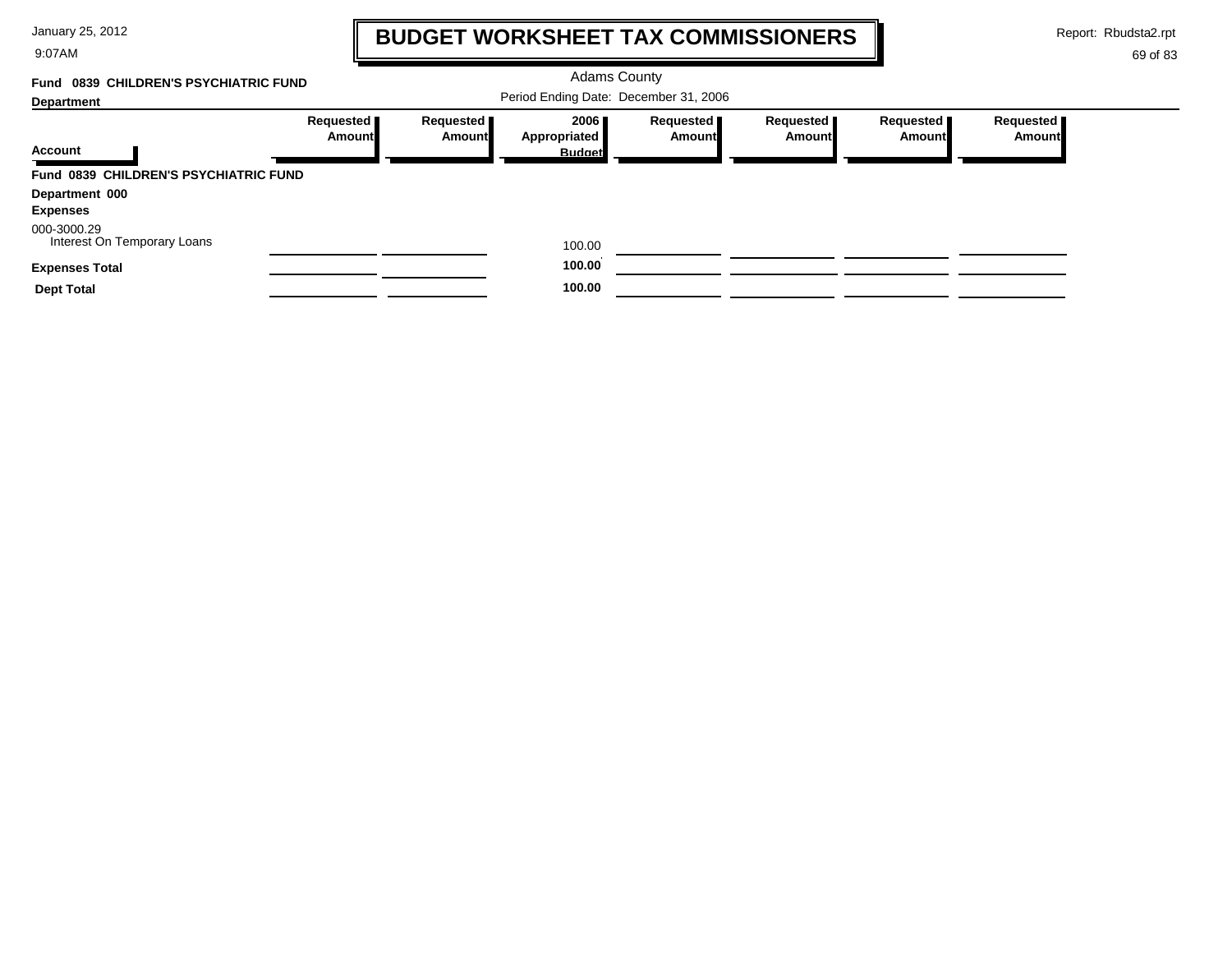9:07AM

# **BUDGET WORKSHEET TAX COMMISSIONERS**

Report: Rbudsta2.rpt

### 70 of 83

#### Adams County Period Ending Date: December 31, 2006 **Account Department 661 Welfare Fund 0839 CHILDREN'S PSYCHIATRIC FUNDRequested Amount Requested Amount 2006 Appropriated Budget Requested Amount Requested Amount Requested Amount Requested Amount Department 661 Welfare Expenses** Children's Psy. Res. Treatment 661-3000.80 100,000.00 **Expenses Total 100,000.00 Welfare Dept Total 100,000.00 Expenses Fund Total 100,100.00 100,100.00 Net (Rev/Exp) 100,100.00**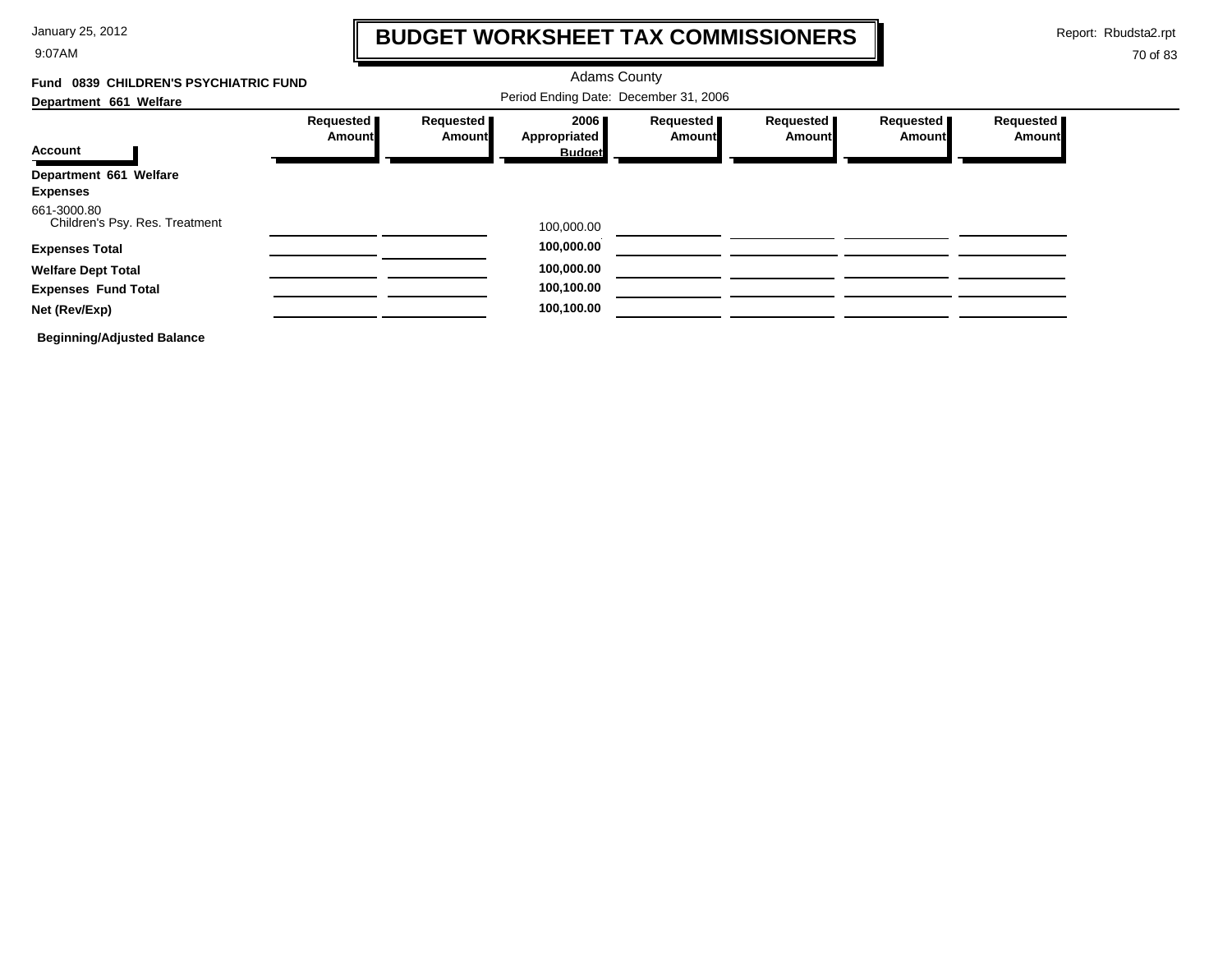9:07AM

# **BUDGET WORKSHEET TAX COMMISSIONERS**

Report: Rbudsta2.rpt

 $\mathbf \mathbf I$ 

| Fund 0843 COUNTY FAMILY & CHILDREN           |                     |                     | <b>Adams County</b>                   |                     |                            |                            |                            |
|----------------------------------------------|---------------------|---------------------|---------------------------------------|---------------------|----------------------------|----------------------------|----------------------------|
| <b>Department</b>                            |                     |                     | Period Ending Date: December 31, 2006 |                     |                            |                            |                            |
| <b>Account</b>                               | Requested<br>Amount | Requested<br>Amount | 2006<br>Appropriated<br><b>Budget</b> | Requested<br>Amount | Requested<br><b>Amount</b> | Requested<br><b>Amount</b> | Requested<br><b>Amount</b> |
| Fund 0843 COUNTY FAMILY & CHILDREN           |                     |                     |                                       |                     |                            |                            |                            |
| Department 000<br><b>Expenses</b>            |                     |                     |                                       |                     |                            |                            |                            |
| 000-5250.00<br>CARE OF WARDS IN FOSTER HOMES |                     |                     | 120,000.00                            |                     |                            |                            |                            |
| 000-5250.20<br>CARE OF WARDS IN INSTITUTIONS |                     |                     | 750,000.00                            |                     |                            |                            |                            |
| 000-9090.01<br>NON-CODED APPROPRIATIONS      |                     |                     | 60,000.00                             |                     |                            |                            |                            |
| <b>Expenses Total</b>                        |                     |                     | 930,000.00                            |                     |                            |                            |                            |
| <b>Dept Total</b>                            |                     |                     | 930,000.00                            |                     |                            |                            |                            |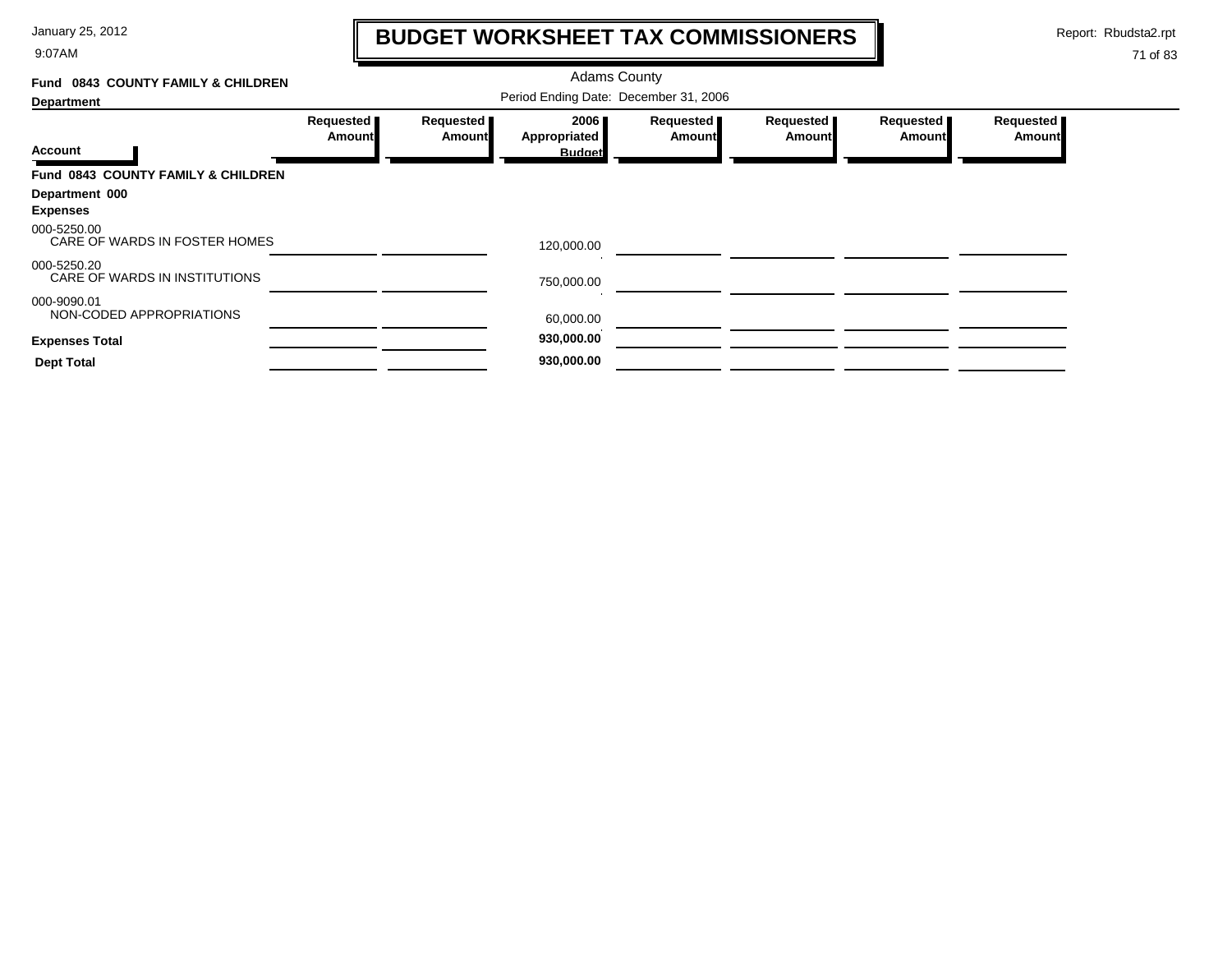9:07AM

# **BUDGET WORKSHEET TAX COMMISSIONERS**

Report: Rbudsta2.rpt

 $\mathbf l$ 

### 72 of 83

| Fund 0843 COUNTY FAMILY & CHILDREN                    |                                       | <b>Adams County</b> |                                       |                     |                     |                                   |                     |  |  |  |
|-------------------------------------------------------|---------------------------------------|---------------------|---------------------------------------|---------------------|---------------------|-----------------------------------|---------------------|--|--|--|
| Department 661 FAMILY AND CHILDREN                    | Period Ending Date: December 31, 2006 |                     |                                       |                     |                     |                                   |                     |  |  |  |
| <b>Account</b>                                        | Requested<br>Amount                   | Requested<br>Amount | 2006<br>Appropriated<br><b>Budget</b> | Requested<br>Amount | Requested<br>Amount | <b>Requested</b><br><b>Amount</b> | Requested<br>Amount |  |  |  |
| Department 661 FAMILY AND CHILDREN<br><b>Expenses</b> |                                       |                     |                                       |                     |                     |                                   |                     |  |  |  |
| 661-3000.29<br>Interest on Temporary Loans            |                                       |                     | 100.00                                |                     |                     |                                   |                     |  |  |  |
| 661-3000.30<br>INDEPENDENT LIVING FOR WARDS           |                                       |                     | 20,000.00                             |                     |                     |                                   |                     |  |  |  |
| 661-3000.40<br>PRESERVATION SERVICES                  |                                       |                     | 250,000.00                            |                     |                     |                                   |                     |  |  |  |
| 661-3000.60<br><b>MRO</b>                             |                                       |                     | 20,000.00                             |                     |                     |                                   |                     |  |  |  |
| 661-3000.70<br><b>ADOPTION SERVICES</b>               |                                       |                     | 209,000.00                            |                     |                     |                                   |                     |  |  |  |
| 661-3000.80<br><b>FOSTER PARENT INSURANCE</b>         |                                       |                     | 2,000.00                              |                     |                     |                                   |                     |  |  |  |
| 661-3000.94<br>CHILD WELFARE SERVICE                  |                                       |                     | 210,000.00                            |                     |                     |                                   |                     |  |  |  |
| 661-5250.10<br>CARE WARDS THERAPEUTIC FOSTER          |                                       |                     | 220,000.00                            |                     |                     |                                   |                     |  |  |  |
| <b>Expenses Total</b>                                 |                                       |                     | 931,100.00                            |                     |                     |                                   |                     |  |  |  |
| <b>FAMILY AND CHILDREN Dept Total</b>                 |                                       |                     | 931,100.00                            |                     |                     |                                   |                     |  |  |  |
| <b>Expenses Fund Total</b>                            |                                       |                     | 1,861,100.00                          |                     |                     |                                   |                     |  |  |  |
| Net (Rev/Exp)                                         |                                       |                     | 1,861,100.00                          |                     |                     |                                   |                     |  |  |  |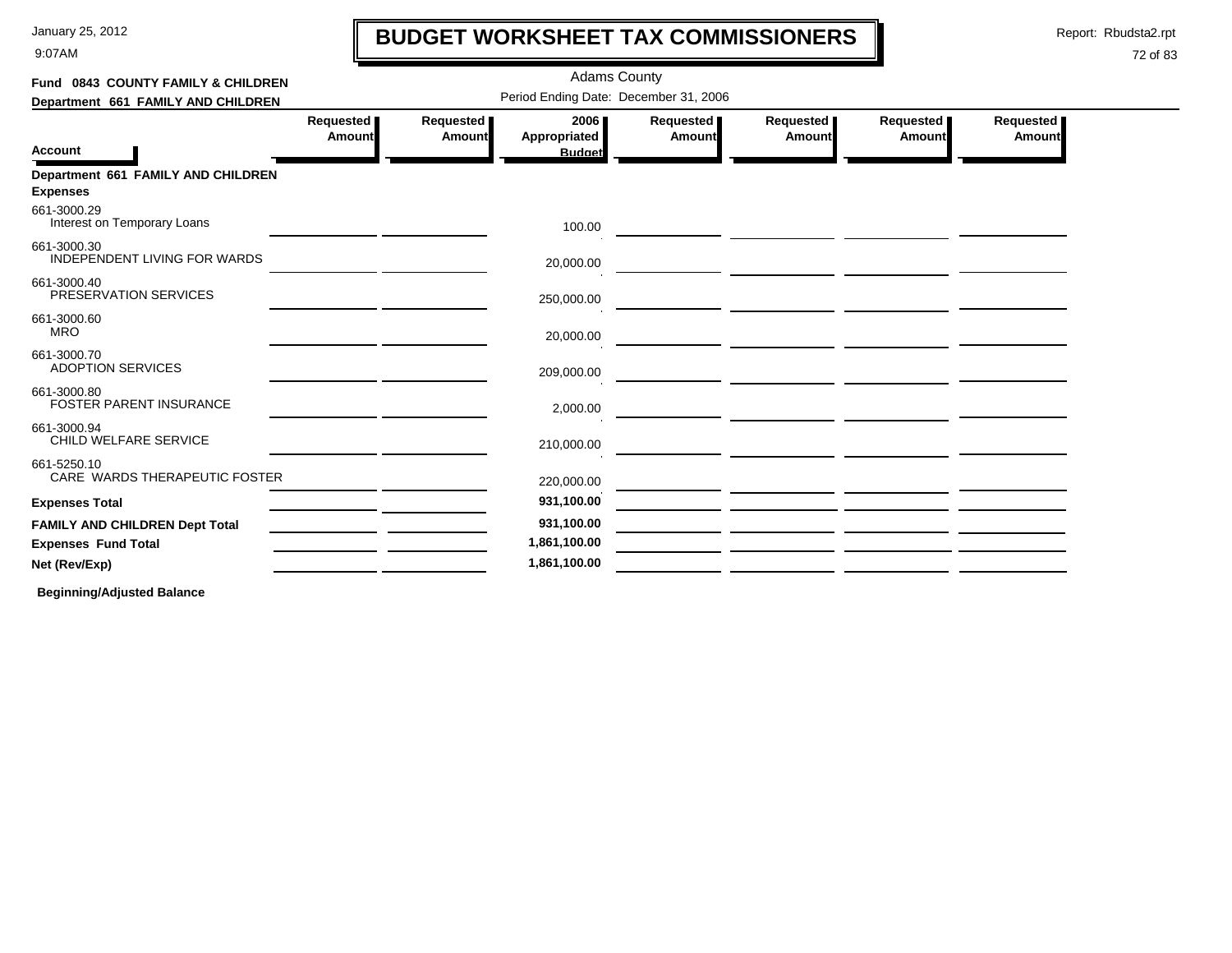9:07AM

# **BUDGET WORKSHEET TAX COMMISSIONERS**

Report: Rbudsta2.rpt

 $\mathbf I$ 

| Fund 0905 GENERAL DRAIN IMPROVEMENT                         |                            |                            | <b>Adams County</b>                   |                            |                     |                     |                     |
|-------------------------------------------------------------|----------------------------|----------------------------|---------------------------------------|----------------------------|---------------------|---------------------|---------------------|
| Department 000 GENERAL DRAIN IMPROVEMENT                    |                            |                            | Period Ending Date: December 31, 2006 |                            |                     |                     |                     |
| <b>Account</b>                                              | Requested<br><b>Amount</b> | Requested<br><b>Amount</b> | 2006<br>Appropriated<br><b>Budget</b> | Requested<br><b>Amount</b> | Requested<br>Amount | Requested<br>Amount | Requested<br>Amount |
| Fund 0905 GENERAL DRAIN IMPROVEMENT                         |                            |                            |                                       |                            |                     |                     |                     |
| Department 000 GENERAL DRAIN IMPROVEMENT<br><b>Expenses</b> |                            |                            |                                       |                            |                     |                     |                     |
| 000-1000.11<br>Ditch Tech-Full/Part Time                    |                            |                            | 12,240.00                             |                            |                     |                     |                     |
| 000-1000.23<br>Social Security                              |                            |                            | 936.00                                |                            |                     |                     |                     |
| 000-1000.24<br>Retirement                                   |                            |                            | 735.00                                |                            |                     |                     |                     |
| <b>Expenses Total</b>                                       |                            |                            | 13,911.00                             |                            |                     |                     |                     |
| <b>GENERAL DRAIN IMPROVEMENT Dept Total</b>                 |                            |                            | 13,911.00                             |                            |                     |                     |                     |
| <b>Expenses Fund Total</b>                                  |                            |                            | 13,911.00                             |                            |                     |                     |                     |
| Net (Rev/Exp)                                               |                            |                            | 13,911.00                             |                            |                     |                     |                     |
| <b>Beginning/Adjusted Balance</b>                           |                            |                            |                                       |                            |                     |                     |                     |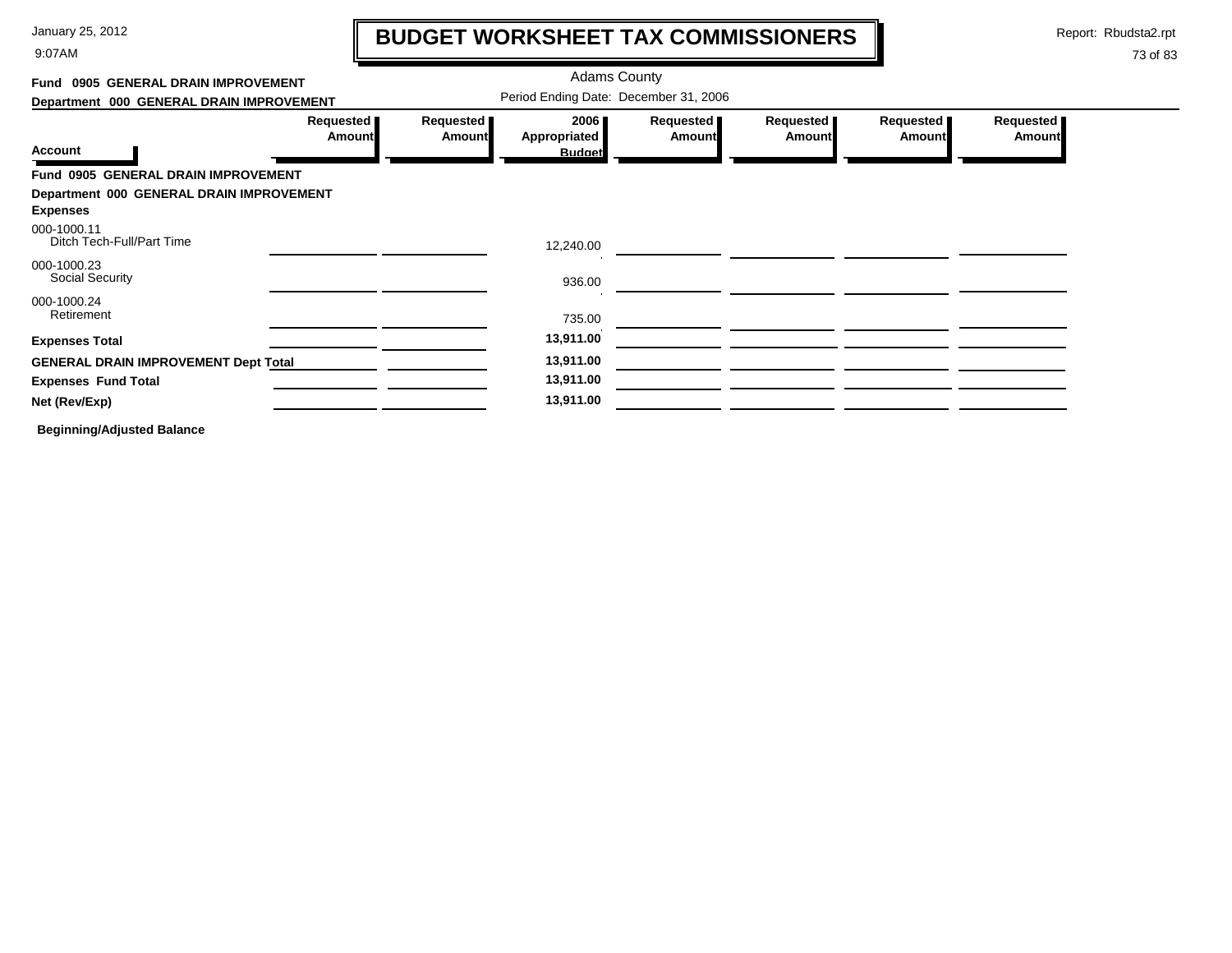9:07AM

# **BUDGET WORKSHEET TAX COMMISSIONERS**

Report: Rbudsta2.rpt

 $\mathbf l$ 

| Fund 0930 DRAINAGE MAINTANENCE             |                                       | <b>Adams County</b>        |                                              |                            |                            |                            |                            |  |  |  |
|--------------------------------------------|---------------------------------------|----------------------------|----------------------------------------------|----------------------------|----------------------------|----------------------------|----------------------------|--|--|--|
| Department 000 DRAINAGE MAINTANENCE        | Period Ending Date: December 31, 2006 |                            |                                              |                            |                            |                            |                            |  |  |  |
| <b>Account</b>                             | Requested<br><b>Amount</b>            | Requested<br><b>Amount</b> | 2006<br><b>Appropriated</b><br><b>Budget</b> | Requested<br><b>Amount</b> | Requested<br><b>Amount</b> | Requested<br><b>Amount</b> | Requested<br><b>Amount</b> |  |  |  |
| Fund 0930 DRAINAGE MAINTANENCE             |                                       |                            |                                              |                            |                            |                            |                            |  |  |  |
| <b>Department 000 DRAINAGE MAINTANENCE</b> |                                       |                            |                                              |                            |                            |                            |                            |  |  |  |
| <b>Expenses</b>                            |                                       |                            |                                              |                            |                            |                            |                            |  |  |  |
| 000-1000.11<br>Ditch Tech-Full/Part Time   |                                       |                            | 51,000.00                                    |                            |                            |                            |                            |  |  |  |
| 000-1000.23<br>Social Security             |                                       |                            | 3,902.00                                     |                            |                            |                            |                            |  |  |  |
| 000-1000.24<br>Retirement                  |                                       |                            |                                              |                            |                            |                            |                            |  |  |  |
|                                            |                                       |                            | 3,060.00                                     |                            |                            |                            |                            |  |  |  |
| <b>Expenses Total</b>                      |                                       |                            | 57,962.00                                    |                            |                            |                            |                            |  |  |  |
| <b>DRAINAGE MAINTANENCE Dept Total</b>     |                                       |                            | 57,962.00                                    |                            |                            |                            |                            |  |  |  |
| <b>Expenses Fund Total</b>                 |                                       |                            | 57,962.00                                    |                            |                            |                            |                            |  |  |  |
| Net (Rev/Exp)                              |                                       |                            | 57,962.00                                    |                            |                            |                            |                            |  |  |  |
| <b>Beginning/Adjusted Balance</b>          |                                       |                            |                                              |                            |                            |                            |                            |  |  |  |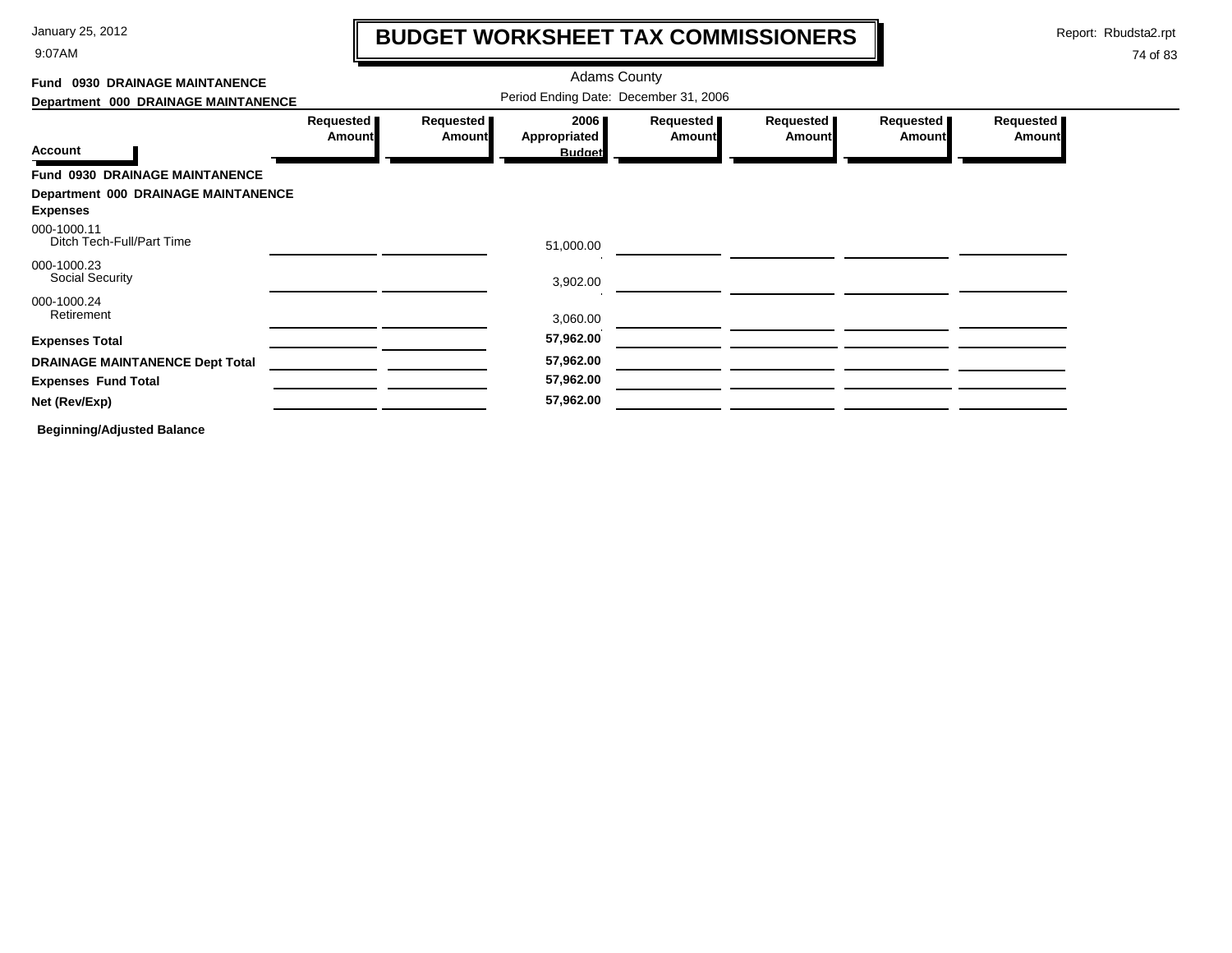9:07AM

# **BUDGET WORKSHEET TAX COMMISSIONERS**

Report: Rbudsta2.rpt

 $\mathbf l$ 

#### 75 of 83

| Fund 1156 EMERG TELEPHONE SYS 911                                                              |                                                                                                                       |                     | <b>Adams County</b>                   |                              |                                                                                                                      |                       |                     |
|------------------------------------------------------------------------------------------------|-----------------------------------------------------------------------------------------------------------------------|---------------------|---------------------------------------|------------------------------|----------------------------------------------------------------------------------------------------------------------|-----------------------|---------------------|
| Department 000 EMERG TELEPHONE SYS 911                                                         |                                                                                                                       |                     | Period Ending Date: December 31, 2006 |                              |                                                                                                                      |                       |                     |
|                                                                                                | Requested  <br>Amount                                                                                                 | Requested<br>Amount | 2006<br>Appropriated                  | Requested  <br><b>Amount</b> | Requested  <br>Amount                                                                                                | Requested  <br>Amount | Requested<br>Amount |
| Account                                                                                        |                                                                                                                       |                     | <b>Budget</b>                         |                              |                                                                                                                      |                       |                     |
| Fund 1156 EMERG TELEPHONE SYS 911<br>Department 000 EMERG TELEPHONE SYS 911<br><b>Expenses</b> |                                                                                                                       |                     |                                       |                              |                                                                                                                      |                       |                     |
| 000-1000.07<br>E-911 COORDINATOR                                                               |                                                                                                                       |                     | 32,640.00                             |                              |                                                                                                                      |                       |                     |
| 000-1000.09<br><b>DISPATCHER</b>                                                               |                                                                                                                       |                     | 111,760.00                            |                              |                                                                                                                      |                       |                     |
| 000-1000.14<br><b>ASSISTANT DISPATCHER</b>                                                     | <u> 1989 - Johann Harry Barn, mars and de Branch and de Branch and de Branch and de Branch and de Branch and de B</u> |                     | 21,455.00                             |                              |                                                                                                                      |                       |                     |
| 000-1000.22<br><b>GROUP INSURANCE</b>                                                          | <u> 1989 - Johann John Stone, mars et al. (</u>                                                                       |                     | 42,000.00                             |                              |                                                                                                                      |                       |                     |
| 000-1000.23<br><b>SOCIAL SECURITY</b>                                                          | <u> 2000 - Jan James James, politik eta politik eta politik eta politik eta politik eta politik eta politik eta</u>   |                     | 11,128.00                             |                              |                                                                                                                      |                       |                     |
| 000-1000.24<br><b>PERF</b>                                                                     |                                                                                                                       |                     | 8,728.00                              |                              |                                                                                                                      |                       |                     |
| 000-2000.11<br><b>SUPPLIES</b>                                                                 |                                                                                                                       |                     | 1,000.00                              |                              |                                                                                                                      |                       |                     |
| 000-3000.16<br><b>POSTAGE</b>                                                                  |                                                                                                                       |                     | 10.00                                 |                              |                                                                                                                      |                       |                     |
| 000-3000.18<br><b>TELEPHONE</b>                                                                | <u> 1989 - Johann John Stone, mars and de finland and de finland and de finland and de finland and de finland an</u>  |                     | 5,000.00                              |                              |                                                                                                                      |                       |                     |
| 000-3000.44<br>EQUIPMENT/SOFTWARE                                                              | <u> 1989 - Johann Harry Barn, mars an t-Amerikaansk kommunister (</u>                                                 |                     | 90,000.00                             |                              |                                                                                                                      |                       |                     |
| 000-3000.77<br>SUPPLIES/ TRAINING                                                              | <u> 1989 - Johann John Stone, mars et al. (</u>                                                                       |                     | 6,120.00                              |                              |                                                                                                                      |                       |                     |
| 000-3000.94<br><b>REPAIRS</b>                                                                  | <u> 1989 - Johann Barn, mars ann an t-Alban ann an t-</u>                                                             |                     | 5,000.00                              |                              |                                                                                                                      |                       |                     |
| <b>Expenses Total</b>                                                                          | <u> 1989 - Johann Harry Barn, mars and de Branch and de Branch and de Branch and de Branch and de Branch and de B</u> |                     | 334,841.00                            |                              |                                                                                                                      |                       |                     |
|                                                                                                |                                                                                                                       |                     | 334,841.00                            |                              |                                                                                                                      |                       |                     |
| <b>Expenses Fund Total</b>                                                                     |                                                                                                                       |                     | 334,841.00                            |                              | <u> 1999 - Jan James James Jan James James Jan James James Jan James James Jan James James Jan Jan James James J</u> |                       |                     |
| Net (Rev/Exp)                                                                                  |                                                                                                                       |                     | 334,841.00                            |                              | <u> 1989 - Andrea Santana, amerikana politika (h. 1989).</u>                                                         |                       |                     |
|                                                                                                |                                                                                                                       |                     |                                       |                              |                                                                                                                      |                       |                     |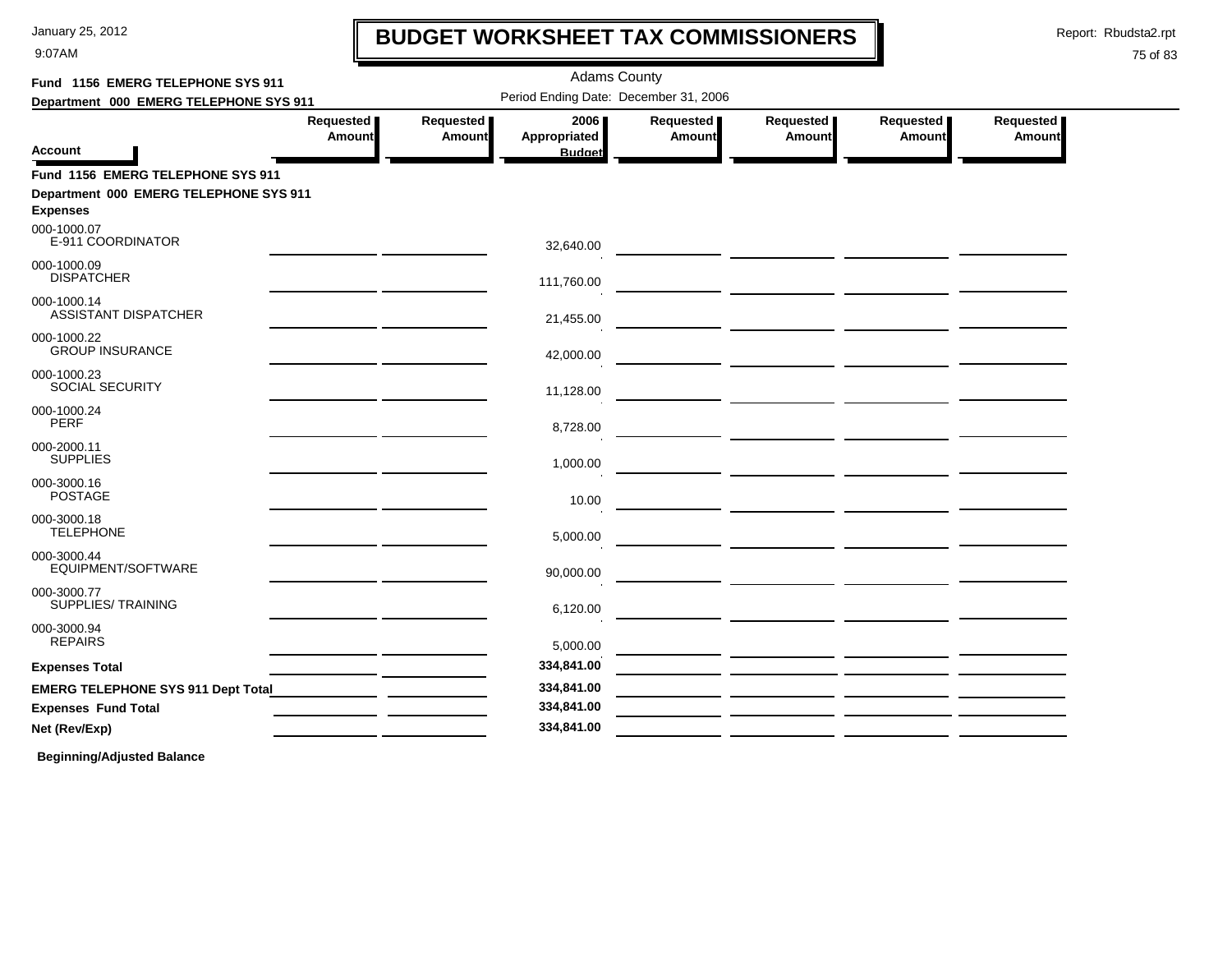9:07AM

### **BUDGET WORKSHEET TAX COMMISSIONERS**

Report: Rbudsta2.rpt

 $\mathbf l$ 

#### 76 of 83

| Fund 1160 EMERG PLANNING RIGHT TO KNOW   |                     |                                       | <b>Adams County</b>                   |                              |                              |                     |                     |
|------------------------------------------|---------------------|---------------------------------------|---------------------------------------|------------------------------|------------------------------|---------------------|---------------------|
| Department 000 LEPC                      |                     | Period Ending Date: December 31, 2006 |                                       |                              |                              |                     |                     |
| <b>Account</b>                           | Requested<br>Amount | Requested<br>Amount                   | 2006<br>Appropriated<br><b>Budget</b> | Requested  <br><b>Amount</b> | Requested  <br><b>Amount</b> | Requested<br>Amount | Requested<br>Amount |
| Fund 1160 EMERG PLANNING RIGHT TO KNOW   |                     |                                       |                                       |                              |                              |                     |                     |
| Department 000 LEPC<br><b>Expenses</b>   |                     |                                       |                                       |                              |                              |                     |                     |
| 000-1000.18<br><b>STIPEND FUND</b>       |                     |                                       | 3,000.00                              |                              |                              |                     |                     |
| 000-2000.15<br><b>OPERATING SUPPLIES</b> |                     |                                       | 400.00                                |                              |                              |                     |                     |
| 000-3000.38<br>Com Contract Labor        |                     |                                       | 500.00                                |                              |                              |                     |                     |
| 000-3000.52<br><b>TRAINING</b>           |                     |                                       | 7,060.00                              |                              |                              |                     |                     |
| 000-3000.55<br>SERVICES AND CHARGES      |                     |                                       | 2,500.00                              |                              |                              |                     |                     |
| 000-4000.26<br><b>EQUIPMENT</b>          |                     |                                       | 5,000.00                              |                              |                              |                     |                     |
| <b>Expenses Total</b>                    |                     |                                       | 18,460.00                             |                              |                              |                     |                     |
| <b>LEPC Dept Total</b>                   |                     |                                       | 18,460.00                             |                              |                              |                     |                     |
| <b>Expenses Fund Total</b>               |                     |                                       | 18,460.00                             |                              |                              |                     |                     |
| Net (Rev/Exp)                            |                     |                                       | 18,460.00                             |                              |                              |                     |                     |
|                                          |                     |                                       |                                       |                              |                              |                     |                     |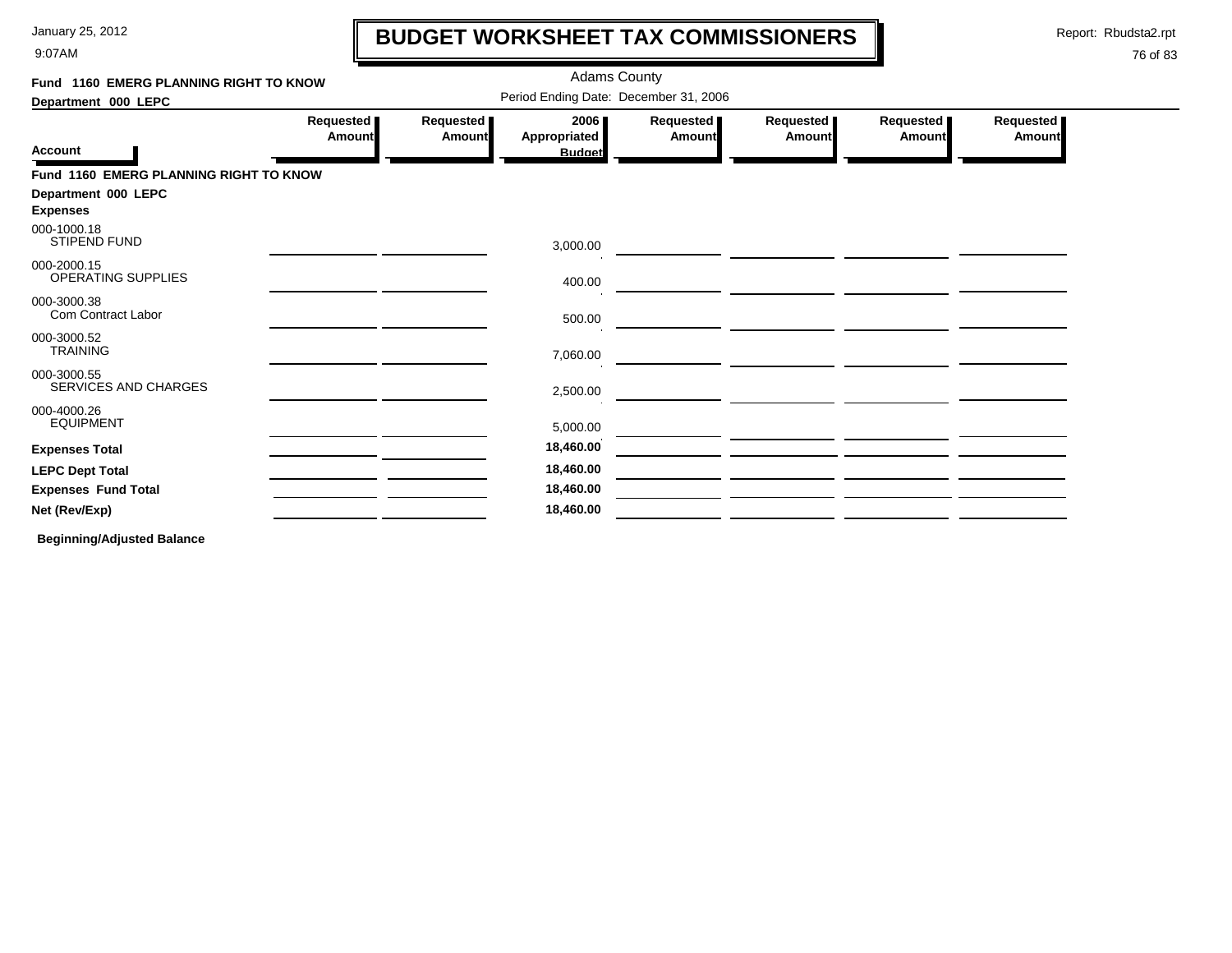9:07AM

# **BUDGET WORKSHEET TAX COMMISSIONERS**

Report: Rbudsta2.rpt

 $\mathbf I$ 

| Fund 1301 PARKS AND RECREATION                                                               |                            |                            |                                       |                            |                                                                                                                                                                                                                                      |                            |                            |
|----------------------------------------------------------------------------------------------|----------------------------|----------------------------|---------------------------------------|----------------------------|--------------------------------------------------------------------------------------------------------------------------------------------------------------------------------------------------------------------------------------|----------------------------|----------------------------|
| Department 000 PARK & RECREATION                                                             |                            |                            |                                       |                            |                                                                                                                                                                                                                                      |                            |                            |
| <b>Account</b>                                                                               | Requested<br><b>Amount</b> | Requested<br><b>Amount</b> | 2006<br>Appropriated<br><b>Budget</b> | Requested<br><b>Amount</b> | Requested<br><b>Amount</b>                                                                                                                                                                                                           | Requested<br><b>Amount</b> | Requested<br><b>Amount</b> |
| <b>Fund 1301 PARKS AND RECREATION</b><br>Department 000 PARK & RECREATION<br><b>Expenses</b> |                            |                            |                                       |                            |                                                                                                                                                                                                                                      |                            |                            |
| 000-1000.17<br>WAGES                                                                         |                            |                            | 82,472.00                             |                            |                                                                                                                                                                                                                                      |                            |                            |
| 000-1000.18<br>PARK BOARD                                                                    |                            |                            | 1,000.00                              |                            |                                                                                                                                                                                                                                      |                            |                            |
| 000-1000.23<br>SOCIAL SECURITY @ \$7.65                                                      |                            |                            | 6,309.00                              |                            |                                                                                                                                                                                                                                      |                            |                            |
| 000-1000.24<br>PERF                                                                          |                            |                            | 2,650.00                              |                            |                                                                                                                                                                                                                                      |                            |                            |
| 000-2000.11<br>OFFICE SUPPLIES                                                               |                            |                            | 1,000.00                              |                            | <u> The Common School (1999) en de Common School (1999) en de Common School (1999) en de Common School (1999) en </u>                                                                                                                |                            |                            |
| 000-2000.16<br>INSTITUTIONAL                                                                 |                            |                            | 300.00                                |                            |                                                                                                                                                                                                                                      |                            |                            |
| 000-2000.17<br>GAS & OIL                                                                     |                            |                            | 4,000.00                              |                            |                                                                                                                                                                                                                                      |                            |                            |
| 000-2000.19<br><b>CHEMICALS</b>                                                              |                            |                            | 750.00                                |                            |                                                                                                                                                                                                                                      |                            |                            |
| 000-2000.21<br><b>MATERIALS</b>                                                              |                            |                            | 2,250.00                              |                            |                                                                                                                                                                                                                                      |                            |                            |
| 000-3000.16<br><b>POSTAGE</b>                                                                |                            |                            | 300.00                                |                            |                                                                                                                                                                                                                                      |                            |                            |
| 000-3000.18<br><b>TELEPHONE</b>                                                              |                            |                            | 400.00                                |                            |                                                                                                                                                                                                                                      |                            |                            |
| 000-3000.26<br><b>INSURANCE</b>                                                              |                            |                            | 9,000.00                              |                            |                                                                                                                                                                                                                                      |                            |                            |
| 000-3000.31<br><b>UTILITIES</b>                                                              |                            |                            | 400.00                                |                            | <u> 1990 - Johann John Harry Harry Harry Harry Harry Harry Harry Harry Harry Harry Harry Harry Harry Harry Harry</u>                                                                                                                 |                            |                            |
| 000-3000.36<br>CONTRACTUAL                                                                   |                            |                            | 600.00                                |                            | <u> The Common State of the Common State of the Common State of the Common State of the Common State of the Common State of the Common State of the Common State of the Common State of the Common State of the Common State of </u> |                            |                            |
| 000-3000.37<br><b>REPAIRS</b>                                                                |                            |                            | 1,500.00                              |                            |                                                                                                                                                                                                                                      |                            |                            |
| 000-3000.46<br>CITY OF DECATUR (CONTRACTUAL)                                                 |                            |                            | 37,656.00                             |                            |                                                                                                                                                                                                                                      |                            |                            |
| 000-3000.47<br><b>ASSESSMENTS</b>                                                            |                            |                            | 50.00                                 |                            |                                                                                                                                                                                                                                      |                            |                            |
| 000-3000.51<br><b>REFUNDS-DUES</b>                                                           |                            |                            | 50.00                                 |                            |                                                                                                                                                                                                                                      |                            |                            |
| 000-4000.26<br><b>EQUIPMENT</b>                                                              |                            |                            | 2,000.00                              |                            |                                                                                                                                                                                                                                      |                            |                            |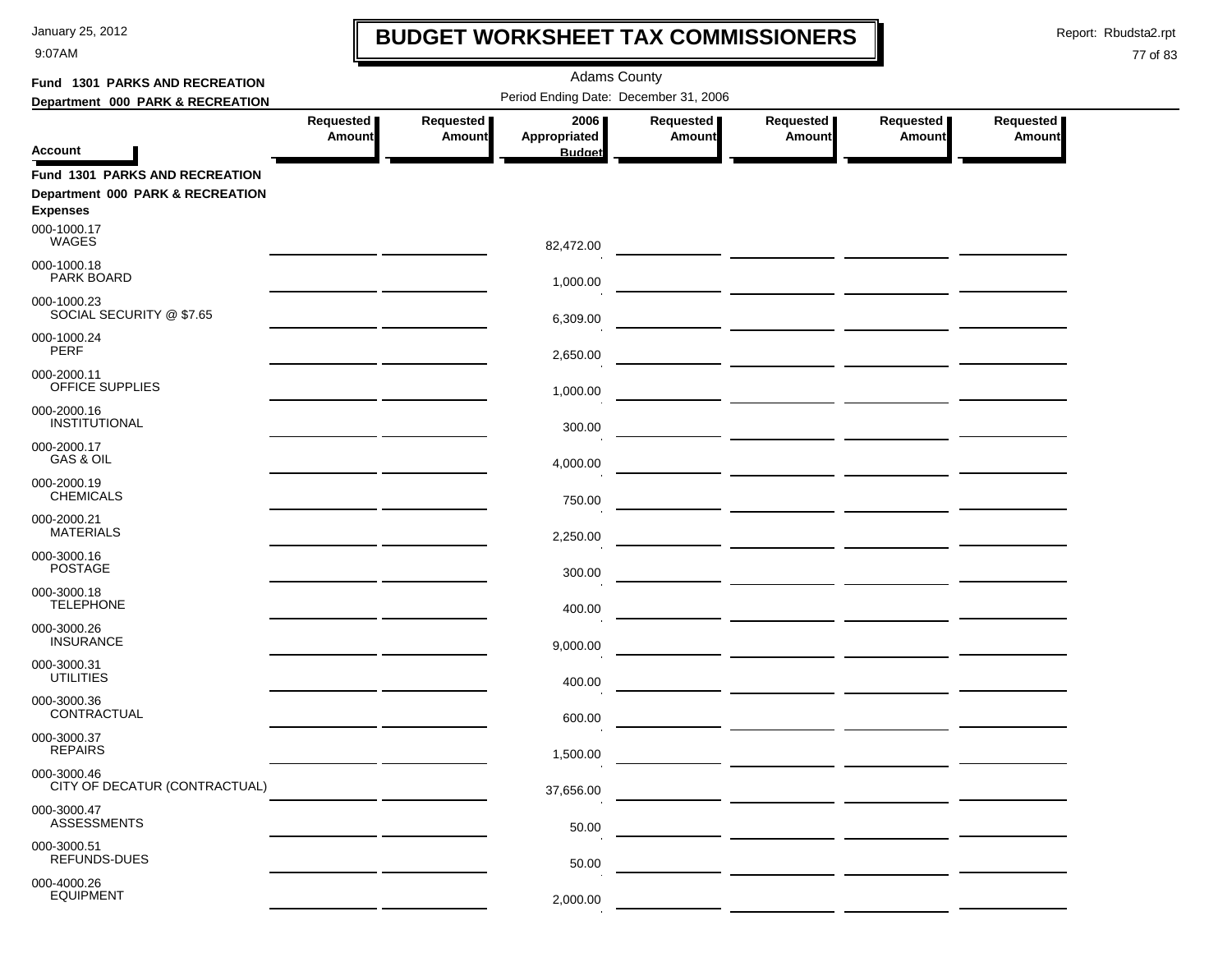9:07AM

### **BUDGET WORKSHEET TAX COMMISSIONERS**

Report: Rbudsta2.rpt

 $\mathbf l$ 

#### 78 of 83

| Fund 1301 PARKS AND RECREATION          | <b>Adams County</b>                   |                       |                        |                                     |                              |                       |                            |  |  |
|-----------------------------------------|---------------------------------------|-----------------------|------------------------|-------------------------------------|------------------------------|-----------------------|----------------------------|--|--|
| Department 000 PARK & RECREATION        | Period Ending Date: December 31, 2006 |                       |                        |                                     |                              |                       |                            |  |  |
|                                         | Requested<br>Amount                   | Requested  <br>Amount | 2006 ∎<br>Appropriated | Requested <b>I</b><br><b>Amount</b> | Requested  <br><b>Amount</b> | Requested  <br>Amount | Requested<br><b>Amount</b> |  |  |
| Account                                 |                                       |                       | <b>Budget</b>          |                                     |                              |                       |                            |  |  |
| <b>Expenses Total</b>                   |                                       |                       | 152,687.00             |                                     |                              |                       |                            |  |  |
| <b>PARK &amp; RECREATION Dept Total</b> |                                       |                       | 152,687.00             |                                     |                              |                       |                            |  |  |
| <b>Expenses Fund Total</b>              |                                       |                       | 152,687.00             |                                     |                              |                       |                            |  |  |
| Net (Rev/Exp)                           |                                       |                       | 152,687.00             |                                     |                              |                       |                            |  |  |
|                                         |                                       |                       |                        |                                     |                              |                       |                            |  |  |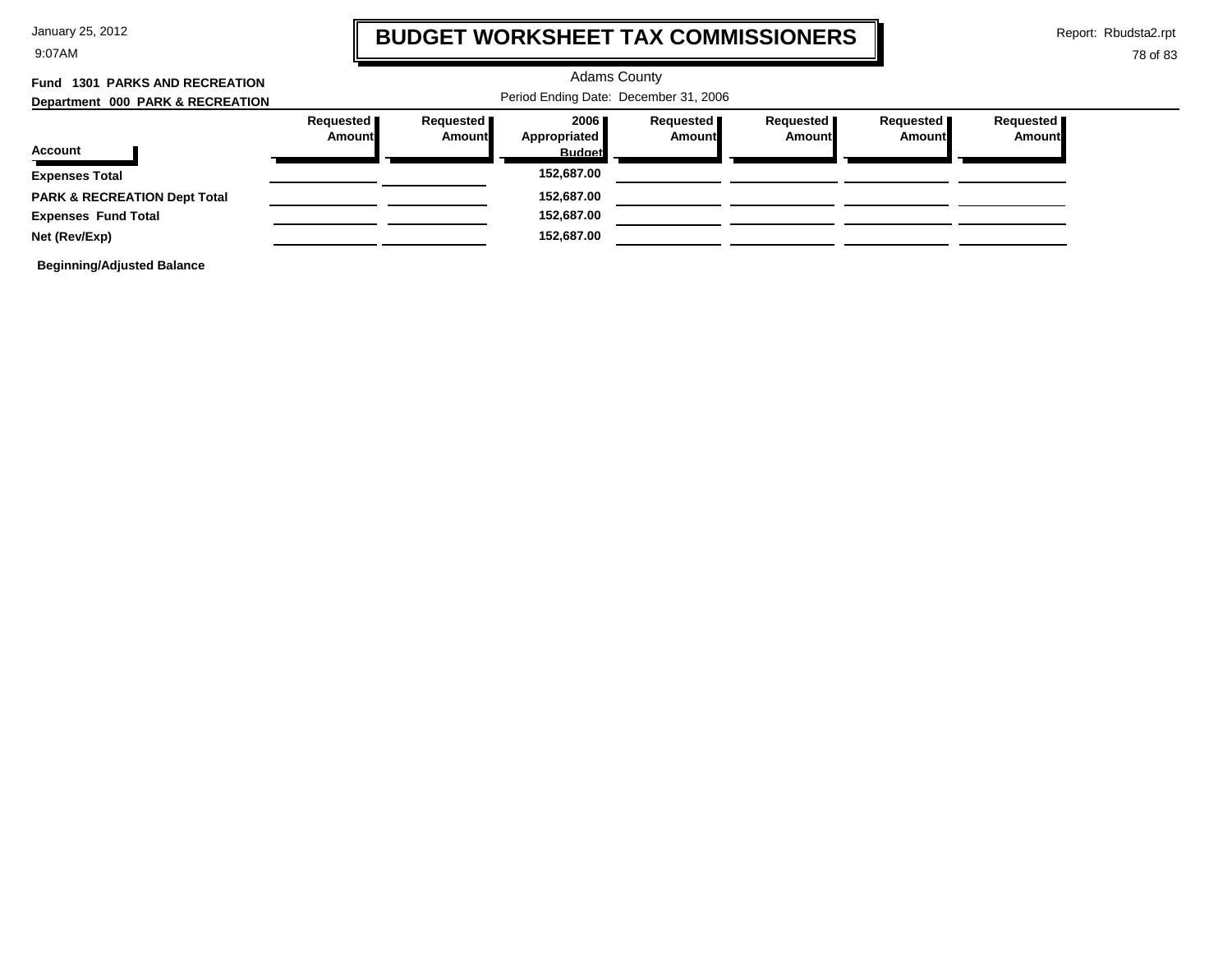9:07AM

# **BUDGET WORKSHEET TAX COMMISSIONERS**

Report: Rbudsta2.rpt

 $\mathbf \mathbf I$ 

#### 79 of 83

| Fund 1302 PARK & REC NON. REV. OPERATING                                                                                    |                        |                     | <b>Adams County</b>                          |                       |                                                                                                                       |                     |                     |  |
|-----------------------------------------------------------------------------------------------------------------------------|------------------------|---------------------|----------------------------------------------|-----------------------|-----------------------------------------------------------------------------------------------------------------------|---------------------|---------------------|--|
| Department 000 PARK & REC NON. REV. OPERATING                                                                               |                        |                     | Period Ending Date: December 31, 2006        |                       |                                                                                                                       |                     |                     |  |
| Account                                                                                                                     | Requested   <br>Amount | Requested<br>Amount | 2006<br><b>Appropriated</b><br><b>Budget</b> | Requested  <br>Amount | Requested<br>Amount                                                                                                   | Requested<br>Amount | Requested<br>Amount |  |
| Fund 1302 PARK & REC NON. REV. OPERATING<br>Department 000 PARK & REC NON. REV. OPERATING<br><b>Expenses</b><br>000-1000.17 |                        |                     |                                              |                       |                                                                                                                       |                     |                     |  |
| WAGES                                                                                                                       |                        |                     | 5,000.00                                     |                       |                                                                                                                       |                     |                     |  |
| 000-1000.23<br><b>SOCIAL SECURITY</b>                                                                                       |                        |                     | 400.00                                       |                       |                                                                                                                       |                     |                     |  |
| 000-2000.11<br><b>OFFICE SUPPLIES</b>                                                                                       |                        |                     | 7,000.00                                     |                       |                                                                                                                       |                     |                     |  |
| 000-2000.16<br>OPERATING SUPPLIES                                                                                           |                        |                     | 24,000.00                                    |                       |                                                                                                                       |                     |                     |  |
| 000-3000.16<br><b>POSTAGE</b>                                                                                               |                        |                     | 1,000.00                                     |                       |                                                                                                                       |                     |                     |  |
| 000-3000.36<br>CONTRACTUAL                                                                                                  |                        |                     | 10,000.00                                    |                       |                                                                                                                       |                     |                     |  |
| 000-3000.51<br>REFUNDS-DUES                                                                                                 |                        |                     | 1,000.00                                     |                       |                                                                                                                       |                     |                     |  |
| 000-3000.52<br><b>CONTINUING EDUCATION</b>                                                                                  |                        |                     | 5,000.00                                     |                       |                                                                                                                       |                     |                     |  |
| 000-4000.26<br><b>EQUIPMENT</b>                                                                                             |                        |                     | 35,000.00                                    |                       |                                                                                                                       |                     |                     |  |
| <b>Expenses Total</b>                                                                                                       |                        |                     | 88,400.00                                    |                       | <u> 1980 - Johann John Stone, markin amerikan bisa di sebagai pertama dan bagian dan bagian dan bisa di sebagai p</u> |                     |                     |  |
| PARK & REC NON. REV. OPERATING Dept<br>Total                                                                                |                        |                     | 88,400.00                                    |                       |                                                                                                                       |                     |                     |  |
| <b>Expenses Fund Total</b>                                                                                                  |                        |                     | 88,400.00                                    |                       |                                                                                                                       |                     |                     |  |
| Net (Rev/Exp)                                                                                                               |                        |                     | 88,400.00                                    |                       |                                                                                                                       |                     |                     |  |
|                                                                                                                             |                        |                     |                                              |                       |                                                                                                                       |                     |                     |  |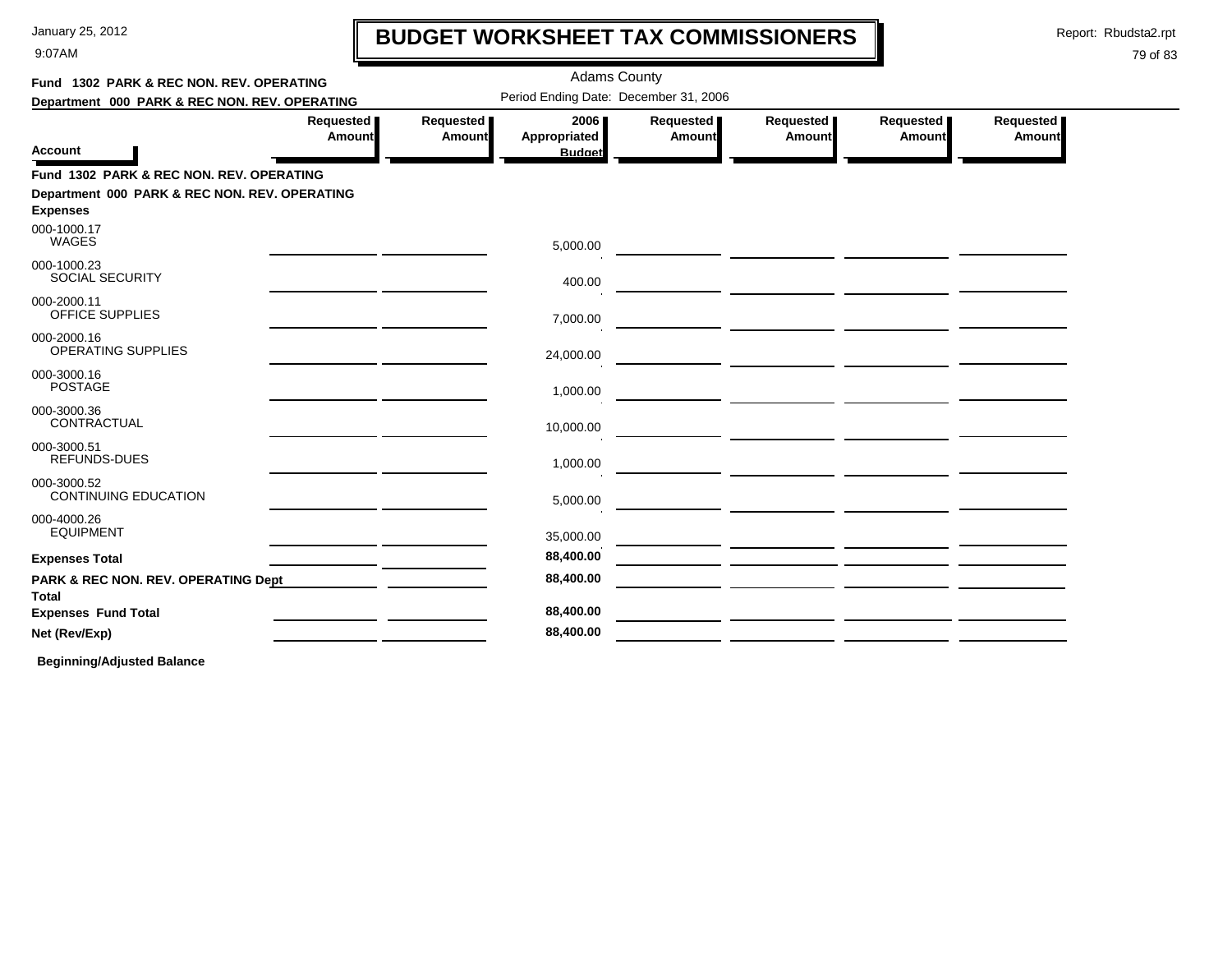9:07AM

# **BUDGET WORKSHEET TAX COMMISSIONERS**

Report: Rbudsta2.rpt

 $\mathbf l$ 

#### 80 of 83

| Fund 2391 CUMULATIVE CAPITAL                               |                            |                              | <b>Adams County</b>                   |                     |                            |                            |                            |
|------------------------------------------------------------|----------------------------|------------------------------|---------------------------------------|---------------------|----------------------------|----------------------------|----------------------------|
| DEN THREM ENTO CUMULATIVE CAPITAL DEVELOPMENT              |                            |                              | Period Ending Date: December 31, 2006 |                     |                            |                            |                            |
|                                                            | Requested<br><b>Amount</b> | Requested  <br><b>Amount</b> | 2006<br>Appropriated                  | Requested<br>Amount | Requested<br><b>Amount</b> | Requested<br><b>Amount</b> | Requested<br><b>Amount</b> |
| <b>Account</b>                                             |                            |                              | <b>Budget</b>                         |                     |                            |                            |                            |
| Fund 2391 CUMULATIVE CAPITAL DEVELOPMENT                   |                            |                              |                                       |                     |                            |                            |                            |
| Department 000 CUMULATIVE CAPITAL DEVELOPMENT              |                            |                              |                                       |                     |                            |                            |                            |
| <b>Expenses</b>                                            |                            |                              |                                       |                     |                            |                            |                            |
| 000-3000.36<br><b>REPAIRS</b>                              |                            |                              | 100,000.00                            |                     |                            |                            |                            |
| 000-4000.27<br><b>Computer Software Purchases</b>          |                            |                              | 32,000.00                             |                     |                            |                            |                            |
| 000-4000.29<br><b>GIS</b>                                  |                            |                              | 90,000.00                             |                     |                            |                            |                            |
| 000-4000.50<br>Jail System Lease                           |                            |                              | 43,000.00                             |                     |                            |                            |                            |
| 000-4000.71<br>Software Licensing                          |                            |                              | 25,000.00                             |                     |                            |                            |                            |
| <b>Expenses Total</b>                                      |                            |                              | 290,000.00                            |                     |                            |                            |                            |
| <b>CUMULATIVE CAPITAL DEVELOPMENT Dept</b><br><b>Total</b> |                            |                              | 290,000.00                            |                     |                            |                            |                            |
| <b>Expenses Fund Total</b>                                 |                            |                              | 290,000.00                            |                     |                            |                            |                            |
| Net (Rev/Exp)                                              |                            |                              | 290,000.00                            |                     |                            |                            |                            |
| _ _ _ _ _ _ _ _ _ _                                        |                            |                              |                                       |                     |                            |                            |                            |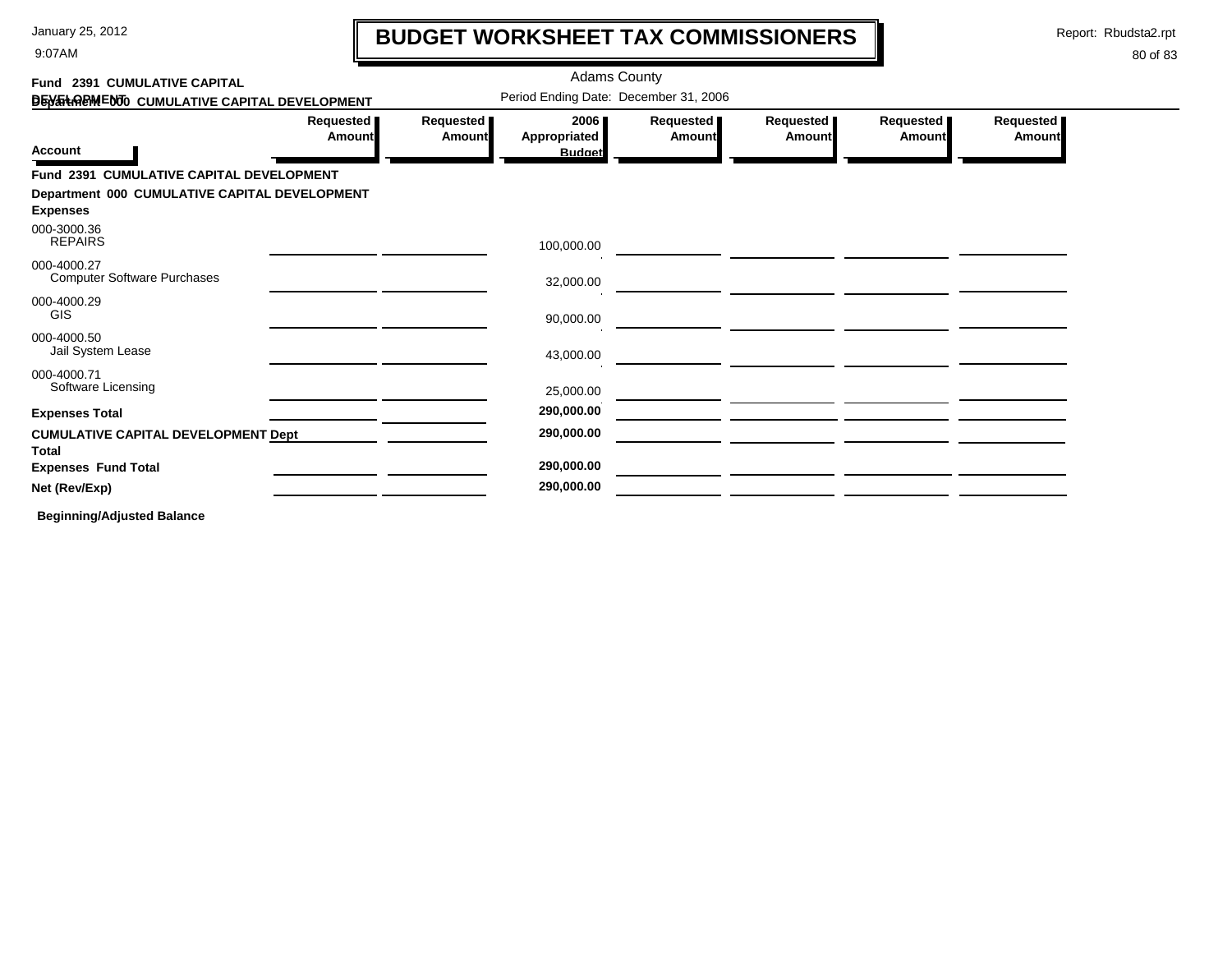9:07AM

# **BUDGET WORKSHEET TAX COMMISSIONERS**

Report: Rbudsta2.rpt

 $\mathbf l$ 

| Fund 2392 CUMULATIVE COURTHOUSE                         |                            |                     | <b>Adams County</b>                   |                              |                       |                            |                            |
|---------------------------------------------------------|----------------------------|---------------------|---------------------------------------|------------------------------|-----------------------|----------------------------|----------------------------|
| Department 000 CUMULATIVE COURTHOUSE                    |                            |                     | Period Ending Date: December 31, 2006 |                              |                       |                            |                            |
|                                                         | Requested<br><b>Amount</b> | Requested<br>Amount | 2006<br>Appropriated                  | Requested <b>I</b><br>Amount | Requested  <br>Amount | Requested<br><b>Amount</b> | Requested<br><b>Amount</b> |
| Account                                                 |                            |                     | <b>Budget</b>                         |                              |                       |                            |                            |
| Fund 2392 CUMULATIVE COURTHOUSE                         |                            |                     |                                       |                              |                       |                            |                            |
| Department 000 CUMULATIVE COURTHOUSE<br><b>Expenses</b> |                            |                     |                                       |                              |                       |                            |                            |
| 000-3000.36<br><b>REPAIRS</b>                           |                            |                     | 40,000.00                             |                              |                       |                            |                            |
| <b>Expenses Total</b>                                   |                            |                     | 40,000.00                             |                              |                       |                            |                            |
| <b>CUMULATIVE COURTHOUSE Dept Total</b>                 |                            |                     | 40,000.00                             |                              |                       |                            |                            |
| <b>Expenses Fund Total</b>                              |                            |                     | 40,000.00                             |                              |                       |                            |                            |
| Net (Rev/Exp)                                           |                            |                     | 40,000.00                             |                              |                       |                            |                            |
| <b>Beginning/Adjusted Balance</b>                       |                            |                     |                                       |                              |                       |                            |                            |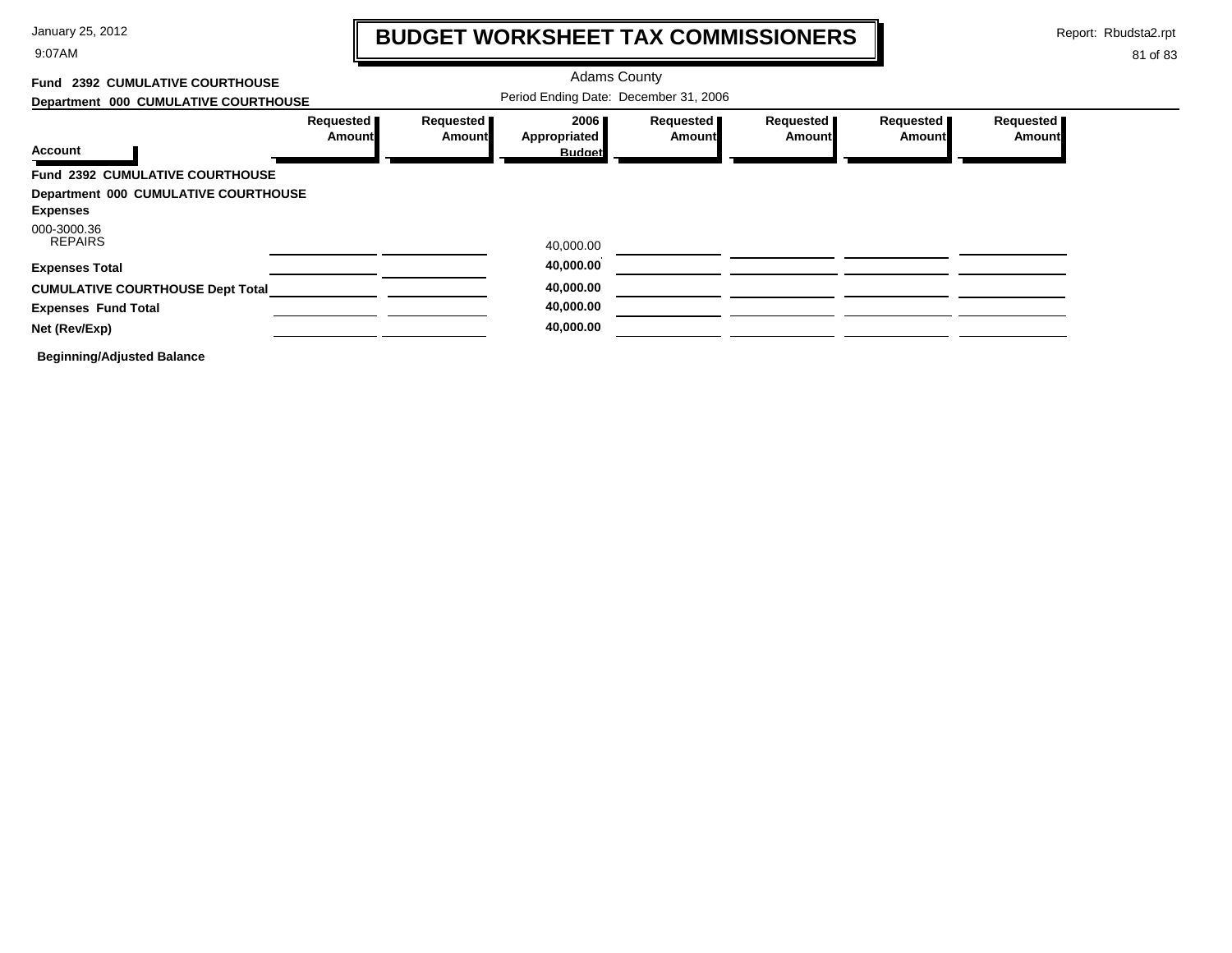9:07AM

### **BUDGET WORKSHEET TAX COMMISSIONERS**

Report: Rbudsta2.rpt

 $\mathbf l$ 

| <b>2393 CUMULATIVE JAIL</b><br>Fund |                            |                            | <b>Adams County</b>                   |                       |                              |                            |                            |
|-------------------------------------|----------------------------|----------------------------|---------------------------------------|-----------------------|------------------------------|----------------------------|----------------------------|
| <b>Department</b>                   |                            |                            |                                       |                       |                              |                            |                            |
| <b>Account</b>                      | Requested<br><b>Amount</b> | Requested<br><b>Amount</b> | 2006<br>Appropriated<br><b>Budget</b> | Requested  <br>Amount | Requested  <br><b>Amount</b> | Requested<br><b>Amount</b> | Requested<br><b>Amount</b> |
| Fund 2393 CUMULATIVE JAIL           |                            |                            |                                       |                       |                              |                            |                            |
| Department 000<br><b>Expenses</b>   |                            |                            |                                       |                       |                              |                            |                            |
| 000-3000.37<br>Jail Expenses        |                            |                            | 170,626.00                            |                       |                              |                            |                            |
| <b>Expenses Total</b>               |                            |                            | 170,626.00                            |                       |                              |                            |                            |
| <b>Dept Total</b>                   |                            |                            | 170,626.00                            |                       |                              |                            |                            |
| <b>Expenses Fund Total</b>          |                            |                            | 170,626.00                            |                       |                              |                            |                            |
| Net (Rev/Exp)                       |                            |                            | 170,626.00                            |                       |                              |                            |                            |
| <b>Beginning/Adjusted Balance</b>   |                            |                            |                                       |                       |                              |                            |                            |